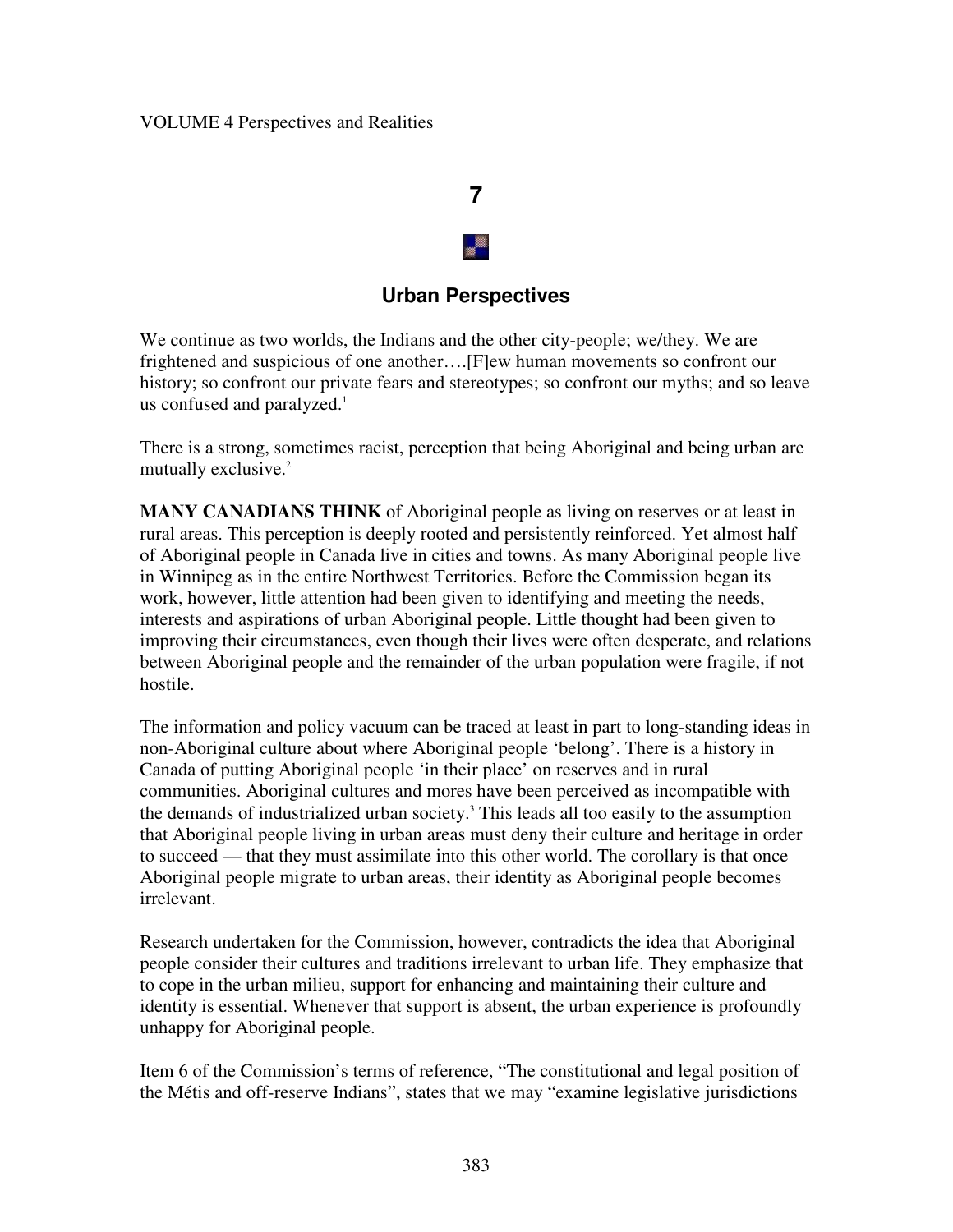concerning the Métis and non-status Indians, and investigate the economic base of, and the provision of government services to, these people and to off-reserve Indians".

Many Aboriginal people made submissions to the Commission on urban issues. Critical issues included the challenges to their cultural identity, exclusion from opportunities for self-determination, discrimination, and the difficulty of finding culturally appropriate services. As one intervener told us:

Urban Aboriginal residents are tired and cynical. They have been pushed first by whiteskinned and now by brown-skinned leaders. Such residents show their resistance by not showing up in numbers to political events. This allows the return of…elite leaders. Overall, urban Aboriginal people are not empowered to the point where they can govern themselves or hold their leaders accountable.

What worked for our ancestors may not work today. Harsh realities for the urban Aboriginal underclass such as drug addiction and enforced unemployment are not like the harsh realities of weather and poor trapping.<sup>4</sup>

Through four rounds of public hearings, Commissioners received 322 submissions on topics of concern to urban Aboriginal people. Briefs, research papers and policy papers were received from nearly 30 organizations with a significant interest in urban issues. In June 1992 we held a national round table on urban issues. We also commissioned studies on self-government, institutional and economic development, cultural identity, housing and Aboriginal youth in the urban context.

Aboriginal people living in urban areas number about 320,000, or 45 per cent of the total Aboriginal population. By the year 2016, they will number about 455,000. A comprehensive demographic and socio-economic profile of urban Aboriginal people is presented later in this chapter. Some features stand out.

Historically, Aboriginal women have significantly outnumbered Aboriginal men in urban areas and continue to do so, having dominated recent migration into urban areas. Urban Aboriginal people are considerably younger than the urban population in general. They are also generally less well educated: only four per cent hold a university degree, compared to 13 per cent of non-Aboriginal urban residents.

Aboriginal people in urban areas are also economically disadvantaged relative to their non-Aboriginal neighbours. Although labour force participation rates for urban Aboriginal residents approach those of other Canadians, their unemployment rate is two and a half times greater. Those working for 40 or more weeks a year had average incomes more than 36 per cent lower than non-Aboriginal people in the same circumstances. Average annual income from all sources for Aboriginal people in urban areas lagged 33 per cent behind that of non-Aboriginal residents.

The incidence of poverty is high. In Winnipeg, Regina and Saskatoon, the 1991 census found that more than 60 per cent of Aboriginal households were below the low income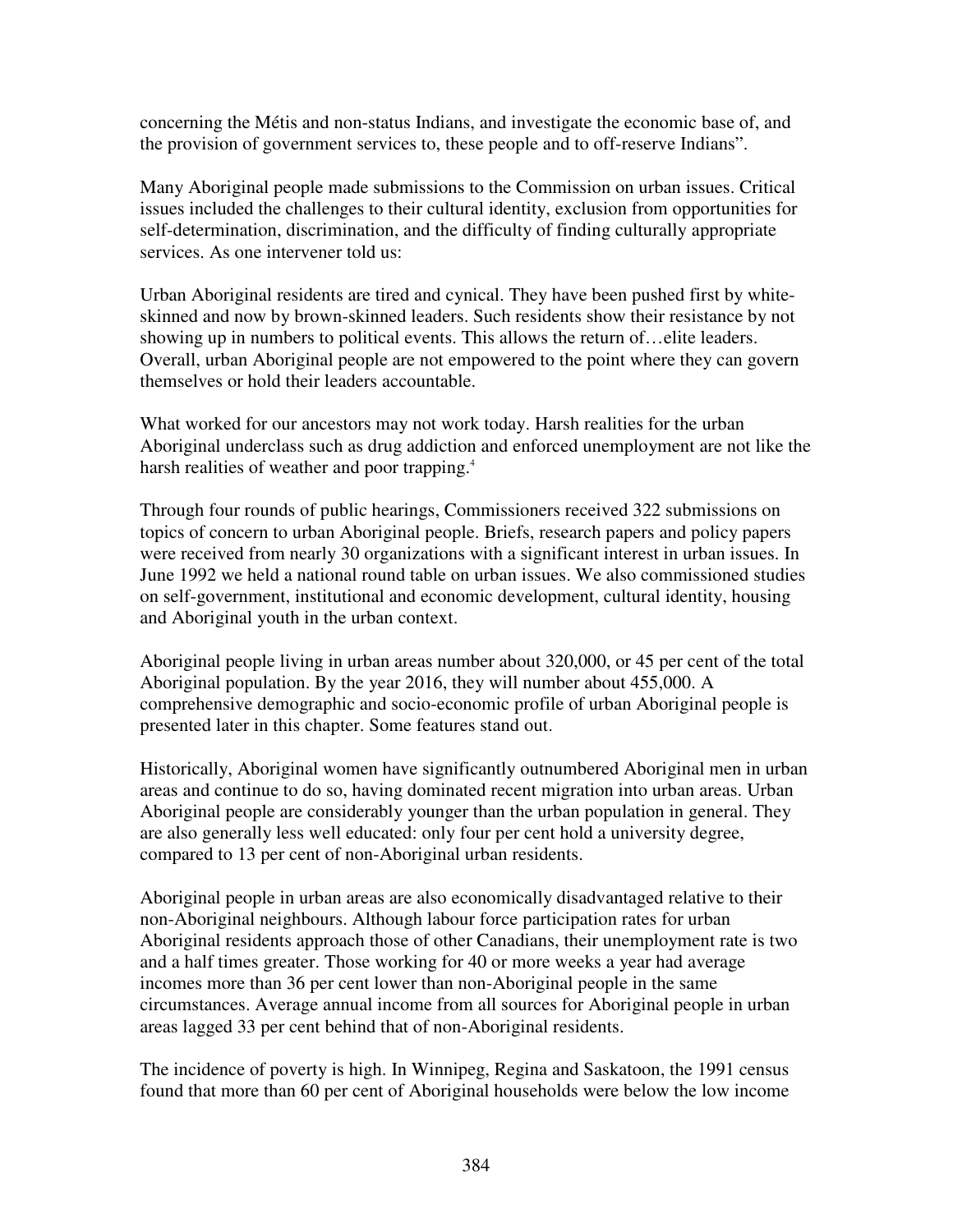cut-off — the poverty line defined by Statistics Canada. <sup>5</sup> For single-parent households headed by women, the situation was disastrous — between 80 and 90 per cent were below the line. Moreover, the situation was almost as bad in nearly every major city in Canada.

This chapter focuses on the situation of Aboriginal people living in Canada's urban areas and the issues the Commission was told are most critical. We have been guided in our work by the goal of making urban environments places where Aboriginal people can experience a satisfying quality of life, both in their dealings with the non-Aboriginal community and in affirming Aboriginal cultures and rights. We believe that this will lead to healthier, more vibrant cities and towns for Aboriginal and non-Aboriginal people alike.

# **1. Cultural Identity**

Throughout the Commission's hearings, Aboriginal people stressed the fundamental importance of retaining and enhancing their cultural identity while living in urban areas. Aboriginal identity lies at the heart of Aboriginal peoples' existence; maintaining that identity is an essential and self-validating pursuit for Aboriginal people in cities. Commissioners heard that there is a strong trend toward reacquisition of cultural identity throughout the Canadian Aboriginal population. Contemporary urban Aboriginal people, in particular, are more positive about their Aboriginal identity today than at any time in the past. 6

The Commission undertook a major research study to examine cultural identity as experienced by Aboriginal people living in urban settings. The study involved a series of 10 two-day learning circles (discussion or focus groups) held in six cities across Canada. A total of 114 participants attended from all Aboriginal groups, including Métis, Inuit and First Nations. Participants included artists, youth, inmates, and elders, both women and men. <sup>7</sup> The project's purpose was to understand the essential elements of cultural identity and the factors that strengthen and enhance it in urban areas (together with those that diminish or extinguish it), and to pinpoint the events and experiences that define cultural identity in individual lives.

Participants indicated that their Aboriginal cultural identity is of paramount importance to them. Many had experienced identity confusion but had been able, over time, to build a more positive identity for themselves. Others continued to carry a heavy burden of pain and self-doubt that undermines their cultural identity.

Constant interaction with non-Aboriginal society in the urban environment presents particular challenges to cultural identity. Aboriginal people want to achieve an adequate standard of living and participate in the general life of the dominant society, while at the same time honouring and protecting their own heritage, institutions, values and world view. Sustaining a positive cultural identity is particularly important for Aboriginal people in urban areas because of the negative impact of their often troubled contacts with the institutions of the dominant society. Maintaining identity is more difficult because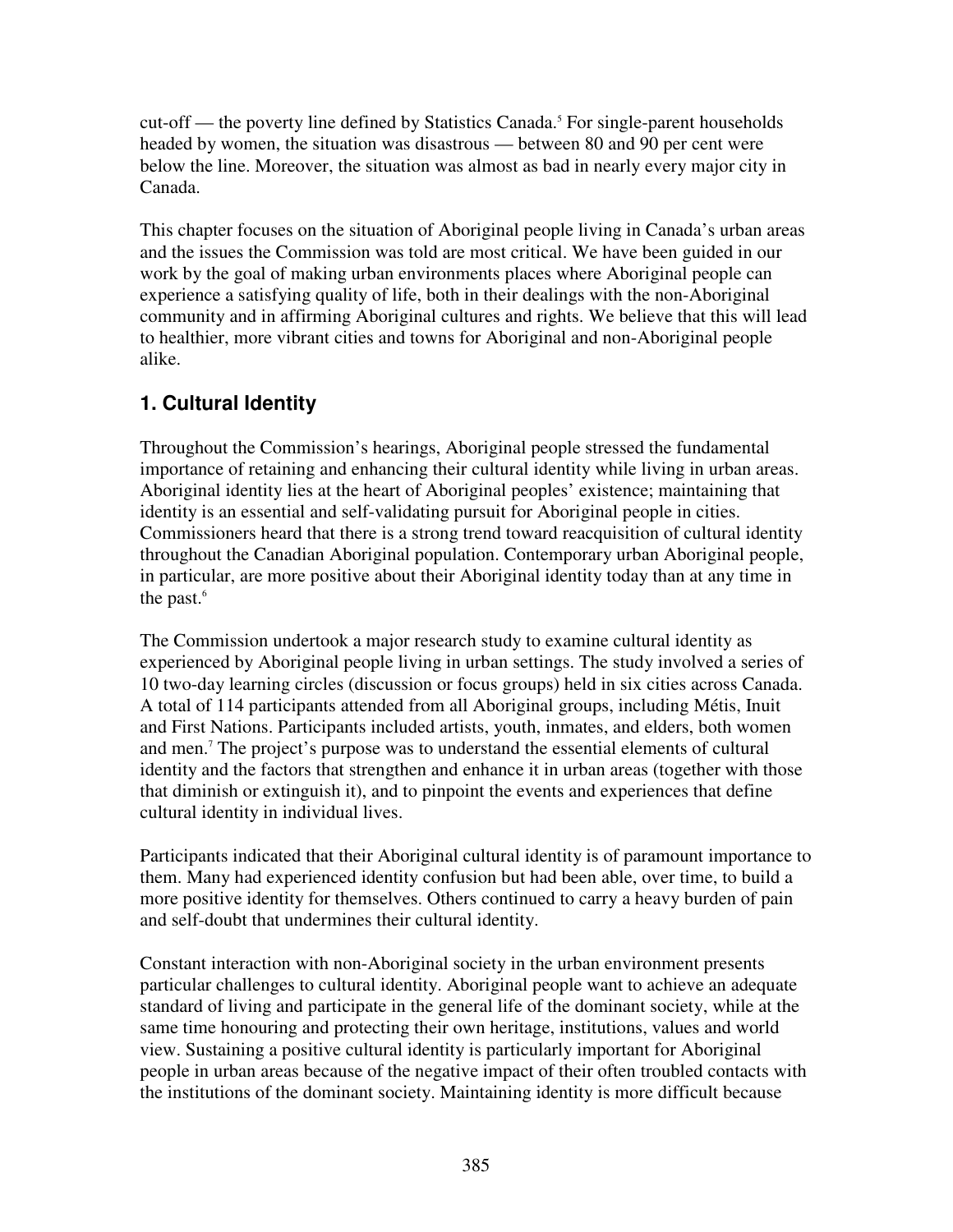many of the sources of traditional Aboriginal culture, including contact with the land, elders, Aboriginal languages and spiritual ceremonies, are not easily accessible.

This chapter focuses on the survival and maintenance of Aboriginal cultural identities in urban society. Since a large percentage of Aboriginal people today live in urban settings, the extent to which they are able to sustain a positive cultural identity will significantly affect the survival of Aboriginal peoples as distinct peoples.

## **1.1 The Essence of Cultural Identity**

Most Aboriginal people are raised in an environment characterized by Aboriginal beliefs, values and behaviour. The identity instilled by that upbringing tends to persist. Testimony to the Commission emphasized its resilience, even in the face of intensive contact with urban culture. But the immediate environment necessarily shapes the expression of cultural values. The requirements of survival in the city frequently force Aboriginal people to change their way of life and reshape the way they express their beliefs and values. The resulting adaptations run a complete range, from maintenance of a strong Aboriginal identity based on traditional Aboriginal culture to assimilation into the pervasive non-Aboriginal culture. In integrating themselves into an urban environment, most Aboriginal people fall between these two extremes. Some remain trapped between worlds, unable to find their place in either culture; this often creates tension, alienation and identity confusion. Others successfully adapt to urban life by blending aspects of both cultures and becoming bicultural; they maintain a strong Aboriginal identity into which they integrate elements of non-Aboriginal culture. A small but growing number of Aboriginal people have created positive new identities in response to the challenges and opportunities of urban life. In the words of one presenter:

The fundamental change of the past 20 years has been, I think, the acceptance of both Aboriginal people and mainstream Canadians of the way in which traditional Aboriginal people have viewed themselves and the resultant construction of new identities, not as victims, or as noble savages, or primitive beings but as for example Cree, Ojibwa, Inuit with dignity and knowledge and deserving of respect and a place in contemporary society. The ability to construct an identity for the self, either as an individual or as a collective, lies at the heart of modernity. I now see a group of people who are constructing a positive identity for themselves: who now see themselves as an integral part of and contributors to society around them.

David Newhouse Associate Professor, Trent University Toronto, Ontario, 3 November 1992 \*

Understanding another culture is difficult because it requires us to appreciate, without having lived the same experiences, another people's way of comprehending the world. It demands openness and sensitivity. We have to set aside assumptions, beliefs and cultural ethnocentricity in order to try and see the world as others see it. If we are successful, we may be able to perceive how other people, in very different circumstances, conceive of their environment and their place, both physical and spiritual, within it. We may even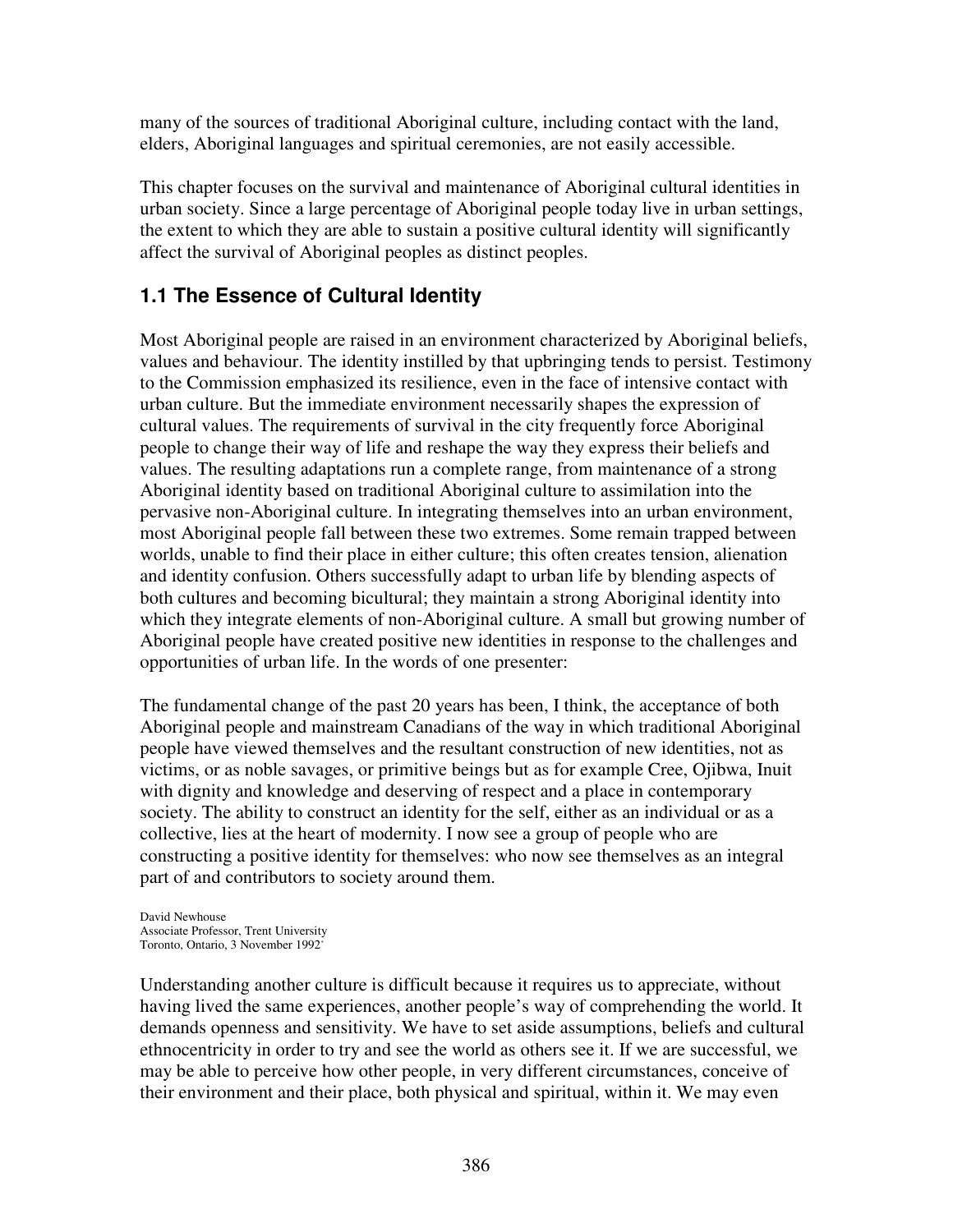achieve an understanding of their shared meanings and ideas, including the intellectual, moral and aesthetic standards that guide them.

For most Canadians, understanding the practice of traditional Aboriginal cultures in cities is particularly difficult because we have been taught to 'understand' narrow and inaccurate stereotypes of Aboriginal culture. The images of Aboriginal culture for many people are totem poles, stone carving, pow-wow dancing, canoes, moccasins and feather head-dresses. These are among the images of Aboriginal people that are presented in schools and in popular culture. Viewed this way, culture is no more than a collection of objects and rituals, observed in isolation from their vitality and meaning within a particular cultural context. This view also emphasizes the past and leaves the impression that Aboriginal cultures are static rather than dynamic and contemporary. But the artistic and material aspects of Aboriginal culture, though important, are only a small part of its reality and need to be understood within the larger context of Aboriginal peoples' world views, belief systems and changing ways of life.

In its broadest sense, culture is everything — tangible and intangible — that people learn and share in coming to terms with their environment. It includes a community's entire world view, together with the beliefs, values, attitudes and perceptions of life that may be reflected in its material objects. It is the community's common understanding of the everyday world, with its meanings, symbols and standards of conduct, and it is communal acceptance of appropriate behaviour in that world.

So Aboriginal cultural identity is not a single element. It is a complex of features that together shape how a person thinks about herself or himself as an Aboriginal person. It is a contemporary feeling about oneself, a state of emotional and spiritual being, rooted in Aboriginal experiences. In the words of Etah, a 17-year-old Aboriginal youth:

There is something my uncle said, you know, "You're not a true Indian unless you…follow the culture, then you are an Indian." It's not a status thing. It's not a piece of paper. It's a spiritual thing, an emotional thing, a mental thing, a physical thing.<sup>8</sup>

Cultural identity is a state of being that involves being wanted, being comfortable, being a part of something bigger than oneself. Among urban Aboriginal people, there are many cultural identities, representing many Aboriginal cultures. One thing urban Aboriginal people from all parts of the country speak of, however, is "the spiritual bond, the common thread" that unites all Aboriginal peoples.<sup>9</sup>

Urban Aboriginal people also consistently identify a number of elements of their respective cultures as an integral part of their cultural identity: spirituality, language, a land base or ancestral territory, elders, traditional values, family and ceremonial life. First and foremost, Aboriginal people speak of their spirituality:

All life is given by the Creator; all aspects of life are spiritual. All of creation is an interrelated whole. The land and all of life are intergenerational. A legacy we leave to our unborn children is a clean and healthy environment. The Creator has given all peoples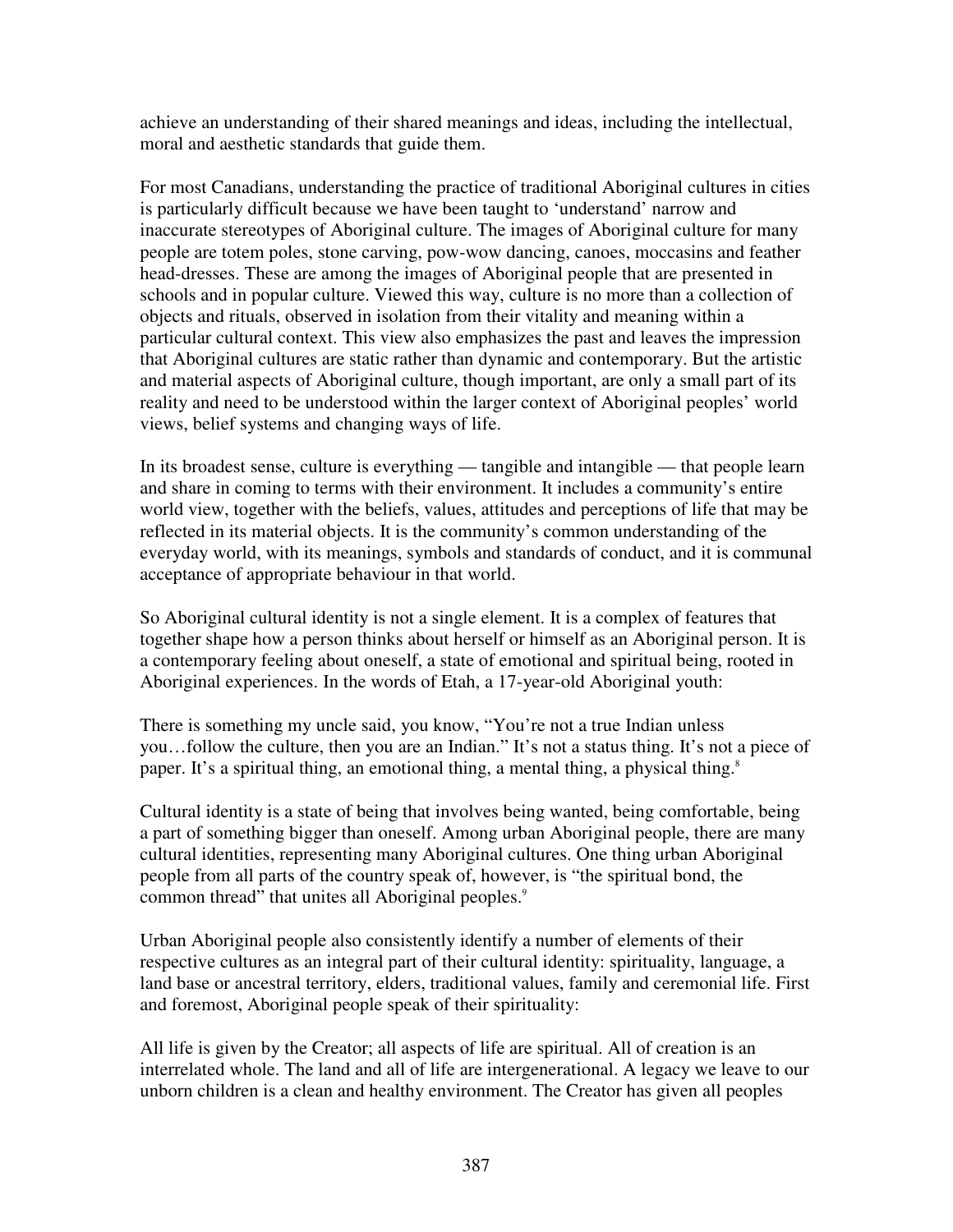their own cultural identity, which we hold as sacred and which will be preserved for all time. The identity of Aboriginal women/people embraces traditional laws and institutions, languages, beliefs, values, oral and written histories.

Evelyn Webster Vice-President, Indigenous Women's Collective Winnipeg, Manitoba, 22 April 1992

Language, itself viewed as a gift of the Creator, is almost universally considered a central part of the experience of identity. Sustaining their Aboriginal cultural identity means, for most urban Aboriginal people, maintaining their Aboriginal language:

To quote Verna Kirkness, language is the principal means by which culture is accumulated, shared and transmitted from generation to generation. The key to identity and retention of culture is one's ancestral language.

Dawna LeBlanc North Shore Tribal Council, Anishnabe Language Teachers Association Sault Ste. Marie, Ontario, 11 June 1992

Cultural identity for urban Aboriginal people is also tied to a land base or ancestral territory. For many, the two concepts are inseparable. As an Inuvialuit living in Inuvik expressed it:

It is on the land that important lessons are learned, lessons that are central to the Inuvialuit world view. It is also on the land that families grow together, where children learn the language and traditions of their ancestors — 'Driving my four dogs'. And it is on the land that people of the Inuvialuit community come together to celebrate and to grieve. Their ancient songs, dances and stories are about their relationship to each other, to the land and animals.<sup>10</sup>

Identification with an ancestral place is important to urban people because of the associated ritual, ceremony and traditions, as well as the people who remain there, the sense of belonging, the bond to an ancestral community, and the accessibility of family, community and elders. Participants in the Quebec learning circle stressed that land is key to the renewal of cultural identity and that relationship with the land and territories and occupation and use of the land — are essential components of Aboriginal identity.

Elders are essential to cultural identity for urban Aboriginal people. They are seen as forces in urban Aboriginal peoples' lives that enabled them to endure or see beyond the pain and the turmoil they experienced in their families, communities and within themselves regarding their Aboriginal identity. 11 Inuvialuit youth living in Inuvik show a "genuine hunger to listen to the elders' stories in order to learn about themselves and their ancestors". <sup>12</sup> Urban Aboriginal people respect the elders' capacity to remind them of traditional values intrinsic to their cultural identity.

Responsibility, reciprocity, sharing, respect, kindness, honesty and strength were particularly mentioned by urban people as values they associate with their cultural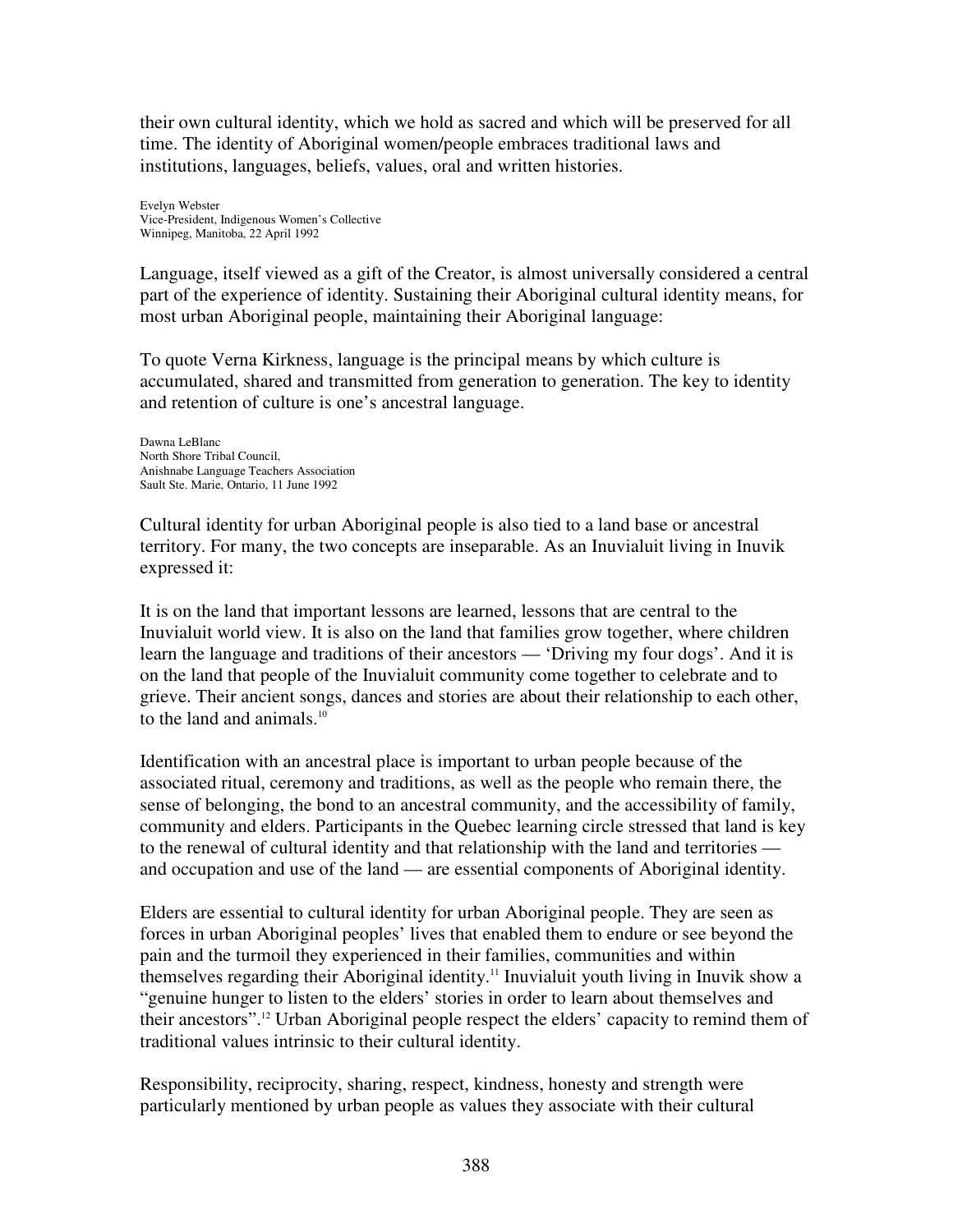identity. Urban Aboriginal people believe that these values were practised in traditional communities. They were reinforced by legends, cultural teachings of all kinds, rituals and ceremonies. Family members and individuals in the community instructed children in the importance of maintaining these values in their relationships with the natural and human worlds. For many urban Aboriginal people, these values remain as important to their cultural identity today as at any time. As Commissioners were told in Vancouver:

Today we live in the modern world and we find that a lot of our people who come into the urban setting are unable to live in the modern world without their traditional values.

Nancy van Heest Urban Images for First Nations Vancouver, British Columbia, 2 June 1993

Family plays a significant role in urban Aboriginal cultural identity. Within the Métis community, for example, family defines who one is:

They [community people] know instantly…your whole biography. They know where you came from, who you are, how you've been raised and who actually did all that….When you go back or if you go to another community they won't ask you so much who you are but who are your parents, your grandparents…that whole identity thing of family. It's a very big thing in the Métis community, because it carries a lot of weight. The respect that is given you is again the family…it's like you're carrying more than just a name, it's a whole history of your family, its accomplishments, respectability, background history....And you can't get away from that. The individuality is completely dismantled at that point. 13

Family is also regarded as the natural setting for cultural teaching. Although some urban Aboriginal people may no longer have contact with their immediate families, they remember the lessons of grandmothers, aunts or parents. Aboriginal cultures place great emphasis on family life and obligations within the family. Thus, for many urban Aboriginal individuals, the birth of children provides an impetus to reclaim their cultural identity, because they recognize that the obligation to teach their children the lessons of the culture is a key element of that identity.

For many urban Aboriginal people, cultural identity is intimately tied to celebrating the ceremonial life of their culture. Taking part in a pipe ceremony, lighting sweetgrass, dancing in pow-wows, fiddling and jigging, drum dancing, and going through a naming ceremony were identified as significant events through which Aboriginal people internalize the values of their cultures into their identity, reinforcing knowledge of who they are as members of the group and establishing their place in the world of the culture.

## **1.2 Racism**

One of the most difficult aspects of urban life for Aboriginal people is dealing with the personal impact of racism. In the words of an Aboriginal woman living in Saskatoon: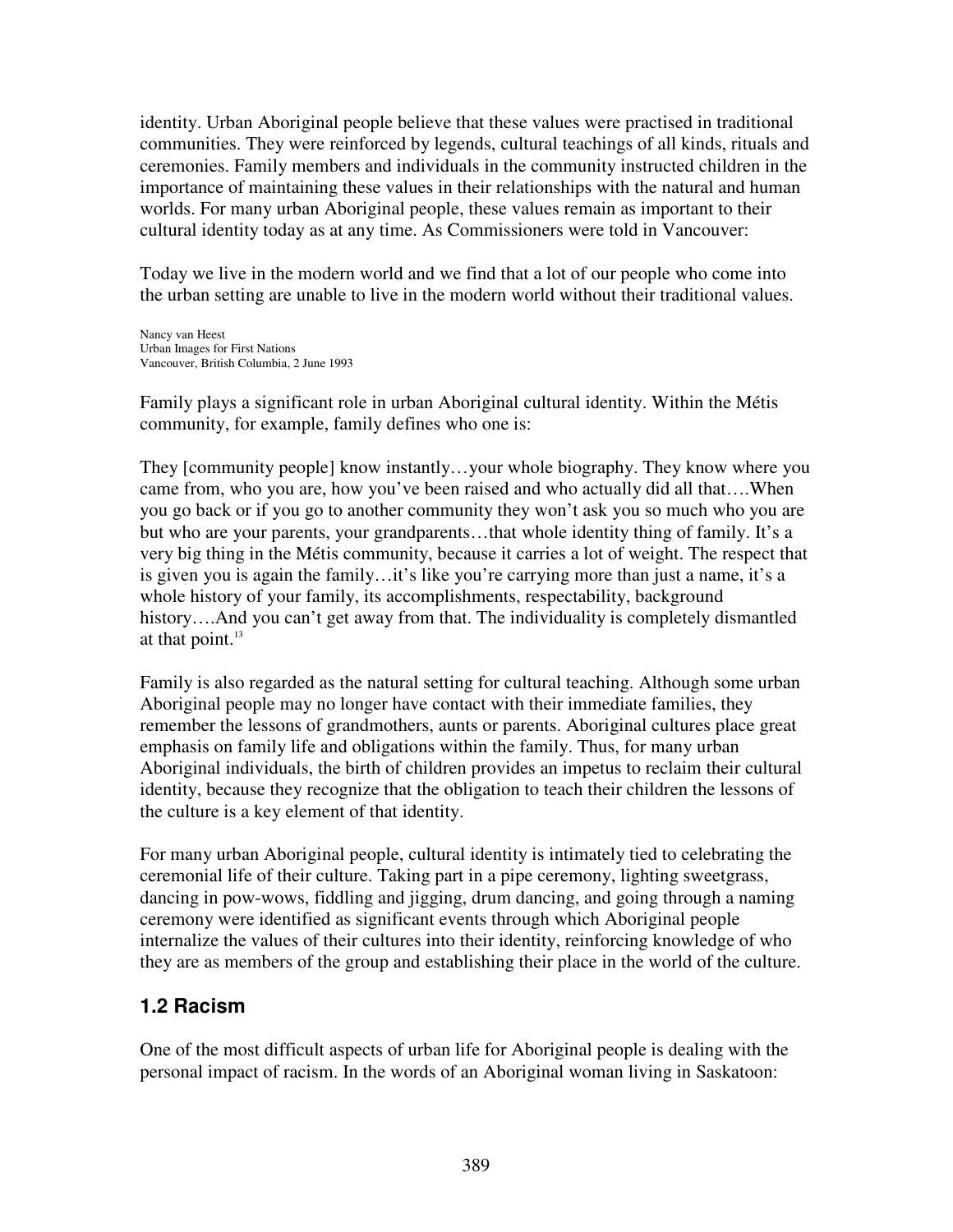I think the most terrible experience for an Indian person in the urban setting is racism in the community. That diminishes your self-esteem, confidence and everything else. You experience racism every day in the stores and everywhere else on the street. All the other groups discriminate against you. 14

Commissioners also heard that racism is systemic:

To me, it is clear that the racism so evident in Canada will not be easily eradicated. Elements of racism are intertwined in history, in the history books, in library books. It is found in school curriculum. Elements of racism are found in administration of justice, in law enforcement, and often within church groups. It is little wonder that the First Nations communities are in culture shock, that the youth are so often disoriented.

William Tooshkeniq Association of Iroquois & Allied Nations Toronto, Ontario, 3 June 1993

Racism is experienced through discrimination, bias, exclusion, stereotypes, lack of support and recognition, negative attitudes, alienation in the workplace and lack of role models in management positions. Racism is exclusion…racism is manifested in many ways. It is unconscious, direct, individual, systemic and institutional.

Louise Chippeway Chairperson, Aboriginal Advisory Council Roseau River, Manitoba, 8 December 1992

Many presenters and participants in the learning circles felt that acts of racism, prejudice and discrimination directed against them as Aboriginal people had a negative effect on their cultural identification. The development of an individual's identity is a social process guided by interaction with others. It begins with a child's interaction with family members and members of the community. The child adopts the world of those providing care and direction. Even under intense pressure to assimilate, Aboriginal people tend to socialize their children into an Aboriginal identity by teaching them the core values of Aboriginal culture — caring, honesty, sharing and strength. As they grow older, the children become aware that these values reflect a larger Aboriginal belief system and support a particular way of behaving. They realize that these core values are the key to defining who Aboriginal people are and what distinguishes them from others, and seek to maintain those values.

A healthy identity is promoted when others communicate a positive image, validating the individual's view of him- or herself. This reinforces self-image and self-esteem. As individuals extend their participation beyond their primary group and interact with members of the larger society, the image communicated back to them carries important implications for their identity. A Mi'kmaq woman recognized as an elder and leader described what she faced when she moved to Halifax:

When I was growing up there was so much discrimination that you didn't dare mention the word Mi'kmaq. That is why I came to Nova Scotia and never told a soul….I even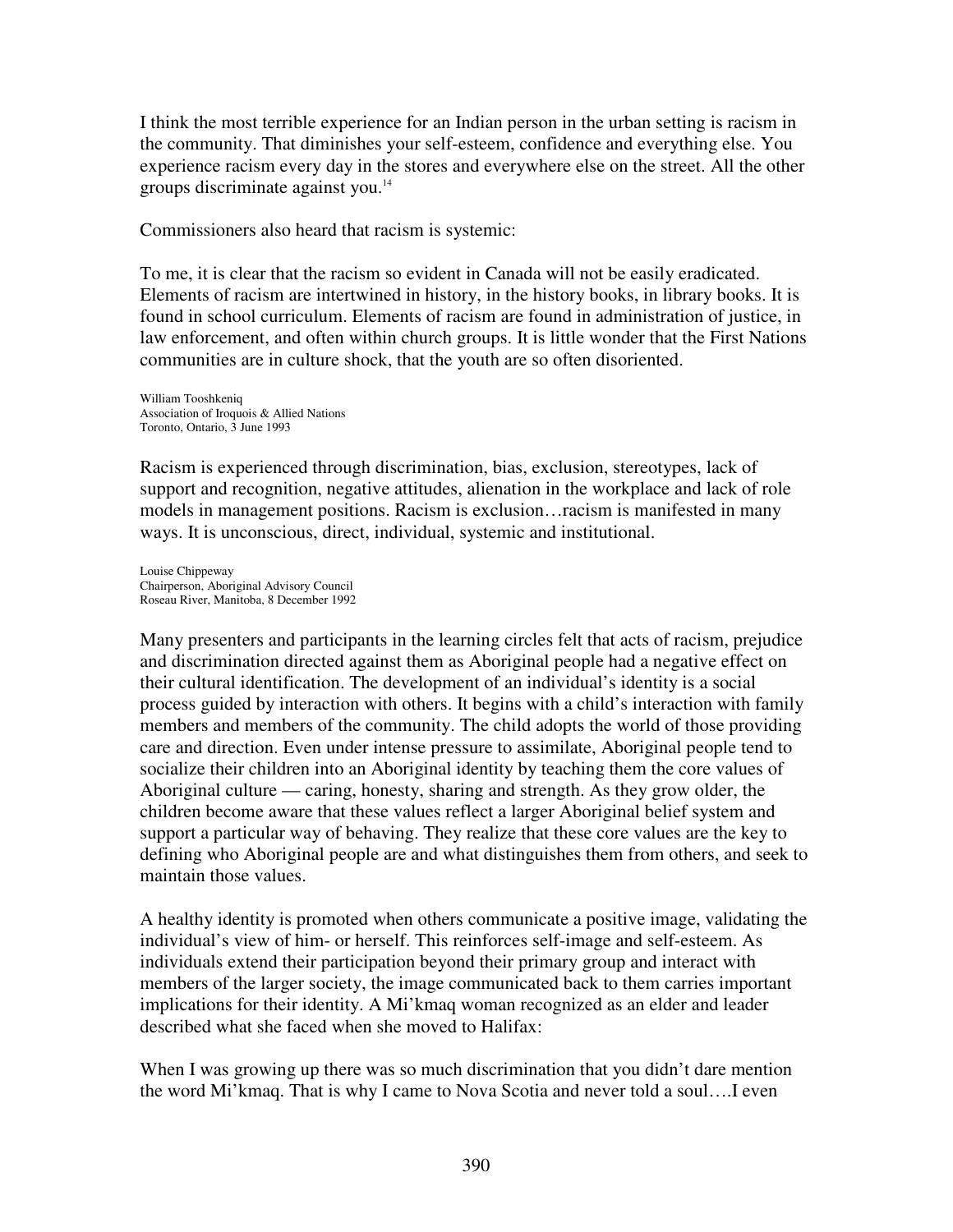changed my name so nobody would know. I can understand my children because I thought they would go through the same thing I did….It would never have happened if it were not for the people saying mean things and discriminating against us….I cried many times because I did this. I felt guilty. 15

Many Aboriginal people face a contradiction between the image presented to them by their families and Aboriginal communities and the image reflected to them by the dominant society. The stereotypes and negative images attached to them by mainstream society are superimposed on the identity internalized while growing up, often leading to identity confusion and low self-esteem. As one young man from Saskatchewan put it:

I'm a really confused young person….I was confused for a long time, I didn't even know my own strength….I had a lot of anger and a lot of unresolved issues in my life…just feeling like I couldn't go nowhere cause I was ashamed of being Indian….All my life I wanted to be White…because they have the money, they have the nice cars. I thought that was the way they live. Until… every time I tried to be White I'd fall short. Then I would become really frustrated and angry….I used to be ashamed of my people cause I thought… we're all on welfare, we're all in the jail systems — we're oppressed!…You know I couldn't understand it. I was ashamed like that for a long time.<sup>16</sup>

## **1.3 Urbanization**

She remembers that she's Native, and is suddenly sad that her identity is defined by her colour….She thinks of her sacred stones in her pocket, and stroking them, she asks for protection as she sees one of her people getting thrown out of the Barry Hotel. Her heart aches as she sees children hanging around the streets. She thinks of her daughter in the next generation, walking down the same street. Will she have to go through the same degradation, humiliation, because of her colour?

Robin Bellamy Executive Director, Friendship Inn Saskatoon, Saskatchewan, 13 May 1993

Aboriginal people in cities interact closely with members of the larger society. For many migrants, this results in culture shock. The stress of the unwelcoming city, confusion, the experience of racism and the inability to find employment push some into crime. Others are provoked by their relationship with non-Aboriginal society to think about their identity and recognize their difference, their distinctiveness. For some, confronting other cultures engenders pride in their own:

You're not only learning there are differences but you are building your identity on who you are and what you are. And either you turn against your culture and deny that you're Indian and try to assimilate or you can accept that you're Indian and you can still live in the city and...be a stronger person for it.<sup>17</sup>

Urban institutions often conflict with Aboriginal cultural values. The welfare system, for example, has substituted institutional dependency and familial division for reliance on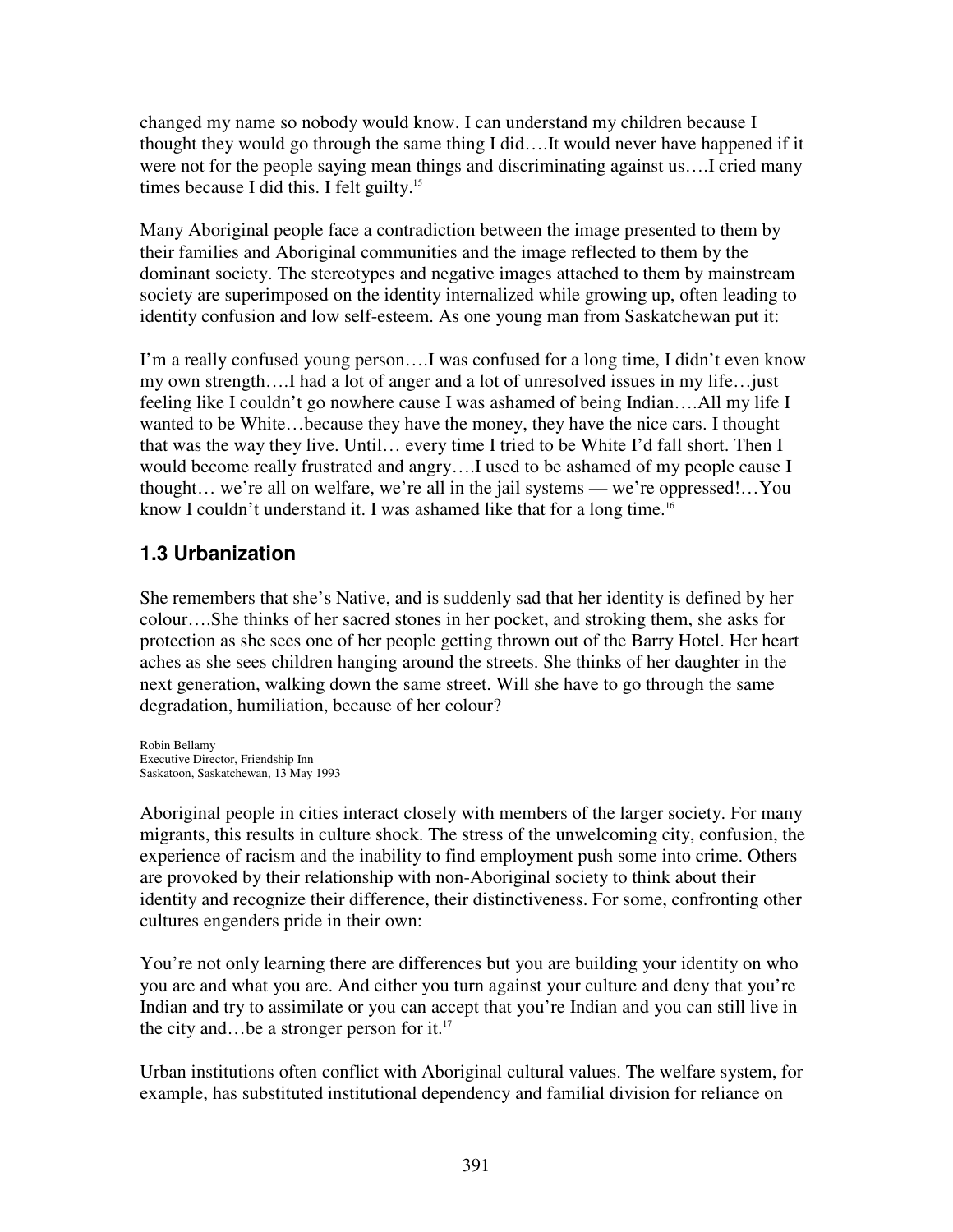extended family and community. The Commission was told how non-Aboriginal agencies can strip people of their identity:

Almost all Métis children in the care of non-Aboriginal agencies are in the care of non-Métis families. The children are raised without contact or access to their language and culture. They are raised in a society that devalues their identity as Métis people and they learn to hide and be ashamed of their cultural distinctiveness. Most are forever lost to the Métis Nation.

Yvon Dumont President, Manitoba Metis Federation Winnipeg, Manitoba, 22 April 1992

In the urban schools attended by Aboriginal children, there is little opportunity to learn, study or even play with classmates in Aboriginal languages. Statistics on language loss among the current generation of Aboriginal children attest to the relentless eradication of Aboriginal languages. Curricula seldom include the history of Aboriginal peoples. Urban Aboriginal people comment negatively on their public school experience:

In public schools we could not learn about our heritage, culture or history. Also public schools direct us to take the French language instead of our own languages. We disagree with that because without our languages our identity as Native peoples is at risk of becoming extinct instead of distinct.

Charmane Sheena Student, Shackan Band School Merritt, British Columbia, 5 November 1992

Urbanization itself can easily undermine a positive cultural identity. The main expression of traditional culture for Inuvialuit, for example, is to work and live on the land. Hunting, fishing, trapping, whaling, harvesting and preparing traditional foods support their culture. We heard first-hand about the devastating cultural impact of urbanization on families and communities during the early 1970s.

Many young Inuvialuit today have never lived on the land. Over the last generation, families settled in towns so children could attend school. This movement disrupted life on the land even before the anti-fur lobby devastated the economy of the fur trade. The oil boom brought high wages and a cash economy. That economy has now disappeared, but families still live in towns and live on the land only on weekends. Young Inuvialuit speak of the boredom of town life and the opportunities and experiences they feel they are missing on the land. Balancing this tension between town life and trips on the land is at the centre of their attempts to define who they are and how they will live their lives.

It is just as difficult for other Aboriginal people to find their cultures reflected in the urban environment. Many speak of the homogenizing effect that results: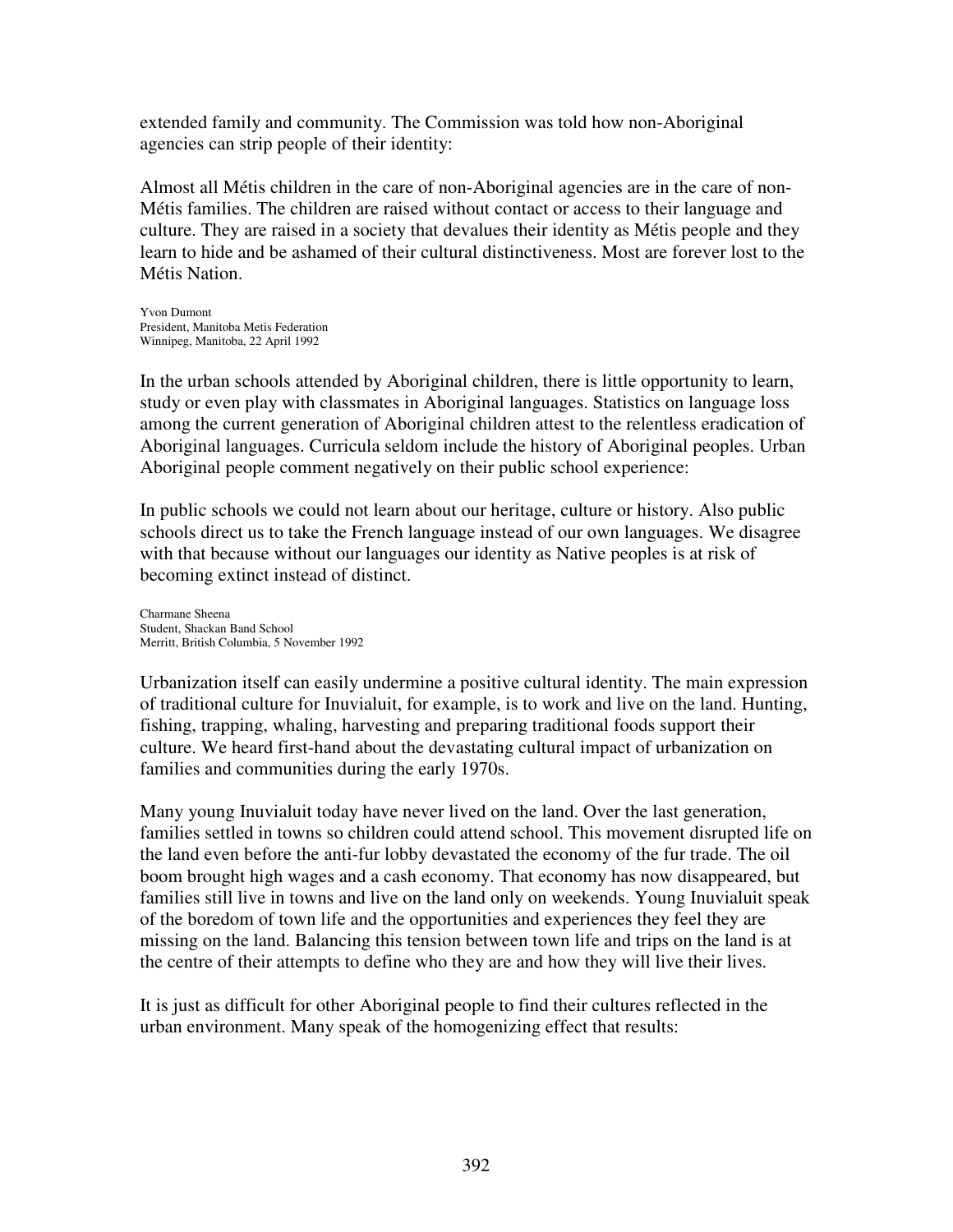In short the experience for many [urban people] is that they pick up pieces of Aboriginal culture wherever they can; at times this includes using cultural elements from other nations that may be more immediately accessible or adapted to their needs.<sup>18</sup>

Métis people are particularly aware of the lack of Métis-specific cultural institutions and agencies in most urban centres. They speak bitterly of attempts to minimize their uniqueness, or to group them into a melting-pot of Aboriginal cultures:

At the moment we are looking at strictly Métis institutions for Métis people. We feel that by agreeing to being lumped in with all other Aboriginal people, we run the chance of losing our identity as an Aboriginal people.

Yvon Dumont President, Manitoba Metis Federation Winnipeg, Manitoba, 22 April 1992

As these concerns illustrate, there are no easy solutions to designing institutions and agencies to serve the discrete needs of different Aboriginal peoples.

## **1.4 Enhancing Cultural Identities in Urban Areas**

The most effective way to catch these problems before they start is through strengthening an individual's identity and awareness of the community that exists in the city.

David Chartrand President, National Association of Friendship Centres Toronto, Ontario, 26 June 1992

Commissioners heard testimony across Canada that urban Aboriginal people are engaged in a major revitalization of culture. This does not mean turning the clock back, but rather selecting aspects of the old ways and blending them with the new. Presenters reported that many elements of traditional Aboriginal cultures are being renewed. Sun dances, sweat-lodge ceremonies, fasting, potlatches, traditional healing rituals and other spiritual ceremonies are all enjoying a revival. The psychological and spiritual wisdom of elders who kept their teachings alive is being recognized. Elders are being restored to their former place of respect in communities, and Aboriginal people are turning to them for guidance as they search in increasing numbers for a meaningful identity.

For the majority of urban Aboriginal people, the result of cultural revitalization is the development of a bicultural identity. Individuals enjoy an identity firmly rooted in the cultural world of their own people, while also possessing the skills and knowledge required to succeed in non-Aboriginal society. This identity includes the core values learned in the family that have remained resilient. Putting those values into practice in the city requires adapting and developing links with the sources of the culture — the land and spiritual world view. This was expressed by a Saskatoon resident:

I think I've learned to maintain a sense of balance. Because I've adjusted to the European way of doing things in terms of working for money but at the same time maintaining my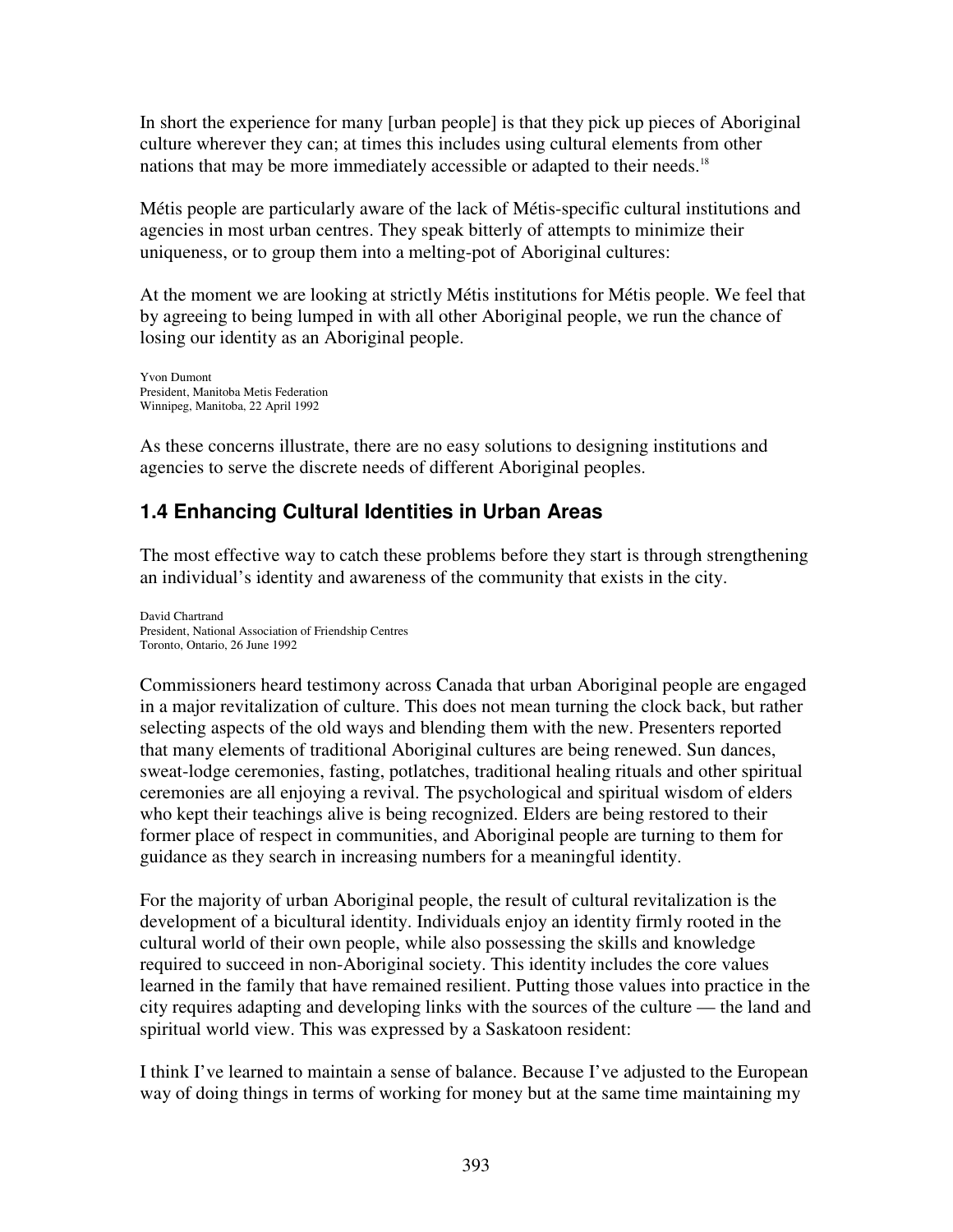heritage. Even though it is difficult because in the urban setting we don't practise a lot of our ceremonial part of our heritage. So my job helps me get back home to do that.<sup>19</sup>

Maintaining cultural identity often requires creating an Aboriginal community in the city. Following three decades of urbanization, development of a strong community still remains largely incomplete. Many urban Aboriginal people are impoverished and unorganized. No coherent or co-ordinated policies to meet their needs are in place, despite the fact that they make up almost half of Canada's Aboriginal population. They have been largely excluded from discussions about self-government and institutional development. Aboriginal people in urban areas have little collective visibility or power. It is clear that they urgently require resources and assistance to support existing organizations and create new institutions to enhance their cultural identity.

A number of Aboriginal organizations are attempting to meet the needs of Aboriginal people in cities, including the strengthening of cultural identity. Winnipeg and Toronto both have more than 40 Aboriginal organizations. Many of these are developing culturally based approaches to their structures and program delivery. Friendship centres have a long history of providing cultural programming and have been the most effective urban resource in this regard. They were singled out by presenters and participants in the learning circles as places where one can "feel good about being Native" and find "support and acceptance". <sup>20</sup> They provide access to social contacts, information and services. Individuals can meet elders and create a "synthetic family"<sup>21</sup> to fulfil the role of an extended family. For many urban Aboriginal people, a friendship centre is the heart of their urban Aboriginal community. (The programs and services offered by friendship centres are discussed later in the chapter in the section on service delivery.)

The Ontario Federation of Friendship Centres is one example of an urban Aboriginal organization that has incorporated traditional culture, through use of the Medicine Wheel, into its management style, board functions and delivery of programs and services. Decisions are reached by consensus rather than majority vote; the federation plays the traditional peacekeeper role of the Bear Clan; elders are involved in all training events; major elders' gatherings are held every few years to provide direction for the organization; meetings are opened and closed in a traditional manner with thanksgiving, greetings and sweetgrass; traditional feasts, socials and spiritual ceremonies are held; and hiring policies emphasize experience, individual characteristics and an understanding of the culture rather than academic or professional qualifications.<sup>22</sup>

The cultural survival schools that exist in a number of major cities are another example of institutions that address the identity needs of urban Aboriginal people. Schools such as the Ben Calfrobe School Society in Edmonton, the Prairie Indian Cultural Survival School in Calgary, Joe Duquette High School in Saskatoon and the First Nations School in Toronto are alternatives to the public school system for Aboriginal students. In addition to conventional academic subjects, traditional culture and language are a major part of the curriculum. Aboriginal material is also integrated into academic subjects. For example, Aboriginal authors are studied in English literature courses, First Nations arts and crafts in art courses, Aboriginal knowledge of the land in environmental studies,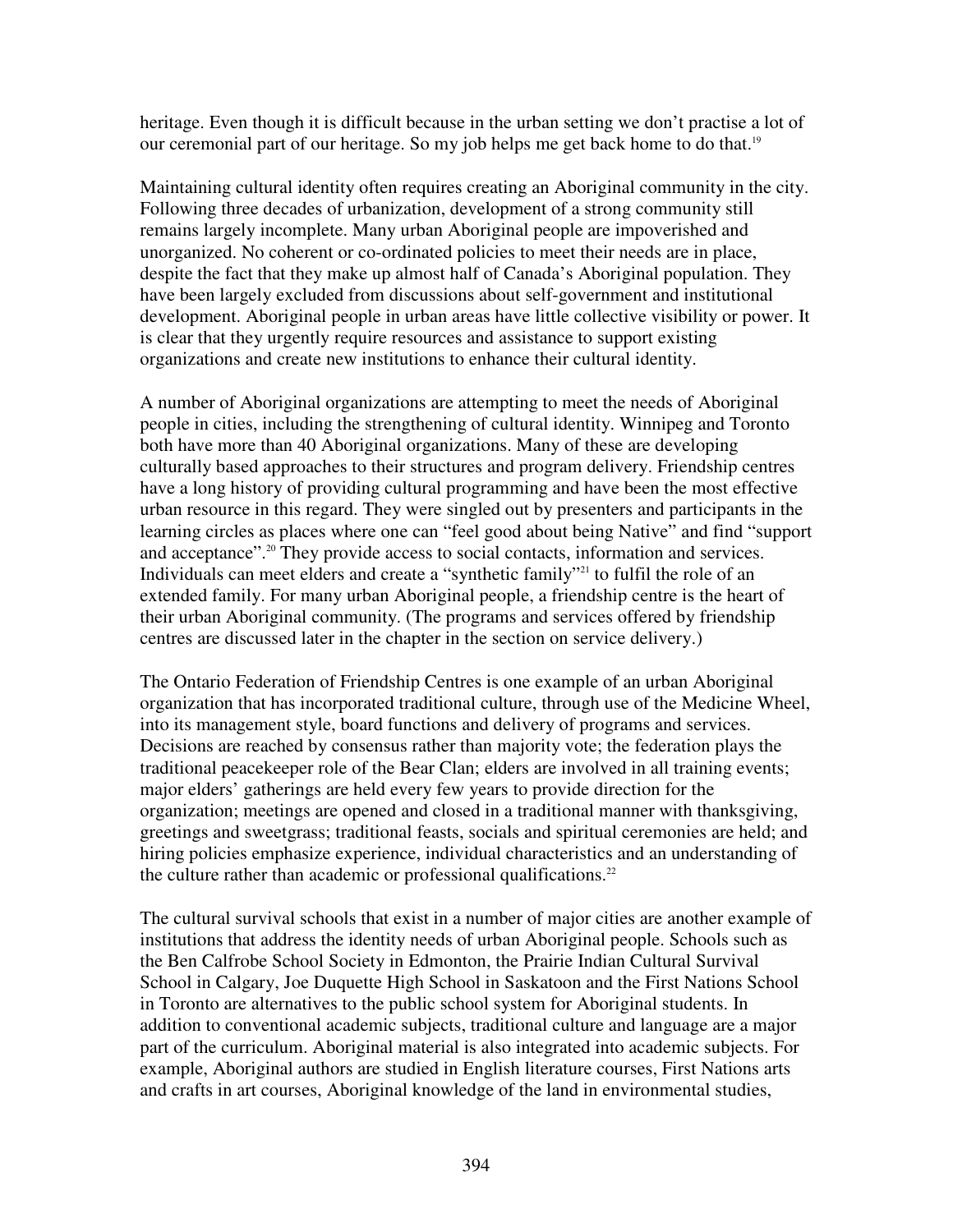traditional Aboriginal games in physical education, and Aboriginal issues in history and social studies. Students also have the opportunity to attend cultural camps run by elders in rural settings. Elders and people who maintain a traditional way of life, as well as parents, are extensively involved in the schools' operation, and the schools are often overseen by parent councils.

A number of Aboriginal child and family service agencies that incorporate cultural considerations in developing and delivering services have been established in cities across Canada. Native Child and Family Services of Toronto, for example, has a service model based on traditional Aboriginal culture and reflecting Aboriginal beliefs. But whether an Aboriginal individual moving to the city finds thriving Aboriginal-controlled institutions and services depends entirely on the city in question. Urban communities offer an uneven checkerboard of programs and services, usually funded on a short-term pilot basis and directed to only a few aspects of Aboriginal life, such as housing and child care.

Urban Aboriginal people know what they need to support their personal and collective cultural development. Many told Commissioners that there is a need for urban institutions that serve as meeting places and resource centres for information and services. They also need greater access to resources — information, people, events and activities — that are culturally significant. Urban cultural education centres, discussed later in this chapter, could be one means of providing access to elders, resource materials and support. They could build links between Aboriginal and non-Aboriginal communities and foster a vibrant new relationship. Cultural programming and cross-cultural education, two broad areas of activity badly needed in urban areas, could form the basis of a wider mandate for urban cultural education centres.

Urban Aboriginal people also told Commissioners of the critical importance of a strong cultural foundation for the healing of the urban Aboriginal community. Speaking on behalf of Janet Yorke, director of a substance abuse treatment centre, Harold Orton told us,

Throughout our work in addressing family violence we strive to return our people to a time where everyone had a place in the circle and was valued. Recovering our identity will contribute to healing ourselves. Our healing will require us to rediscover who we are. We cannot look outside for our self-image, we need to rededicate ourselves to understanding our traditional ways. In our songs, ceremony, language and relationships lie the instructions and directions for recovery. We must avoid a pan-Indian approach. The issues of violence in our communities are diverse and so are our own cultural ways.

Harold Orton Counsellor, Barrie Community Care Centre for Substance Abuse Orillia, Ontario, 13 May 1993

The key to the healing process lies in protecting and supporting all the elements that urban Aboriginal people consider an integral part of their cultural identity: spirituality, language, a land base, elders, values and traditions, family and ceremonial life.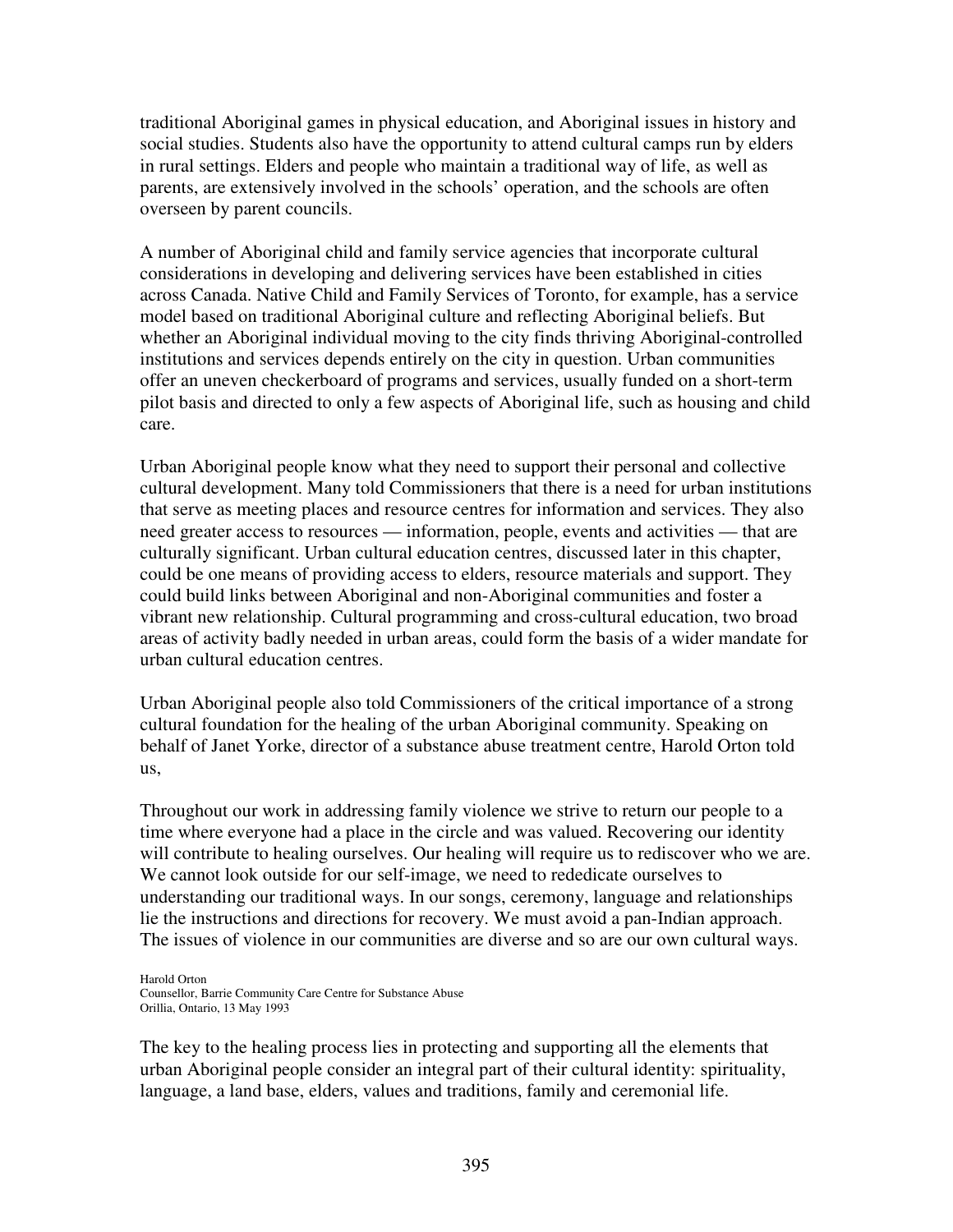It is important that Aboriginal spirituality be recognized and affirmed by both Aboriginal and non-Aboriginal institutions. Ceremonial practices must be given appropriate support in urban centres. This may range from specific exemptions from anti-smoking by-laws and fire regulations, so that sweetgrass can be burned for ceremonial purposes, to recognition of Aboriginal healing ceremonies in hospitals. Land, together with the ritual, ceremony and traditions associated with it, is particularly important to the renewal of cultural identity. Support therefore may mean setting aside a parcel of land in urban areas as a sacred place for the city's Aboriginal population.

Supporting and promoting the use of Aboriginal languages is seen by urban Aboriginal people as critical to their cultural identity. It is now difficult for them to retrieve or reinforce their languages within English- and French-speaking institutions. Children are most vulnerable to the negative effects of the urban experience on Aboriginal languages, and programs to support language must begin with children.

Learning an Aboriginal language is important because language is an essential vehicle for the expression of culture, including core values and beliefs. Language also opens the door to many other facets of the Aboriginal community. It is used in spiritual ceremonies, songs and stories; understanding and speaking the language enriches the experience of these events. A member of the Anishnabe Language Teachers Association stressed the importance of language in her presentation to the Commission:

Languages reflect fundamental differences in culture in ways that specific language groups perceive their world, their family relationships, kinship structure, relationship to other cultures, and to the land. Language impacts on our cultural, educational, social, economic, and political life, therefore language has a direct bearing on how we see ourselves as a people and our role in self-government, on land claims and our claim to a distinct society.

Dawna LeBlanc Anishnabe Language Teachers Association Sault Ste. Marie, Ontario, 11 June 1992

In response to the pressing need to support Aboriginal languages in urban environments, a number of initiatives have begun in cities across Canada. Friendship centres have instituted language classes for adults. Cultural survival schools teach Aboriginal languages as part of their core curriculum. Other avenues are being explored. A presenter from Toronto described the development of an Aboriginal language immersion program in a child care centre as part of an effort to strengthen children's identity and self-esteem:

It was and is the vision of the parents and community members to have a child care centre in this urban setting that helped their children retain their Native languages and cultural identity….In order to realize our goal of full immersion it was necessary to create a team of language specialists who, we are proud to say, are First Nations grandmothers. They deliver a language and cultural program for the children, the staff, and the families that encompasses the emotional, mental, spiritual and physical development of all individuals.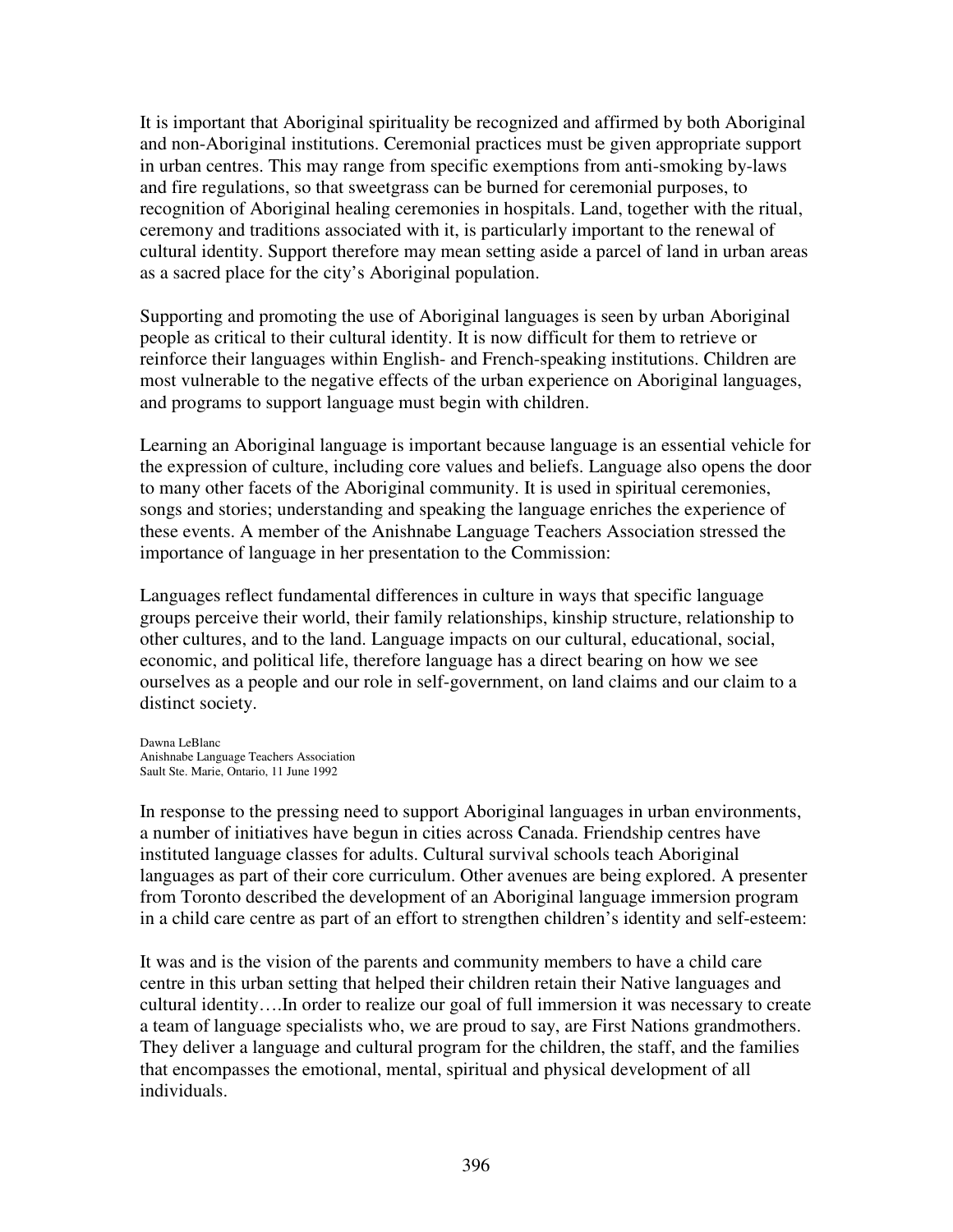These initiatives should be strengthened and expanded. We therefore recommended in Volume 3, Chapter 5 that school boards and all levels of government support the development of Aboriginal-controlled early-childhood programming delivered in Aboriginal languages.

For a large number of Aboriginal people living in cities, maintaining a connection to the land is critical to their cultural identity. For many, it represents involvement with the source of traditional culture. For others, such as a Saskatoon woman who participated in one of our learning circles, it is simply a feeling of being part of something larger and good:

[W]e went way up north and it was so beautiful just sitting out there in the open….Just being out there, there was a sense of something that comes over you….Just everything that was there, and you seem to relate to everything that was around you — the trees, the rocks, the water and all that. Everyone had a good feeling just being there…whereas in the city you don't have that. 23

Urbanization among Aboriginal people tends to include frequent returns to their home communities. The continuing links to the community also serve to reinforce family ties and a sense of group cohesion. People return to visit family, attend social events such as weddings, participate in cultural happenings such as pow-wows and feasts, and take part in ceremonies such as sweat lodges.

But not all urban Aboriginal people have the option of visiting or returning to a home community. For an increasing number, the city has become a permanent home, and some have no links to a rural community. The ancestral lands of others may be distant. Yet Aboriginal cultural identity remains, even for these people, very closely tied to a relationship with the land and the environment. Access to land in or near the urban area for spiritual and cultural purposes is extremely important.

Urban Aboriginal youth express a real thirst for knowledge about their culture (see Chapter 4 in this volume). It is youth who are the least well served by current programs to revive and support cultural identity. Yet they are asking for an opportunity to hear the elders. Urban Aboriginal youth need cultural programs that help develop and sustain Aboriginal identity. These could bring youth and elders together in various ways, such as in a teaching-learning environment or in mutually supportive roles where, for example, Aboriginal youth provide services for elders in return for the opportunity to learn about their cultural heritage. Other activities might include Aboriginal games, organized together by urban youth and elders.

In fact, access to elders is generally an important need of urban people. It is elders who speak the language, who know about ritual, spirituality, stories, songs and dances — all fundamental expressions of Aboriginal identity. By sharing their knowledge and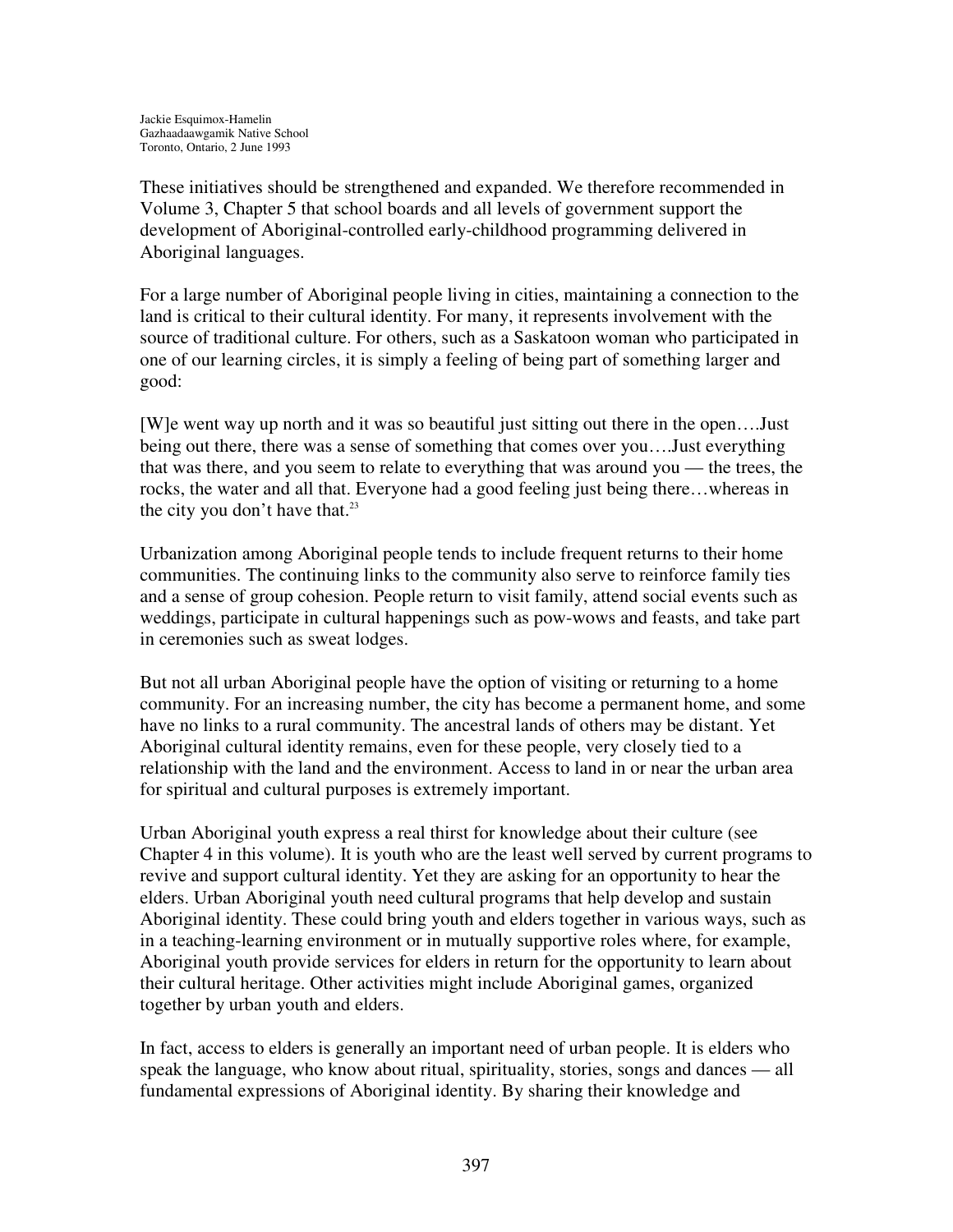experience, elders play a significant role in strengthening the identity of individuals and the community as a whole. One of many individuals who related how important elders are in their understanding of themselves was Sonny, a member of the Nuu-chah-nulth Nation in British Columbia, now living in Victoria:

At one treatment centre they had elders. They talked about balance…about drinking, how it tore their family apart. I guess that's when I really started to accept me. I became aware of who I am….Another time, they lectured or something…I find out where I come from…like the culture, and some of them said that made them feel good. And I know every time I was at home and they're having ceremonies and the potlatch — I always felt good. Especially the elders that came…. 24

Development of a positive cultural identity for urban Aboriginal people will benefit non-Aboriginal people as well. Non-Aboriginal institutions and agencies should recognize this by taking an active part in supporting and strengthening Aboriginal cultural identities. Urban Aboriginal people singled out education as one of the most significant factors affecting their cultural identity. Their educational experiences in urban centres have had both the most negative and the most positive effects on their cultural identity.

Participants in the urban learning circles recommended a public education program to educate Aboriginal and non-Aboriginal people in urban areas about Aboriginal cultures. The program's objective should be to promote greater mutual understanding between the Aboriginal and non-Aboriginal urban populations and to help eradicate the ignorance that some urban Aboriginal people say is the root cause of racism and discrimination directed against them. As we were told in Edmonton:

Without knowledge of and access to these cultures and without public understanding of what these cultures are, we will lose our identity. Canadians must be educated....

Denis Tardiff Association canadienne-française Edmonton, Alberta, 11 June 1992

Supporting Aboriginal cultural identity in urban areas involves concerted efforts on the part of many organizations and institutions: developing curricula that include Aboriginal history, languages, cultural values and spirituality; publishing directories of Aboriginal urban services and networks for the information of Aboriginal and non-Aboriginal urban populations; remedying historical and present-day distortions of Aboriginal identity by presenting authentic portrayals of Aboriginal peoples, cultures and history.

# **1.5 Conclusion**

Many urban Aboriginal people see their Aboriginal identity as the core of their existence. They derive substantial self-esteem from being Aboriginal, but they also face difficulties because of isolation from the home community, lack of family support, the constant barrage of non-Aboriginal values and experiences, and the need to deal with non-Aboriginal agencies and institutions with different value bases. While urban Aboriginal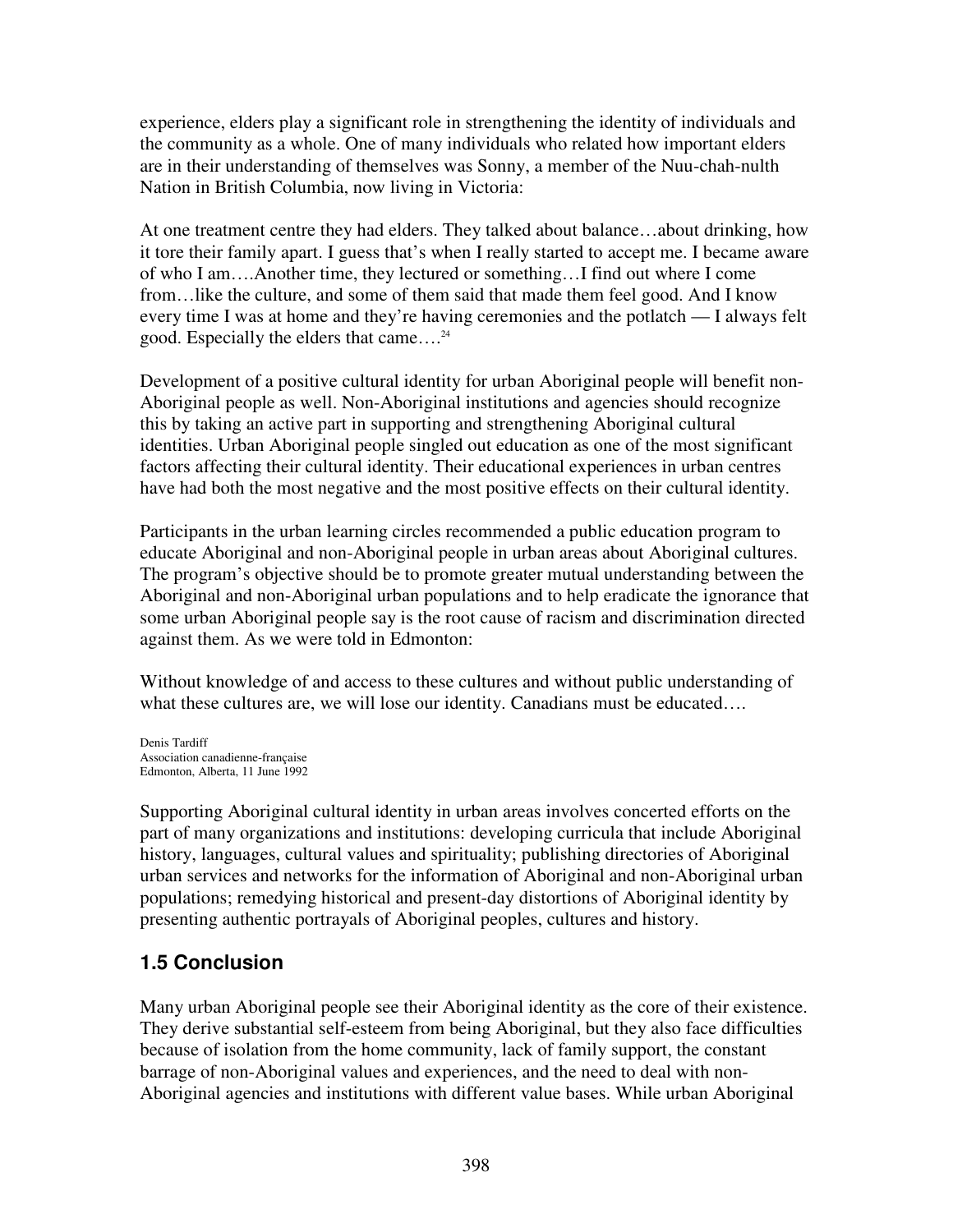people want Aboriginal-controlled cultural institutions that will foster and reinforce their cultural identities, non-Aboriginal institutions must also become a source of positive support for Aboriginal cultural identities.

Recent years have seen significant efforts to rekindle the flame of Aboriginal cultural identity. Aboriginal culture is being revitalized in cities across Canada. Many urban Aboriginal people are creating bicultural identities for themselves, participating successfully in non-Aboriginal society while developing an identity firmly rooted in Aboriginal culture. They are creating adaptive strategies to cope with a changing environment by choosing alternatives that do not require them to give up their identity and that may contribute to maintaining or reviving their traditional culture.

Aboriginal people believe their presence strengthens the fabric of Canada. Canada's culture is enriched by their cultures. Canada's cities, too, have an obligation to recognize and embrace the cultural identities of urban Aboriginal people and their connections to the cities' historical and contemporary roles. Sustaining positive Aboriginal cultural identities in urban Canada is the responsibility of all Canadians, our governments and our institutions.

## **Recommendation**

The Commission recommends that

## **4.7.1**

Aboriginal cultural identity be supported and enhanced in urban areas by

(a) Aboriginal, municipal, territorial, provincial and federal governments initiating programs to increase opportunities to promote Aboriginal culture in urban communities, including means to increase access to Aboriginal elders;

(b) municipal governments and institutions and Aboriginal elders co-operating to find ways of facilitating Aboriginal spiritual practices in the urban environment; and

(c) all governments co-operating to set aside land in urban areas dedicated to Aboriginal cultural and spiritual needs.

# **2. Financing of Social Programs for People off Aboriginal Territory**

We learned from many who testified at the Commission's hearings that wrangling between governments over jurisdiction with regard to Aboriginal people has resulted in inequities in the provision of services to Aboriginal people living on- and off-reserve. Many called this the most critical issue facing urban Aboriginal people. The issue has three facets.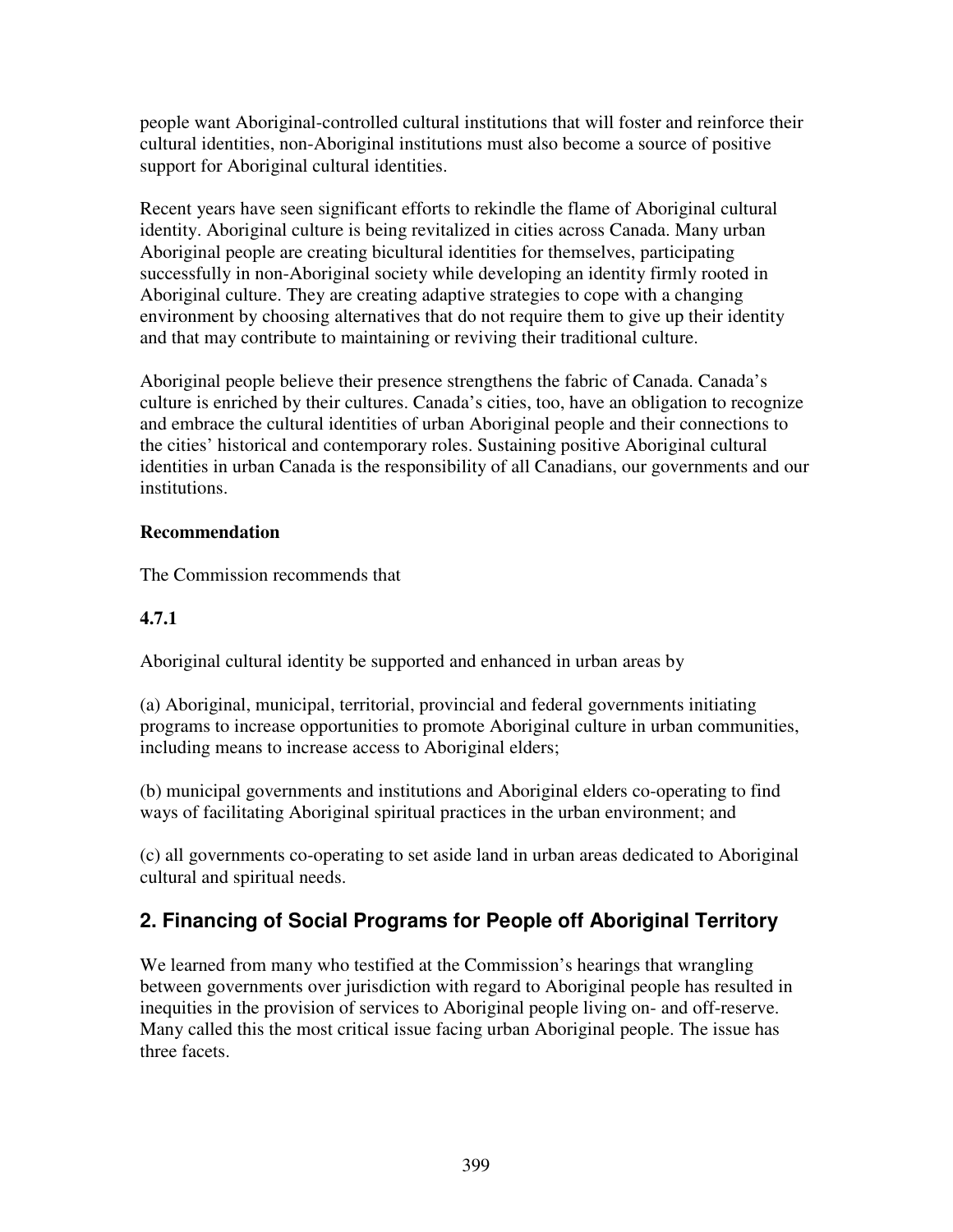First, urban Aboriginal people do not receive the same level of services and benefits that First Nations people living on-reserve or Inuit living in their communities obtain from the federal government. Many status people who have moved to the city believe they are disadvantaged because they are not eligible to receive all the services to which they had access on-reserve. Métis people have little access to federal programs because the federal government has been unwilling to acknowledge its constitutional responsibility for them.

Second, urban Aboriginal people often have difficulty gaining access to provincial programs available to other residents. Some provincial authorities operate on the principle that the federal government should take responsibility for all status Indians, regardless of where they live. Many individual service providers simply do not know what programs — federal, provincial, territorial or municipal — are available to Aboriginal people.

Third, although urban Aboriginal people are eligible for federal and provincial services and programs that are available to all citizens, they would like access to culturally appropriate programs that would meet their needs more effectively.

Jurisdiction with regard to urban Aboriginal people is confused at best. Intergovernmental and inter-agency squabbling is common. All levels of government and many Aboriginal organizations and service agencies are involved in urban Aboriginal initiatives. All too often the result is uncoordinated and inconsistent service delivery. The frustration of attempting to deliver services while struggling to obtain adequate program funding and deal with fractured jurisdiction is evident in the words of one participant in the Commission's round table on urban issues:

Most of us are always fighting over dollars, to keep our administration going, to house ourselves, and look after our administration costs, whether we're Métis, Treaty, whatever….[W]e give people the runaround now when they come into the city. Well, you're Treaty and you've not been here one year so you go to this place. But, oh no, you've been here a year already so you go to this place. Well, you're Métis, you have to go somewhere else. It's too confusing for people. 25

This section examines issues surrounding federal and provincial responsibilities for social programs (health, social assistance and education) as these concern Aboriginal people living off-reserve. First, we outline the jurisdiction of federal and provincial governments regarding Aboriginal peoples. We then review federal and provincial roles in the financing of social programs. We also identify some of the repercussions of current restraint efforts, including the Canada health and social transfer. We go on to summarize the Commission's proposals for sharing financial responsibility and examine the provincial role in financing social services to non-reserve Aboriginal people. Finally, we argue that the federal government should continue to be responsible for financing benefits derived from treaty obligations or policy measures benefiting status Indians living offreserve when these exceed provincial benefits available to all residents.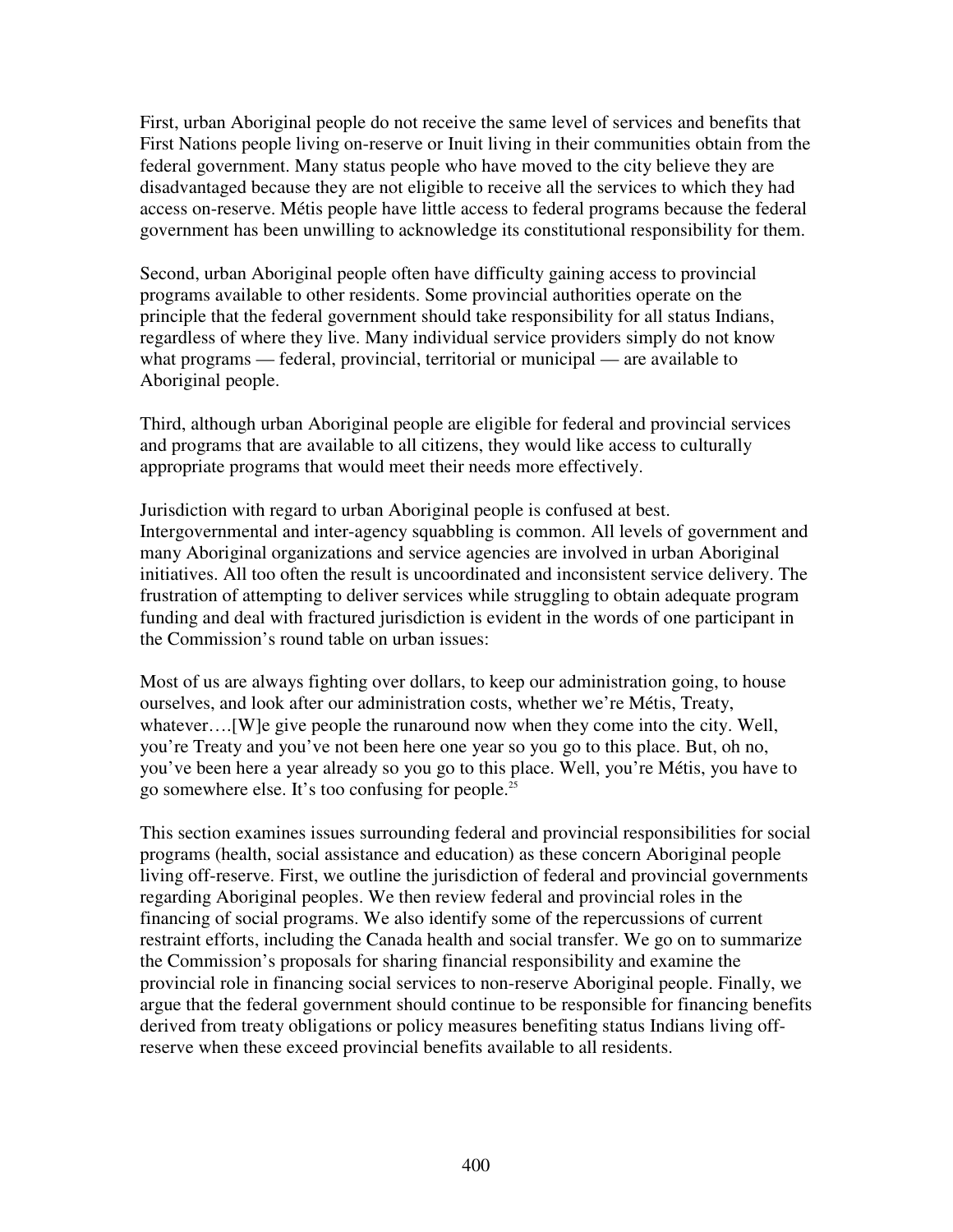The federal government currently finances a number of programs for people with Indian status living on-reserve. Some of these also apply to people with Indian status living offreserve. Many of these programs arise from obligations undertaken in the historical treaties (see Volume 2, Chapter 2). Some of these obligations relate to individuals (postsecondary education, uninsured health benefits); others are clearly collective (the inherent right of self-government). Treaty beneficiaries regard the former and perhaps aspects of the latter not only as treaty rights but as portable rights, that is, as applying regardless of where beneficiaries live. The federal government takes the position that many of these benefits are extended to people with Indian status on the basis of policy rather than treaty right. The Commission's view is that there are strong grounds to believe that, based on the oral exchanges and understandings arrived at during negotiation of the historical treaties, the beneficiaries of at least the numbered treaties should enjoy many of these benefits as a matter of treaty right.

## **2.1 Jurisdiction**

## *Federal role*

Under the Constitution Act, 1867, section 91(24), jurisdiction over "Indians, and Lands reserved for the Indians" is assigned exclusively to the federal government. This federal jurisdiction applies to persons registered under the Indian Act and, as a result of judicial interpretation, to Inuit. <sup>26</sup> The federal government, however, has continued to resist arguments that Métis people are included within the scope of section 91(24), despite their inclusion in section 35 of the Constitution Act, 1982. <sup>27</sup> The relationship established by the treaties between Aboriginal peoples and the Crown, in addition to the traditional role assumed by the federal government to provide for the housing and education needs of Aboriginal people living on-reserve, has confirmed federal primacy over Aboriginal concerns.

The federal government also asserts that section  $91(24)$  of the Constitution Act, 1867 allows it to exercise jurisdiction over Aboriginal people, but does not require it to take responsibility for them. In other words, the federal government maintains that it can choose to exercise its jurisdiction or not. 28 It has generally taken the position that it is responsible for status Indians living on-reserve. In its view, obligations owed to all other Aboriginal people, including status Indians living permanently off-reserve, are the responsibility of the provinces:

The federal government…believed that its obligations were generally limited to reserve borders. Any federal activities beyond these territorial limits were defined as ex gratia and restricted to band members still residing on reserve and those temporarily absent or in the process of changing their domicile. Thus, all expenditures and responsibilities for off-reserve residents (other than for specified time periods, or in the context of specific programs such as post-secondary education, or those with physical or mental handicaps requiring specialized assistance) were left to the provinces.<sup>29</sup>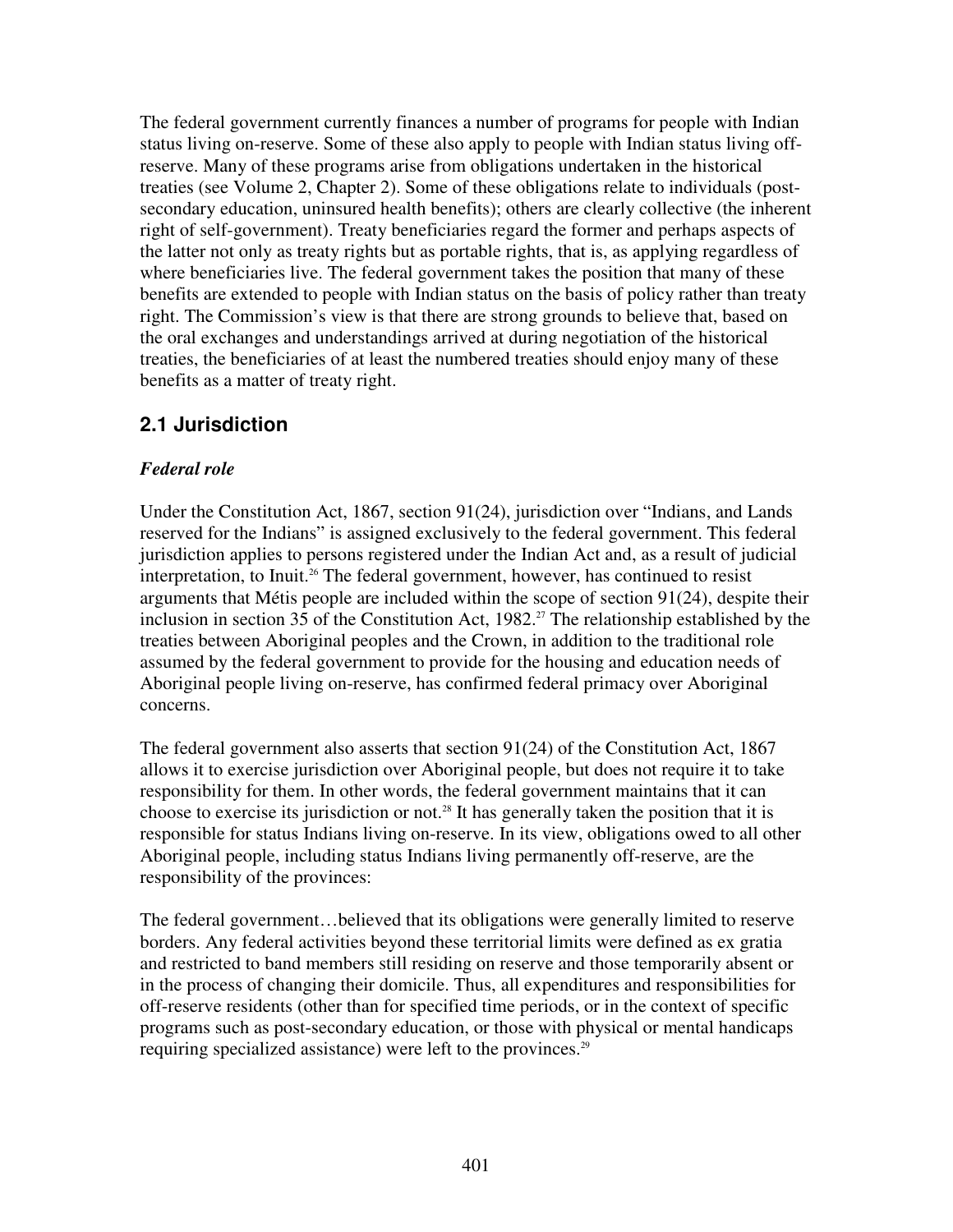The federal government, primarily through the Department of Indian Affairs and Northern Development (DIAND), funds a wide range of services for status Indians living on-reserve and some services for Inuit. Other federal departments and agencies, such as Health Canada and the Canada Mortgage and Housing Corporation, also fund on-reserve programs. Bands (and in some cases tribal councils or provincial or territorial Aboriginal organizations) may, depending on the size of the reserve and other factors, provide a range of services: education, health, policing, housing, economic development, alcohol rehabilitation, libraries, cultural education centres, daycare, child and family services, justice, senior citizens' programs, recreation, social assistance, counselling, natural resource management, infrastructure development and municipal services. Many programs have been developed and are delivered in a culturally appropriate manner that differs markedly from general non-Aboriginal social service programs. Many bands operate their own schools, for example, exercising administrative and fiscal control. Some have developed innovative Aboriginal language and cultural curricula. Funding for the schools is provided by DIAND on a per-student basis.

A number of culturally based services and programs are available to First Nations people on-reserve and to Inuit in their own communities. DIAND funds a cultural/educational centres program under which more than 70 centres, located mainly on reserves, offer cultural services such as museums, cultural research, elders' programs, curriculum development and cultural events.

A few federally funded programs are available to people with Indian status (whether residing on- or off-reserve) and Inuit. The most important are non-insured health benefits and post-secondary educational assistance. The medical services branch of Health Canada pays for non-insured health benefits, including dental services, eyeglasses, prescription drugs, medical devices and medical transportation. DIAND provides financial support for status Indians and Inuit enroled in post-secondary educational institutions (see Volume 3, Chapters 3 and 5).

#### *Provincial role*

Section 92 of the Constitution Act, 1867 reserves to provincial legislatures the exclusive competence to make laws in relation to a number of matters. The most significant in the present context are public lands, health care and hospitals, social services, municipal institutions and government, property and civil rights, the administration of justice, and education. The relationship between federal jurisdiction over "Indians, and Lands reserved for the Indians" and many aspects of provincial jurisdiction, such as education and health, lies at the root of the confusion over responsibility in urban and off-reserve areas. The federal government's position — that it may choose whether to exercise its jurisdiction — has been a continuing source of conflict with the provinces:

Thus the federal government believes it is legally entitled to say to the provinces: "We're not going to spend money on Aboriginal people any more; it's up to you." Saskatchewan disagrees with that statement of the law. We argue that jurisdiction and responsibility go together. The federal government has the jurisdiction and responsibility to regulate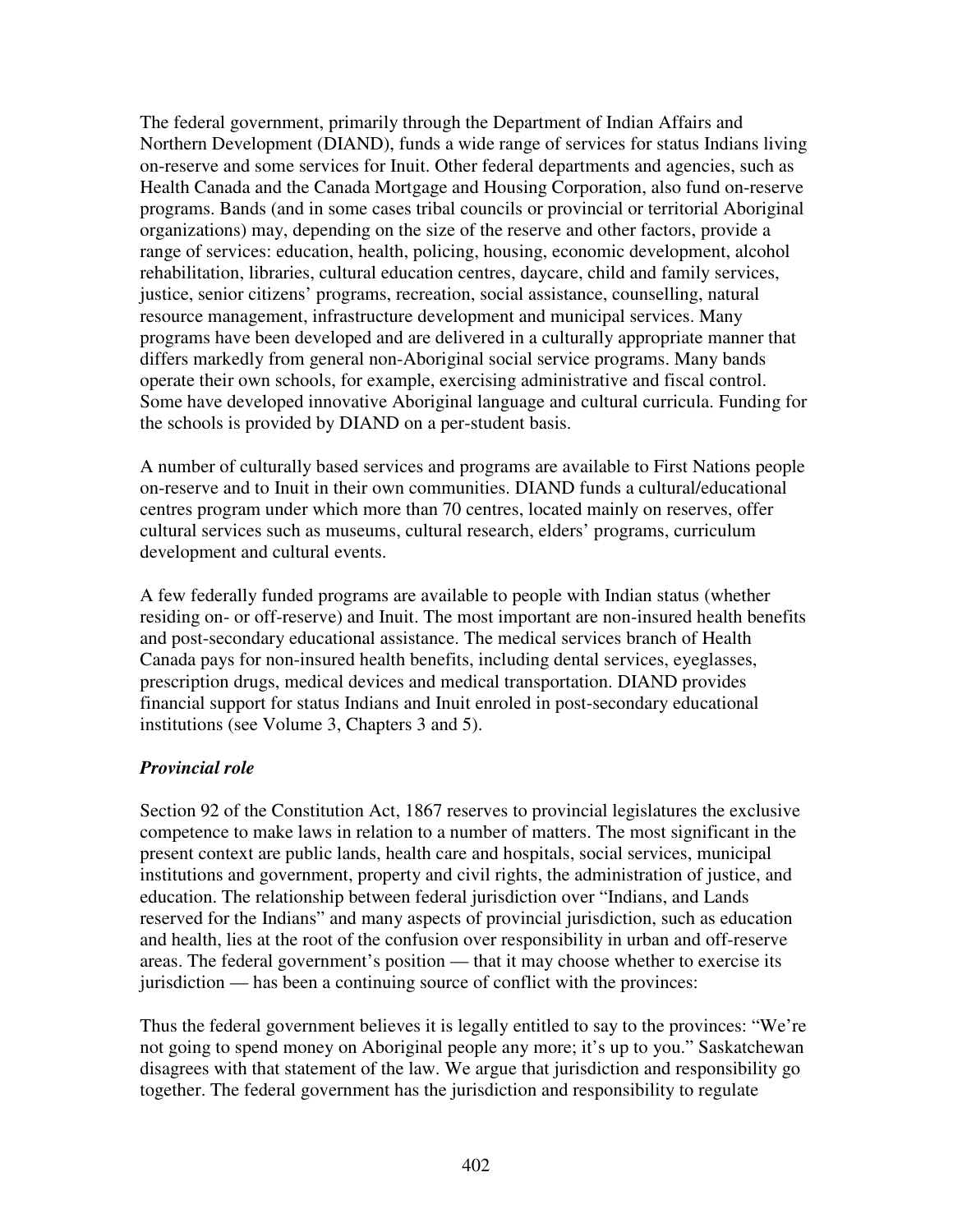banking in Canada. Provinces have the jurisdiction and responsibility in relation to matters of a local and private nature. So, too, the federal government has jurisdiction and responsibility in relation to Aboriginal peoples. 30

Constitutionally, provincial government jurisdiction with regard to Aboriginal people has been confined to non-reserve activities, particularly in instances where people lost their Indian status, or when land was surrendered to the Crown. Symbolically, provincial jurisdiction too often signalled a loss of rights and status for Aboriginal people.

Nevertheless, provincial governments have played a significant role in the lives of Aboriginal people. Provincial laws of general application that do not touch on 'Indianness' apply to Aboriginal people. 31 In addition, section 88 of the Indian Act authorizes the application of provincial laws that affect the status or capacity of Indians so long as they are not inconsistent with treaties or federal law.<sup>32</sup> Consequently, a variety of provincial laws apply to on-reserve activities, including provincial adoption and labour-relations laws. <sup>33</sup> On-reserve Indian people also have access to provincially insured medical services. Between the federal and provincial governments, as former Chief Justice Dickson described it, there is a "fluidity of responsibility across lines of jurisdiction" regarding Aboriginal peoples. 34

Provincial governments, therefore, play a major role in providing services and programs to Aboriginal people. For the most part, the services and programs are those provided to all citizens of the province, such as education and health and social services. All Aboriginal people, including urban residents, are eligible. For example, income maintenance programs such as general welfare assistance and family benefits are provided to Aboriginal people in the same way as to any provincial resident; the benefits are paid by the province and the cost is shared by the provincial and federal governments (formerly under the Canada Assistance Plan and now under the Canada Health and Social Transfer, which came into effect on 1 April 1996).

In recent years, some provinces have begun to develop and fund Aboriginal-specific services to meet the needs of Aboriginal people in areas such as child and family services, health, justice, recreation, training and natural resource management. Most are directed to people living on reserves and are not available to urban Aboriginal people. The programs and services are administered by bands, tribal councils or provincial and territorial Aboriginal associations and are seen in some cases as part of a move to support self-government. They are generally more limited than comparable federally funded programs.

Provinces have also funded a limited number of Aboriginal-specific programs in urban areas. For example, urban friendship centres receive project money from the provincial government in most provinces (although their core funding is provided by the federal government). Some provinces have recently begun to include urban Aboriginal people in more significant policy and program initiatives. In 1994, the government of Ontario announced the Aboriginal health and wellness strategy — a five-year, \$33-million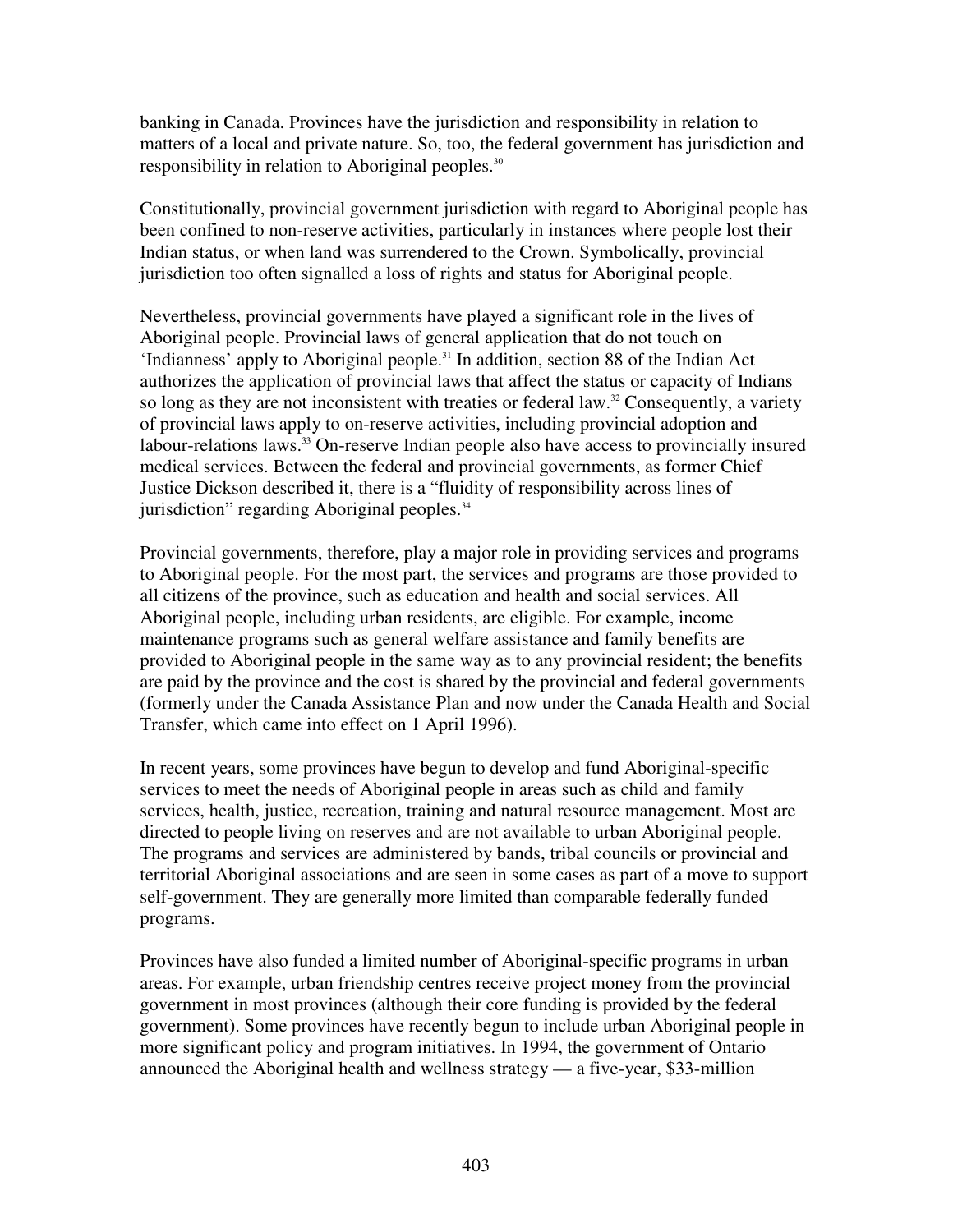program that involves four ministries and includes services for Aboriginal people living both on- and off-reserve. 35

# **2.2 Fiscal Offloading**

Both the federal and provincial governments, however, have occasionally used divided jurisdiction to limit their own responsibility for Aboriginal peoples. <sup>36</sup> For example, the Indian Act is silent regarding the provision of social services to Indian people living onreserve. Provincial governments traditionally have declined to take financial responsibility for providing social assistance and child welfare services on-reserve. Some of the policy vacuum has been filled by federal-provincial agreements, such as the Indian Welfare Agreement of 1965, under which the federal government agreed to reimburse the Ontario government for about 92 per cent of the cost of delivering certain social services on-reserve. This has hampered devolution of social services to First Nations; provincial devolution has been limited until recently to services that the federal government has agreed to cost-share. 37

The jurisdictional difficulties in providing social programs have been compounded by provincial reluctance to provide social assistance to Aboriginal people who have lived away from a reserve for less than a year. The federal government has shown a corresponding reluctance to provide support to individuals no longer living on-reserve. Recently, for example, the federal government ceased to provide full reimbursement to provinces for social assistance delivered to status Indians during the first year after they leave a reserve.

The resulting jurisdictional impasse has led to confusion among urban Aboriginal people about responsibility for social services and to their distrust and disillusionment with both levels of government. This has taken the form of profound resistance to devolution of responsibility from the federal to the provincial governments, particularly for treaty entitlements. According to a recent Alberta health ministry report: "First Nations people are afraid that if the province takes on the service responsibilities that they consider to be treaty rights, the Canadian government will be in a stronger position to argue that these health services are not rights".<sup>38</sup> Instead, Aboriginal organizations have called for the expansion of federal responsibility for Aboriginal people living both on- and offreserve. <sup>39</sup>Federal responsibility under the treaties and jurisdiction under section 91(24), together with provincial reluctance to assume financial responsibility for Aboriginal people, has contributed to Aboriginal people's desire to forestall any transfer of responsibility to provincial governments. Aboriginal people fear that the federal government will attempt to avoid its fiduciary duty and cut costs by transferring responsibility to provincial governments. 40 Indeed, some interveners suggested that the federal government was deliberately encouraging Aboriginal people to move away from reserves in order to reduce its financial obligations.<sup>41</sup>

In its efforts to manage its fiscal position, the federal government has limited the growth of expenditures related to a number of existing Aboriginal programs by capping them. It has also cut funding for some programs and has generally been reluctant to implement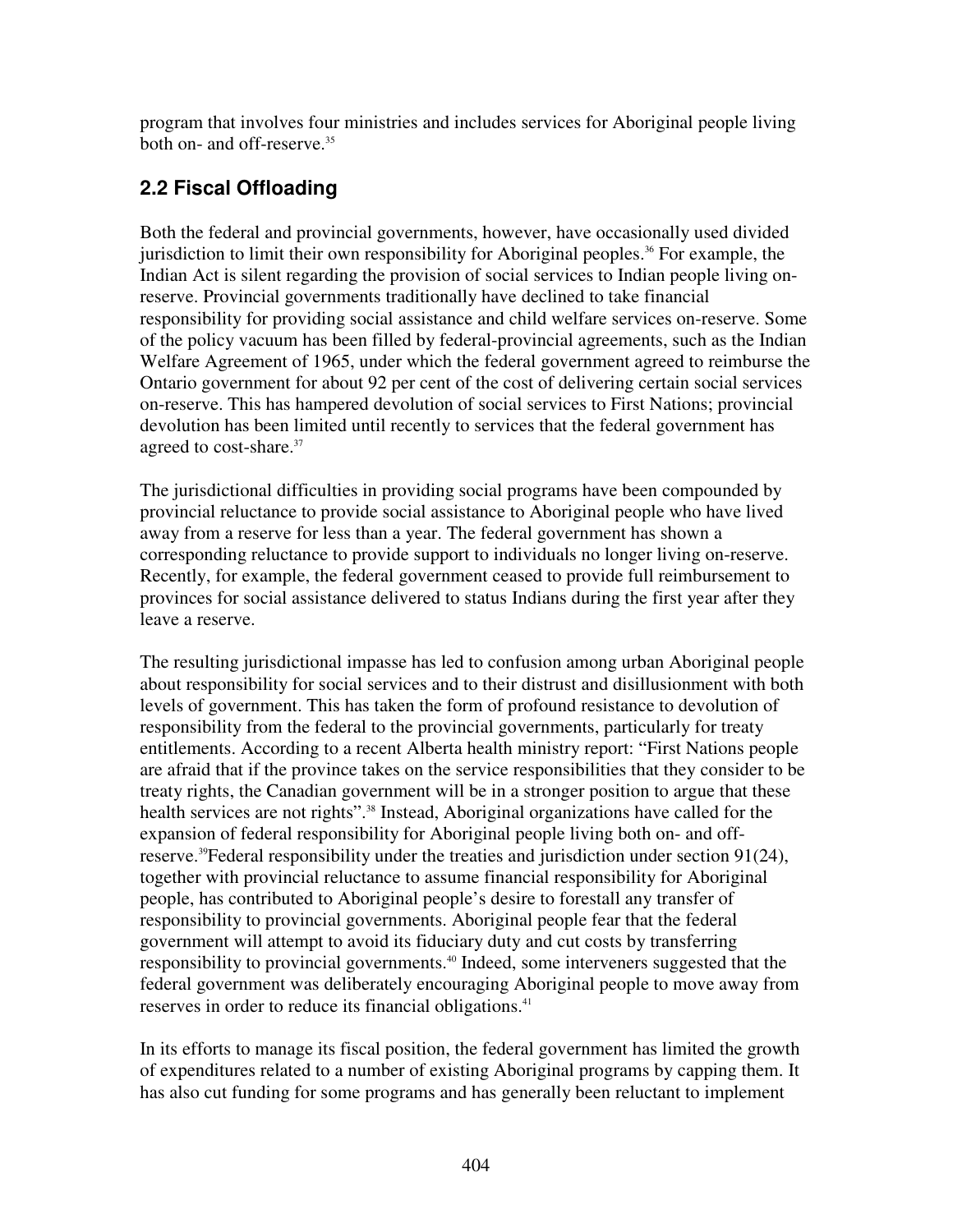new programs. This has resulted in pressure on the provinces to assume responsibility for some essential programs. In some cases, this pressure has been redirected to municipal governments. In all cases, this development has given rise to considerable tension between the federal government and the provinces.

In Manitoba, for example, the 1992 throne speech stressed the need for more intergovernmental co-operation and noted that all provinces have opposed the "persistent pattern of federal government offloading of costs and responsibilities onto provincial and local governments. Federal offloading has affected virtually the entire range of public services, including training, off-reserve social services and agricultural support".<sup>42</sup> Offloading has, in turn, been a source of frustration in relations between provincial governments and Aboriginal people. Federal program cuts and reluctance to consider new programs push Aboriginal people to seek financial support from provincial governments, only to be met with the response that the provinces are themselves squeezed by federal reluctance to accept responsibility for Aboriginal people.

The federal government has historically covered all or at least part of the cost of some services (for example, child and family services and general welfare) for status Indians living off-reserve. People applied to the appropriate provincial or municipal agency, which delivered the service and was reimbursed by the federal government, usually through DIAND. The eligibility period was often limited, usually to one year after leaving the reserve. DIAND consistently took the position that funding services for people living off-reserve was a matter of policy, not a treaty right. In fact, application of the policy varied considerably from province to province.

The federal government's recent termination of full reimbursement of provinces for social assistance payments to off-reserve status Indians has been a particular source of tension between the provinces and the federal government, especially in the west. In Saskatchewan, for example, it has imposed a significant strain on the provincial budget and could adversely affect the development of Aboriginal programs in the future:

Unilateral off-loading by the federal government has already cost Saskatchewan hundreds of millions of dollars. We have been warned to expect the federal government to announce further off-loading of social assistance payments to status Indians during the first year that they move off the reserve. This move would increase social services costs to the province by almost \$20 million annually leaving the province of Saskatchewan with no options or hope for the future, given our reality. Increased costs in one area dictate reductions somewhere else.<sup>43</sup>

As a result of the confusion surrounding jurisdiction, policies have evolved ad hoc, with a great deal of variation between provinces. Most provinces have been reluctant to begin providing services directed specifically to urban Aboriginal people, given their views on the federal government's responsibilities. Indeed, some provinces have reduced funding for Aboriginal urban programs. Given the evident and serious need, however, all provinces have had to provide some services for Aboriginal people in addition to general programs available to all urban residents.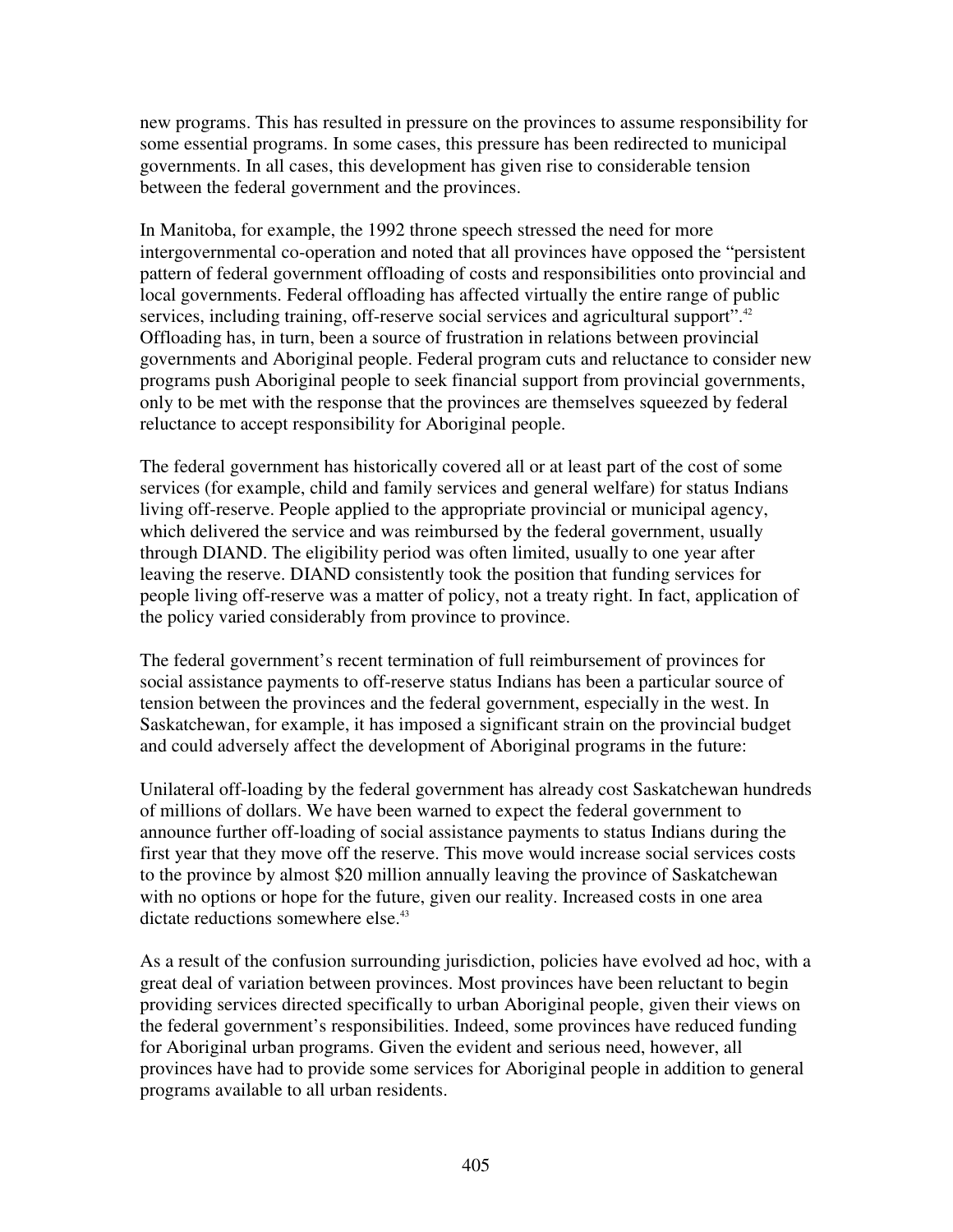One example of the vacuum resulting from disputes over jurisdiction is found in Manitoba. Since the 1960s, DIAND had been funding social services provided to offreserve status Indians in accordance with the terms of the Manitoba Municipalities Act for a 'transition' period of one year after leaving the reserve. To be eligible for services under the act, an individual must have lived in an urban area consecutively for one year and be self-supporting. In practice, many First Nations people never qualified because of frequent migration back and forth between the city and the reserve. A large percentage were also unable to meet the definition of 'self-supporting'. The federal government therefore continued to pay for social services for many individuals for more than one year. In 1991, it announced that it would no longer pay the full cost of social assistance for off-reserve status Indians. The funding arrangement would be replaced by the 50 per cent reimbursement available under the Canada Assistance Plan. The saving was to be reinvested in on-reserve child and family service agencies, mostly outside Manitoba.

When full reimbursement ceased, the province transferred funding responsibility to municipalities. It continued to bill the federal government, without success, and for a period municipalities provided services without full compensation. Municipalities then announced they would stop providing services. For a short time, off-reserve status Indians were denied social assistance. DIAND relented slightly, indicating that it would temporarily reimburse First Nations for assistance provided to off-reserve people who had been refused provincial and municipal assistance. In 1992, Manitoba announced that it would provide full reimbursement for off-reserve status Indians as an interim measure until another arrangement could be worked out among the federal government, the province and First Nations. But no discussions have taken place, and the issue remains unresolved.

Although provincial governments continue to insist that the federal government must assume its full constitutional responsibility for all Aboriginal people under section 91(24) of the Constitution Act, 1867, it is important to recognize that provincial governments have been major policy players in Aboriginal affairs in the past, especially in urban areas, and do in fact have some financial responsibility for Aboriginal matters. There is a critical need for the federal and provincial governments to clarify their respective legal and fiscal responsibilities.

## **2.3 Federal-Provincial Fiscal Arrangements**

Following the Second World War, economic growth and higher government revenues brought with them an opportunity to develop new social programs to deal with some of the adverse effects of a market economy. <sup>44</sup> As provincial governments expanded health, education, income maintenance, and social services their interactions with Aboriginal people multiplied. The federal government entered the social services field by helping provinces with the cost of post-secondary education, health services and welfare. Although these matters were beyond federal legislative control, the federal government could help shape social policy through use of its spending power.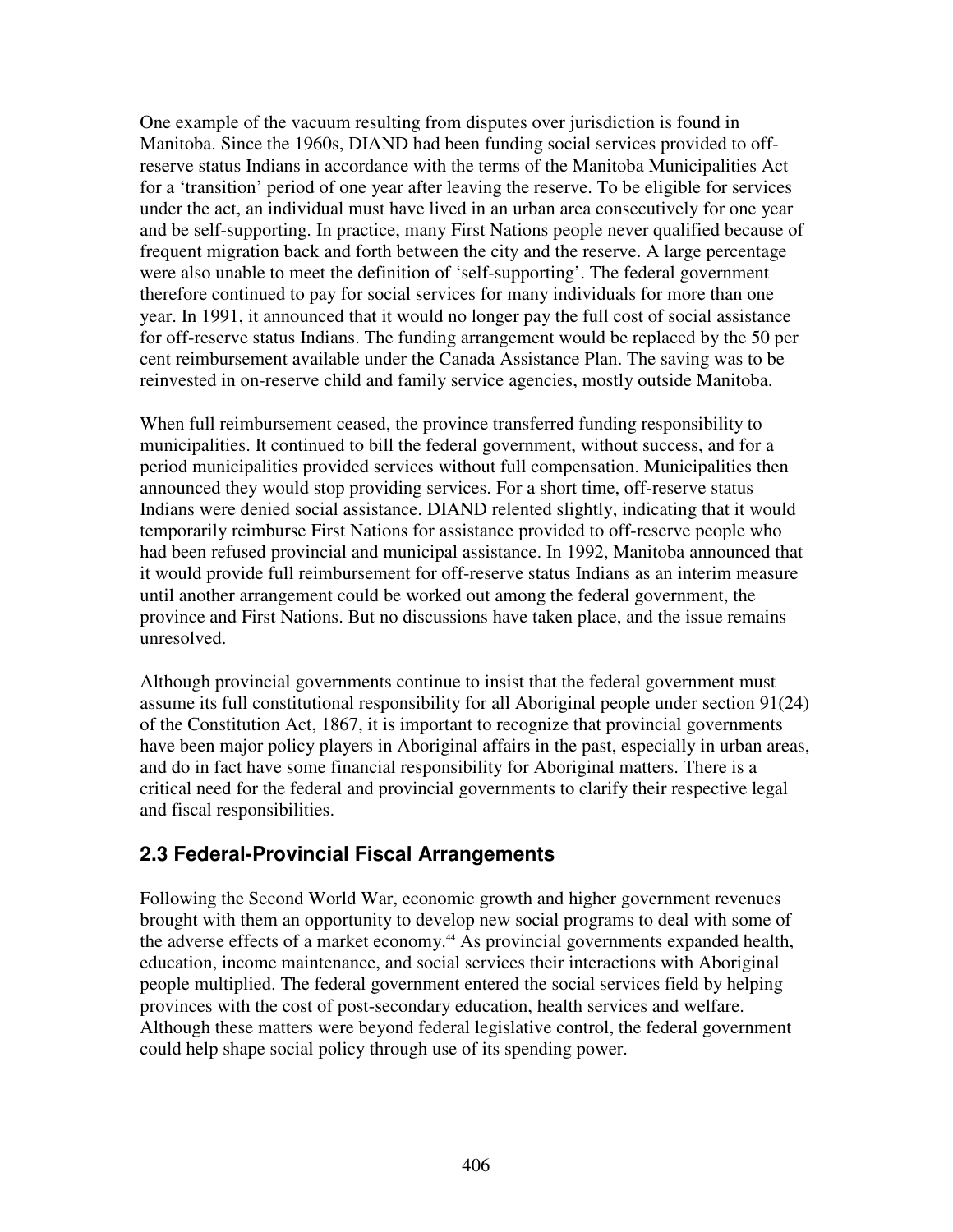Aboriginal people experience the social and economic conditions that give rise to a need for social assistance in disproportionate numbers. <sup>45</sup> As many Aboriginal people face barriers to participation in the mainstream economy, for example, they experience a greater incidence of poverty and higher rates of dependency on social services. 46

At the same time, many Aboriginal people contribute productively to economic life, regionally and nationally. As systemic barriers to Aboriginal participation in the economy are removed, dependence on social assistance will diminish and economic productivity increase. Aboriginal individuals' socio-economic fortunes are linked to the fortunes of all provincial and territorial residents. Provincial governments therefore have an incentive to promote the development of Aboriginal residents' health and productivity.

Until recently, the federal government helped finance provincial programs through three major transfer programs: equalization grants, Established Program Financing (EPF) and cost-sharing under the Canada Assistance Plan (CAP). 47

Equalization grants are unconditional transfers paid to 'have-not' provinces to raise their capacity to deliver public services to a representative provincial standard. Their underlying principle, recognized in section 36 of the Constitution Act, 1982, is "to ensure that provincial governments have sufficient revenues to provide reasonably comparable levels of public services at reasonably comparable levels of taxation".

EPF cash transfers, payable to all provinces, were equal to the difference between an annually calculated 'entitlement' and the revenue provinces derive from tax transfers. This entitlement, representing a federal share in provincial health and post-secondary education expenditures, has been subject to varying annual adjustments related to population and economic growth. EPF cash transfers were unconditional block grants until 1984. In that year, the Canada Health Act rendered EPF cash transfers conditional on provincial health insurance plans meeting five standards: that they be comprehensive, universal, portable, accessible and publicly administered. 48

The Canada Assistance Plan was an open-ended cost-sharing program under which the federal government financed 50 per cent of provincial expenditures on welfare allowances and social services provided to persons in need. The enabling federal legislation specified 'need', but left the definition of this criterion to the individual provinces. 49 Interprovincial variations in welfare allowances are substantial: in 1991, for example, the allowance for a single-parent, one-child family in Ontario was 23 per cent higher than that of the second most generous province, British Columbia, and 63 per cent higher than the allowance in New Brunswick.<sup>50</sup>

Since the mid-1980s, fiscal restraint measures have been instituted to slow the annual rate of growth in equalization grants and EPF entitlements. Ontario, British Columbia and Alberta challenged the ability of the federal government to limit payments under CAP. The ensuing court challenge was unsuccessful; the Supreme Court of Canada confirmed the principle of parliamentary supremacy — federal-provincial agreements between governments bind governments but not Parliament. 51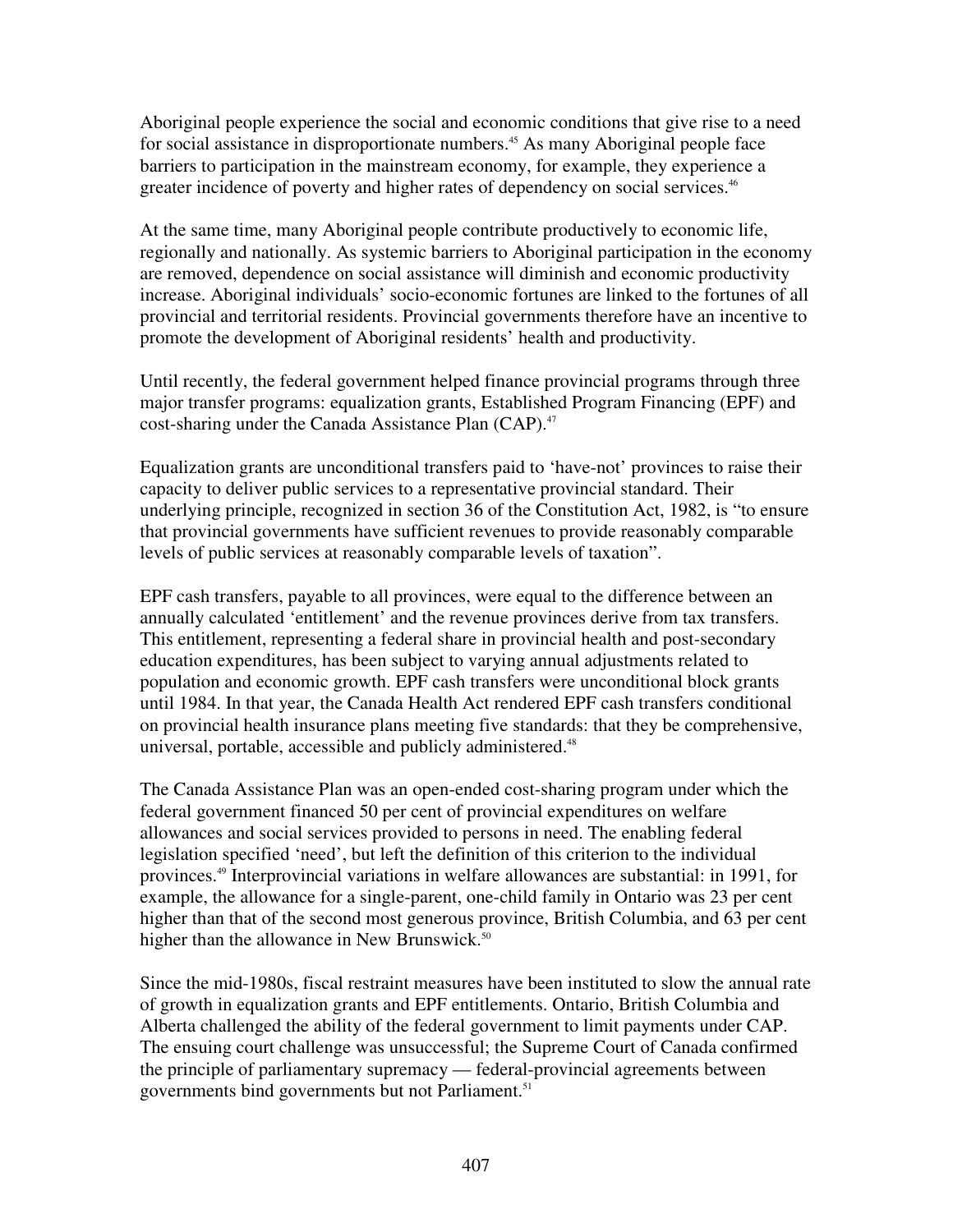The latest federal initiative affecting intergovernmental transfers will generate further downward pressures. In 1996-97 EPF and CAP are being amalgamated into a single block transfer called the Canada Health and Social Transfer (CHST).<sup>52</sup> The transfer is bound only by the continuing provisions of the Canada Health Act and does not discriminate based on residency. It will be allocated to provinces in accordance with their combined EPF and CAP allocation in 1995-96. Federal spending on CHST in 1996-97 will be \$3.5 billion less than the amount spent on EPF and CAP in 1995-96. In 1997-98, CHST spending is scheduled to fall by another \$2.5 billion.

# **2.4 The Commission's Proposals**

It is in this climate of fiscal restraint that the Commission proposes clarification of federal and provincial responsibility for financing treaty entitlements and social programs.

We propose that the federal government assume the full cost of establishing selfgovernment for Aboriginal nations on the extended territories that result from treaty negotiations (see Volume 2, Chapter 2), as well as off a land base, including whatever treaty rights are currently in place or arise from those negotiations. This would mean that the cost of existing social programs on reserves or in Inuit communities would continue to be the responsibility of the federal government until the programs were assumed by Aboriginal governments; at that time, the cost would be covered through fiscal arrangements. The federal government would also continue to cover the cost of treaty entitlements for Aboriginal people living off Aboriginal territory where these costs relate to benefits not ordinarily available or in excess of those available to other provincial or territorial residents.

In addition, we propose that the federal government cover the cost of these programs for Métis people living on Métis lands when these are established through treaty negotiations. Once self-government and an appropriate land base have been negotiated with Métis people, financing these services would be the subject of fiscal arrangements similar to those of other Aboriginal nations, including any additional payments to Métis people living off their territory to cover benefits in excess of those available to other provincial residents that had been agreed to in treaty negotiations. (Arrangements for financing self-government are detailed in Volume 2, Chapter 3.)

We recommend that provincial and territorial governments be responsible for financing social services to Aboriginal people living off Aboriginal territory that are ordinarily available to other provincial or territorial residents (such as secondary education and insured health services).

Aboriginal people living on-reserve generally benefit from social services delivered in a more culturally sensitive manner. Not only do Aboriginal people elect to be served by Aboriginal agencies if given the choice, but there are also "encouraging signs that programs delivered by Aboriginal Peoples are more effective in attaining their objectives than are programs designed and delivered by non-Aboriginal people for Aboriginal people". <sup>53</sup> We propose that the development of culturally appropriate services for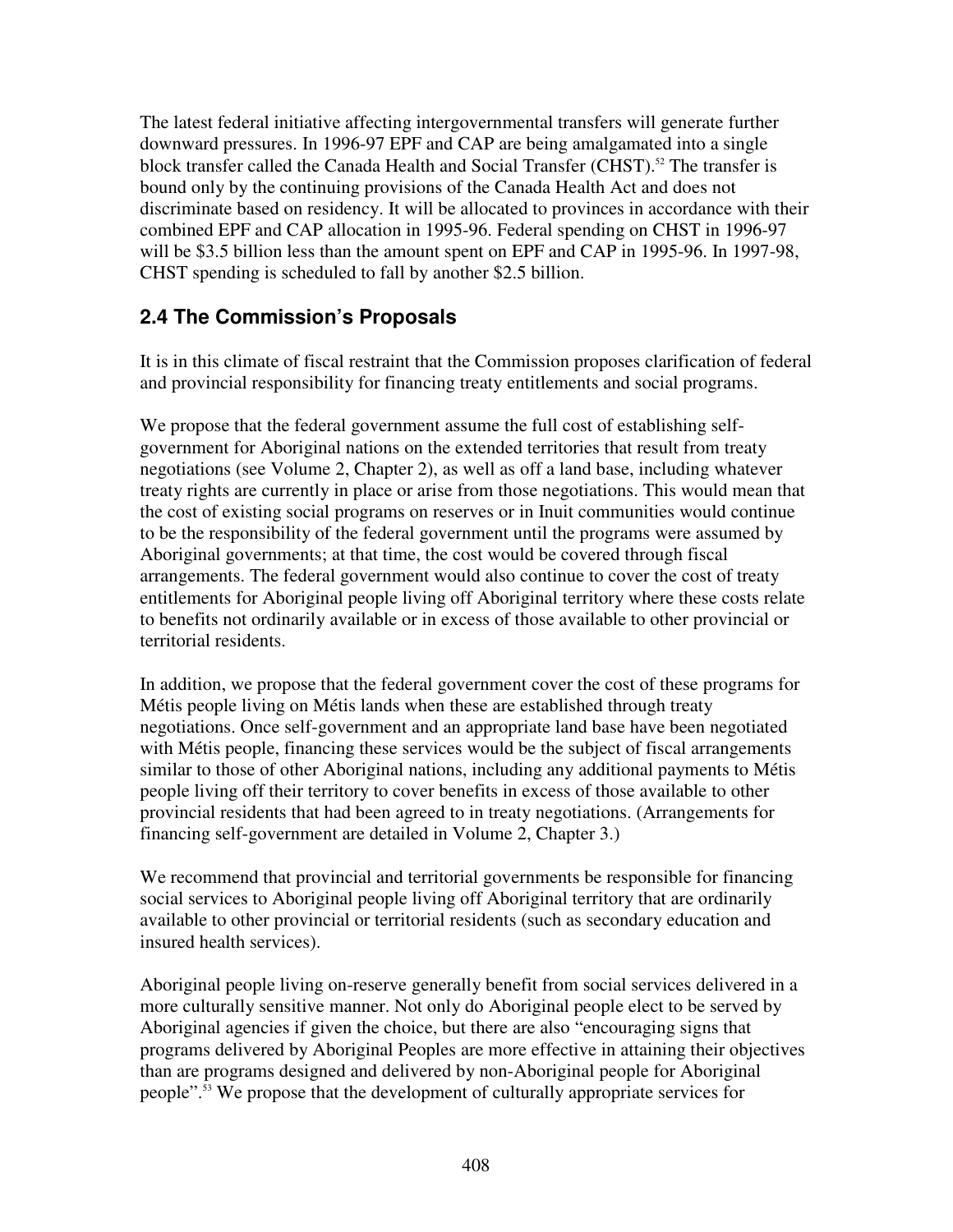Aboriginal people living off Aboriginal territories where numbers warrant, and the continuing provision of those services, be the responsibility of provincial governments.

We believe the proposed division of responsibility for financing social services for Aboriginal people on and off Aboriginal territories has merit for several reasons. First, this division establishes clear lines of accountability, reinforcing the precepts of democratic government. <sup>54</sup> The governments (whether Aboriginal or provincial) responsible for entitlements or services are accountable to the individuals who are eligible to receive them. As Aboriginal people become financially independent, they will become a source of tax revenue for the government that delivers services to them.

Second, the proposal has the merit of respecting traditional lines of constitutional responsibility. The provinces continue to have financial responsibility for services such as health, welfare and education, assigned to them by the Constitution Act, 1867. While provinces are not entitled constitutionally to legislate in regard to matters affecting Aboriginal or treaty rights, there is nothing to prevent provincial laws that do not "abrogate or qualify treaty rights"<sup>55</sup> or that "preferentially single out Aboriginal persons or institutions" for purposes of affirmative action. <sup>56</sup> The federal government continues to bear responsibility for entitlements that arise out of the treaties over and above services normally provided by provincial governments. These are continuing obligations that have distinguished the federal government's relationship with Aboriginal peoples from that of most provincial governments.

# **2.5 Rationale for Provincial Role: The Right to Equality of Treatment**

Aboriginal people have expressed concern about provincial governments assuming responsibility for financing social services for Aboriginal people off Aboriginal territory to the level of benefits available to other provincial residents. Some see this as tantamount to a limitation on existing Aboriginal and treaty rights, offending section 35 of the Constitution Act, 1982.

Aboriginal people see their relationship with the Crown as being primarily with the Crown in right of Canada. 57 Jurisdiction over "Indians, and Lands reserved for the Indians" was assigned constitutionally to the federal government. Conceptions about the superior constitutional and fiscal power of the federal government lend support to Aboriginal peoples' view. At the same time, the doctrine of parliamentary supremacy empowers Parliament to make or unmake any law within its jurisdiction, subject to the application of the Canadian Charter of Rights and Freedoms and the rights of the Aboriginal peoples of Canada. In addition, the doctrine of paramountcy, a principle of Canadian constitutional interpretation, provides that in the event of an operational conflict between federal and provincial laws, the federal law will take precedence.

Judicial interpretation has held that, by virtue of the Constitution Act, 1867, as well as custom and usage, the relationship between the British Crown and Aboriginal peoples in British North America devolved to the Crown in right of Canada and to the Crown in right of the individual provinces. <sup>58</sup> This is because Canada, unlike Great Britain, is a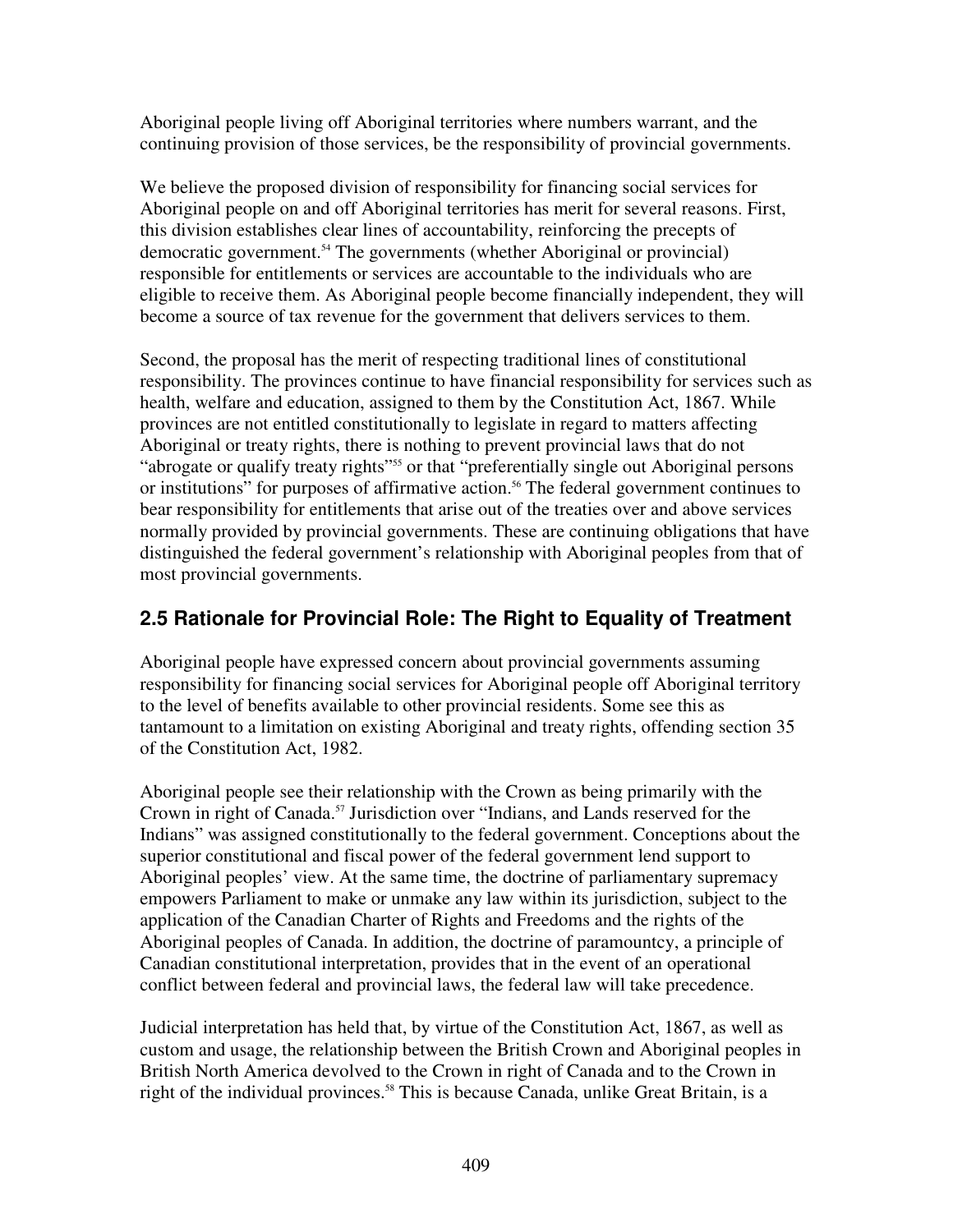federation in which Parliament and the provincial legislatures are sovereign only in the areas of jurisdiction assigned to them by the constitution. <sup>59</sup> This has led to many of the jurisdictional disputes between the federal and provincial governments that have had such a detrimental effect on Aboriginal peoples. While the federal government has responsibility for First Nations and their lands under section 91(24) and hence is the appropriate party to all treaties with them, the provincial governments have exclusive jurisdiction over areas such as education, health and property, and civil rights within the province. The potential for conflict regarding which level of government should honour obligations to Aboriginal peoples in these areas is thus built into the constitution and must be resolved in a way that represents an equitable sharing of responsibility between governments. However — and this is our paramount concern — the sharing must be done in a way that ensures that all obligations to all Aboriginal people are fully honoured and respected.

Section 35 of the Constitution Act, 1982, which recognizes and affirms Aboriginal and treaty rights, is binding on both orders of government and requires them to end their jurisdictional wrangling and reach an accommodation regarding how Canada's obligations to Aboriginal people are to be fully and effectively discharged.

As pointed out by the Supreme Court of Canada in Guerin and Sparrow, Canada's relationship with Aboriginal peoples is a fiduciary one, trust-like in nature. Both orders of government must act in ways that honour this historical relationship between Canada and Aboriginal peoples. 60

Provinces cannot discriminate in the treatment of their residents on grounds of personal characteristics that are irrelevant to the nature of the benefit or service being provided. Section 15(1) of the Canadian Charter of Rights and Freedoms, the equality section, forbids such discrimination.

This does not mean, however, that services provided to residents can ignore significant cultural differences in the intended recipients. For example, health services delivered to Aboriginal people must reflect a holistic approach to health, and educational curricula and programs should include an Aboriginal perspective on the history of Canada. An obligation to provide services is an obligation to provide them in ways culturally appropriate to those entitled to receive them.

Section 15(2) goes further, however, making it clear that the right to equality addresses more than just the manner in which benefits or services made available to all are to be provided. It also addresses the nature and extent of the services to disadvantaged individuals or groups in order to ameliorate their disadvantage. It authorizes affirmative action programs by specifying that these do not constitute violations of section 15(1). Under section 15(2), it is equality of outcomes that is important. Treating individuals or groups who are already disadvantaged or unequal in the same way as those who are not will not ameliorate the first group's disadvantage; it will build upon and perpetuate it.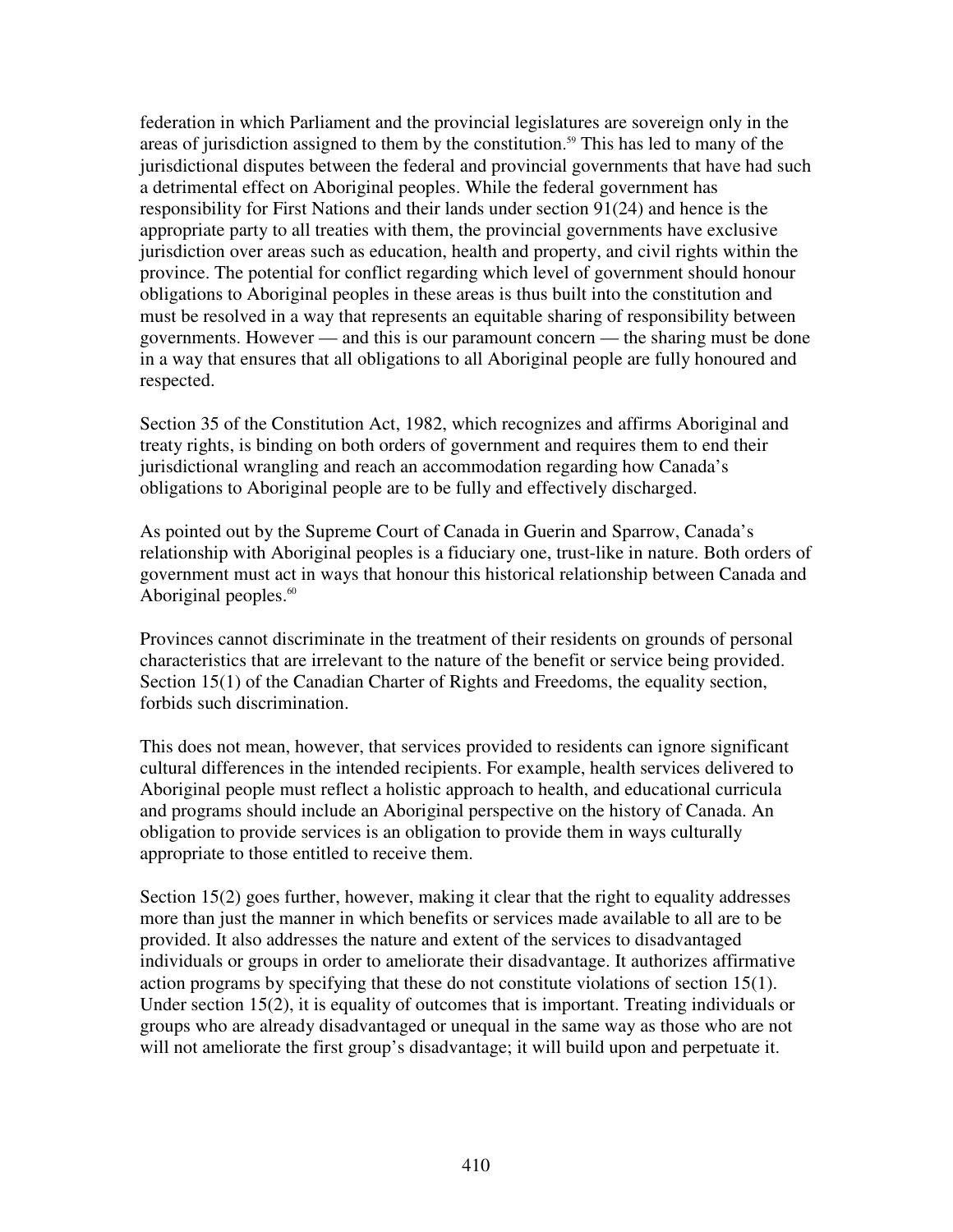The purpose of section  $15(2)$  is remedial. It answers the question, "How does one remedy an existing disadvantage?", not by providing the same treatment to a disadvantaged group as to others, but by making sure they are treated in a way that removes their disadvantage and brings them to a position of equality with others.

Those opposed to remedying disadvantage in our society call this 'reverse discrimination', refusing to acknowledge the clear intent of the charter that remedying existing disadvantage or inequality by affirmative action under section 15(2) does not constitute discrimination for purposes of section 15(1).

The affirmative action exception appears in almost all provincial human rights codes, as well as in the Canadian Charter of Rights and Freedoms, and applies to the provision of benefits and services to Aboriginal people by the federal, provincial and territorial governments and also through provincial governments to municipal governments. 61

Although provinces are barred under section 88 of the Indian Act from legislating in ways that impair the "status or capacity" of Aboriginal people,<sup>62</sup> they are perfectly free to deliver programs that improve the social conditions of Aboriginal people — as, indeed, they ought to do in the case of manifest disadvantage.<sup>63</sup>

In the Commission's view, therefore, provinces are obliged to provide services to all their residents, Aboriginal and non-Aboriginal alike, without discrimination; this includes making sure that such services are provided in a culturally appropriate manner. In addition, provinces faced with glaring inequalities in the living conditions of their Aboriginal and non-Aboriginal residents should in the interests of equality institute special programs designed to remedy these inequities. Moreover, no distinction should be made in the delivery of services between Aboriginal residents who have recently moved from a reserve and those who have been living off-reserve for some time.

A reasonable division of the financial burden between the federal and provincial governments would be for the federal government to assume the cost of culturally appropriate services for Aboriginal people on-reserve and provincial governments to assume their cost for Aboriginal residents in their province, where numbers warrant. The cost of special programs and services for Aboriginal residents required by human rights policy — over and above those ordinarily provided to other provincial residents should be shared by the federal and provincial governments based on an agreed formula. This would include benefits and services required to remedy the long-standing disadvantage of Aboriginal people and to bring their standard of living up to the level enjoyed by other Canadians.

# **2.6 Conclusion**

Wrangling over jurisdiction has impeded urban Aboriginal people's access to services. Intergovernmental disputes, federal and provincial offloading, lack of program coordination, exclusion of municipal governments and urban Aboriginal groups from discussions and negotiations on policy and jurisdictional issues, and confusion regarding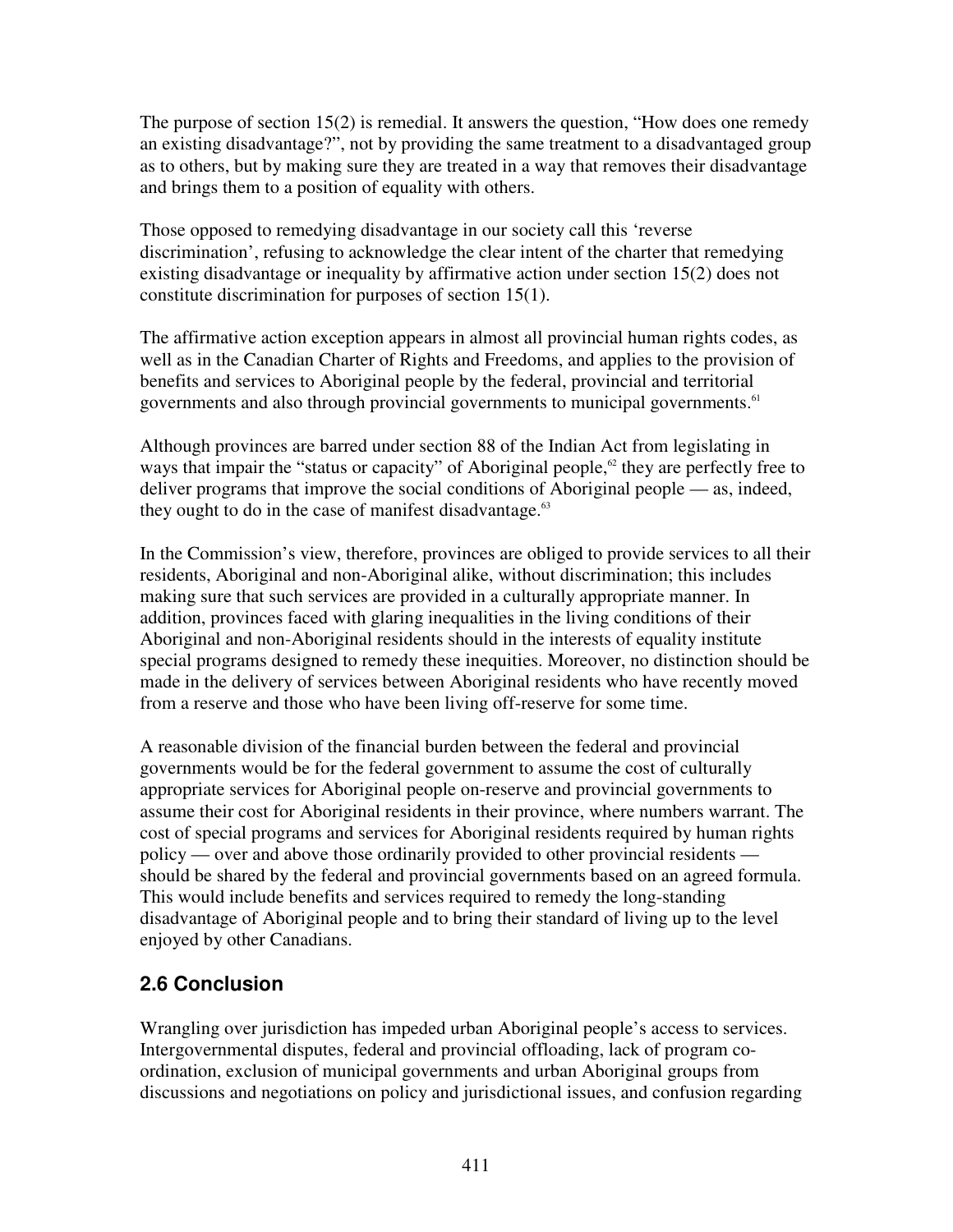the political representation of Aboriginal people in cities have all contributed to a situation that has had serious adverse effects on the ability of Aboriginal people to gain access to appropriate services in urban centres. Seen in the light of the fiduciary duties owed to Aboriginal people by the federal and provincial Crowns; the obligation of provincial governments to provide services to off-reserve Indian people to achieve equality with other provincial residents; and the federal government's continuing financial role in supplementing, where appropriate, benefits provided by the provinces, interjurisdictional wrangling cannot be allowed to stand in the way of improvements in the social and economic conditions of urban Aboriginal people.

The issues are complex and multi-layered. Ultimately, their successful resolution will depend on the goodwill of all governments to find fair and workable solutions despite fiscal constraints. Aboriginal governments, no less than other governments, will be expected to devise self-government arrangements in this context of economic restructuring and fiscal constraint. It would be preferable for non-Aboriginal governments to adopt an approach to fiscal responsibility that enhances Aboriginal governmental autonomy while at the same time respecting the equal citizenship rights of all Canadians.

#### **Recommendations**

The Commission recommends that

## **4.7.2**

The federal government be responsible for

(a) the costs associated with developing, implementing and operating Aboriginal selfgovernment initiatives on and off a land base through program funding and fiscal arrangements;

(b) programs, services and treaty entitlements for Aboriginal people living on reserves or extended Aboriginal territories;

(c) treaty entitlements or agreed upon social programs such as financial assistance for post-secondary education and uninsured health benefits for Indian people living offreserve, to the extent that these exceed the programs or services provided to other residents by the province or territory in which they reside; and

(d) the cost of services for Métis people agreed to in treaty negotiations, once they have achieved self-government and a land base, including additional payments to Métis people living off their land base to cover benefits agreed to by treaty where those exceed benefits normally available to other provincial residents.

## **4.7.3**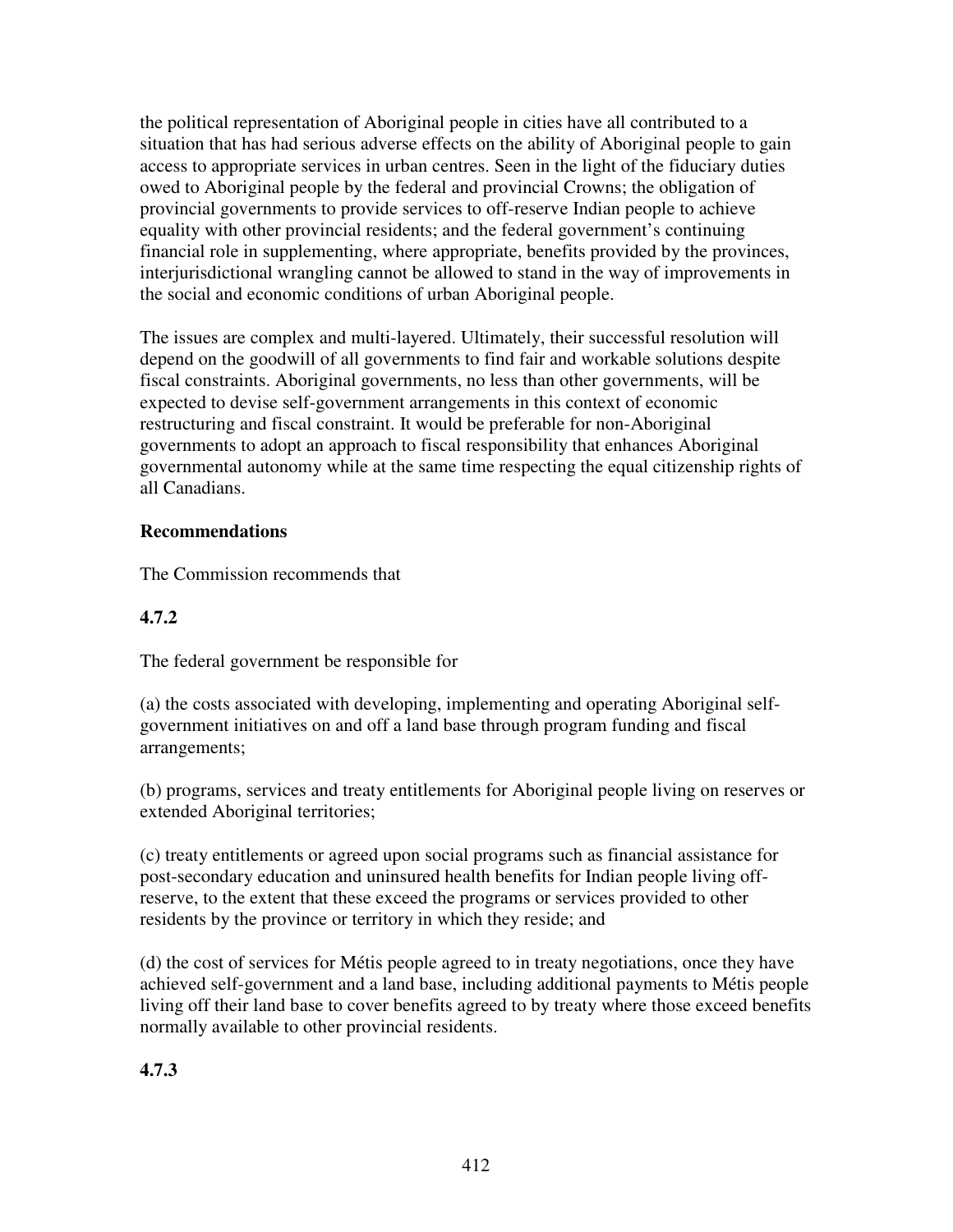Provincial and territorial governments be responsible for

(a) providing and financing the programs and services that are available to residents in general, to all Aboriginal people residing in the province or territory, except those resident on-reserve, in Inuit communities or on extended Aboriginal territory; and

(b) providing programs and services for Aboriginal people that are culturally appropriate where numbers warrant.

Given the economically and socially disadvantaged situation of many Aboriginal people living in urban centres, some programs and services will require enrichment so that Aboriginal people can begin to enjoy the same quality of life as other Canadians. Responsibility for funding these enhancements should be shared between the federal and provincial/territorial governments. (For greater detail, see Volume 2, Chapter 3.)

#### **Recommendation**

The Commission recommends that

## **4.7.4**

The cost of affirmative action programs and services to address economic and social disadvantage affecting urban Aboriginal people be shared by the federal, provincial and territorial governments on the basis of a formula basis that reflects provincial/territorial fiscal capacity.

# **3. Service Delivery**

This section looks at some of the important issues in the delivery of health and social services, education and cultural policy to urban Aboriginal people, from the perspective of both users and providers. Among the services that may play a part in the daily lives of many urban Aboriginal people and families are child and family services, counselling of various types, community health, training and employment, referrals, social assistance, alcohol and drug rehabilitation, and low-cost housing. These services are delivered variously by Aboriginal organizations (either specific to a particular Aboriginal group or 'status-blind') and by non-Aboriginal agencies also serving non-Aboriginal clients. The number, range and nature of these organizations vary considerably from place to place in Canada.

# **3.1 The Current Situation: Issues, Needs and Problems**

In many urban areas, there are significant numbers of programs and services for Aboriginal people delivered by federal, provincial and municipal governments, nongovernment organizations and Aboriginal agencies. Despite this extensive infrastructure, service delivery is hampered by difficulties and weaknesses. Many Aboriginal people who testified at Commission hearings described services as inadequate, not culturally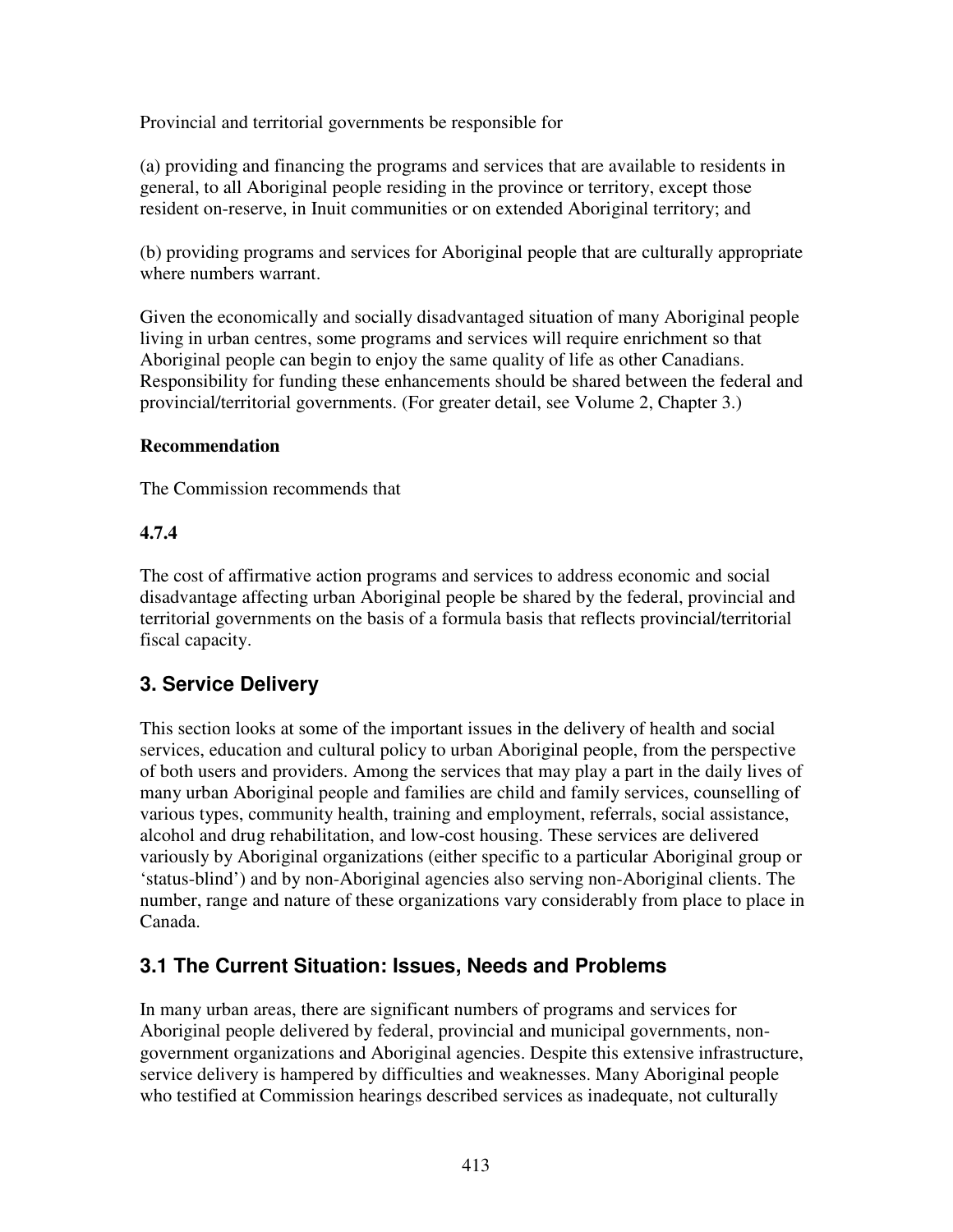relevant and sometimes even hostile. For many, services are not accessible because Aboriginal people cannot afford them or do not qualify. Many services required to make a successful transition to urban centres — or simply to enjoy a quality of life similar to that of non-Aboriginal people — are not available or are in very short supply. Housing is one example: Aboriginal housing corporations in urban areas have waiting lists of 100 or more. <sup>64</sup> As reported by an Ontario task force on urban Aboriginal people as long ago as 1981, respondents' access to housing is limited by the shortage of housing, discrimination by landlords, limited finances, and limited information about housing availability. The situation has not changed substantially since then; shortages of housing are real, and the consequences for Aboriginal people in all parts of the province are painful.<sup>65</sup>

Métis senator Thelma Chalifoux told the Commission of the difficulty that seniors and veterans have obtaining housing and other basic services in urban areas:

There are no homes for our Métis seniors or Indian seniors living off-reserve. There are no services for them. They are totally isolated because the existing services do not have Aboriginal people that could look in on them and counsel them….Our veterans are in the same boat. I visit veterans that live in one little shack, one little room, and they have nothing, and they're too proud to ask.

Senator Thelma Chalifoux Metis Nation of Alberta Winnipeg, Manitoba, 21 April 1992

# **3.2 Cultural Appropriateness**

Many urban services designed for the general population are not culturally relevant to Aboriginal people. As a result, cultural and spiritual needs go largely unmet. Aboriginal people made a strong case for holistic services that recognize and work to heal the whole person. But most social and human services are designed to address specific problems, such as unemployment or child neglect, and as such focus on symptoms rather than the underlying causes. Aboriginal people need and should have culturally appropriate services, designed by Aboriginal people, that promote healing through a holistic approach to individuals and communities.

Many services and programs are delivered by non-Aboriginal people and agencies that lack cultural training and awareness of Aboriginal reality. As a result, they tend to view conditions as isolated problems and to see the individual as being deficient or unable to fit into predetermined categories. Participants in the Commission's round table talks on urban issues described the traumatic consequences of this approach. For example, many Aboriginal women are reluctant to report sexual abuse or to enter substance abuse programs for fear that non-Aboriginal child welfare agencies will take their children away and place them in foster care, almost always in non-Aboriginal homes. As one participant said,

Culturally appropriate counselling and care facilities with trained staff are required to deal with child abuse and incest. It won't work to place survivors in a non-Aboriginal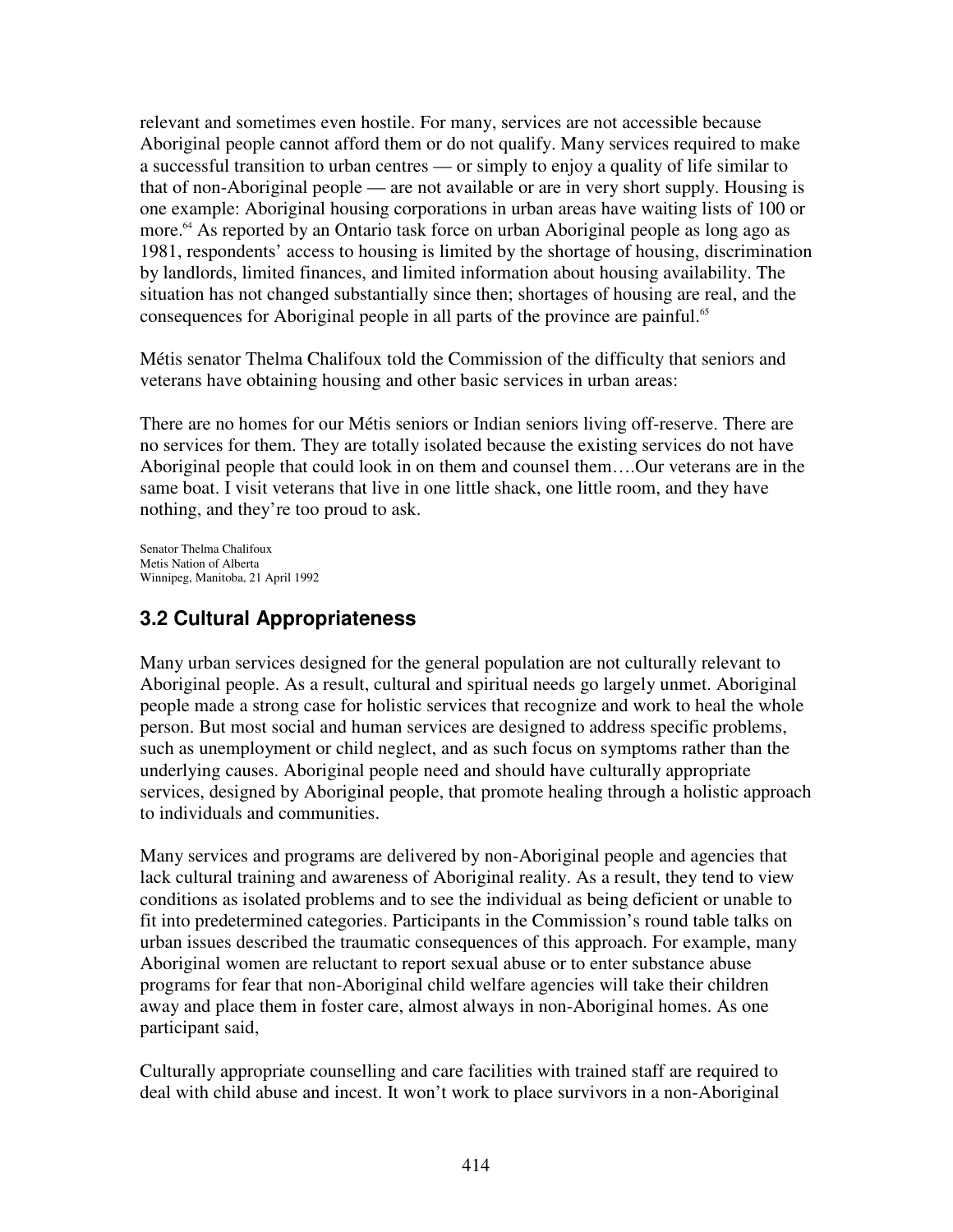environment. The whole family needs training, not just the victim. Aboriginal counsellors should be trained, and Aboriginal communities must take control of child and family services.<sup>66</sup>

Programs developed by mainstream service agencies do little to protect and enhance Aboriginal cultural identity because they are not designed to do so. They tend to have a very specific, one-dimensional focus. Their cultural unsuitability flows from the lack of direct Aboriginal involvement in their design, development and delivery. Aboriginal people and organizations are sharply under-utilized in all phases of programming, including monitoring and evaluation.

Some mainstream agencies and municipal governments have begun to realize that they cannot adequately meet the needs of urban Aboriginal people and are turning more frequently to Aboriginal agencies to provide services. But Aboriginal organizations and service agencies are severely underfunded, often operating on an ad hoc or short-term project-funding basis (see detailed examples in Volume 3, Chapter 3). <sup>67</sup> Unstable and fragmented funding arrangements make it impossible to plan and deliver quality services at an adequate level, and programs are often understaffed and overly dependent on unpaid and untrained volunteers. Burn-out of staff and volunteers is a constant problem as well. Administrators spend much of their time and energy seeking funding instead of delivering services.

Government funding for urban Aboriginal services has not kept pace with the growth of the urban Aboriginal population. Although 45 per cent of all Aboriginal people now live in urban areas, funding does not reflect this reality. Federal funding for programs such as the Aboriginal health program apply only to First Nations people living on reserves and Inuit living in their home communities. Aboriginal people living in urban areas are generally ineligible for these programs.

It is obvious that the current delivery system is seriously deficient in meeting the needs of urban Aboriginal people. They are being served by a system that is essentially foreign to them. Clearly, it must change.

# **3.3 Reform**

The delivery of services to urban Aboriginal people must be improved in at least two important ways. First, in urban areas with a sufficiently large Aboriginal population, service delivery by Aboriginal institutions should be promoted by continuing to develop existing institutions and by supporting new initiatives. Second, services provided by non-Aboriginal institutions must be changed to improve access and cultural relevance. In addition, the question of whether service delivery should be 'status-blind' or be provided to each Aboriginal group by a separate institution must be addressed.

## *Aboriginal institutions*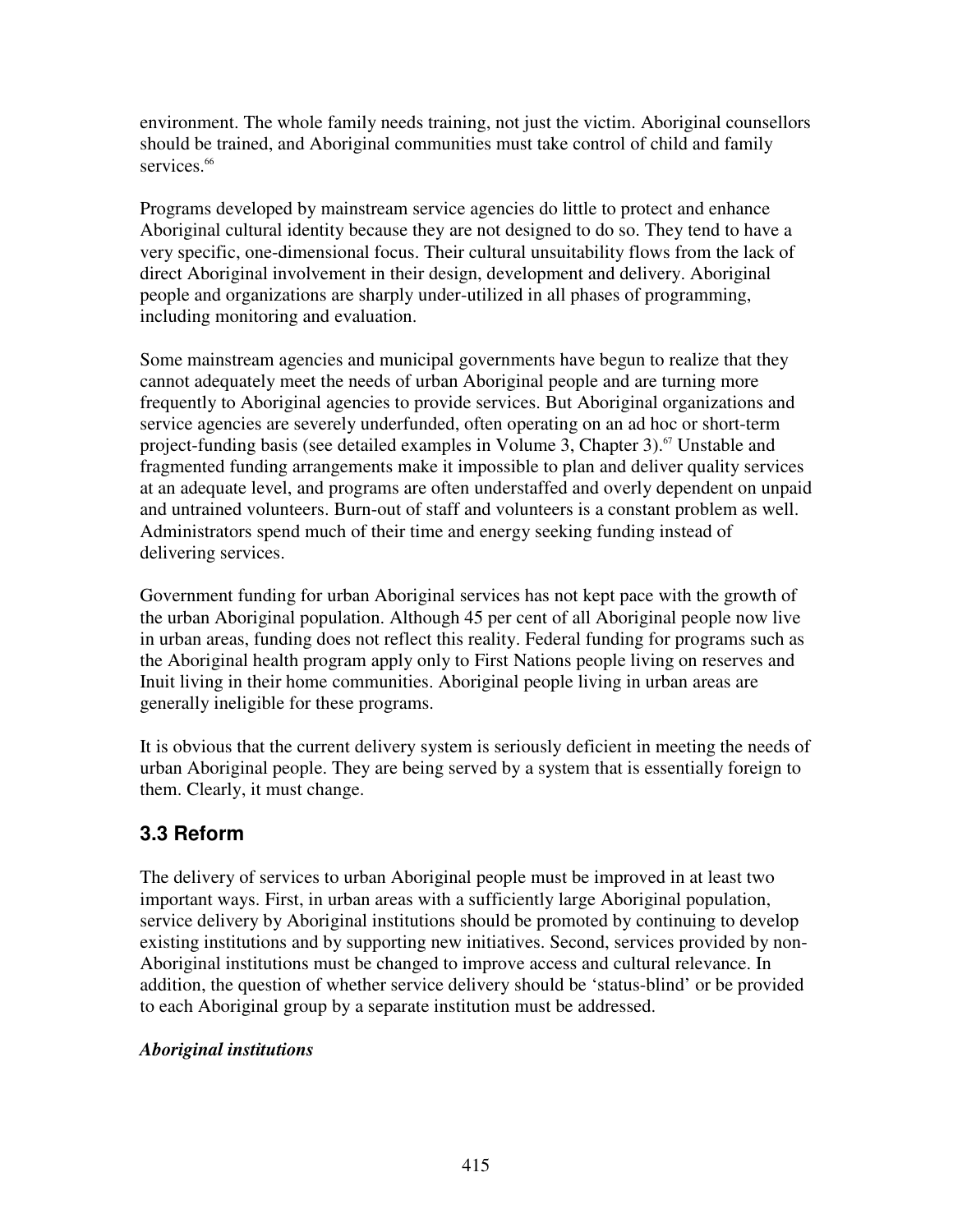In many urban areas with large Aboriginal populations, service agencies and programs have evolved in the past two decades. By the fall of 1993, there were 35 to 40 Aboriginal agencies and organizations in Toronto providing services in education, health, community development and training, child and family services, housing, social services, legal services, and arts and cultural development. In Regina, approximately 25 Aboriginal agencies and non-government organizations were delivering services. As of the spring of 1994, Winnipeg had about 55 such agencies and organizations.

In cities such as Toronto, Winnipeg, Regina, Saskatoon and Edmonton, where Aboriginal residents number in the thousands, the need for and viability of Aboriginally controlled institutions seems clear. In urban centres where Aboriginal people are present in large numbers or make up an important proportion of the overall population, Aboriginal service institutions should be seen as fundamental to service delivery, not as discretionary initiatives. In addition to providing greatly needed services, they are also important vehicles for supporting Aboriginal identity. Moreover, since they are directed and administered by Aboriginal people, service institutions are also working examples of the community of interest model of self-government in urban centres. (See the discussion later in this chapter on governance for Aboriginal people in urban areas and, more generally, Volume 2, Chapter 3.)

In their presentations to the Commission, many Aboriginal people argued for urban Aboriginal service institutions that would, in addition to providing services, help to coordinate policy and planning for Aboriginal people in cities and provide a valuable link between reserve- or land-based service agencies and political entities in urban centres:

Some of our recommendations are: the need for a provincial network of Aboriginal service providers established to function as a co-ordinating body for policy and planning; a restructuring of current service delivery institutions such as child welfare services to provide for the development of Aboriginal-controlled institutions that will deliver programming and services to Aboriginal clients; and processes to be established to provide for co-operative working relationships between urban- and reserve-based service agencies and political organizations.

Marilyn Fontaine Aboriginal Women's Unity Coalition Winnipeg, Manitoba, 23 April 1992

A network of service institutions, especially in large urban areas, would promote consistent program delivery by developing and maintaining effective co-ordination with reserve- and rural-based agencies to ensure there are no gaps in the services provided to clients. For Aboriginal people new to urban life, an Aboriginal service agency can often make the difference between a relatively smooth transition and one marked by confusion and frustration.

Establishing an efficient and cohesive network of Aboriginal service delivery institutions does not necessarily require the creation of large numbers of new agencies and vast increases in funding. Many Aboriginal agencies already exist. In some cases, they are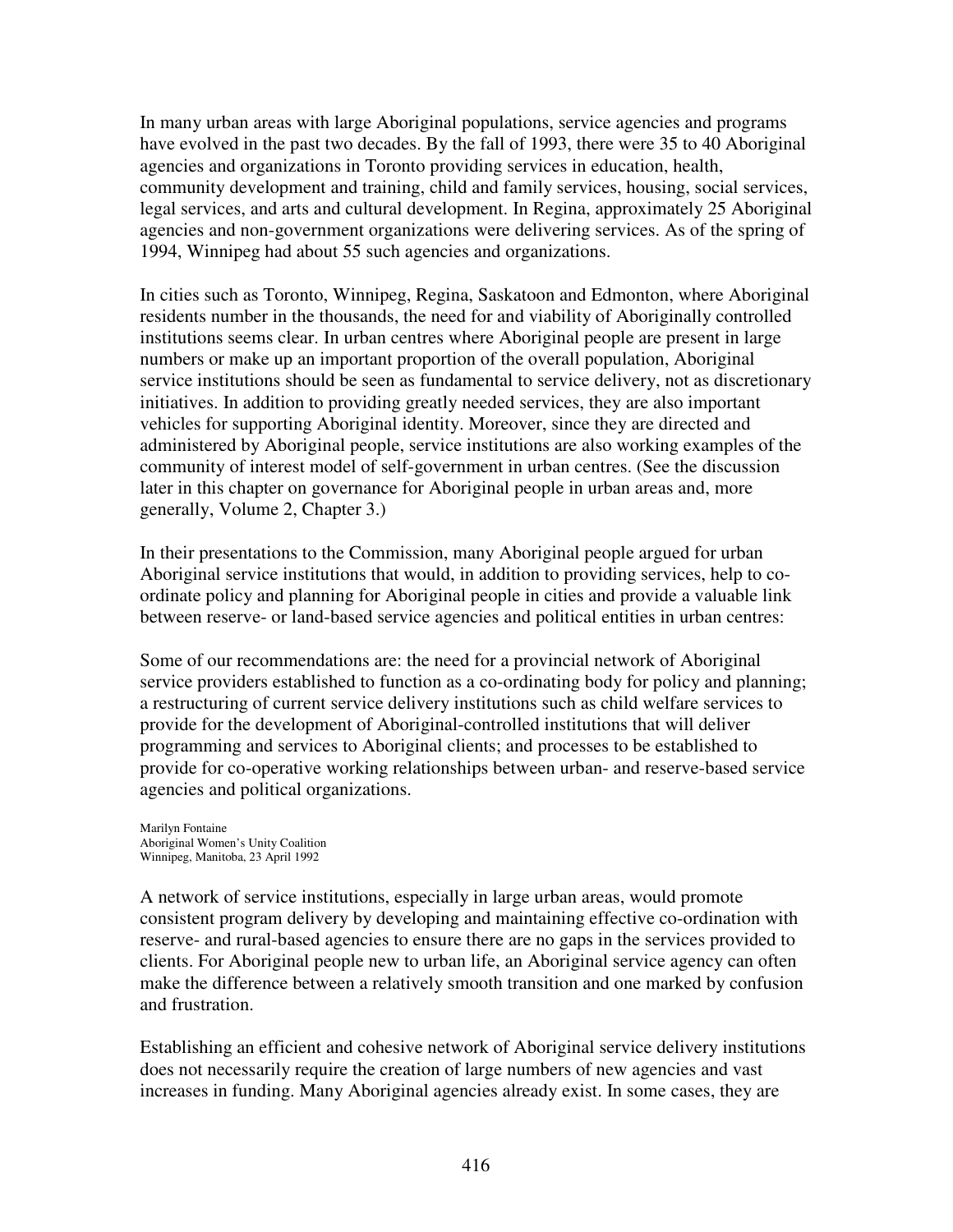'competing' for Aboriginal clients (and for funding based on the number of clients they attract) with non-Aboriginal agencies. Potential users are often unaware of their existence. Aboriginal people should not be expected to use only Aboriginal agencies. Where a qualified Aboriginal agency exists, however, non-Aboriginal agencies should inform Aboriginal people seeking services of its existence and, when requested, make appropriate referrals. Aboriginal and non-Aboriginal agencies providing services in the same area might also explore joint case-management arrangements.

Current expenditures could also be made much more effective. Most funding for urban services is channelled through non-Aboriginal agencies. It is not at all clear that the Aboriginal community benefits as much as it might from these expenditures, especially given the likely absence of Aboriginal representatives on many agency boards. To begin relieving chronic underfunding and ensure that benefits are better targeted, we believe priority should be given to redirecting an appropriate share of existing expenditures to Aboriginal service agencies.

Aboriginal service institutions should be seen as long-term responses to the needs of urban Aboriginal people. For struggling service institutions to develop effective institutional capacity, funding arrangements must become more predictable. Fragmented and ad hoc arrangements promote waste and dependency on the state. They undermine efforts to be accountable to the Aboriginal community and detract from long-term planning and human resources development.

#### **Recommendations**

The Commission recommends that

## **4.7.5**

Provincial, territorial and municipal governments give priority to making the existing Aboriginal service delivery system more comprehensive as the most effective means of meeting the immediate needs of urban Aboriginal people.

#### **4.7.6**

Federal, provincial and territorial governments ensure that existing and new Aboriginal service institutions have a stable and secure funding base by

(a) making contribution and grant agreements with Aboriginal service institutions for periods of at least five years; and

(b) adjusting funding for existing and new Aboriginal and non-Aboriginal agencies to reflect actual services provided and caseloads.

## *Non-Aboriginal institutions*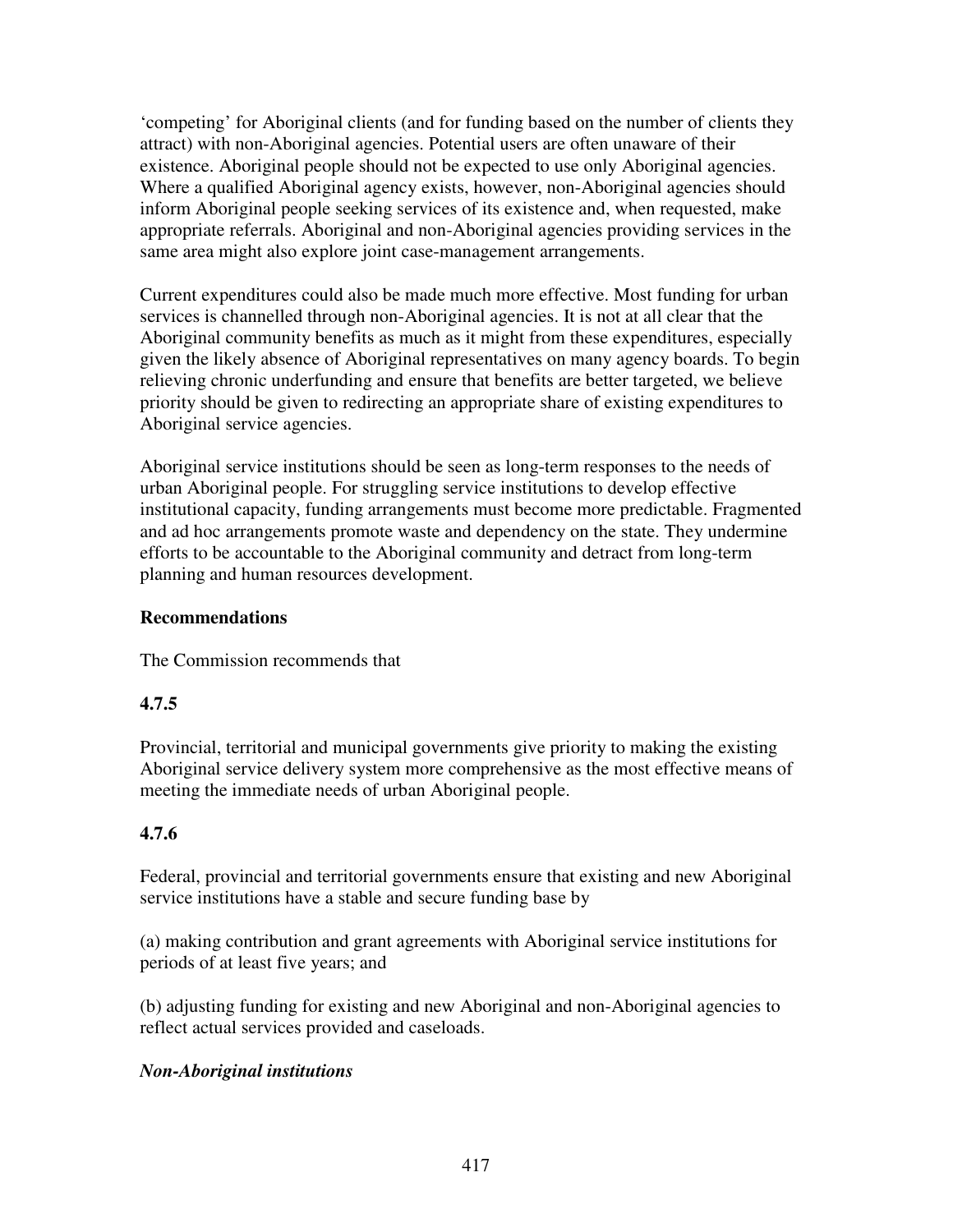Non-Aboriginal service agencies will continue to provide many services to Aboriginal people. Changes are urgently required to improve access, to involve Aboriginal people in the design, development and delivery of services, and to establish or enhance crosscultural training. Aboriginal people should be closely involved in reviewing the cultural content of mainstream service delivery and recommending appropriate changes. Government employees working in Aboriginal policy and program development and service delivery should be among those who receive cross-cultural training. We were told that this should include immersion in Aboriginal communities and neighbourhoods.<sup>68</sup>

#### **Recommendations**

The Commission recommends that

## **4.7.7**

Aboriginal people and organizations be directly involved in the design, development, delivery and evaluation of all services provided to Aboriginal clients by non-Aboriginal agencies.

#### **4.7.8**

Staff of non-Aboriginal service agencies directly involved in Aboriginal service delivery be given cross-cultural training delivered by Aboriginal people and organizations and that government funding agreements reflect this obligation.

#### *Status-blind versus separate institutions*

There is debate in the Aboriginal community regarding how services should be provided, in particular whether an agency's services should be directed only to one Aboriginal group or whether all groups should be served ('status-blind' services).

With regard to separate services, should Aboriginal service institutions be autonomous and be an expression of self-government? Should they be accountable to an Aboriginal government? Some of the issues were outlined in a presentation to the Commission on behalf of the Métis National Council (MNC):

While the MNC provincial affiliates have developed an extensive network of program and service delivery institutions, further work is required to determine what the most appropriate political structures would be required in a larger program and service delivery setting….

Self-governing institutions would be similar, would be politically accountable, and may have a network of service delivery institutions not unlike what the anglophones have in Quebec. They have a very extensive network of program and service delivery.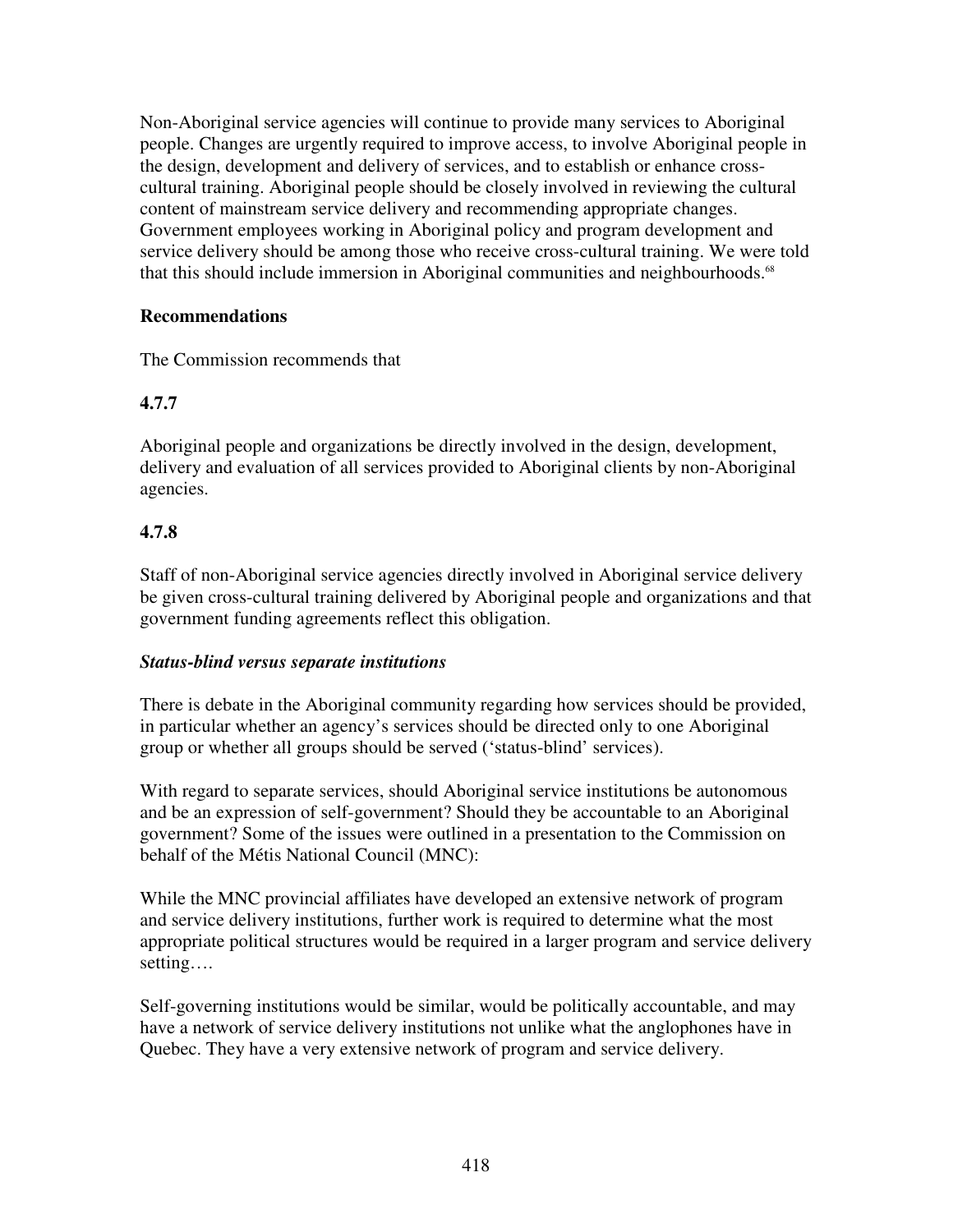Many Métis and treaty people and organizations, particularly in the prairie provinces, feel strongly that services should be provided on a 'Métis-only' or 'treaty-only' basis. Yvon Dumont, former president of the Métis National Council, favoured separate services for Métis people in his remarks to the Commission in Winnipeg:

At the moment we are looking at strictly Métis institutions for Métis people. We feel that by agreeing to be lumped in with all other Aboriginal people, we run the chance of losing our identity as an Aboriginal people. So we feel that it is important that we concentrate right now on developing and protecting Métis culture and heritage.

Yvon Dumont President, Manitoba Metis Federation Winnipeg, Manitoba, 22 April 1992

Many treaty people and organizations are also vehemently opposed to 'status-blind' service delivery. Instead, they favour services developed by treaty people for treaty people:

As an assembly we…will strive to empower our people through the development of culturally appropriate programs and services for treaty people by treaty people.

We feel that the responsibility to ensure that future generations will benefit from our treaty rights rests with the involvement of our people at all levels of government, particularly in the policy and decision-making processes. There has to be a process that respects the aspirations of urban treaty peoples in the full and free exercise of our inherent rights to representation regardless of residency.

Margaret King Saskatoon Treaty and First Nations Assembly Saskatoon, Saskatchewan, 28 October 1992

Other Aboriginal people and organizations maintain, however, that separate service delivery only reinforces 'divide and conquer' attitudes, and that services should therefore be delivered on a status-blind basis — all Aboriginal people would qualify for a service, regardless of legal status or cultural heritage.

Some service providers maintain that establishing separate services in urban centres would lead to services being run without sufficient control by the clientele they serve and possibly by administrations that are out of touch with urban needs. Status-blind services would help to overcome this difficulty. This view was put forward to Commissioners in Winnipeg:

The artificial division of Aboriginal people is inappropriate in the urban area. The urban Aboriginal community is committed to the development and delivery of services on a status-blind basis. Urban Aboriginal people must be self-determining. The urban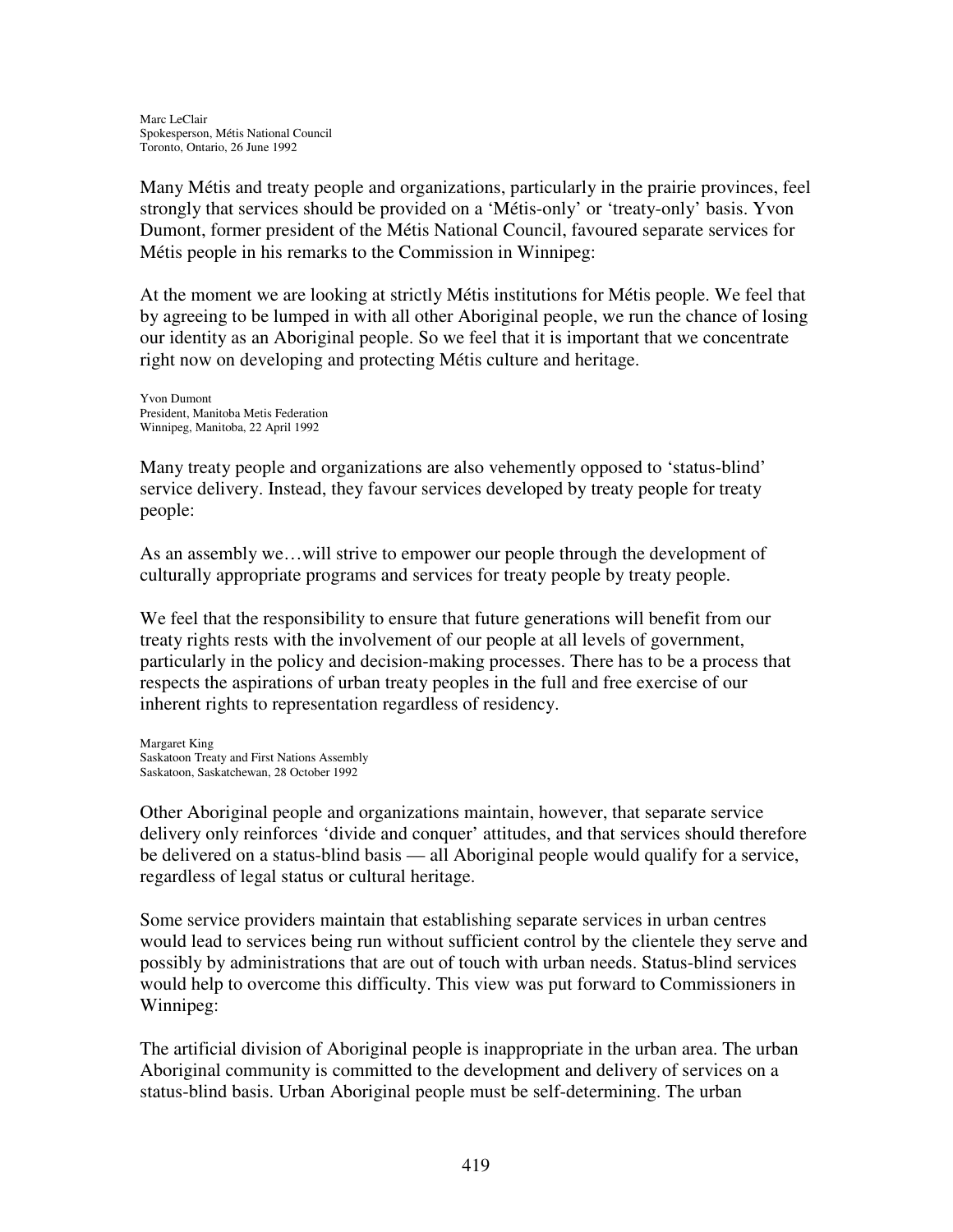Aboriginal community does not want to be annexed without any basic democratic rights, into a reserve/rural-based political system controlled by an unresponsive leadership.

Marilyn Fontaine Spokesperson, Aboriginal Women's Unity Coalition Winnipeg, Manitoba, 23 April 1992

It has also been argued that status-blind delivery systems are more cost-effective because they avoid duplication of services. 69

It is clear that treaty and Métis people in the prairie provinces, especially those closely associated with political organizations, are firmly in favour of separate service institutions. This is not surprising, given their long history of separate institutional development and the different paths they have taken in seeking recognition. Currently, both have institutions or programs in education, training, culture, housing, economic development, and child and family services. Separate institutions have characterized the historical and practical experience of Métis and treaty people in Manitoba, Saskatchewan and Alberta. Distinct delivery structures are most common in Edmonton, Calgary, Regina, Saskatoon and, to a slightly lesser degree, Winnipeg.

There is no such history in British Columbia, Ontario, Quebec, the Atlantic provinces and the northern territories. In these areas generally, and notably in the large urban centres of Vancouver, Victoria, Toronto, Montreal, Quebec City, Halifax and Fredericton, service delivery is status-blind. For example, Métis Child and Family Services in Edmonton has been developed specifically for Métis people, while similar services provided through Ma Mawi Wi Chi Itata Centre in Winnipeg and Native Child and Family Services in Toronto are available to all Aboriginal people residing in those cities. Friendship centre services are delivered throughout Canada on a status-blind basis. There does not seem to be strong support for introducing status-blind delivery for some types of services and separate delivery for others.

We are persuaded by the success of friendship centres that status-blind service delivery is generally advantageous in urban areas, because it fosters development of an urban Aboriginal community and promotes efficient use of scarce resources. However, policy development and implementation should also recognize the historical and geographic realities that have motivated the establishment of distinct institutions in some areas.

Service delivery options vary with the size of the client base and local cultural and political conditions. Aboriginal people, their leaders and service providers will ultimately determine the most appropriate systems of urban service delivery. Three fundamental objectives should, however, inform these decisions: first, urban-based strategies and delivery methods must ultimately be broad-based and inclusive; second, retaining and enhancing Aboriginal identity and culture should be cornerstones of urban service delivery; and third, the manner of service delivery must reflect the size of the client base.

#### **Recommendations**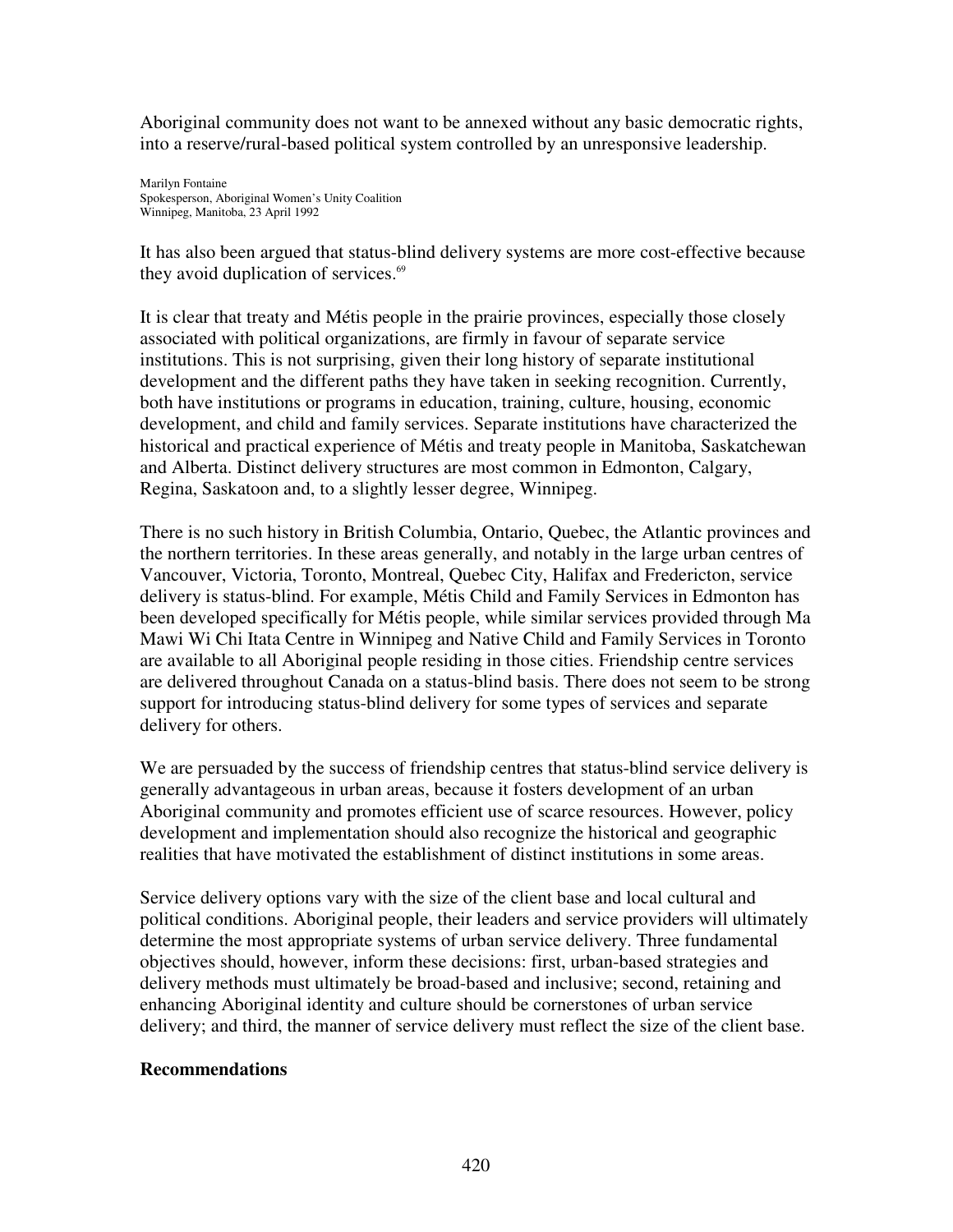The Commission recommends that

### **4.7.9**

Services to Aboriginal people in urban areas generally be delivered without regard to legal or treaty status.

### **4.7.10**

Government policies on service delivery take into account the history and tradition of separate institutional development for Métis and treaty people in Manitoba, Saskatchewan and Alberta as well as local cultural, political and economic conditions.

## **3.4 Special Perspectives**

Many people told the Commission that the delivery of services in urban areas must be reformed to respond more appropriately to their cultural and spiritual needs. In this section we look at the problem from the perspective of youth and people with disabilities.

### *Youth*

The issues confronting urban youth attracted considerable attention at the Commission's round table on urban issues. According to participants, Aboriginal street youth are exposed to tremendous difficulties. A high percentage of the people using needle exchange programs in cities such as Edmonton and Vancouver are Aboriginal youth, and many young people are homeless, live on the streets from day to day, and are involved in prostitution, drugs and violence. Participants spoke in terms of surviving on the streets rather than living.

Many Aboriginal young people are facing the same situations as their older counterparts: cultural confusion, lost identity, high unemployment, violence, racism and substance abuse. Participants also described Aboriginal youth as experiencing much higher rates of pregnancy and sexually transmitted disease than other young Canadians. Young people often wind up living on the streets in urban centres because of abusive situations at home. One participant has seen people as young as 14 dying with needles in their arms. Others said Aboriginal youth need immediate help but that the kinds of services they need are rare and already overburdened.

As part of its research program, the Commission heard from Aboriginal street youth about their situation and experiences. Karen (not her real name) told researchers about the boredom and aimlessness of her life on the streets of Vancouver:

I just kill time, I'd walk around. I'd go to Carnegie and all that. I'd go on Hastings and then I'd go to Granville and walk around there…and see all my friends around Granville. That's about it! I've been on the streets for two years. I'd go home, I'd stay on…I'd go to the streets for a week or so, then I'd go home…for food, I went down to ASU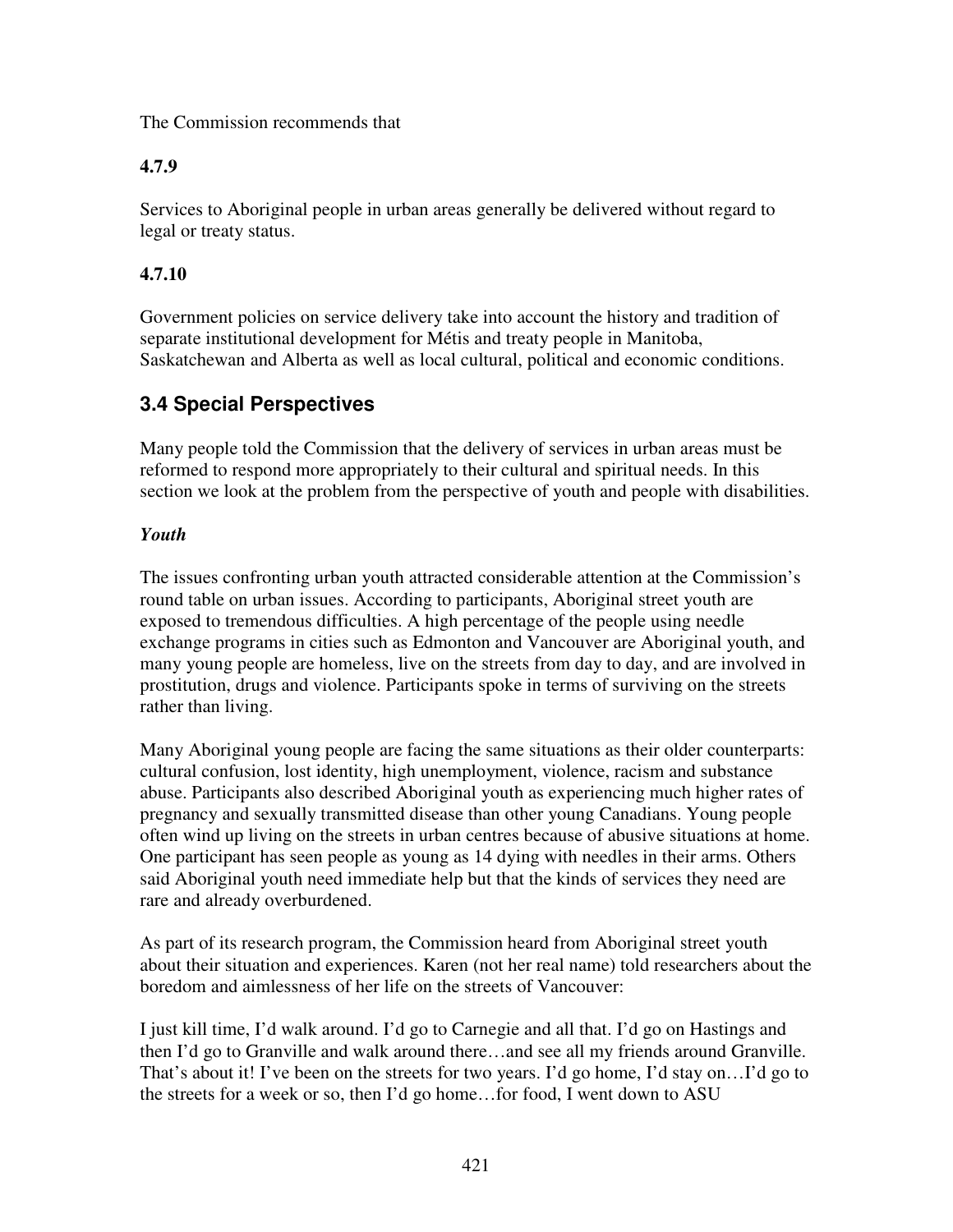[Adolescent Street Unit] and got meal tickets, and when I didn't have a place to stay, my friends would offer me a place to stay, so I went with my friends. That's it.<sup>70</sup>

The special needs of Aboriginal youth are often overlooked or underestimated by service agencies developing and delivering programs. Boredom is an ever-present problem. Ways must be found to involve Aboriginal youth in developing programs that they will find relevant. In some cases, it might be sufficient to modify existing programs to ensure that Aboriginal cultural perspectives are accommodated. In other areas, particularly leadership development, programs designed specifically for Aboriginal youth are essential.

Commissioners heard that the future of Aboriginal communities rests with youth as advocates of social change. <sup>71</sup> Building leadership development programs that will instil a vision of what the future requires will be a long-term process, as Linda Clarkson emphasized in her study of the Aboriginal Council of Winnipeg:

Mobilizing young people to become involved in learning approaches that are aimed at serving others will be a natural extension of the traditional indigenous sense of collective responsibility. At the same time, learning through providing service to others can be a significant step towards breaking the cycle of dependence in which many indigenous people feel themselves trapped….

Mobilizing the direct involvement of youth is a unique and time-consuming process requiring definite skills and resources….Centring youth activities and learning in communities requires a commitment to, and a capacity for, mutual learning, patient listening and a tolerance for contrary views.<sup>72</sup>

The majority of the Aboriginal population is under 25 years of age. Population projections indicate that the age composition of the Aboriginal population will remain young, compared to the non-Aboriginal population, for at least another 25 years. This demographic reality, coupled with the current shortage of meaningful programming for Aboriginal youth, highlights the need for urgent and aggressive measures in urban centres.

#### **Recommendations**

The Commission recommends that

## **4.7.11**

Aboriginal governments and organizations accord higher priority to youth programming, particularly leadership development, sport and recreation.

## **4.7.12**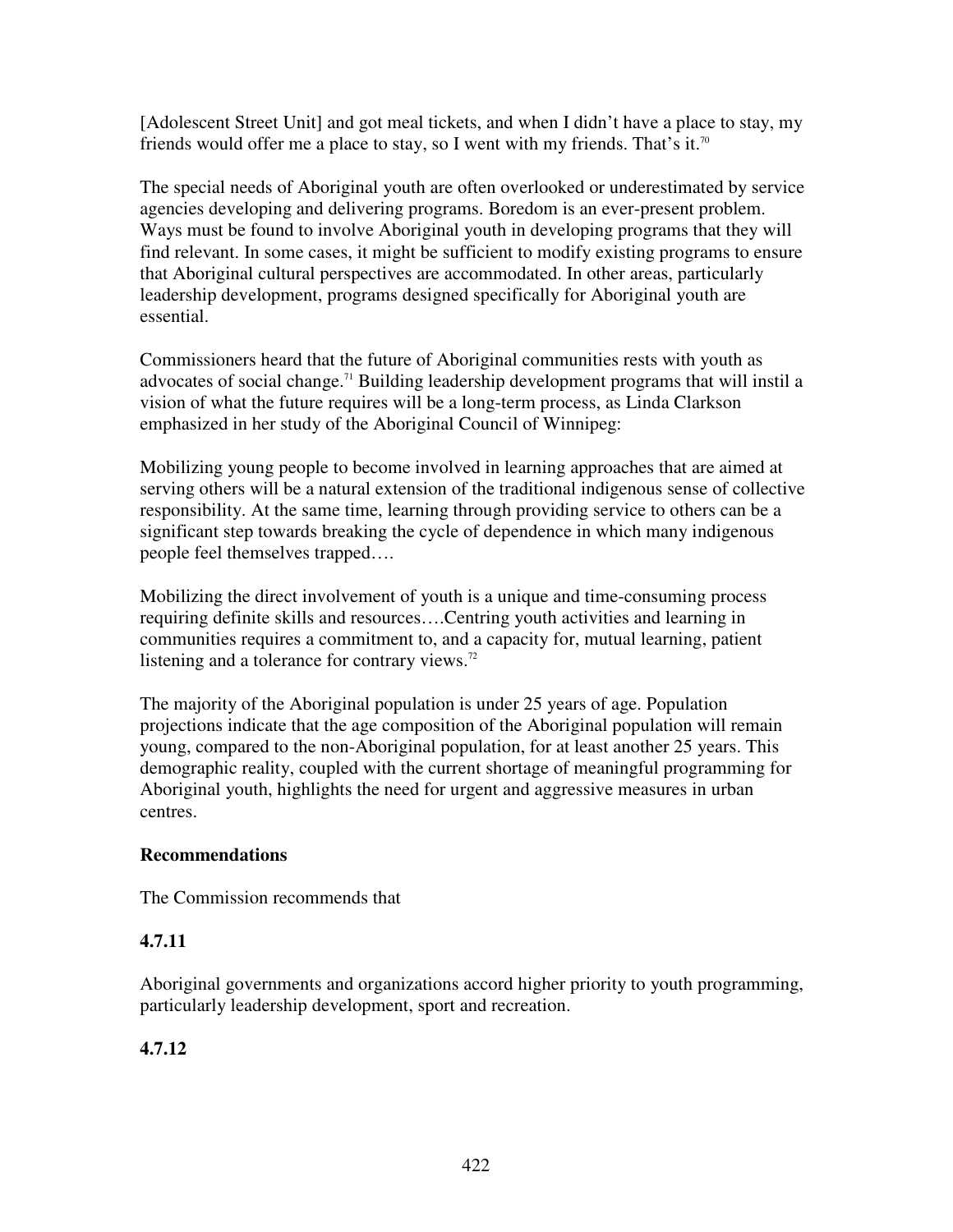Municipal, provincial, territorial and federal governments support, fund and actively provide services and programs for urban Aboriginal youth.

## **4.7.13**

Aboriginal youth be closely involved in the design, development and delivery of youth services.

### *Persons with disabilities*

The 1991 Aboriginal peoples survey indicated that there were just over 117,000 Aboriginal adults (aged 15 and over) with disabilities. <sup>73</sup> Many have had little choice but to leave their reserves or home communities and relocate in urban centres in search of appropriate services. In 1991, more than 83,000 Aboriginal adults with a disability were living in non-reserve areas. Of that number, 57,000 lived in urban areas. All too often, however, people with disabilities move to the city only to find jurisdictional disputes and an unsympathetic bureaucracy:

The biggest problem disabled people face is government bureaucracy and jurisdictional problems.

Ian Hinksman President, B.C. Aboriginal Network on Disability Society Vancouver, British Columbia, 15 November 1993

To the Aboriginal person with a disability, jurisdictional obstacles are often almost insurmountable. Unfortunately, in too many cases even those in charge do not know how to find a solution. It is easy to blame the caregiver, but the caregiver may not necessarily be at fault. In many instances he or she has a crushing caseload and insufficient information about available options.

In addition to jurisdictional bickering between federal, provincial and municipal governments, Aboriginal people with disabilities face a service delivery system that is generally unresponsive to their cultural and spiritual needs, as well as chronic underfunding of the services and programs upon which they rely. They must also deal with inadequate and inaccessible housing; emotional trauma; discrimination because they have a disability and are Aboriginal; barriers to training, employment and economic integration; and a general lack of respect and understanding from the larger society.

We heard from Aboriginal people with disabilities living in urban areas that society in general lacks an appreciation of their everyday struggles and experiences. Most people do not understand what it really means to have a disability and be Aboriginal. As we were told:

Dignity and self-worth will only be achieved when ignorance is replaced by understanding and discrimination is replaced by acceptance.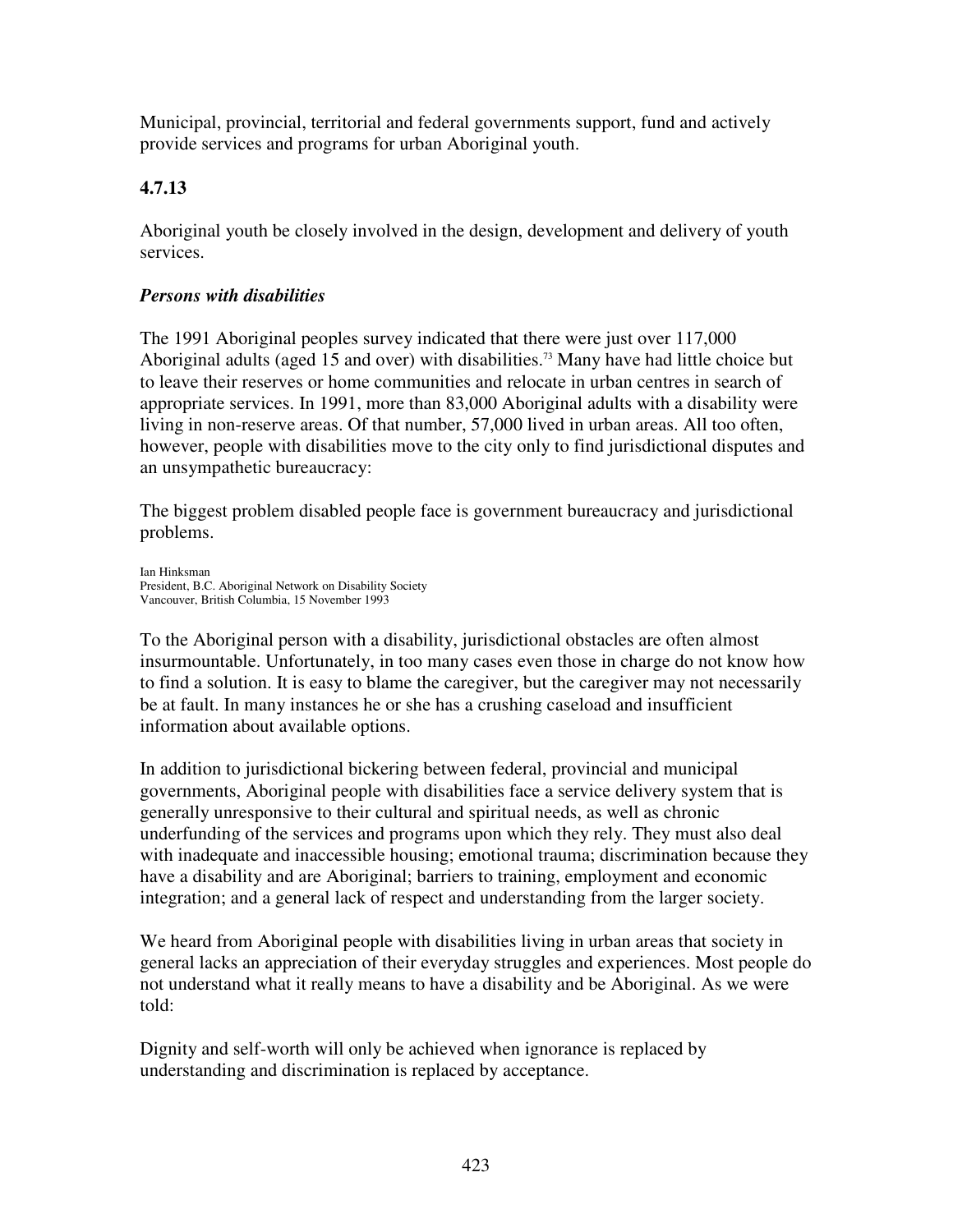As it is for other people with disabilities, finding adequate and accessible housing is a major problem for urban Aboriginal people with disabilities. Improved access is still required to many buildings in urban areas, especially for people with visual and hearing impairments. Aboriginal people with disabilities also need a national voice to raise their issues and to press for change in policies and programs in both the public and the private sector.

## **Recommendation**

The Commission recommends that

## **4.7.14**

The federal government provide funding for a national organization to represent and speak on behalf of Aboriginal people with disabilities. Support for a national organization should not, however, absolve Aboriginal political organizations of their responsibility to take into account the needs and concerns of people with disabilities.

# **3.5 Friendship Centres**

The first friendship centres were established more than 30 years ago. Since then, they have been the most stable and viable urban Aboriginal organizations. Initially created to provide services to urban newcomers, their information and referral services are designed to help urban Aboriginal people and migrating Aboriginal people gain access to the range of services and resources available in urban areas. There are currently 113 friendship centres across Canada, 99 of which receive core funding from the federal government.

Throughout their history, friendship centres have played two fundamental roles in meeting the needs of urban Aboriginal people: a referral service and a gathering place. The first is a social service function, the second a community development role that has consistently characterized the centres' operations.

Friendship centres have generally been more successful than other Aboriginal institutions in meeting the needs of Aboriginal people in urban areas. Their programs have helped Aboriginal people to maintain their cultural identity and group solidarity. In most urban areas, the friendship centre is the only major voluntary association available to Aboriginal people to fulfil their social, recreational and cultural development needs. Friendship centres have played an important role in the revitalization of Aboriginal cultures currently under way in Aboriginal communities across Canada and have helped Aboriginal people assume a place in the Canadian cultural mosaic.

The centres have produced a wide range of positive achievements for Aboriginal people, including increased pride and self-esteem, and improved access to services, employment,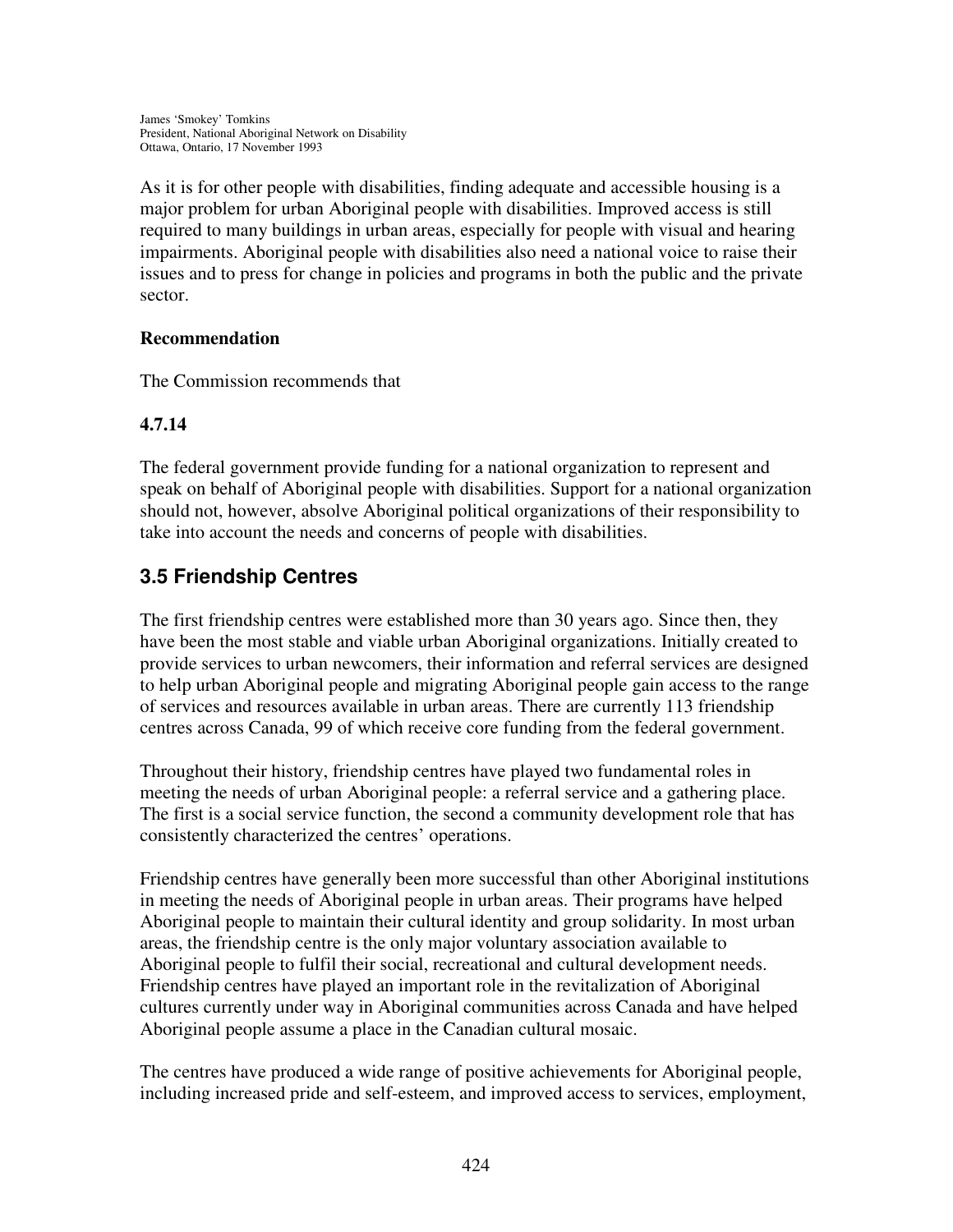training, housing and other benefits. Their activities have contributed to the development of stable and active urban Aboriginal communities, particularly their efforts to develop other Aboriginal agencies and organizations, hundreds of which grew out of friendship centre activities. The centres have created greater awareness of Aboriginal issues in urban communities, encouraged non-Aboriginal agencies to be more responsive to the needs of Aboriginal people, and created a positive image of Aboriginal people. They have also, by reflecting Aboriginal values in their structure and operations, provided a useful model for other community agencies.

Friendship centres have taken a lead in developing holistic services based on Aboriginal values, beliefs and practices such as caring, sharing, respect for others, acceptance, equality, individual responsibility for behaviour, non-interference and an emphasis on experience as a way of knowing. Evaluations of friendship centres consistently conclude that Aboriginal people feel more comfortable participating in centre activities than in activities of non-Aboriginal agencies. 74 Indeed, the success of the centres in addressing the needs of Aboriginal people has led to a situation where non-Aboriginal agencies increasingly refer Aboriginal clients to friendship centres.

One of the most important activities of the centres is the promotion of Aboriginal culture. This is particularly important for Aboriginal people in cities because many individuals have lost aspects of their culture, such as languages, and because it is often difficult to practise traditional Aboriginal culture without cultural resources such as elders, places to carry out ceremonies, and cultural education opportunities. Many centres conduct Aboriginal language classes; many more host cultural events such as elders' gatherings, pow-wows, square dances and feasts. These functions will become increasingly important as Aboriginal young people continue to search for ways to strengthen their culture. Friendship centres are ideally placed to expand their role in this regard through education, training, recreation and social programs. However, there is currently no specific funding for cultural education activities outside First Nations territories.

A related public education function assumed by friendship centres is providing a bridge between the Aboriginal and non-Aboriginal communities. Centres often act as a resource, providing information to non-Aboriginal people on the history, cultures and contemporary situation of Aboriginal people. Many centres maintain speakers bureaus of individuals available to address schools and organizations about Aboriginal people and issues. They also regularly conduct cultural awareness workshops and seminars to sensitize the personnel of non-Aboriginal organizations. They are also consulted by municipal governments and institutions on such issues as delivering appropriate services to Aboriginal clients and developing employment equity policies. The demand for expansion of this community development role will likely increase as urban Aboriginal communities become more complex and more insistent on the need to design and deliver appropriate services. The federal government should recognize the important role of friendship centres and provide sufficient resources to enable them to fulfil this community development function.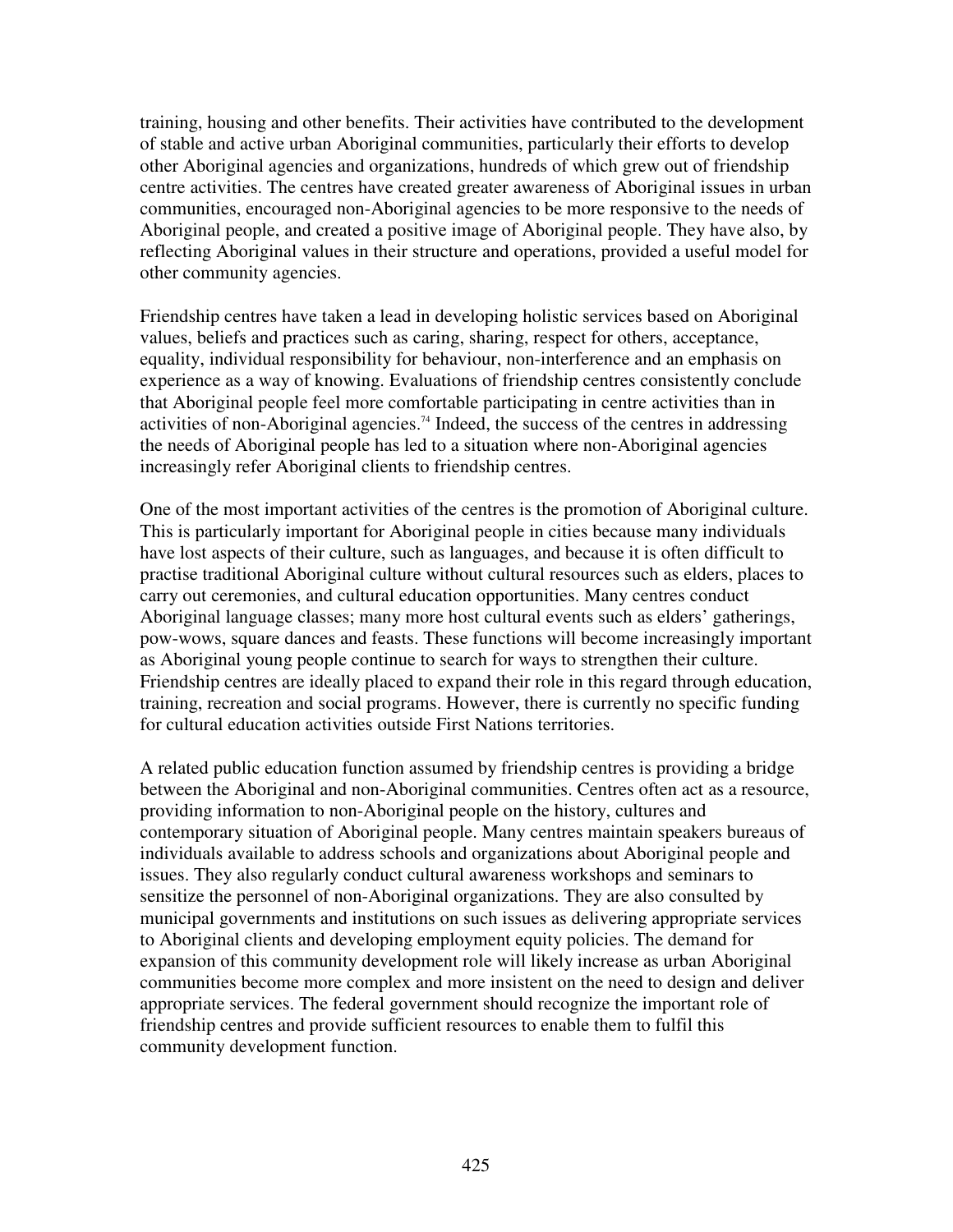Friendship centres are the first place many Aboriginal people visit when facing a problem, trying to find out about a particular service, or generally seeking information about urban living. A study carried out in six Canadian cities on behalf of the Commission found that, after education and health institutions, friendship centres were the institutions most frequently used by Aboriginal people. <sup>75</sup> Fully 83 per cent of users were satisfied with their experience.

Although "friendship centres are ready to take a lead role in the co-ordination and/or delivery of services to urban Aboriginal peoples under self-government arrangements", 76 the National Association of Friendship Centres (NAFC) emphasized in its brief to the Commission that the centres are service providers, not political organizations:

Urban Aboriginal communities are composed of an ever-changing population of status, non-status, Métis people and Inuit. All of these people are represented politically in one form or another by one of the four national groups. The NAFC looks after their service needs — the needs of the entire community for programs to deal with their common problems. Aboriginal people in the cities, regardless of where they come from, are faced with the same issues. Friendship centres exist to address these concerns, not to speak for the people we service.

David Chartrand President, National Association of Friendship Centres Toronto, Ontario, 26 June 1992

NAFC believes that the National Aboriginal Friendship Centre program, currently administered by Canadian Heritage, should be devolved to NAFC.<sup>77</sup> We share this view, as devolution would support greater Aboriginal self-determination. It would also help ensure that funding allocations to individual friendship centres reflect the needs and aspirations of the urban Aboriginal people who use their programs. NAFC, with the advice, guidance and cumulative experience of its member friendship centres, is best able to respond to funding and policy issues related to the urban services provided by friendship centres.

#### **Recommendation**

The Commission recommends that

## **4.7.15**

The federal government devolve the administration of the National Aboriginal Friendship Centre program to the National Association of Friendship Centres.

# **3.6 The Urban Aboriginal Cultural Education Program**

One of the most important community development activities of friendship centres is the promotion of Aboriginal culture. The promotion and maintenance of a strong cultural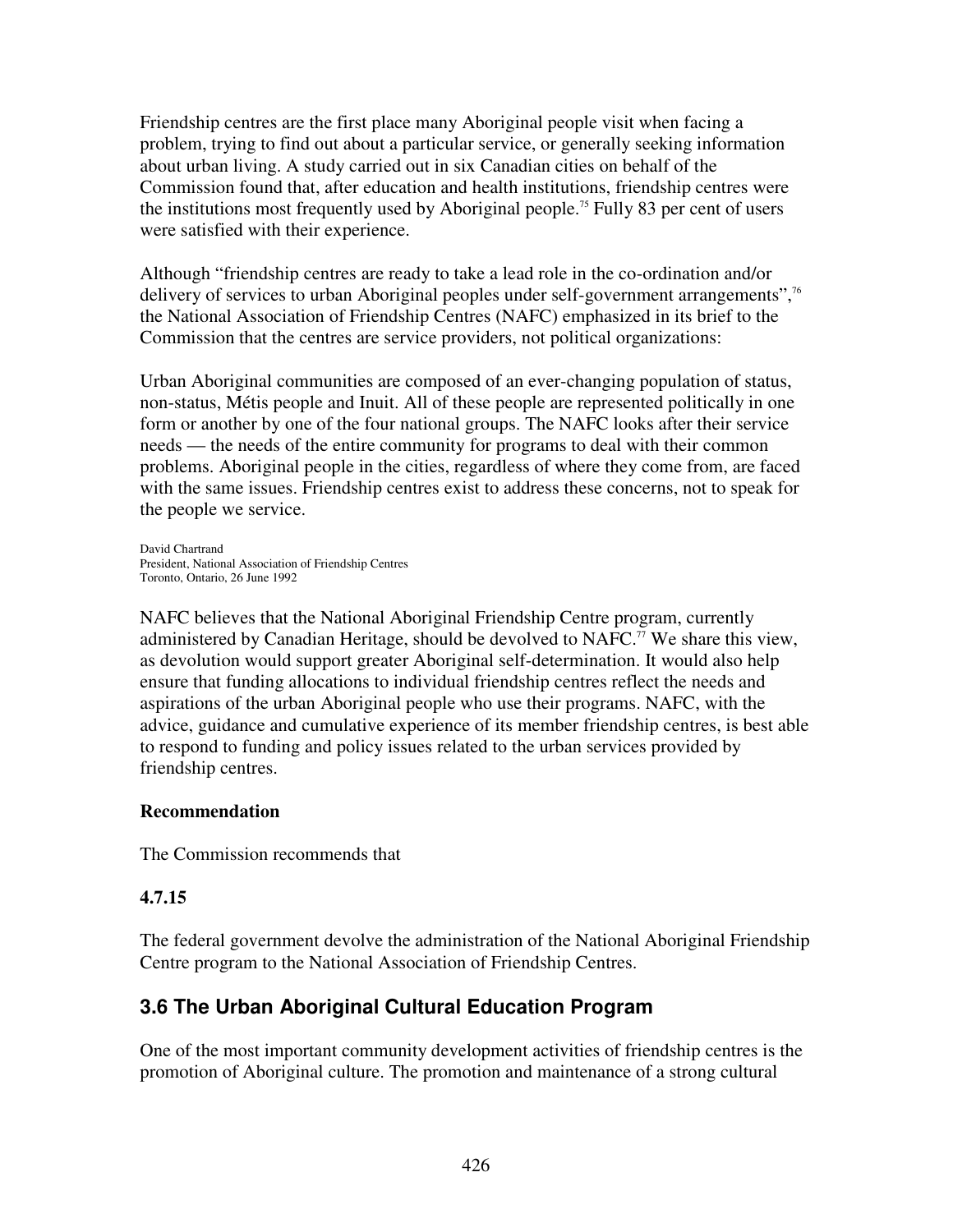identity is critical to the well-being of urban Aboriginal residents. As David Chartrand, president of the National Association of Friendship Centres, told us:

Aboriginal culture in the cities is threatened in much the same way as Canadian culture is threatened by American culture, and it therefore requires a similar commitment to its protection. Our culture is at the heart of our people, and without awareness of Aboriginal history, traditions and ceremonies, we are not whole people, and our communities lose their strength. Cultural education also works against the alienation that the cities hold for our people. Social activities bring us together and strengthen the relationships between people in areas where those relationships are an important safety net for people who feel left out by the mainstream.

David Chartrand President, National Association of Friendship Centres Toronto, Ontario, 26 June 1992

We believe that friendship centres could become more involved in cultural education activities, particularly in large urban centres.

A related function is the centres' role in promoting cross-cultural sensitivity and understanding among non-Aboriginal individuals and organizations. Given the growing interest of schools and other institutions in Aboriginal peoples, friendship centres are often asked to participate in events, suggest resource persons, provide display material, give talks on Aboriginal culture, and so on. Although these activities are positive and constructive, friendship centre budgets simply do not enable them to meet all demands.

DIAND administers a cultural/educational centres program. Established in the early 1970s, its mandate is to carry out a wide variety of cultural and educational activities, including cultural research, language research and teaching; curriculum development; cultural sensitivity training for teachers; cultural events such as pow-wows and feasts; support and development of artists and craftspersons; library services; museums and art galleries; theatre, dance and music performances; programs involving elders; youth programs such as summer camps; and cultural ceremonies. There are about 75 cultural/education centres across Canada, with a total budget of \$8 million administered from Ottawa. <sup>78</sup> Most of the centres are run by First Nations governments and are located on reserves or in towns near reserves. Although a small number are situated in large cities, such as Winnipeg and Saskatoon, the program is not generally accessible to those living in urban centres.

We believe that Canadian Heritage should establish a new urban Aboriginal cultural education program, to be administered and operated by friendship centres in larger urban centres across Canada. Friendship centres are the logical base for the program, which would complement the work centres are already doing. But the cultural outreach work currently carried out by the centres is chronically underfunded, too limited, often ad hoc in nature, and heavily dependent on volunteers. There is a need for substantial new institutional support. Although centres could provide some program services on a fee-for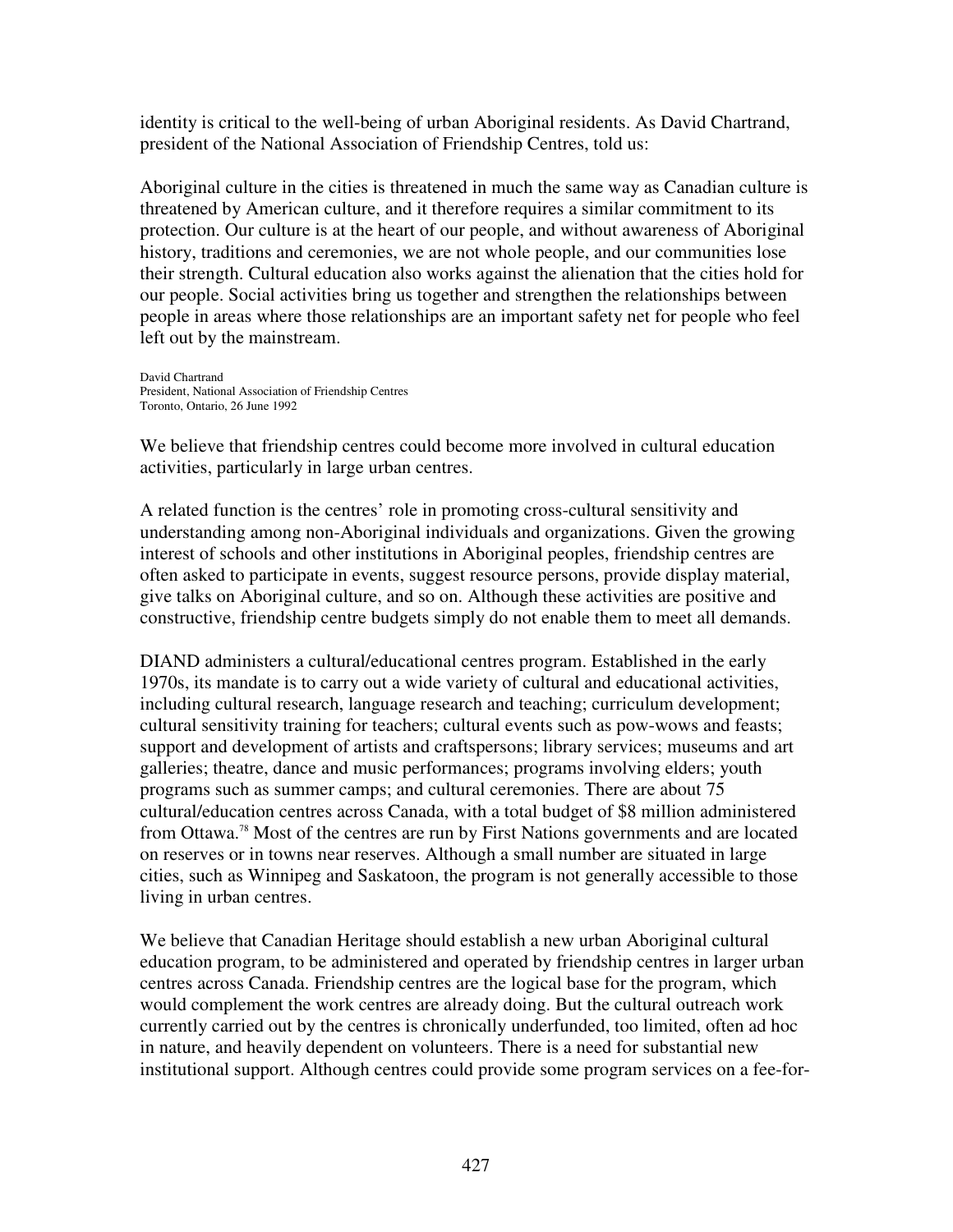service basis and generate revenue from the sale of Aboriginal products, capital and administrative core funding would be required.

The goal of the program would be community development through cultural education and programs designed for Aboriginal and non-Aboriginal people. Its creation would respond to public demand, cross-cultural interest in encouraging such initiatives, and the desire on the part of Aboriginal people to participate in educating the wider society about Aboriginal culture. The program would also serve Aboriginal people by establishing their own learning centres to help them renew their languages and cultures, as well as acquire some of the academic training needed to earn a living in today's society. It would support living traditions and contribute to maintaining essential bridges between urban and nonurban Aboriginal people and between those living in different cities. Centres offering the program could also be involved in developing curriculum materials for schools. Perhaps most important, they could be a major cultural, social and recreational resource for Aboriginal youth in the cities and could help meet the urgent need for institutional support for young people seeking to rekindle the fire of their Aboriginal cultural identity. (See Volume 1, Chapter 15 for a more detailed discussion.)

#### **Recommendation**

The Commission recommends that

### **4.7.16**

The federal government establish and fund a national urban Aboriginal cultural education program designed for Aboriginal and non-Aboriginal people in large urban centres across Canada, to be generally administered by friendship centres.

## **3.7 Conclusion**

The existing service delivery system in urban areas is not working well for Aboriginal people. For the most part its cultural values are not those of Aboriginal people, and it does not respond appropriately to their cultural, spiritual and socio-economic needs. Fundamental reform should begin immediately. First, Aboriginal people should, wherever possible, receive services from Aboriginal institutions. These institutions must have adequate, stable funding. The expansion and creation of Aboriginal service institutions in major urban centres, whether as agencies of Aboriginal governments or as autonomous entities, is the most effective and systematic method of responding to the needs of urban Aboriginal people over the long term and should be supported by municipal, provincial, territorial and federal governments. Second, Aboriginal people should be involved directly in the design, development and delivery of services provided by governments and mainstream agencies. Intensive and field-oriented cross-cultural training for non-Aboriginal service providers is essential.

We are particularly encouraged by the role friendship centres have played in urban service delivery, despite their limited resources, and we believe that the National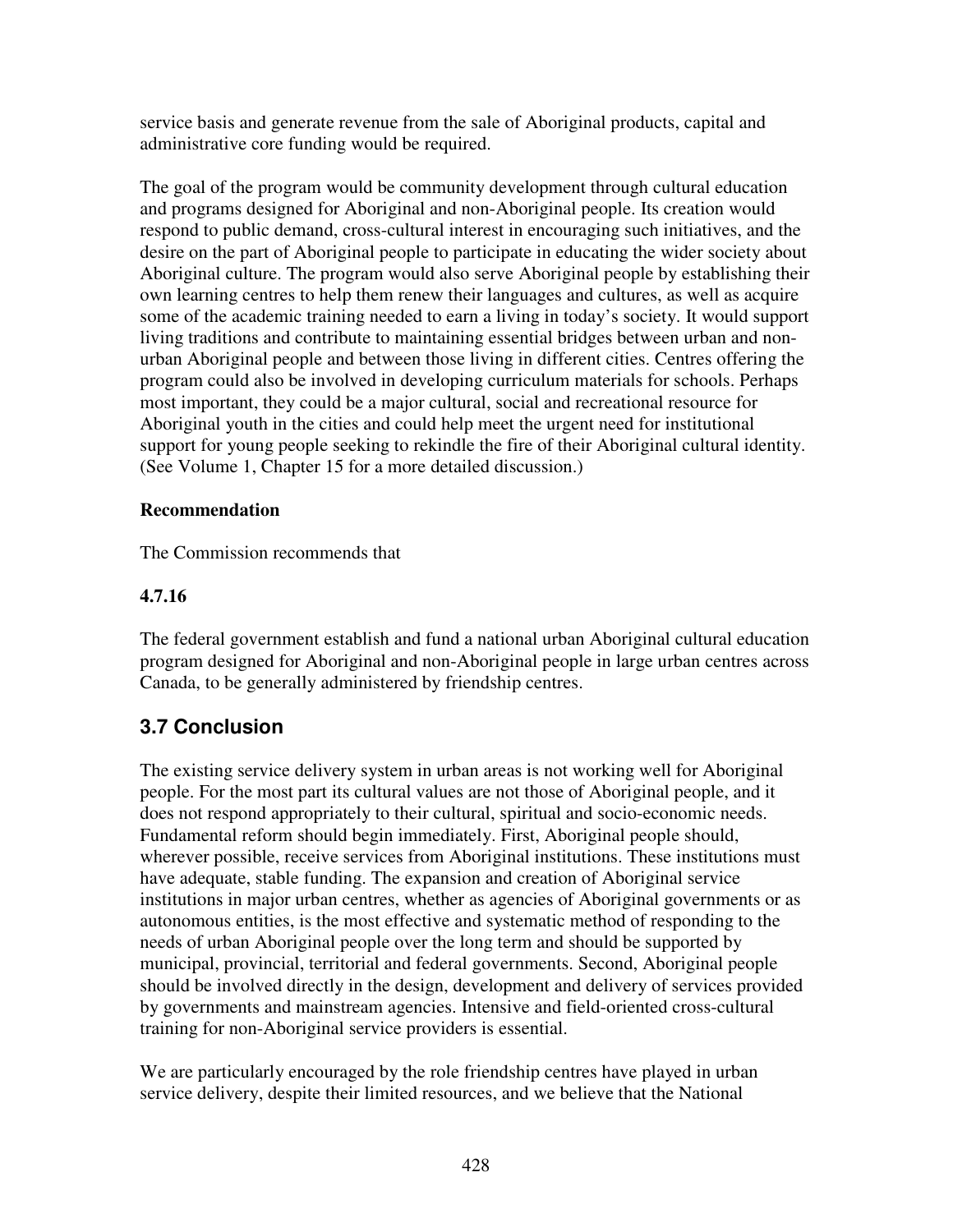Association of Friendship Centres should be given authority and responsibility for friendship centre programs currently administered by the federal government. We also recommend that the federal government establish a national urban Aboriginal cultural education program, to be operated by friendship centres in major urban centres.

## **4. Aboriginal Women in Urban Areas**

Although their roles in formal and informal institutions are crucial to the day-to-day survival of urban Aboriginal people, the needs of urban Aboriginal women are virtually invisible, and the reality of their lives often remains unrecognized and unvalidated. In their submissions to Commissioners, they called for their presence to be recognized and their needs acknowledged:

We urge the Commission to take into account in its proceedings the specific needs of Aboriginal women and their families in the urban setting. More than others, they are often ill-equipped and the victims of segregation and discrimination. [translation]

Éléonor Huff Quebec Native Women's Association Montreal, Quebec, 27 May 1993

Indian country is not [just] a man's world. Women will continue to be resident as long as man will exist and inhabit these same territories, and so will our children and their children always. Status women resident off-reserve are too often a forgotten minority. Many become urbanized due to family abuse, separations and deaths, others, for personal reasons. These women and their children are the abused, personally and mentally.

Shirley Gamble Brandon, Manitoba 10 December 1992

# **4.1 Who Are Urban Aboriginal Women?**

First Nations, Métis and Inuit are all represented among urban Aboriginal women. They outnumber men in each group (see Table 7.1). They are also young; more than half (53.9 per cent) are 24 years of age or under, compared to less than one-third of non-Aboriginal women living in urban centres. Only one urban Aboriginal woman in 20 is over 55 years of age; the figure for the comparable non-Aboriginal population is one in five.

Urban Aboriginal women have higher levels of education than the female Aboriginal population in general. But this does not necessarily lead to employment. The unemployment rate for urban Aboriginal women is 21 per cent, compared to just under 10 per cent for non-Aboriginal urban women (Table 7.1).

#### TABLE 7.1

**Comparison of Aboriginal Identity and Non-Aboriginal Populations in Urban Off-Reserve Areas, 1991**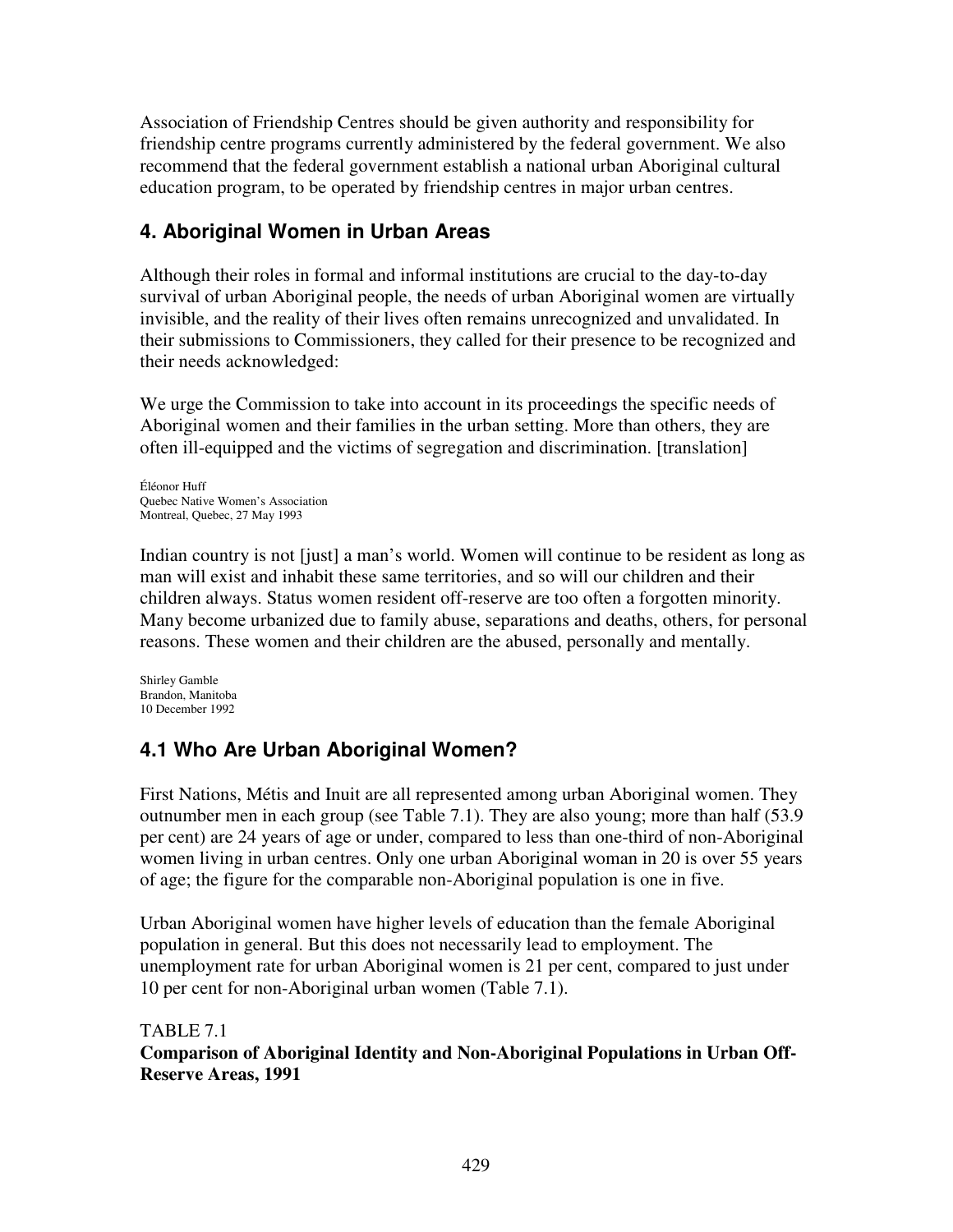|                                           | Non-Total<br><b>Aboriginal</b> | <b>Aboriginal</b> | <b>Registered</b><br><b>NAI</b> | <b>Non-Registered</b><br><b>NAI</b> | <b>Métis</b> | <b>Inuit</b> <sup>1</sup> |
|-------------------------------------------|--------------------------------|-------------------|---------------------------------|-------------------------------------|--------------|---------------------------|
| Demography <sup>2</sup>                   |                                |                   |                                 |                                     |              |                           |
| Total Adjusted Population (#)             | 20,060,875                     | 320,000           | 148,500                         | 77,800                              | 90,100       | 8,400                     |
| Male $(\%)$                               | 48.9                           | 46                | 43.9                            | 47.6                                | 48           | 51                        |
| Female (%)                                | 51.1                           | 54                | 56.1                            | 52.4                                | 52           | 49                        |
| 0-14 years $(\%)$                         | 19.7                           | 36.6              | 33.4                            | 41                                  | 37.5         | 42                        |
| 15-24 years $(\% )$                       | 14.3                           | 20                | 21.2                            | 18.3                                | 19           | 20.9                      |
| 25-34 years (%)                           | 18.5                           | 19.7              | 20.6                            | 18.5                                | 19.6         | 17.1                      |
| 35-54 years (%)                           | 27.2                           | 18.3              | 19.2                            | 17.5                                | 18.1         | 14                        |
| 55+ years $(\%)$                          | 20.3                           | 5.4               | 5.6                             | 4.7                                 | 5.8          | 6                         |
| Lone parents <sup>3</sup> $(\%)$          | 3.8                            | 8.2               | 10.1                            | 6.1                                 | 7.2          | 5.2                       |
|                                           | Non-Total<br><b>Aboriginal</b> | <b>Aboriginal</b> | <b>Registered</b><br><b>NAI</b> | <b>Non-Registered</b><br><b>NAI</b> | Métis        | <b>Inuit</b> <sup>1</sup> |
| Language <sup>3</sup>                     |                                |                   |                                 |                                     |              |                           |
| Speak an Aboriginal language              |                                |                   |                                 |                                     |              |                           |
| $(age 5-14)$                              |                                | 5.2               | 7.8                             |                                     | 2.6          | 29.3                      |
| Speak an Aboriginal language              |                                |                   |                                 |                                     |              |                           |
| $(age 15+)$                               |                                | 17.6              | 25.3                            | 5.6                                 | 11.3         | 42                        |
| Would like to learn to speak an           |                                |                   |                                 |                                     |              |                           |
| Aboriginal language (age 15+)             |                                | 73.6              | 77.2                            | 68.7                                | 73.6         | 69.8                      |
|                                           | Non-Total<br>Aboriginal        | <b>Aboriginal</b> | Registered<br>NAI               | <b>Non-Registered</b><br>NAI        | <b>Métis</b> | <b>Inuit</b> <sup>1</sup> |
| Education <sup>3</sup> (age $15+$ )       |                                |                   |                                 |                                     |              |                           |
| Less than high school certificate $(\%)$  | 35.6                           | 49.7              | 48.5                            | 43                                  | 52.2         | 58.3                      |
| High school or trade certificate $(\%)$   | 18.7                           | 13.1              | 11.9                            | 16.6                                | 12.9         | 10.7                      |
| Non-university certificate (%)            | 15.8                           | 14.8              | 13.9                            | 18                                  | 14.7         | 14.6                      |
| University degree (%)                     | 13                             | 3.8               | 3.1                             | 5.8                                 | 3.6          |                           |
|                                           |                                |                   |                                 |                                     |              |                           |
| Labour Force Activity <sup>3</sup>        |                                |                   |                                 |                                     |              |                           |
| Participation rate (%)                    | 68.1                           | 62.7              | 58.4                            | 68.8                                | 65.3         | 66.9                      |
| Unemployment rate $(\% )$                 | 9.7                            | 22.9              | 27.4                            | 27.4                                | 20           | 25.9                      |
| Average total income (\$)                 | 24,876                         | 16,560            | 15,392                          | 18,772                              | 16,853       | 17,045                    |
| % with total income less than \$10,000    | 26.2                           | 35.3              | 37.3                            | 31.7                                | 34.5         | 35.9                      |
| % receiving government transfer<br>income | 19                             | 18.2              | 21.6                            | 13.9                                | 17.5         | 13.5                      |

*Notes*:

NAI = North American Indian.

— Not available or not applicable.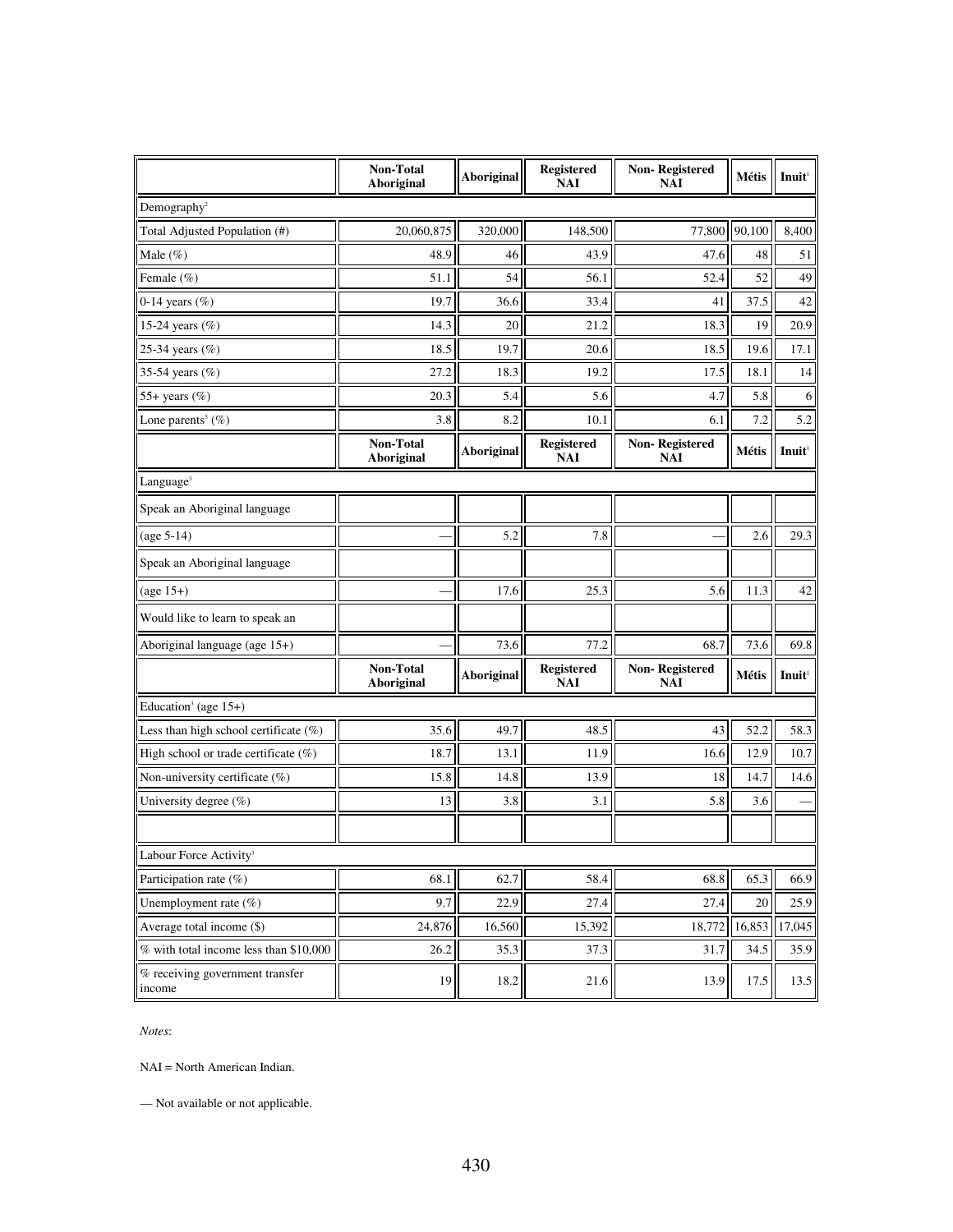1. Adjusted Inuit demographic counts were derived by applying the percentage of urban Inuit from the Aboriginal Peoples Survey (aps) actual counts to the total adjusted urban Inuit count.

2. Approximately 10,000 was added to the aps count to adjust for undercoverage of the population in participating urban off-reserve areas.

3. Percentages are based on actual (non-adjusted) 1991 aps counts.

*Source*: M.J. Norris et al., "Projections of the Aboriginal Identity Population in Canada, 1991-2016", research study prepared by Statistics Canada for RCAP (February 1995); and 1991 Aboriginal Peoples Survey, custom tabulations.

## **4.2 Migration**

The majority of Aboriginal migrants to urban areas are women (Table 7.2). Women are considerably more likely than men to move to the city because of community factors (Table 7.3). Some leave their home communities to escape physical and sexual abuse. All too typical was the woman who told of leaving home at 13 and growing up on the streets. For her, the choice was either living in a small rural community and being sexually abused and silenced by her family, or leaving the community and living on the streets of the city which, though violent, felt safer. <sup>79</sup> Women told Commissioners:

#### TABLE 7.2 **Aboriginal Migrants by Sex and Destination, 1991**

| <b>Destination</b> | Men    |        | Women Women as a % of all migrants |
|--------------------|--------|--------|------------------------------------|
| On-reserve         | 6,000  | 6,635  | 52.5                               |
| Rural, off-reserve | 7.165  | 9,285  | 56.4                               |
| Urban, non-cma     | 10.020 | 13.970 | 58.2                               |
| Urban, cma         | 13,465 | 18.395 | 57.7                               |
| Total              | 36,650 | 48.285 | 56.8                               |

*Note:* Includes migrants age 15 years and older. Cma = Census Metropolitan Area.

*Source:* S.J. Clatworthy, "Migration and Mobility Patterns of Canada's Aboriginal Population", research study prepared for RCAP (February 1995).

## TABLE 7.3 **Reasons for Migration to Off-Reserve Locations, 1991**

|                                  | Men <sup> </sup> |      | $\%$ Women   | $\%$ |
|----------------------------------|------------------|------|--------------|------|
| Family-related                   | 1,490            | 32.0 | 1,930        | 28.6 |
| Housing                          | $1,025$ 22.0     |      | $1,515$ 22.5 |      |
| Access to employment $  1,065  $ |                  | 22.9 | $1,175$ 17.4 |      |
| Community factors                | 100              | 2.2  | 765          | 11.4 |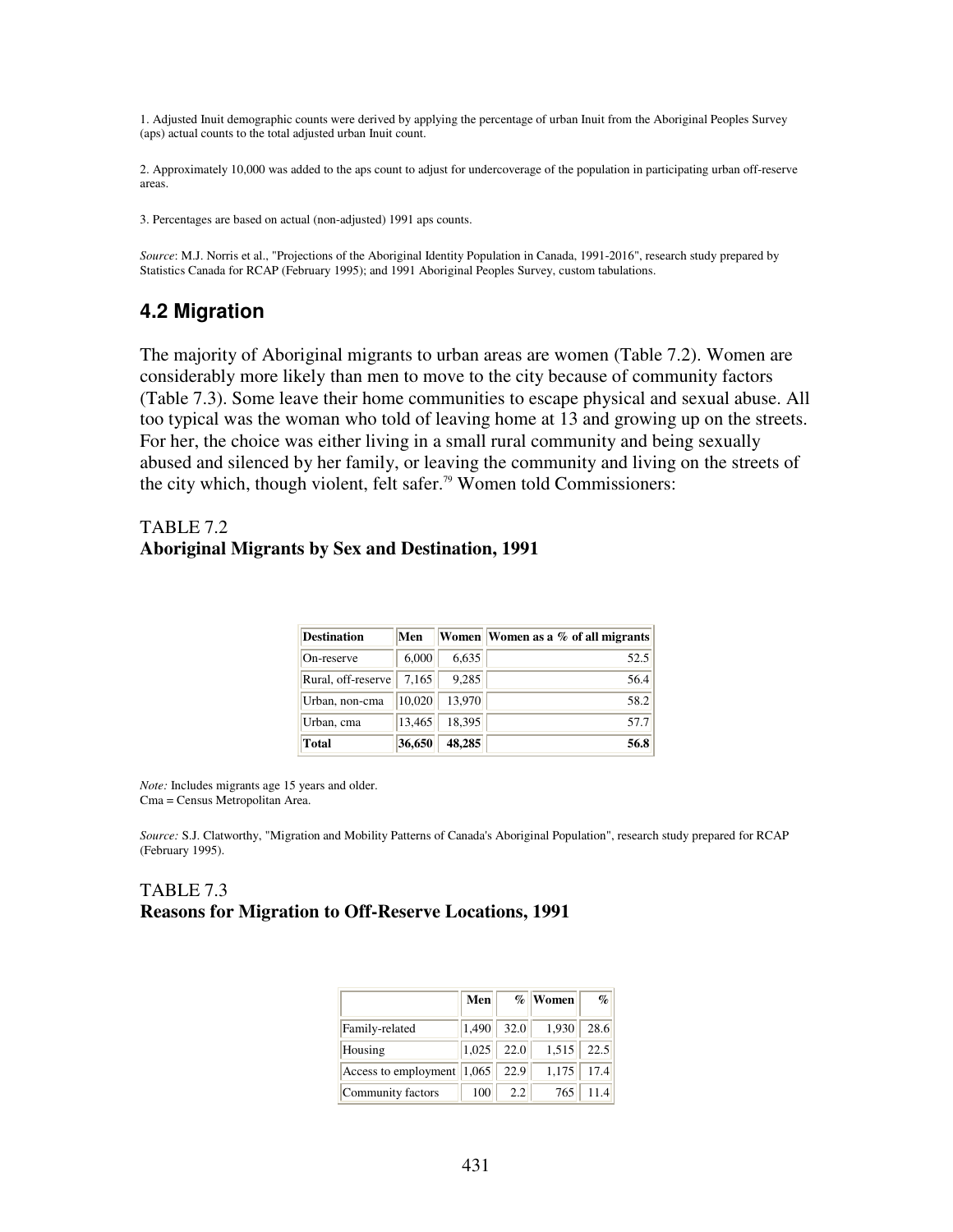| Access to school |     | 540   11.6      |               | 755 11.2 |
|------------------|-----|-----------------|---------------|----------|
| Forced to move   | 220 | 4.7             | 380           | 5.6      |
| Health-related   | 165 | 3.5             | 120           | 1.8      |
| Total            |     | $ 4,605 $ 100.0 | $6,640$ 100.0 |          |

*Note:* Includes migrants age 15 years and older.

*Source:* S.J. Clatworthy, "The Migration and Mobility Patterns of Canada's Aboriginal Population", research study prepared for RCAP (February 1995).

Strong networks of families exist in a community. When abuse is exposed, those networks are disrupted. People feel powerless. Women leave Native communities and go to the city to escape abuse. 80

Other women described how their needs were not taken seriously by the people in power on their reserves and how they had no control over the issues that directly affected them:

Presently the women in our communities are suffering from dictatorship governments that have been imposed on us by the Indian Act. We are oppressed in our communities. Our women have no voice, nowhere to go for appeal processes. If we are being discriminated against within our community or when we are being abused in our communities, where do the women go?…The Royal Commission to date has not heard the true story of Aboriginal women's oppression. The women are afraid to come out and speak in a public forum such as this. We are penalized if we say anything about the oppression that we have to undergo in our community.

Joyce Courchene President, Nongom Ikkwe Indigenous Women's Collective Winnipeg, Manitoba, 3 June 1992

Many Aboriginal women moved away from reserve communities because they lost status (usually by marrying a non-Indian) and the legal right to reside there under paragraph 12(1)(b) of the Indian Act. Since 1985 and the passage of Bill C-31, which amended the act, many have regained their status. Women who have regained status are more likely than men to live in urban areas, as are women who have applied for reinstatement. Many Aboriginal women have no option, therefore, but to live in urban areas, even though they would prefer to live in their community of origin. Their options are circumscribed by abuse, loss of status or the fact that their needs and perspectives are not taken into account by decision makers in their communities:

While some women with Bill C-31 status prefer to live in urban areas, others want to return to their reserve community but cannot, because there are no resources to accommodate them, or band membership codes exclude them.

Vicki English-Currie Calgary Native Women's Shelter Calgary, Alberta, 26 May 1992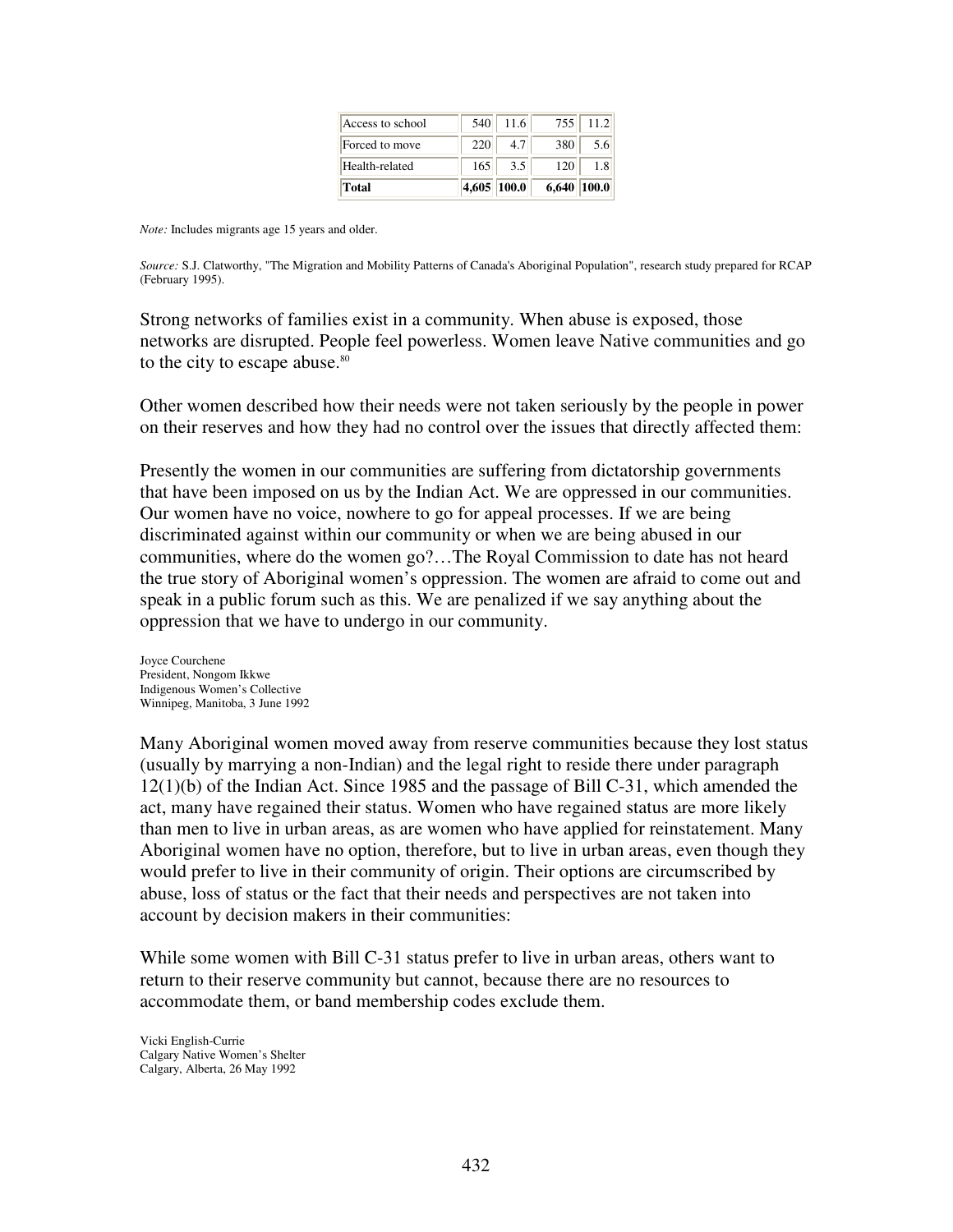# **4.3 The Urban Experience**

We cannot present a complete picture of the lives of urban Aboriginal women. Too many voices are missing. But some common concerns did emerge from the testimony we heard. Urban Aboriginal women made it very clear that moving to an urban centre was not a rejection of Aboriginal cultures and values:

Just because we reside in urban centres we did not give up as an Indian; we did not give up our status; we did not give up our treaties; we did not give up our band membership; we did not give up our tribal affiliations; we did not give up our linguistic affiliations; and we never gave up our right to live. We have never given up maintaining our rights as members of our bands. We are not non-Native. We continue to live Indian.

Shirley Gamble Brandon, Manitoba 10 December 1992

For many Aboriginal women, however, migration to the city distances them from community support networks and makes it very difficult for them to enhance their connections to their cultures. Access to their teachers, grandmothers and clan mothers is limited. There are few elders in urban centres, and finding guidance and training in traditional ways is not easy.

In addition to being isolated from extended families and communities, urban women are too often isolated from each other:

We do know that, in many instances, life for Aboriginal women off-reserve can be even more problematic especially if they are lacking the prospects for employment. These women have less support systems and services available to them and they are often very much alone, without the physical or emotional support of family members (which in some cases they enjoyed on the reserve). Unemployed and left to their own devices, they often feel alienated and alone, helpless, powerless, and "without a voice".<sup>81</sup>

Women spoke of their desire to find their roles as urban Aboriginal women, to make connections and build networks in the urban Aboriginal communities. <sup>82</sup> They spoke of establishing their own organizations in urban centres to meet their distinct needs.<sup>83</sup>

Political organizations and leadership were also a focus of women's submissions to the Commission. Women from all Aboriginal groups documented their exclusion from existing decision-making bodies. <sup>84</sup> Urban Aboriginal women want to be involved in selfgovernment negotiations, and they want to play political, social, economic and spiritual roles in self-governing structures. The roles Aboriginal women have played traditionally in governance and their responsibilities with regard to family, children and the elderly reinforce the importance of key roles for them in decision-making processes. In their submission to Commissioners, the Indian Homemakers' Association of British Columbia stated: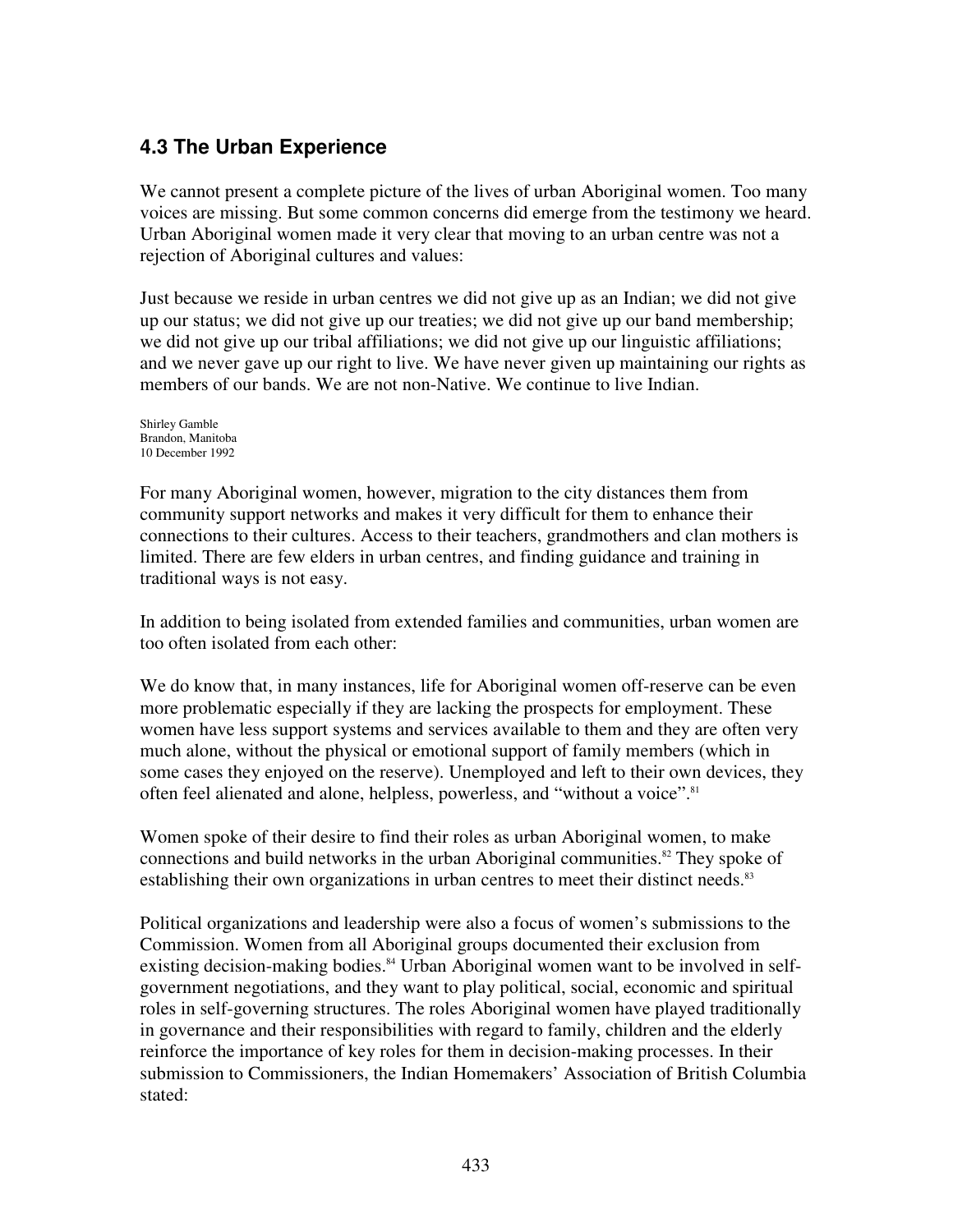The involvement of women in the political process can mean more action on issues that have been the root of our oppression as Aboriginal women. Such issues as family violence, sexual abuse, substance abuse, child care and housing can then be recognized as serious issues and put onto the agenda of priorities.<sup>85</sup>

Aboriginal women also described the racism and discrimination they encounter in urban life:

Our women face racism and systemic stereotyping at every turn. For Aboriginal women, this racism and stereotyping is rampant right through the system, from the police to the courts, child welfare agencies to income security. Although the law is supposed to treat everyone equally, we all know this is not an Aboriginal reality.

Darlene Hall Ikwe Widdjiitiwin Winnipeg, Manitoba, 23 April 1992

# **4.4 Housing**

Discrimination in obtaining housing was mentioned often by women appearing at the Commission's public hearings:

I have been denied housing because of my skin colour. I have been denied housing because I am a single mom. Being a Native and being a single mom really is discouraging because you can't get anywhere; you have that double-whammy put on you.

Lisa Maracle Brantford, Ontario, 14 May 1993

Providing and sharing shelter is one of the most important ways Aboriginal women maintain family and community ties in urban centres. 86 Interviews with tenants of Aboriginal urban housing corporations highlighted two benefits of such housing for urban Aboriginal women:

Family stability….For many [Aboriginal families] it meant that they did not have to constantly move from one place to another or to live with friends or relatives in an overcrowded setting. It meant a sense of permanence, or establishing some roots in the city while maintaining ties with reserve or rural communities….

Growing sense of Aboriginal community in the urban setting….For the first time people's basic needs for affordable shelter were being addressed, allowing them to begin to address other needs such as employment, education and cultural retention. The community became more identifiable and could be contacted more readily to participate in various social, cultural, and recreational activities. 87

Suitable housing is key to improving the situation of Aboriginal women and families in urban areas. As our discussion of urban demographics later in this chapter demonstrates,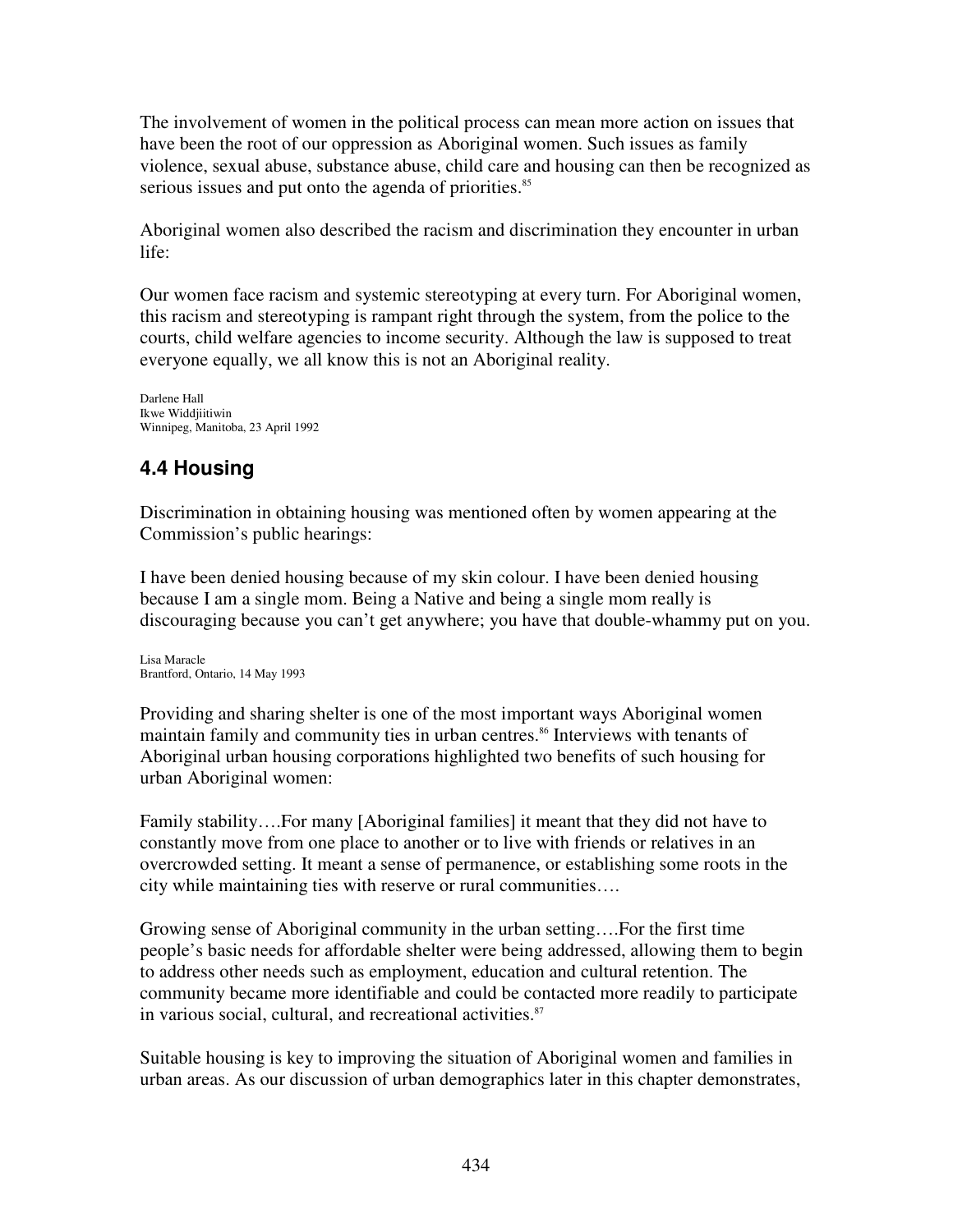affordable housing is badly needed. Our recommendations in this regard are contained in Volume 3, Chapter 4.

## **4.5 Services**

Aboriginal women told Commissioners that their need for services is not being met by existing agencies and institutions. They said that most urban institutions are not equipped to provide culturally sensitive services to Aboriginal women and their families. They appealed for more input on the design and implementation of service delivery.

We heard of negative experiences women have had with a variety of service institutions and the consequences of these experiences. <sup>88</sup> Many no longer even call the police for urgent assistance, for example, because they do not expect to get any service:

[I]f an Aboriginal woman calls the police because she is being assaulted, she is not always treated in the same manner as a non-Aboriginal woman making the same call. When we talk to women about calling the police for assistance, very often their response is, "Why bother, they will probably just ask me if I was drinking". Our women get this treatment from all aspects of the system.

Darlene Hall Ikwe Widdjiitiwin Winnipeg, Manitoba, 23 April 1992

Some Aboriginal women living in urban areas have learned to fear and distrust the very agencies that are supposed to be helping them. They have found, for example, that when they are victims of family violence and seek support in non-Aboriginal women's shelters, they are not received the same way as other women:

But when a non-native woman goes in they don't even bother to take her children away. They are there to comfort her and give her counselling. When people like me or someone else goes in, right away they take their children. You really have to fight to hang on to them. You really have to prove yourself as a mother, and the other non-native women do not have to do so.

Kula Ellison Aboriginal Women's Council of Saskatchewan Saskatoon, Saskatchewan, 28 October 1992

For some women, the circumstances precipitating a move to an urban area mean that they arrive seeking healing. But they usually find that the kind of support they need is not available. Rarely do urban support services offer traditional spiritual practices, healing medicines or women's teachings that reflect Aboriginal values. Access to elders is limited, if available at all. Aboriginal women also find, when dealing with non-Aboriginal agencies and institutions, that the staff is untrained to deal with issues critical to Aboriginal women such as cultural expectations with regard to family roles and the effects of long-term colonization on individuals and families.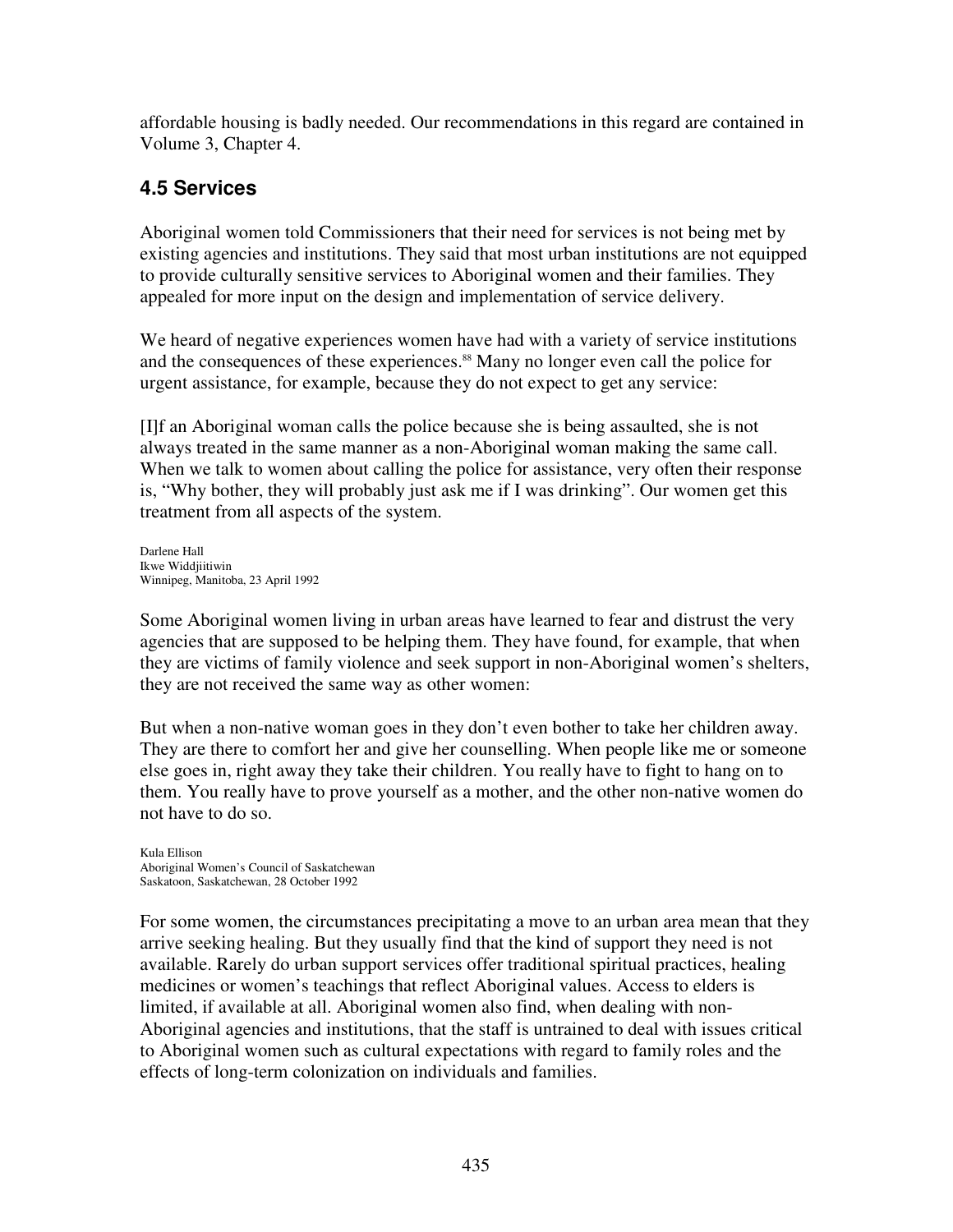First Nations women believe that programs and funding available to women living on reserves should also be made available to women living in cities:

As a recourse, I personally would like to see urban Indian women given the same status and treatment as our Bill C-31 sisters and their families on reserves, only I want to stay off-reserve. I want my home paid for by my band so that I too can live successfully onor off-reserve. As band members anywhere in Canada, I think the time is right for reversing certain policies drawn up by non-Natives for Natives.

Shirley Gamble Brandon, Manitoba 10 December 1992

These comments were echoed in other centres. In Saskatoon, Commissioners were told that treaty Indian women are organizing to ensure that governments in their communities of origin acknowledge their existence and take some responsibility for them.<sup>89</sup> Commissioners were urged to affirm "the mobility of our rights as treaty Indian women".<sup>90</sup>

Commissioners also heard that Aboriginal women have shown leadership in developing Aboriginal urban institutions and that "through their contribution we have been able to develop a network of services geared to the essential needs of Aboriginal people living in or passing through urban centres". <sup>91</sup> Now, many urban Aboriginal women are appealing for services that meet the specific needs of women. They are seeking a major role in the design and delivery of services, particularly in the area of child welfare. Commissioners were told of their desire to establish their own institutions in urban centres:

We want Native centres and organizations which will deal strictly in Native women's issues. We want Native women's transition homes and a safe house locally, a Native women's drug and alcohol treatment centre, a Native women's resource centre to provide counselling services and all abuse prevention measures. Native women need liaison workers between the Native community and the Ministry of Social Services and Housing because many Native women fear and dislike dealing with the white middle class social workers. Native women need a centre to help mothers deal with feelings of loss and anger, to learn how to empower ourselves and to redevelop our traditional Native parenting skills. Native women need daycare resources to enable them to further their education, develop life skills and seek employment. Urban Native women want recreational funding for their children, in order to develop self-esteem and healthy lifestyles.

Jackie Adams Port Alberni, British Columbia 20 May 1992

## **4.6 Conclusion**

Women form the majority of urban Aboriginal populations, as well as the majority of migrants to urban areas. Aboriginal women play a critical role and assume much of the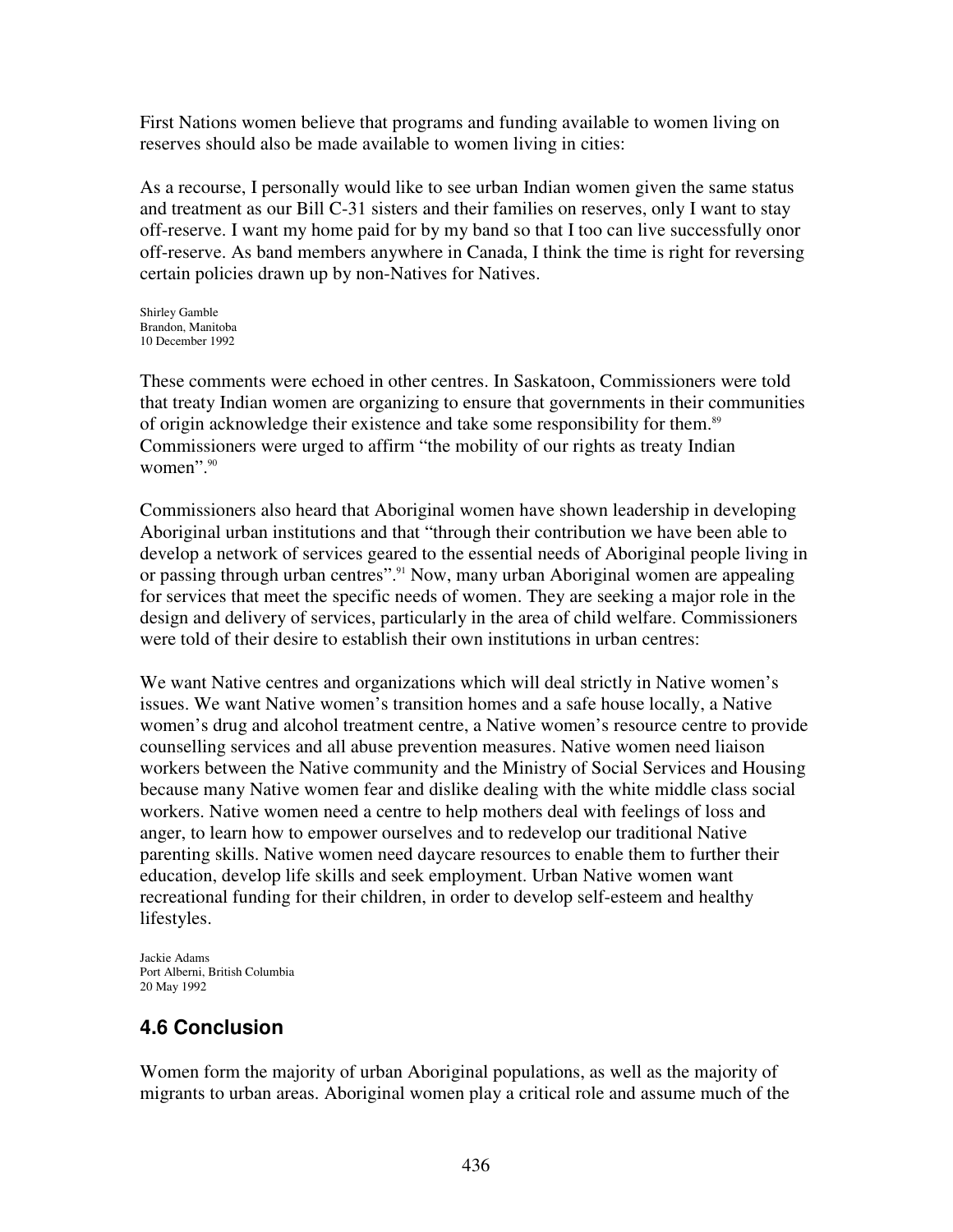responsibility for the well-being of Aboriginal people in urban communities; their initiatives have been essential in ensuring the day-to-day survival of Aboriginal people and cultures in cities. Their presence and roles must be recognized and their needs met. Aboriginal women must be involved in shaping the evolving relationship between Aboriginal people and urban authorities. There is overwhelming evidence that urban service delivery institutions are not meeting the specific needs of urban Aboriginal women. Action to correct this situation is urgently required.

#### **Recommendations**

The Commission recommends that

## **4.7.17**

Aboriginal women give Aboriginal and non-Aboriginal service agencies direction and guidance in formulating policy and developing services that may be used by Aboriginal women and children and participate fully in the delivery of programs and services established specifically to meet the needs of urban Aboriginal women.

## **4.7.18**

In addition to cross-cultural training, non-Aboriginal individuals and organizations whose work or responsibilities directly affect urban Aboriginal women's lives receive comprehensive information and education on the situation of urban Aboriginal women.

## **5. Governance for Aboriginal People in Urban Areas**

Commissioners found that self-government in urban areas raises a host of conceptual and practical questions that are difficult to resolve. Self-government off a land base requires a different approach than the land-based models most often associated with Aboriginal self-government.

Representations to the Commission and our own research highlight a pressing need to address governance issues in urban centres. In the words of Dan Smith, president of the United Native Nations of British Columbia:

I want to emphasize that there is an urgent need for non-reserve Aboriginal people to be treated equally and fairly. After all, we are working toward the same end…whether [we] reside on- or off-reserve. The majority of bands, tribal councils and treaty areas do not have the capacity or infrastructure to address off-reserve Aboriginal issues and concerns….Historically, off-reserve Aboriginal people have had to look after themselves individually, and then over a period of time to organize into groups for mutual support. Self-determination for individuals and families is the foundation of Aboriginal people both on- and off-reserve.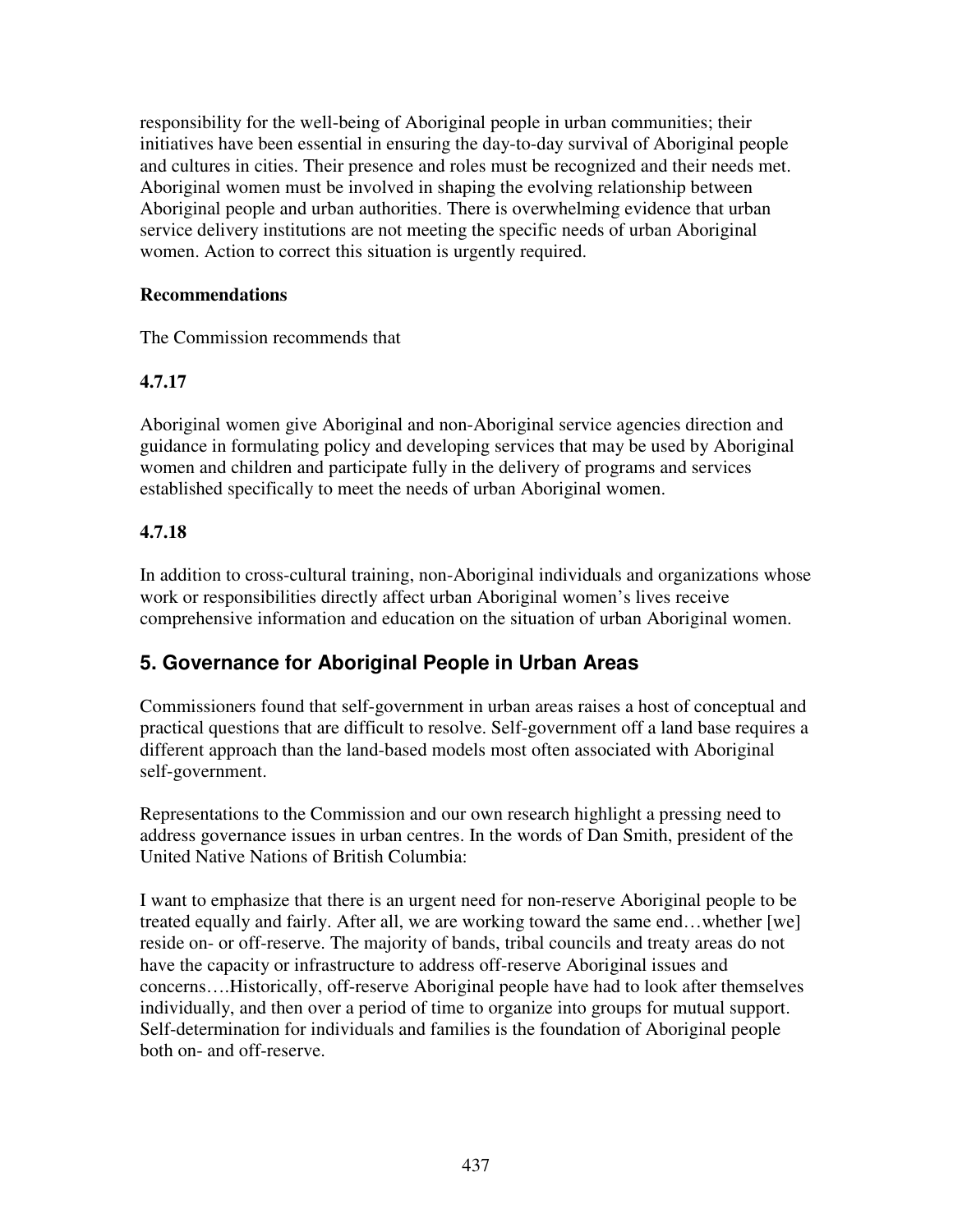The Federation of Canadian Municipalities emphasized in its brief to the Commission that municipalities have not been consulted regarding the potential effect on local responsibilities of negotiations and agreements between Aboriginal people and other orders of government:

During consultations across the country, it became evident that both municipalities and Aboriginal peoples are frequently not knowledgeable of each other's difficulties and concerns. To some degree, the aspirations of both local governments and Aboriginal peoples have been marginalized and compromised by federal and provincial governments. As a result, the interface of municipal/Aboriginal interests, important to Aboriginal self-government, has been rendered all but completely invisible.<sup>92</sup>

Although the federation acknowledged the view that self-government is an inherent right, it said that Aboriginal governments should exercise delegated authority similar to municipal governments. At the same time, it recognized the need for Aboriginalcontrolled organizations to deliver services in a culturally appropriate manner. While emphasizing the need for all orders of government to co-operate in defining appropriate areas of jurisdiction, the federation was also concerned that the federal government continue to assume some degree of responsibility for Aboriginal people in urban areas:

For its part, the federal government cannot draw a line separating Aboriginal people on reserves and Aboriginal people in urban areas….The needs of urban Aboriginal people must be met through a distinct process separate from agreements with reserves. In this context, municipalities must be included in discussion among governments with respect to changes in their relations with Aboriginal peoples. Municipalities should not be left responsible for services previously provided by federal or provincial governments without consultation and an appropriate transfer of funds.<sup>93</sup>

In this section we consider various pathways to governance for Aboriginal people living in urban areas. First we consider reforms to existing public institutions to accommodate urban Aboriginal peoples' aspirations for greater participation in governance where they live and work. These reforms would not constitute Aboriginal self-government as such. Next, we consider how the objectives of self-government could be achieved through an urban Aboriginal community of interest approach, involving members with diverse Aboriginal origins. Finally, we explore approaches premised on the Aboriginal nation.

These three approaches are points along a spectrum of possibilities for urban governance. The reform of mainstream public institutions is a relatively integrated form of governance, while governance based on the nation would be a more autonomous form of self-government. We have concluded that the first two approaches, the reform of public institutions and community of interest government, can be implemented now as a priority in urban areas. Approaches that take the nation as their starting point are more likely to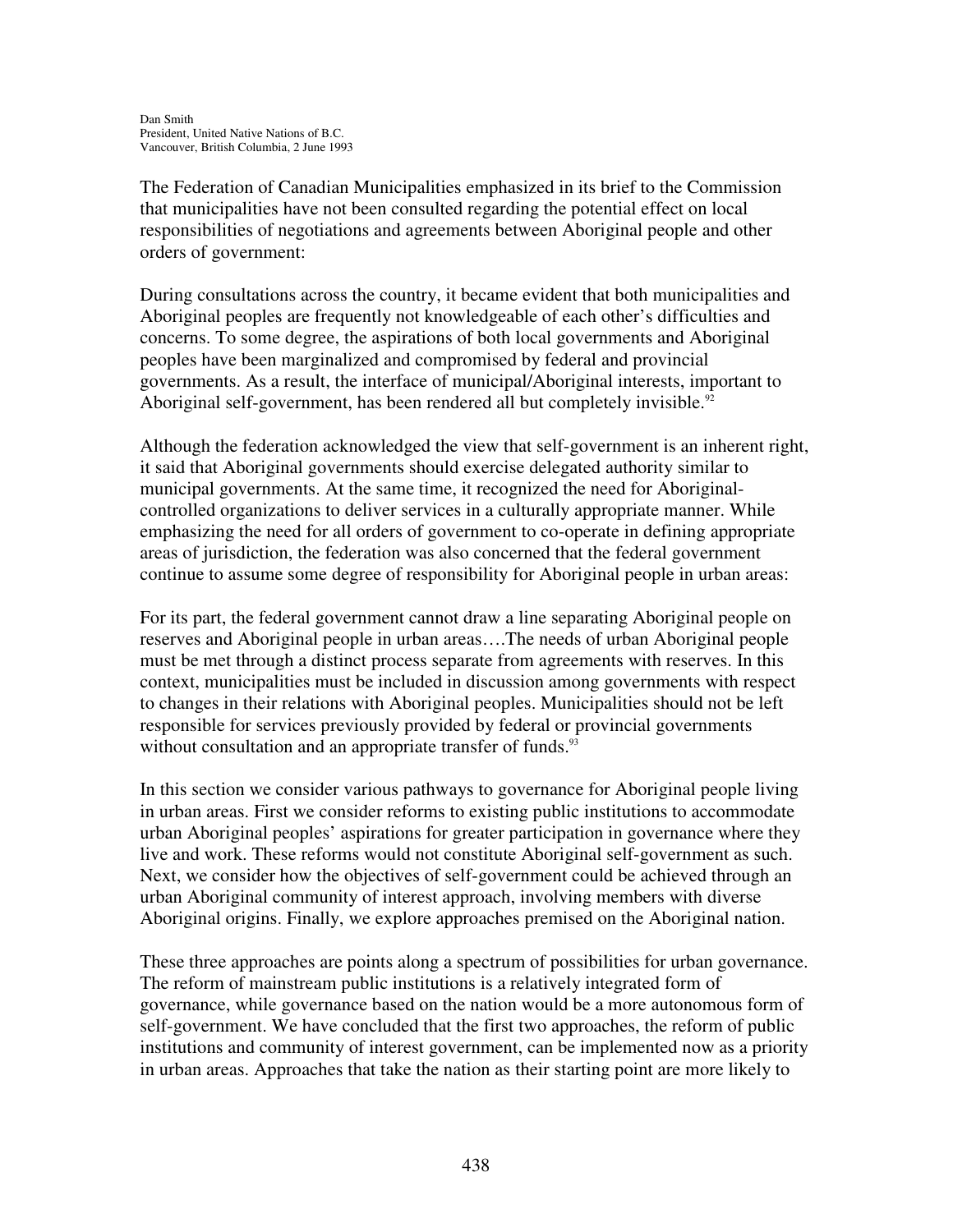unfold over the longer term, as the process of rebuilding nations takes place. Urban Aboriginal people should be active participants in such processes.

# **5.1 Reform of Urban Governments and Public Authorities**

While urban Aboriginal people express interest in self-government, there is also potential, especially in the short term, for greater involvement of urban Aboriginal people in mainstream urban governments. Even if self-government is established in cities and towns, the relationship between urban Aboriginal people and mainstream governments and institutions will not disappear. Various aspects of the legislation and services of local, provincial, territorial and federal governments will still extend to urban Aboriginal people. For these reasons we believe that urban governments and public authorities can be reformed to take better account of Aboriginal perspectives and interests.

Possibilities at the local government level include

• guaranteeing Aboriginal representation on school boards, boards of health, hospital boards, police commissions and other institutions whose work especially affects the lives of urban Aboriginal people;

• establishing permanent Aboriginal affairs committees by municipal councils, school boards and other agencies, boards and commissions; and

• potentially co-managing urban initiatives, particularly in areas where federal, provincial or territorial legislation has recognized a role for Aboriginal governments.

## *Guaranteed representation on appointed local bodies*

Local government includes many agencies, boards and commissions. Unlike municipal councils and school boards, which are generally elected, police commissions, library boards, public health boards, recreation boards, hospital boards and many others are composed of appointees or a mix of elected representatives and appointees. Appointments are made by municipal councils, provincial or territorial governments, or sometimes both. Candidates for positions are sought in a variety of ways.

At the Commission's urban round table, participants noted that Aboriginal people are not generally represented on local boards and commissions, even when they have a clearly demonstrable interest. Aboriginal people may have a particular interest in the work of police boards, hospital boards and historical boards in many Canadian centres, to name a few obvious examples. As in the case of non-Aboriginal appointees, Aboriginal people on local boards and commissions should enjoy appropriate standing in their community, in addition to being suited to the requirements of board membership.

## *Aboriginal affairs committees*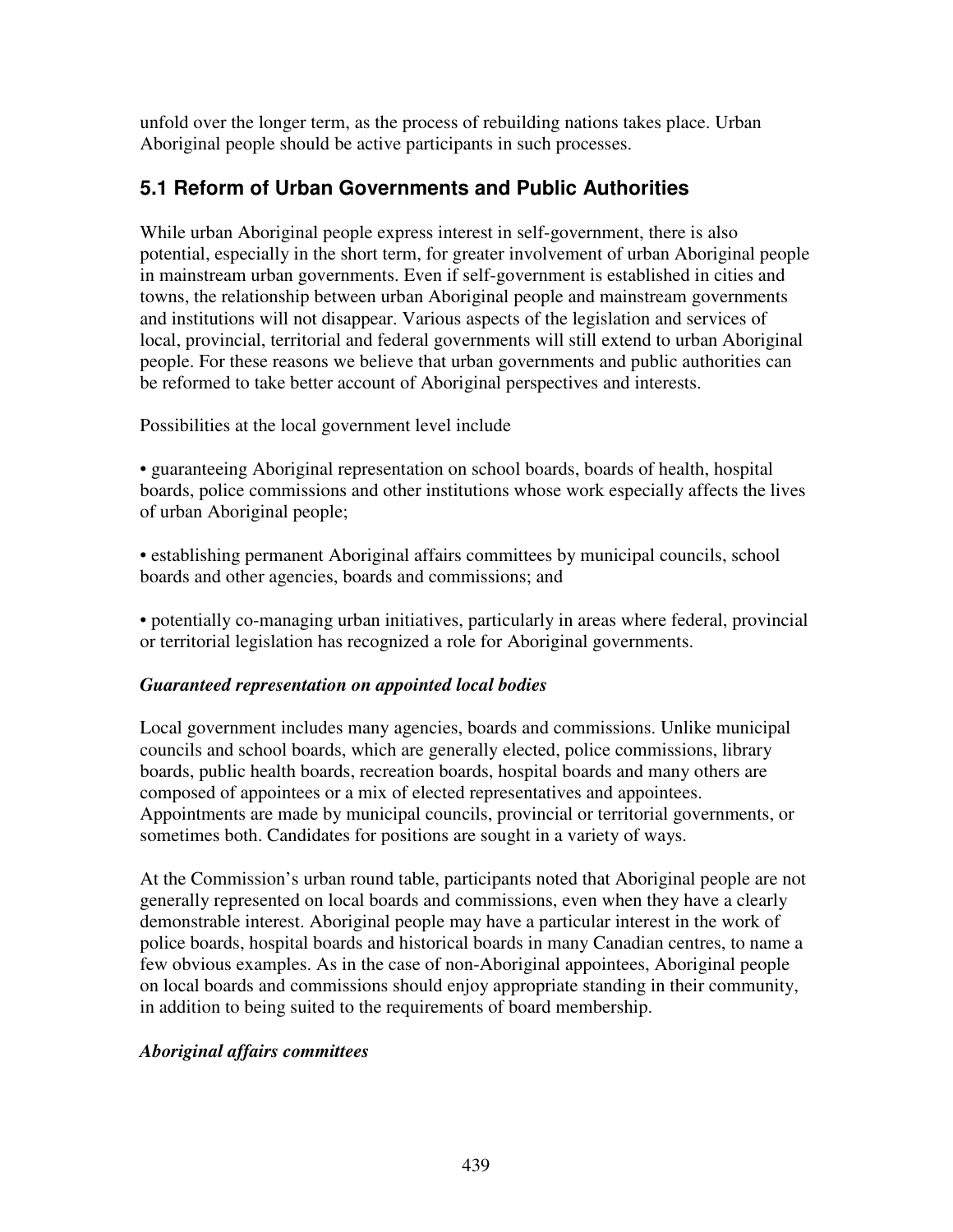Another possibility for enhancing understanding between Aboriginal people and local governments is to establish Aboriginal affairs committees of municipal councils, school boards, and other boards and commissions to advise on issues in which the Aboriginal population has a particular interest. One example is Calgary's Aboriginal Urban Affairs Committee, an advisory committee with a majority of members drawn from the Aboriginal community. Committees of this kind help to foster understanding of the situation and priorities of Aboriginal residents. Two elements are essential to their success. First, the appointed Aboriginal members must have strong roots in the community and must reflect its composition. Second, the committee's relationship to the council or board must be well-defined and direct. The link between many urban issues and the situation of Aboriginal people living in cities and towns requires regular meetings between an Aboriginal affairs committee and the body to which it reports. Furthermore, the parent body must have substantial, not just token, representation on the committee. This will encourage the development of mutual understanding in sufficient depth to deal with issues and to avoid an 'us/them' relationship.

#### *Co-management*

Co-management arrangements are a way of bridging relations between Aboriginal governments representing urban residents and local, provincial, territorial and federal governments. At the most practical level, co-management ensures access to common services by all urban residents, while recognizing the essential aspects of Aboriginal culture that are the foundation of self-government.

Co-management does not necessarily imply creating separate Aboriginal institutions. Institutions and services could be established by a provincial, territorial, federal and in some cases local government to serve the general population, with specific provisions for Aboriginal people. Co-management of the institution or service, and the nature of Aboriginal participation, would be established in most cases through enabling legislation or negotiated agreements. For example, a provincial minister of education might mandate the establishment of an Aboriginal education authority in an urban centre. A comanagement board might be established, providing for significant Aboriginal participation but also the participation of provincial and municipal representatives. The co-management framework might include provisions to safeguard provincial interests, as well as affirm the education authority's primary role in determining and meeting the educational needs and interests of Aboriginal residents.

Local governments exercise authority delegated by provincial and territorial governments. This limits their ability to delegate further. Co-management arrangements would therefore generally be implemented by federal, provincial or territorial legislation, even though they involve local services or functions. In fields such as culture and recreation, however, local agreements could be the foundation for co-management. However, municipal governments, officials and representatives should be involved in establishing and operating co-management arrangements where appropriate, or where municipal interests are affected.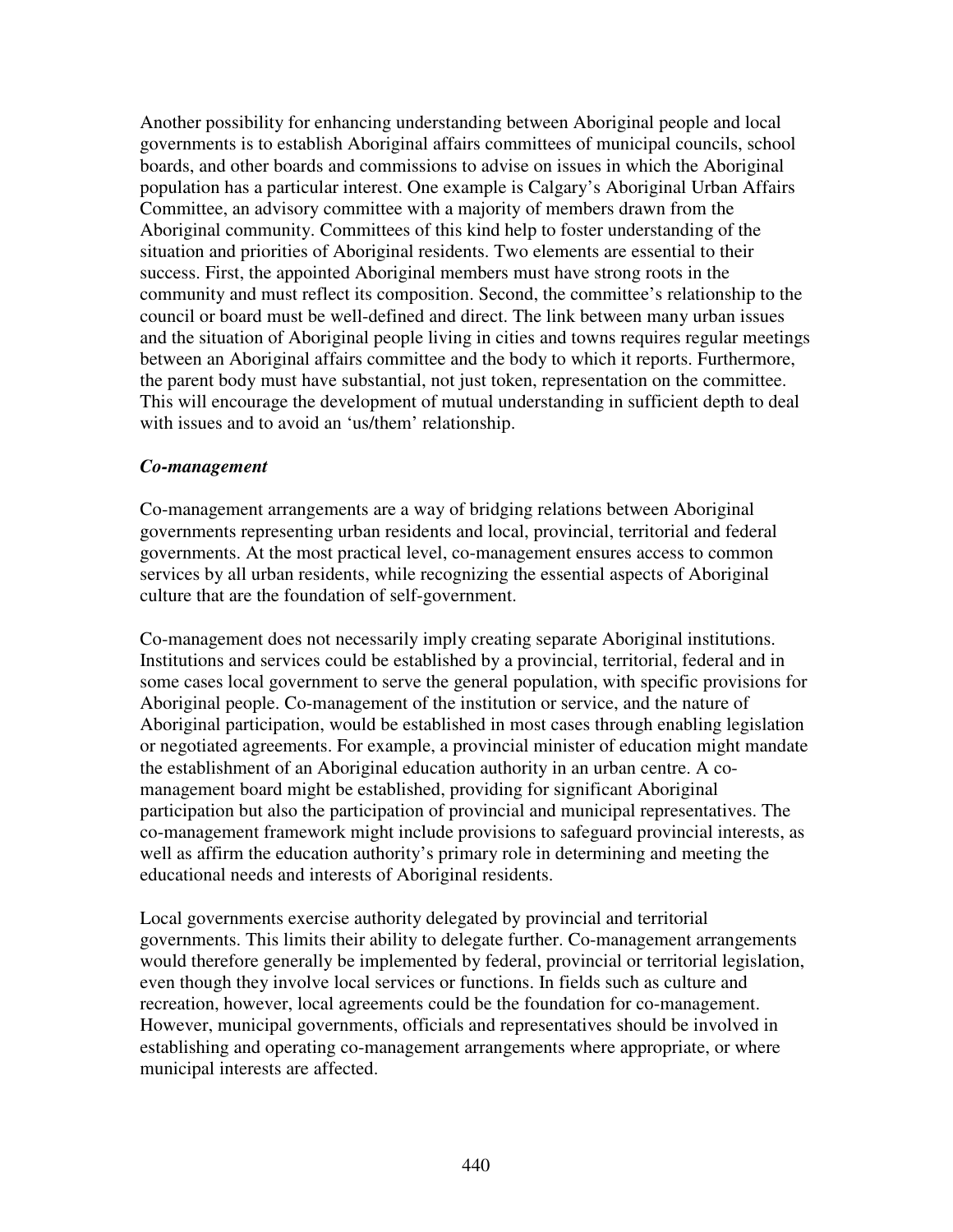These approaches do not represent self-government as such for urban Aboriginal people. All involve Aboriginal people working within the legislative, policy and administrative frameworks of mainstream Canadian governments. While this reality may afford urban Aboriginal people only limited opportunity to influence governance in urban centres, there are still important benefits. These include having a voice in local government decision making and promoting greater understanding and good relations between non-Aboriginal and Aboriginal people in urban centres.

#### **Recommendations**

The Commission recommends that

## **4.7.19**

Positions be designated for Aboriginal representatives on local boards and commissions responsible for services and the boards of institutions in which Aboriginal people have a significant interest.

## **4.7.20**

Municipal councils and school boards in municipalities with a large Aboriginal population establish Aboriginal affairs committees to provide advice and guidance on Aboriginal issues.

## **4.7.21**

Municipal, provincial, territorial and federal governments seek opportunities for comanagement arrangements that would involve Aboriginal people in establishing, managing and operating urban institutions, programs and services in which they have an interest.

## **5.2 Urban Communities of Interest**

On its own, reform of mainstream urban governance structures will not meet the aspirations of urban Aboriginal people for governance arrangements based on autonomy and self-government. A survey by the Congress of Aboriginal Peoples of more than 1,300 Aboriginal people living in six major metropolitan centres found that "virtually all Aboriginal respondents (92 per cent) either strongly (66 per cent) or somewhat (26 per cent) support this effort to have Aboriginal people in urban areas run their own affairs".<sup>94</sup> One option is for urban Aboriginal communities to take steps to govern themselves.

In describing these approaches, we use the term 'urban community of interest' to designate a collectivity that emerges in an urban setting, includes people of diverse Aboriginal origins,<sup>95</sup> and 'creates itself' through voluntary association. The approach encompasses two possibilities. One involves the urban community of interest in multiple government functions and activities. The second is a more simplified form in which the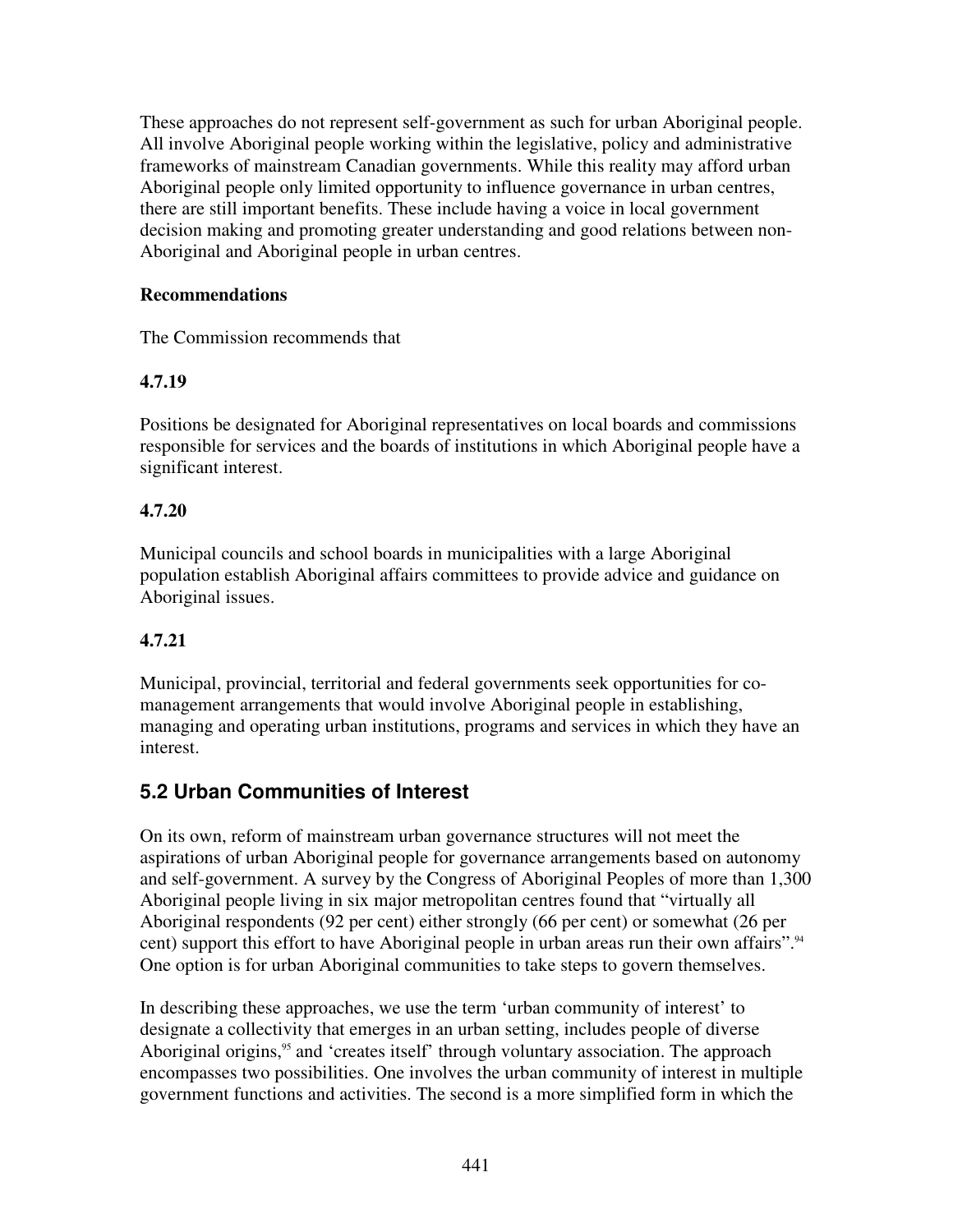community of interest acts through a single-function institution and is organized for limited government purposes. (The urban community of interest model is also developed in Volume 2, Chapter 3.)

#### *Multiple-function community of interest governments*

Under the multiple-function community of interest model, the urban community of interest could form a self-governing, city-wide body with political and administrative functions, exercising self-government in a range of sectors and through a variety of institutions. In many cases, existing urban Aboriginal institutions would play an essential role in developing this form of governance because of their extensive experience in providing services to the urban Aboriginal population. <sup>96</sup> A study of the Aboriginal Council of Winnipeg, for example, proposes an approach to urban self-government based on co-operation among, and further development of, existing institutions. <sup>97</sup> An urban community of interest government would act through an array of agencies and institutions, establish an umbrella political structure to oversee and co-ordinate activities, and be recognized as a self-governing entity within the city.

In most cases the geographic reach of this form of governance would correspond to the municipal boundaries of a city or town. The jurisdiction of the community of interest government would have more of a communal orientation, however, relating to persons who participate voluntarily rather than to territory. Its jurisdiction in most instances would be delegated by provincial or federal governments as appropriate. A community of interest government could also operate on the basis of delegated authority from an Aboriginal nation, but probably only when members of the community of interest are predominantly from that nation.

It may also be possible for community of interest governments in different cities to cooperate with each other, or for urban communities of interest and nation-based Aboriginal governments to make agreements. The Native Council of Canada noted that "a supraurban structure could play a vital role….[I]t could form a further level of pan-Aboriginality binding together all of the urban communities in Canada or within a specific region".<sup>98</sup> Community of interest governments could enter into agreements with other Aboriginal governments, including other urban governments, to co-operate in delivering some services. These agreements could play an important role in the efficient delivery of services to urban Aboriginal people.

A major strength of the urban community of interest approach is the opportunity it offers Aboriginal people in urban areas who have no other access to self-government. In many cases, these are the people who have the greatest need to affirm and enhance their cultural identity. Another strength is the likelihood that urban community of interest governments would be highly responsive to the particular needs of local communities. The approach would also provide a vehicle for immediate action on the part of non-Aboriginal governments to improve the situation of Aboriginal people in urban areas. Steps could be taken to support consensus and community building and to improve urban Aboriginal people's access to and control of institutions providing services.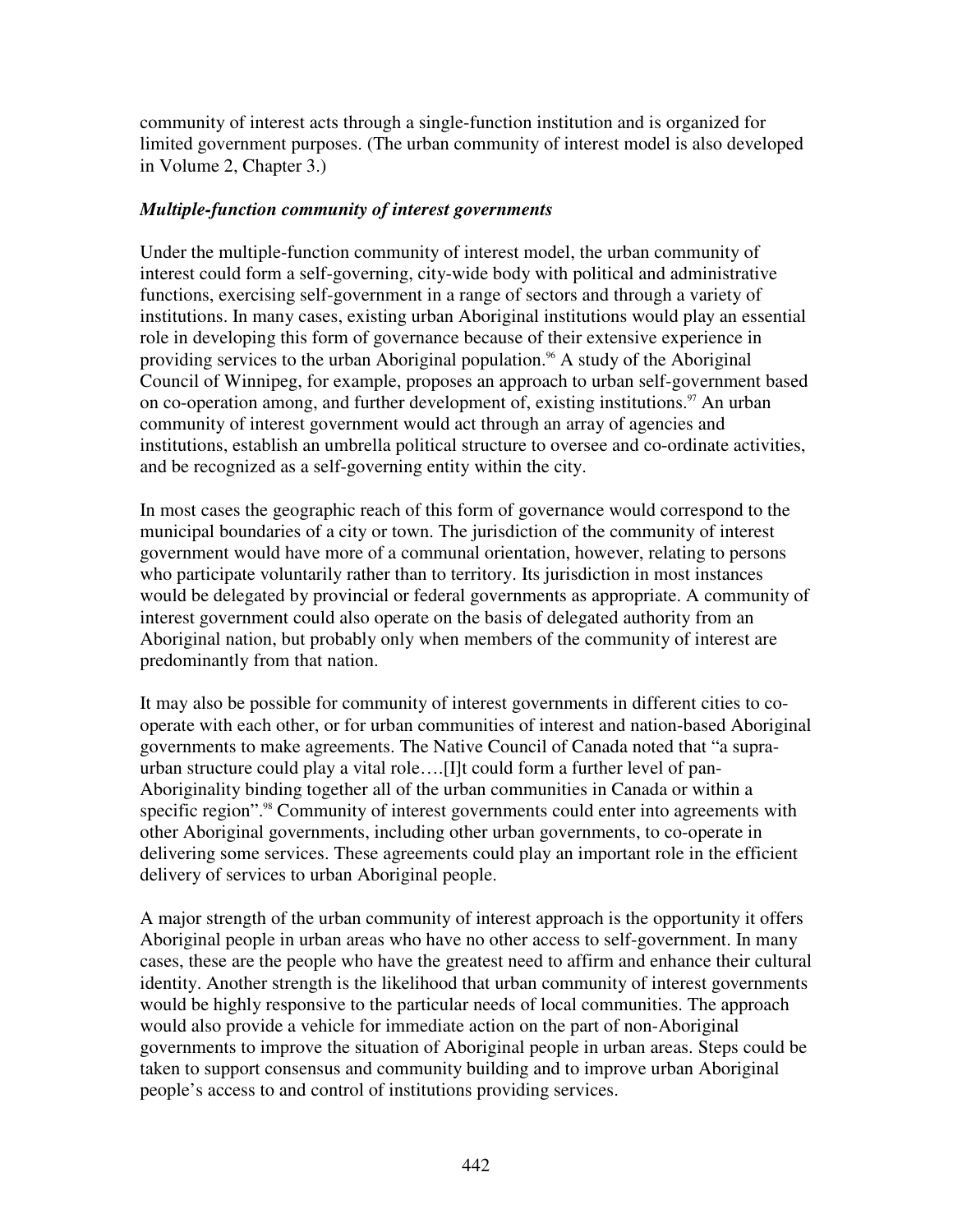Possibly the greatest challenge underlying this approach to self-government lies in the need to build many urban communities of interest from scratch. The potential difficulties have been described by scholar Bradford W. Morse:

In the urban setting, asking the individual members of the potentially very diverse urban group, each with their own unique identity, traditions, language and culture, to put aside their differences and build a new community is a formidable task. It requires the rejection of the long history of federal intervention, and for the urban Aboriginal population to come to terms with their diversity in a way which can foster Aboriginal government with a diverse non-homogeneous population.<sup>99</sup>

A process of healing, consensus building and education about the options may be necessary to create a basis for meaningful participation by urban residents in decisions about governance.<sup>100</sup>

A final challenge for urban communities is the limited range of services that can be supported, especially where population numbers are low. However, co-operating with other Aboriginal and non-Aboriginal governments to deliver particular services may provide a mechanism for urban Aboriginal people to ensure that a broad range of needs can be met.

### *Single-function urban institutions*

As discussed earlier in this chapter, many urban Aboriginal service institutions exist or are emerging in areas such as education, health, social services, housing and cultural affairs. We anticipate that in some cases urban communities of interest will want to act in a self-governing capacity through such institutions and in selected service sectors. For example, a community of interest's self-government objectives may be limited to establishing an Aboriginal-controlled education facility, such as a high school, or an Aboriginal health services clinic.

Implementation of such approaches to governance should not disrupt the delivery of existing services to urban residents through these institutions or the continued development and emergence of Aboriginal-controlled, single-function institutions. Speaking at a workshop on urban self-government, Terry Mountjoy, manager of Regina's social development unit, identified some of the city's concerns regarding the future of urban institutions not affiliated with either the Metis Nation of Saskatchewan or the Federation of Saskatchewan Indian Nations:

For years, these local, non-affiliated groups have delivered many services to a large number of Aboriginal people in the city....As the political environment changes, it is important that these services not be disrupted. These groups also "represent" a number of Aboriginal residents of the city who support culturally appropriate but integrated services. This Aboriginal constituency currently lacks a voice at the main national and provincial negotiating tables. 101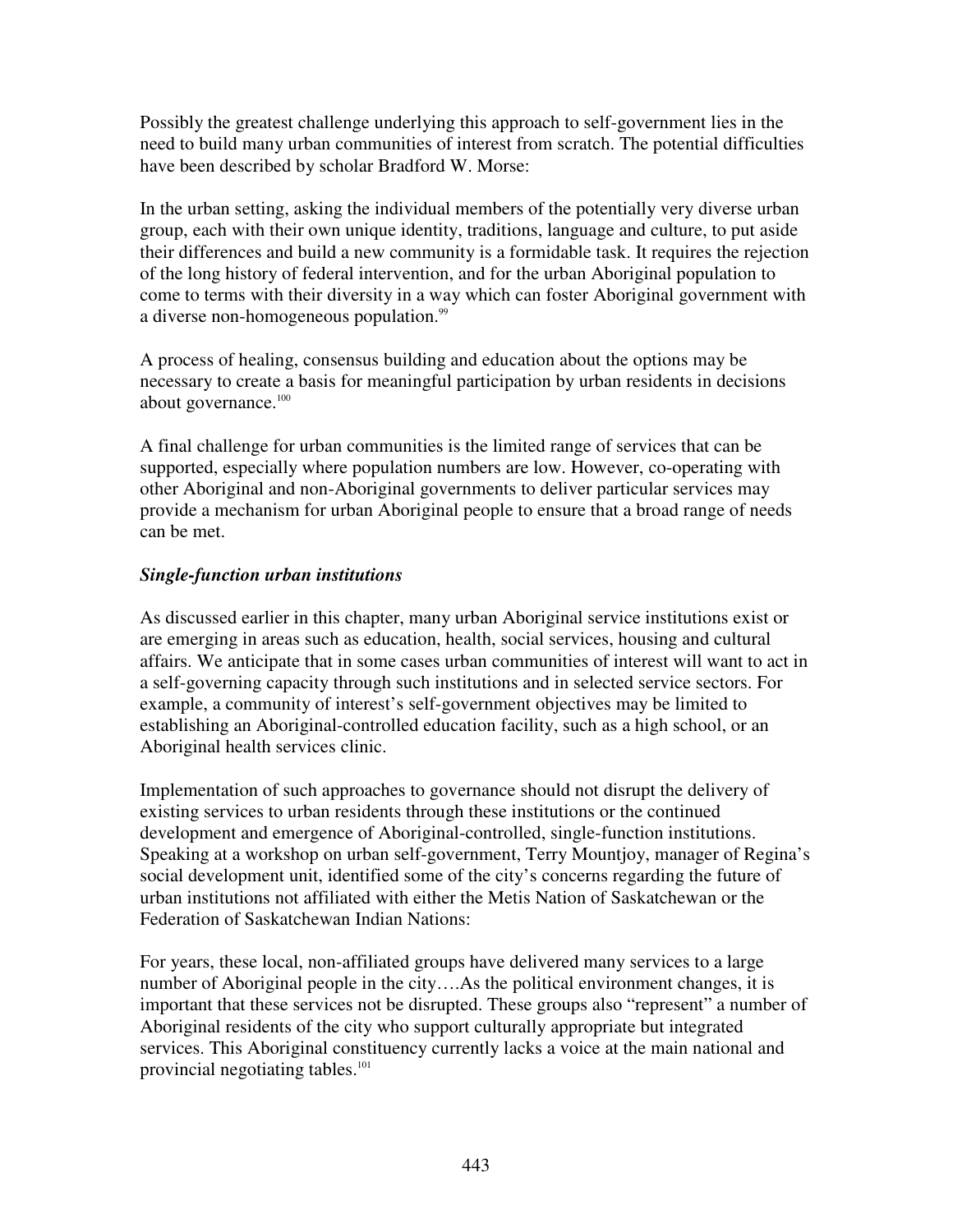Existing service institutions can contribute greatly to the community building required to develop urban community of interest governments. They provide opportunities for selfdetermination to relatively small, diverse Aboriginal populations that are too few in number to form urban governments. They could also continue to meet the immediate needs of urban Aboriginal people, and they might eventually be incorporated into Aboriginal governments with multiple functions.

Supporting and enhancing the work of existing urban institutions does present certain challenges. Autonomous service institutions might fragment urban communities and encourage the creation of competing organizations. Federal, provincial, territorial and municipal governments could see them as substitutes for other initiatives. Therefore, it is important that all governments recognize these challenges and work to minimize their negative impact.

In our view, whether they choose to be self-governing through single-function institutions or through governments that serve a variety of purposes and needs, urban communities of interest represent a viable pathway to self-government. Moreover, they have the added advantage that they can be implemented almost immediately, with the co-operation of federal, provincial and municipal governments.

#### **Recommendation**

The Commission recommends that

## **4.7.22**

Where urban Aboriginal residents wish to pursue self-government based on an urban community of interest, whether involved in multiple government functions or acting through a single institution,

(a) municipal, provincial, territorial and federal governments foster and support community building, including, where appropriate, developing the community of interest's governance initiative; and

(b) municipal, provincial, territorial and federal governments participate in negotiations to establish urban community of interest governments and assist them in operating institutions and services for members of the community of interest.

## **5.3 Nation-Based Approaches to Urban Self-Government**

The relationship to their traditional land remains fundamental for many urban Aboriginal people. The New Brunswick Aboriginal Peoples Council, which represents of off-reserve Aboriginal people in New Brunswick, made the point clearly: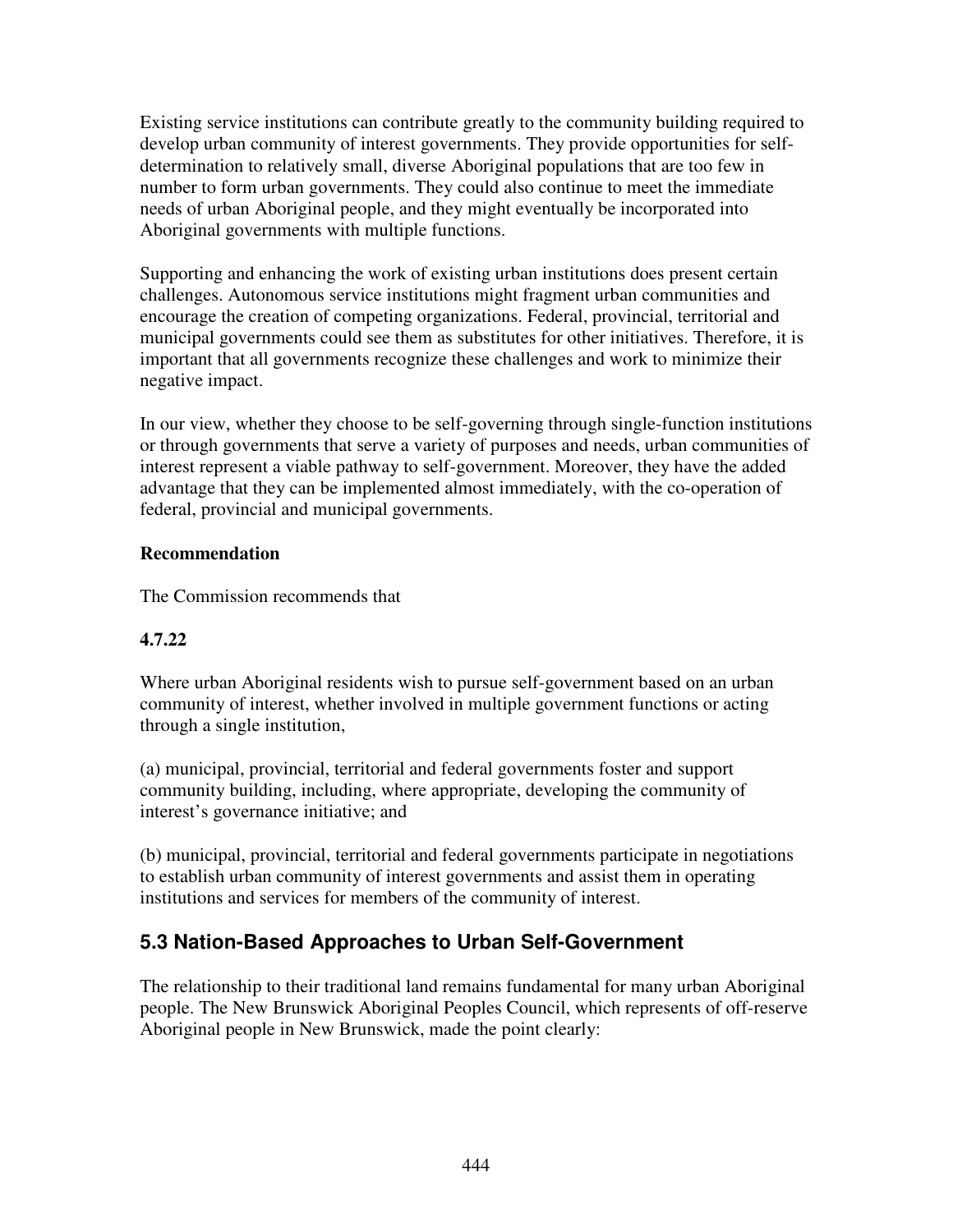The cultural basis of Aboriginal peoples in the Province of New Brunswick is in their special relationship with the land and, in essence, they are defined by the land on which they have subsisted and lived….

While the off-reserve Aboriginal people of New Brunswick do not have a specific land base, the Province of New Brunswick has always been viewed as Aboriginal land in its entirety. The Aboriginal communities of New Brunswick have always felt that the lands outside the reserves are traditional lands, and have continued to use them for harvesting and spiritual practices, as was promised in all the Treaties signed in the past.<sup>102</sup>

Many Aboriginal people living in urban areas also maintain strong ties to their nations of origin and look to them for participation in self-governing arrangements. For example, some participants at the Commission's round table on urban issues insisted that their identity is tied to their homelands:

They said their cultural identities as First Nations people are tied to their communities, just as the identities of Métis flow from their settlements. The answer was for each group to extend jurisdiction from these home territories over the Aboriginal urban population.<sup>103</sup>

Several approaches have been suggested that take as their starting point urban Aboriginal peoples' nations of origin. These include the extra-territorial jurisdiction model; the host nation model; approaches proposed by the Metis Nation for institutions and distinct urban political communities; and the urban treaty nation governance model. All of these nationbased approaches to urban government must be based on the voluntary participation of individual urban citizens.

Under these approaches, the accountability of a nation government to its urban citizens will continue to present some challenges. In submissions to the Commission, many urban Aboriginal people said that their nations of origin did not take responsibility for their needs or well-being. While nation-based models of government may not resolve all problems of representation and government responsiveness, we believe the nation-based approaches outlined here are potential routes to self-government for urban Aboriginal people who wish to retain political and other ties with a nation of origin.

#### *Extra-territorial jurisdiction*

Under this approach, an Aboriginal nation with jurisdiction over a land base might exercise extra-territorial jurisdiction over its citizens living outside its exclusive land base, including in urban areas. The nation of origin could establish service agencies and other institutions to serve those of its urban citizens who chose to participate. It might also establish structures for their political representation — for example, a designated position on the governing council of the nation or a separate urban council with advisory or decision-making powers.

An example of this approach is provided by the Siksika Nation in Alberta, which has included the Siksika population of Calgary in its long-term self-government planning and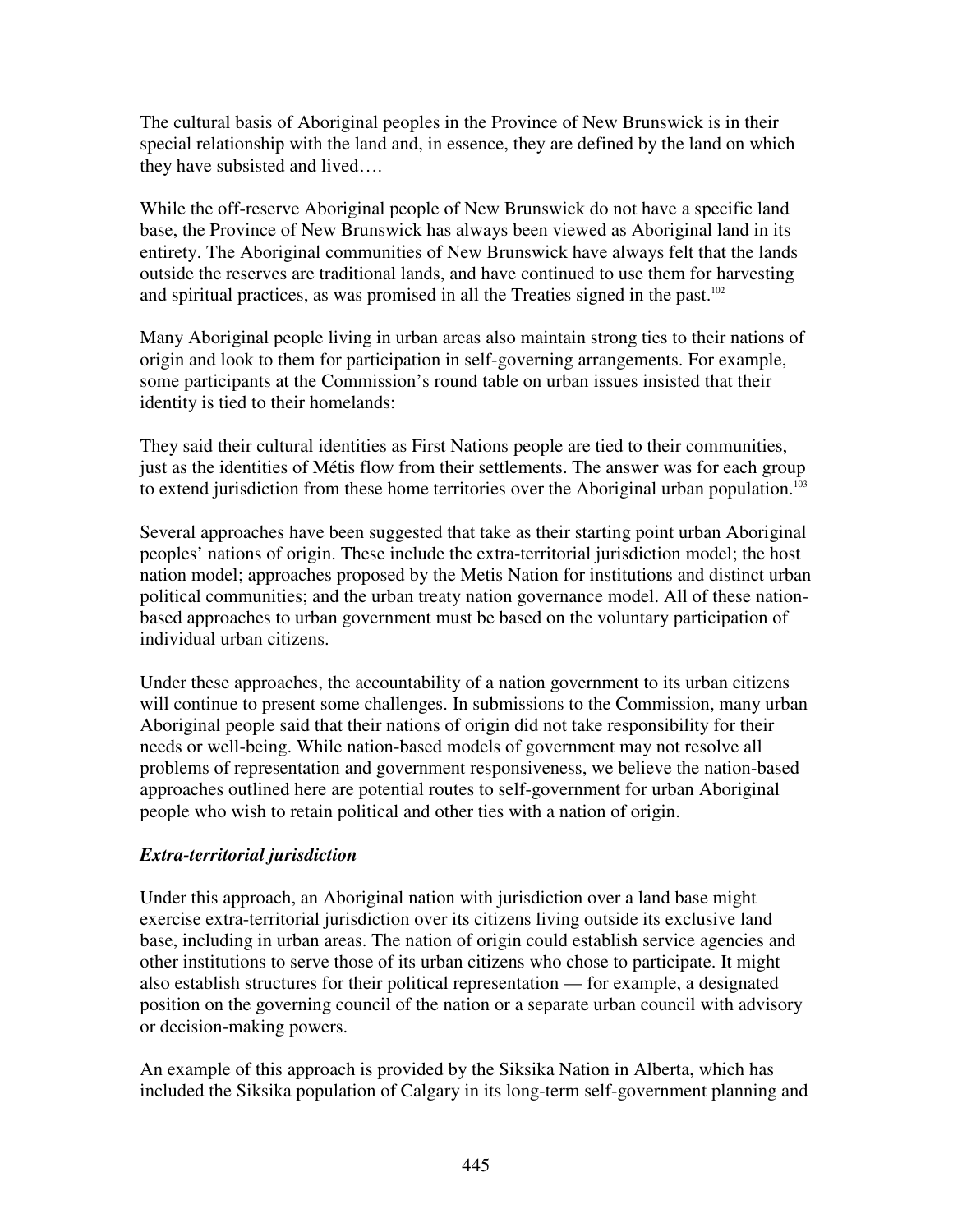its strategy for self-government negotiations. In these negotiations, the Siksika Nation proposes that its reserve-based government have jurisdiction over all Siksika citizens, onor off-reserve, and that the nation take full responsibility for providing programs and services for them. In Calgary, where a significant number of nation members live, exercise of this responsibility would presumably take the form of service agencies and institutions for Siksika people. The Siksika Nation has signed a protocol agreement with the Siksika Urban Association in Calgary that affirms the inclusion of all Siksika in the Siksika Nation, regardless of place of residence, and their representation by the Siksika Nation chief and council.<sup>104</sup>

This approach would help dissolve distinctions between on- and off-reserve residents and would reinforce links to urban Aboriginal people's nations of origin; it has considerable support among First Nations.<sup>105</sup> Current initiatives are already addressing issues of design and implementation, and the results will be available to guide other First Nations.

This approach also has its share of challenges, however. Urban residents say they have frequently been ignored by their nations of origin. Adopting this approach, therefore, would require a reorientation of priorities and changes in decision-making structures. Also, the exercise of extra-territorial jurisdiction by individual Aboriginal nations might not be possible in urban areas that are home to Aboriginal people from a large number of nations. Serious inequalities could emerge among Aboriginal residents in a particular city if there were differences in the range and quality of programs and services provided by different Aboriginal nations. Finally, this approach potentially excludes a large number of urban Aboriginal people, because some nations would find it difficult to provide services in an urban area where their members are sparsely represented or far from the nation's land base.

#### *Host nation*

Many Canadian cities and towns are located on the traditional lands of Aboriginal nations, raising the possibility of linking urban Aboriginal governance with the traditional territories of Aboriginal nations. Under the host nation approach, an Aboriginal nation's jurisdiction could be extended to Aboriginal people living in urban centres in its traditional territory. The nation would act as a 'host' to Aboriginal residents from various nations and recognize them as forming one of its communities. This would require both a nation and an urban Aboriginal population willing to co-operate. The extent of governance exercised by the host nation would vary, but in most instances it would begin with program and service delivery. The host nation's authority would extend only to people who agreed to participate — those who chose to use programs and services offered by the host nation. Thus, the host nation would act in a governance capacity in relation to its own citizens as well as to the citizens of other Aboriginal nations who chose to associate with it for these purposes.

In terms of political representation, the host nation's government structure could allow for representation of urban Aboriginal people. Alternatively, the nation could establish a separate board, agency or council for the urban Aboriginal community to advise the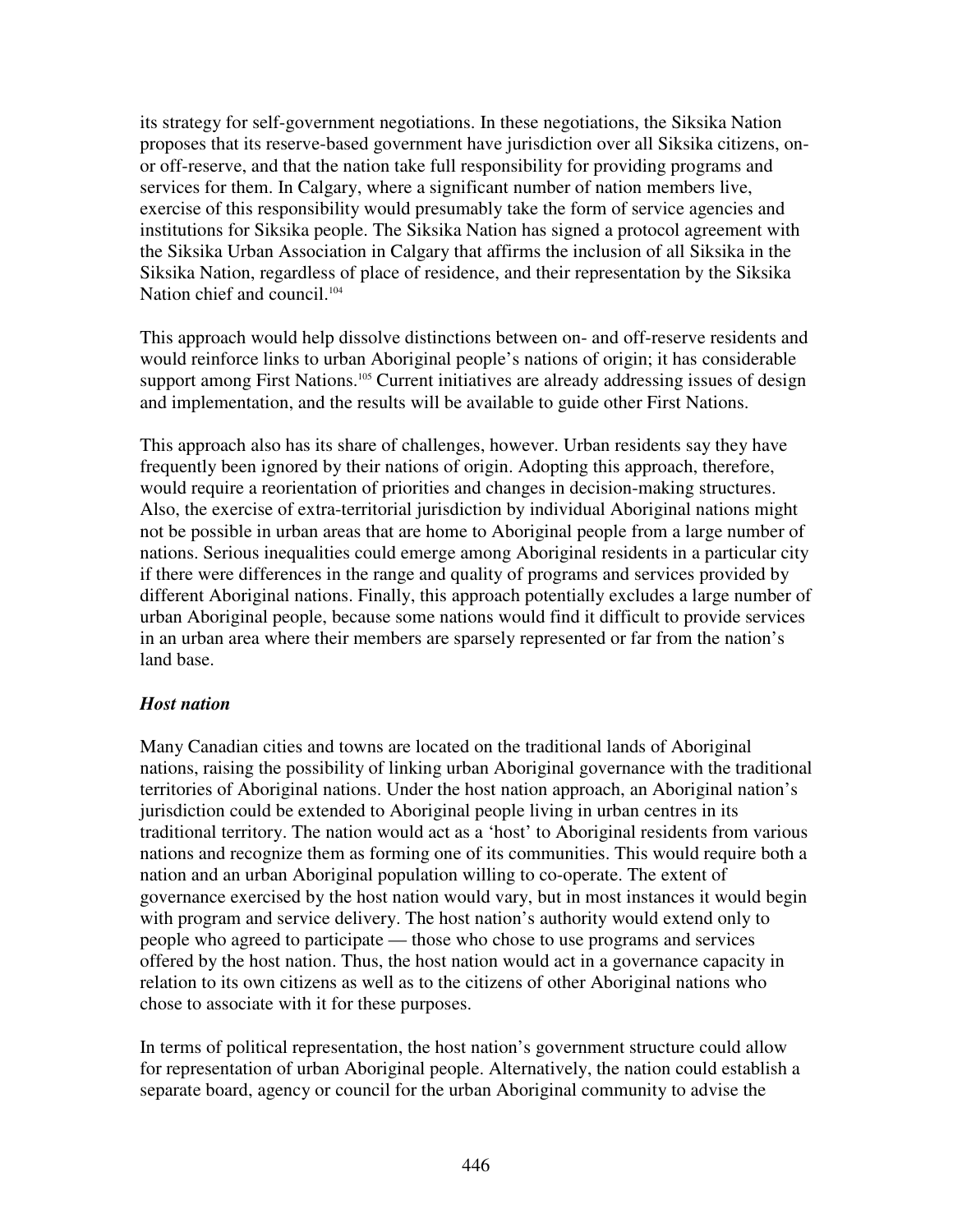nation government on its activities as host or to organize and operate urban programs, services and institutions directly.

The host nation concept could be implemented in various ways. For example, the host nation might have a prominent and central role in program and service delivery, with institutions and agencies bearing the stamp of that nation, its culture and traditions. Alternatively, as with other communities of the nation, the urban community could affirm its distinctiveness through programs and services that reflect the diversity of its membership.

The extent of the host nation's activities in urban areas would most likely be determined by the composition of the urban community. If a significant component of the community's membership were also citizens of the host nation, it might play an active role in providing services to these citizens and other Aboriginal people in the urban area. For example, as is evident in Table 7.4, a clear majority (79 per cent) of Aboriginal residents in Halifax are Mi'kmaq, and this city is within the traditional homeland of Mi'kma'ki. These figures suggest there are incentives for the Mi'kmaq Nation to be active in Halifax as a host nation and to accept the Aboriginal community in Halifax as one of its communities. This community could then be recognized as having the same inherent governmental authority as any other Mi'kmaq community. The urban community could elect its own leaders, send representatives to Mi'kmaq Nation meetings and deliver its own programs and services, as in any other recognized Mi'kmaq community.

In situations where few urban residents are affiliated with the host nation, or the community of interest is diverse but has a strong commitment to a form of selfgovernment that accommodates all traditions, there may still be an incentive for a host nation to be active in the urban area. (Vancouver, for example, is home to members of at least 35 nations — Table 7.4).

#### TABLE 7.4 (part one) **Aboriginal Population by Nation of Origin, Selected Census Metropolitan Areas, 1991**

| <b>First Nation</b> |     | <b>Halifax</b> |     |      | Montreal   Quebec City |      |  |
|---------------------|-----|----------------|-----|------|------------------------|------|--|
|                     | #   | $\%$           | #   | $\%$ | #                      | $\%$ |  |
| Abenaki             | 190 | 5.9            |     |      |                        |      |  |
| Algonquian          |     |                |     |      |                        |      |  |
| Algonquin           |     |                | 205 | 6.4  |                        |      |  |
| Attikamek           |     |                |     |      | 30                     | 2.5  |  |
| Beaver              | 35  | 1.1            |     |      |                        |      |  |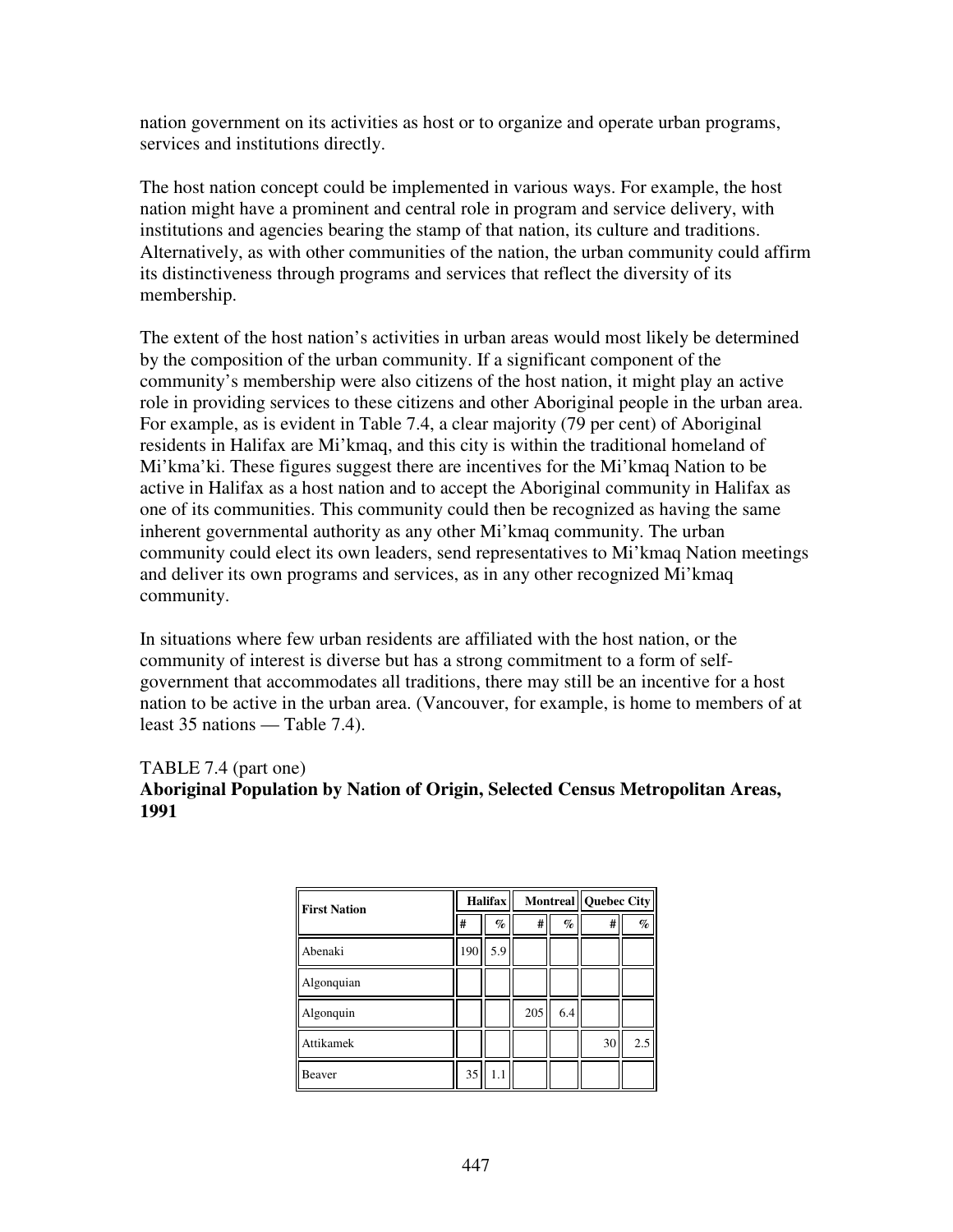| <b>Bella Coola</b>        |    |                |               |                 |                      |      |  |
|---------------------------|----|----------------|---------------|-----------------|----------------------|------|--|
| Carrier                   |    |                |               |                 |                      |      |  |
| Chippewyan                |    |                |               |                 |                      |      |  |
| Coast Tsimshian           |    |                |               |                 |                      |      |  |
| <b>First Nation</b>       |    | <b>Halifax</b> |               |                 | Montreal Quebec City |      |  |
|                           | #  | %              | #             | %               | #                    | %    |  |
| Comox                     |    |                |               |                 |                      |      |  |
| Cree                      |    |                | 155           | 4.8             |                      |      |  |
| Dakota                    |    |                | 35            | 1.1             |                      |      |  |
| Delaware                  |    |                |               |                 |                      |      |  |
| Dog Rib Rae               |    |                |               |                 |                      |      |  |
| Gitksan                   |    |                |               |                 |                      |      |  |
| Haida                     |    |                |               |                 |                      |      |  |
| Haisla                    |    |                |               |                 |                      |      |  |
| <b>First Nation</b>       |    | <b>Halifax</b> |               | Montreal        | <b>Quebec City</b>   |      |  |
|                           | #  | %              | #             | %               | #                    | %    |  |
| Halkomelem                |    |                |               |                 |                      |      |  |
| Han                       |    |                |               |                 |                      |      |  |
| Heilshuk                  |    |                |               |                 |                      |      |  |
| Huron-Wendat              |    |                | 370           | 11.5            | 590                  | 49.2 |  |
| Kutchin                   |    |                |               |                 |                      |      |  |
| Kwakwa ka'wakw (Kwakiutl) |    |                |               |                 |                      |      |  |
| Lillooet                  |    |                |               |                 |                      |      |  |
| Mi'kmaq                   |    |                | 590 79 485 15 |                 | 95                   | 7.9  |  |
| Mohawk                    | 50 | 6.7            | 1,095 33.9    |                 | 25                   | 2.1  |  |
| <b>First Nation</b>       |    | <b>Halifax</b> |               | <b>Montreal</b> | <b>Quebec City</b>   |      |  |
|                           | #  | $\%$           | #             | $\%$            | #                    | $\%$ |  |
| Montagnais                |    |                | 465           | 14.4            | 425                  | 35.4 |  |
| Nisga'a                   |    |                |               |                 |                      |      |  |
| Nootka                    |    |                |               |                 |                      |      |  |
| Ojibwa                    | 35 | 4.7            | 125           | 3.9             |                      |      |  |
| Okanagan                  |    |                |               |                 |                      |      |  |
| Oneida                    |    |                |               |                 |                      |      |  |
| Potawatomi                |    |                |               |                 |                      |      |  |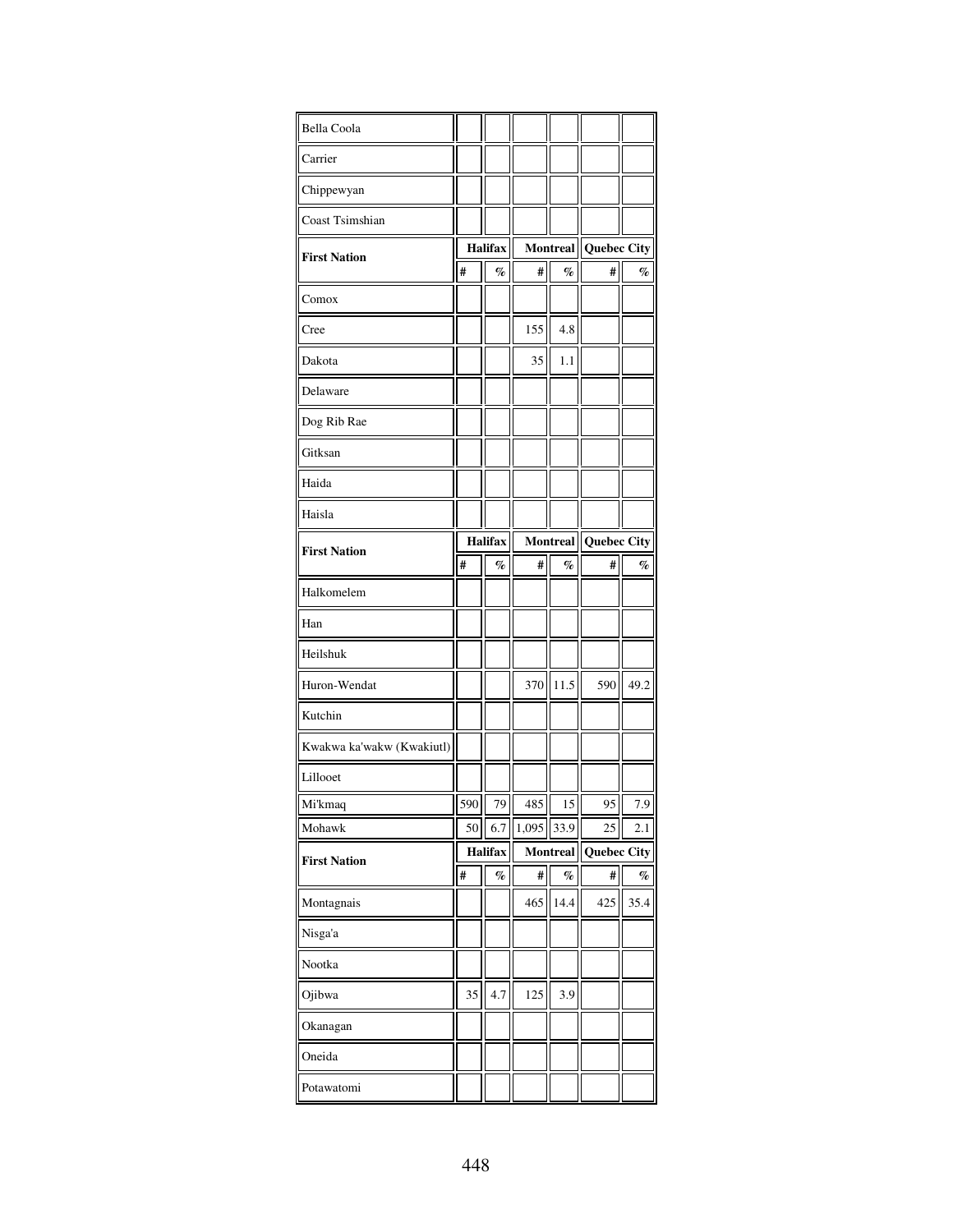| Sarcee                 |     |                 |       |                 |                    |                 |
|------------------------|-----|-----------------|-------|-----------------|--------------------|-----------------|
| Sechelt                |     |                 |       |                 |                    |                 |
| <b>First Nation</b>    |     | <b>Halifax</b>  |       | <b>Montreal</b> | <b>Quebec City</b> |                 |
|                        | #   | $\mathcal{G}_0$ | #     | $\mathcal{G}_0$ | #                  | $\mathcal{G}_0$ |
| Sekani                 |     |                 |       |                 |                    |                 |
| Shuswap                |     |                 |       |                 |                    |                 |
| Siksika (Blackfoot)    |     |                 | 25    | 0.8             |                    |                 |
| Slavey                 |     |                 |       |                 |                    |                 |
| <b>Straits</b>         |     |                 |       |                 |                    |                 |
| Squamish               |     |                 |       |                 |                    |                 |
| Tahltan                |     |                 |       |                 |                    |                 |
| <b>First Nation</b>    |     | <b>Halifax</b>  |       | <b>Montreal</b> | <b>Quebec City</b> |                 |
|                        | #   | $\mathcal{G}_0$ | #     | $\mathcal{G}_0$ | #                  | $\mathcal{G}_0$ |
| Thompson               |     |                 |       |                 |                    |                 |
| Tlingit                |     |                 |       |                 |                    |                 |
| Tsilhqot'n (Chilcotin) |     |                 |       |                 |                    |                 |
| Tutchone               |     |                 |       |                 |                    |                 |
| Wuastukwiuk (Maliseet) |     |                 |       |                 |                    |                 |
| Other <sup>1</sup>     | 90  | 12              | 75    | 2.3             | 45                 | 3.8             |
| Total <sup>2</sup>     | 745 | 100             | 3,230 | 100             | 1,200              | 100             |

#### TABLE 7.4 (part two)

**Aboriginal Population by Nation of Origin, Selected Census Metropolitan Areas, 1991**

| <b>First Nation</b> | Ottawa-Hull |      |    |      | Toronto St. Catharines/ Niagara |                 | <b>Sudbury</b> |      |
|---------------------|-------------|------|----|------|---------------------------------|-----------------|----------------|------|
|                     | #           | $\%$ | #  | $\%$ | #                               | $\mathcal{O}_0$ | #              | $\%$ |
| Abenaki             | 30          | 1.1  | 25 | 0.5  |                                 |                 | 60             | 3.1  |
| Algonquian          |             |      |    |      |                                 |                 |                |      |
| Algonquin           | 775         | 29   | 80 |      | 55                              | 5.2             | 115            | 6    |
| Attikamek           |             |      |    |      |                                 |                 |                |      |
| Beaver              |             |      |    |      |                                 |                 |                |      |
| <b>Bella Coola</b>  |             |      |    |      |                                 |                 |                |      |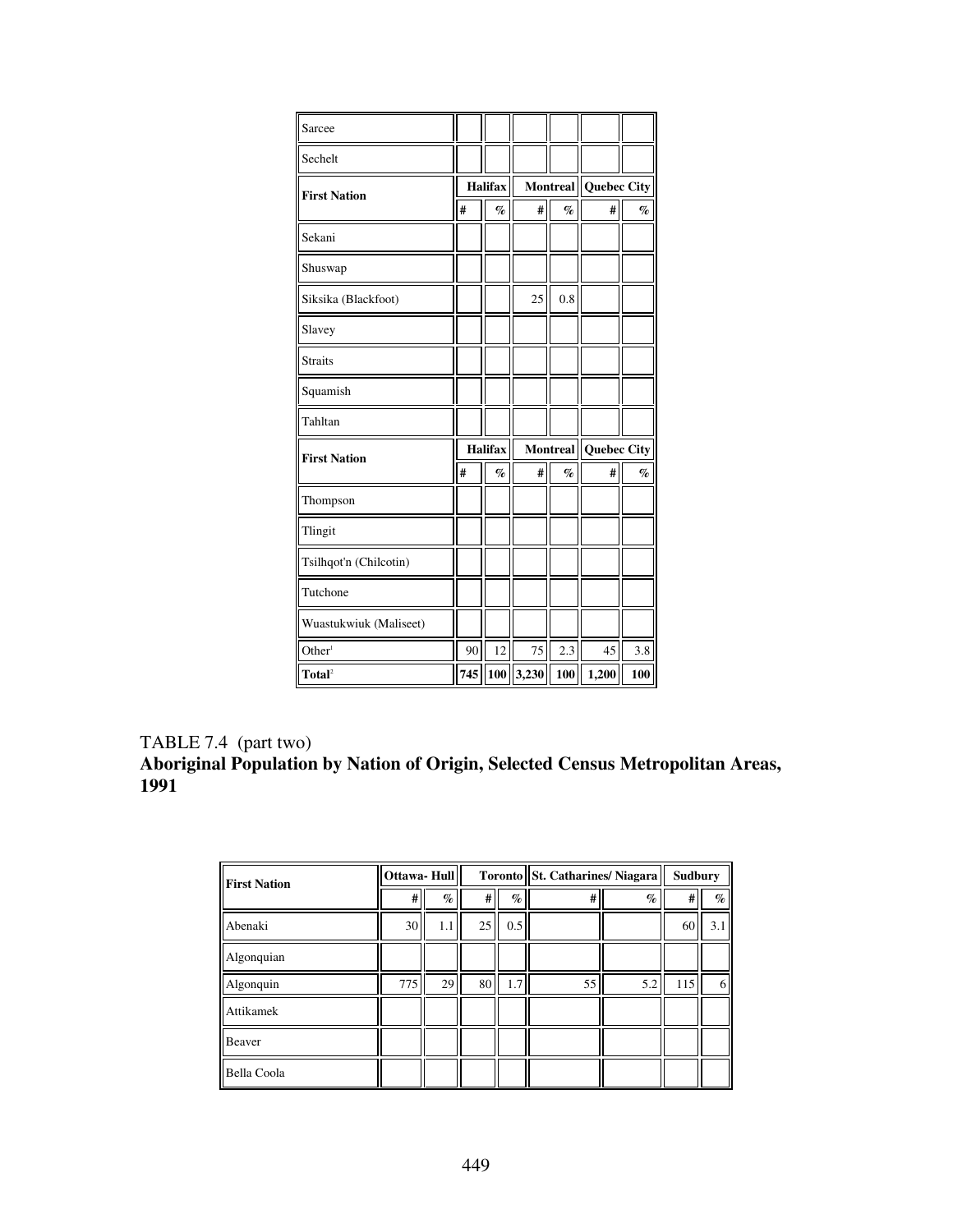| Carrier                   |                    |         | 50     | 1.1                   |                                 |                       |                |      |
|---------------------------|--------------------|---------|--------|-----------------------|---------------------------------|-----------------------|----------------|------|
| Chippewyan                |                    |         |        |                       |                                 |                       |                |      |
| Coast Tsimshian           |                    |         |        |                       |                                 |                       |                |      |
|                           | <b>Ottawa-Hull</b> |         |        | <b>Toronto</b>        | <b>St. Catharines/ Niagara</b>  |                       | <b>Sudbury</b> |      |
| <b>First Nation</b>       | #                  | $\%$    | #      | $\emph{v}_{\emph{c}}$ | #                               | $\%$                  | #              | $\%$ |
| Comox                     |                    |         |        |                       |                                 |                       |                |      |
| Cree                      | 315                | 12      | 460    | 9.7                   | 25                              | 2.4                   | 140            | 7.3  |
| Dakota                    |                    |         | 45     | 1                     |                                 |                       |                |      |
| Delaware                  |                    |         | 25     | 0.5                   |                                 |                       |                |      |
| Dog Rib Rae               |                    |         |        |                       |                                 |                       |                |      |
| Gitksan                   |                    |         |        |                       |                                 |                       |                |      |
| Haida                     | 45                 | 1.7     |        |                       |                                 |                       |                |      |
| Haisla                    |                    |         |        |                       |                                 |                       |                |      |
| <b>First Nation</b>       | <b>Ottawa-Hull</b> |         |        | <b>Toronto</b>        | <b>St. Catharines/ Niagara</b>  | <b>Sudbury</b>        |                |      |
|                           | #                  | $\%$    | #      | $\%$                  | #                               | $\%$                  | #              | $\%$ |
| Halkomelem                |                    |         | 40     | $0.8\,$               |                                 |                       |                |      |
| Han                       |                    |         |        |                       |                                 |                       |                |      |
| Heilshuk                  |                    |         |        |                       |                                 |                       |                |      |
| Huron-Wendat              | 120                | 4.5     | 25     | 0.5                   |                                 |                       |                |      |
| Kutchin                   |                    |         |        |                       |                                 |                       |                |      |
| Kwakwa ka'wakw (Kwakiutl) |                    |         |        |                       |                                 |                       |                |      |
| Lillooet                  |                    |         |        |                       |                                 |                       |                |      |
| Mi'kmaq                   | 265                | 9.9     | 245    | 5.2                   |                                 |                       |                |      |
| Mohawk                    | 385                | 14.4    | 850    | 17.9                  | 560                             | 52.8                  | 65             | 3.4  |
| <b>First Nation</b>       | <b>Ottawa-Hull</b> |         |        |                       | Toronto St. Catharines/ Niagara |                       | <b>Sudbury</b> |      |
|                           | #                  | $\%$    | #      | $\%$                  | $\#$                            | $\emph{v}_{\emph{c}}$ | $\#$           | $\%$ |
| Montagnais                | 45                 | $1.7\,$ |        |                       |                                 |                       |                |      |
| Nisga'a                   |                    |         | $40\,$ | $\rm 0.8$             |                                 |                       |                |      |
| Nootka                    |                    |         |        |                       |                                 |                       |                |      |
| Ojibwa                    | 460                | 17      | 2,615  | 55                    | 305                             | 28.8                  | 1,479          | 76.8 |
| Okanagan                  |                    |         |        |                       |                                 |                       |                |      |
| Oneida                    |                    |         | 105    | 2.2                   | 55                              | $5.2\,$               |                |      |
| Potawatomi                |                    |         | 250    | 5.3                   |                                 |                       |                |      |
| Sarcee                    |                    |         |        |                       |                                 |                       |                |      |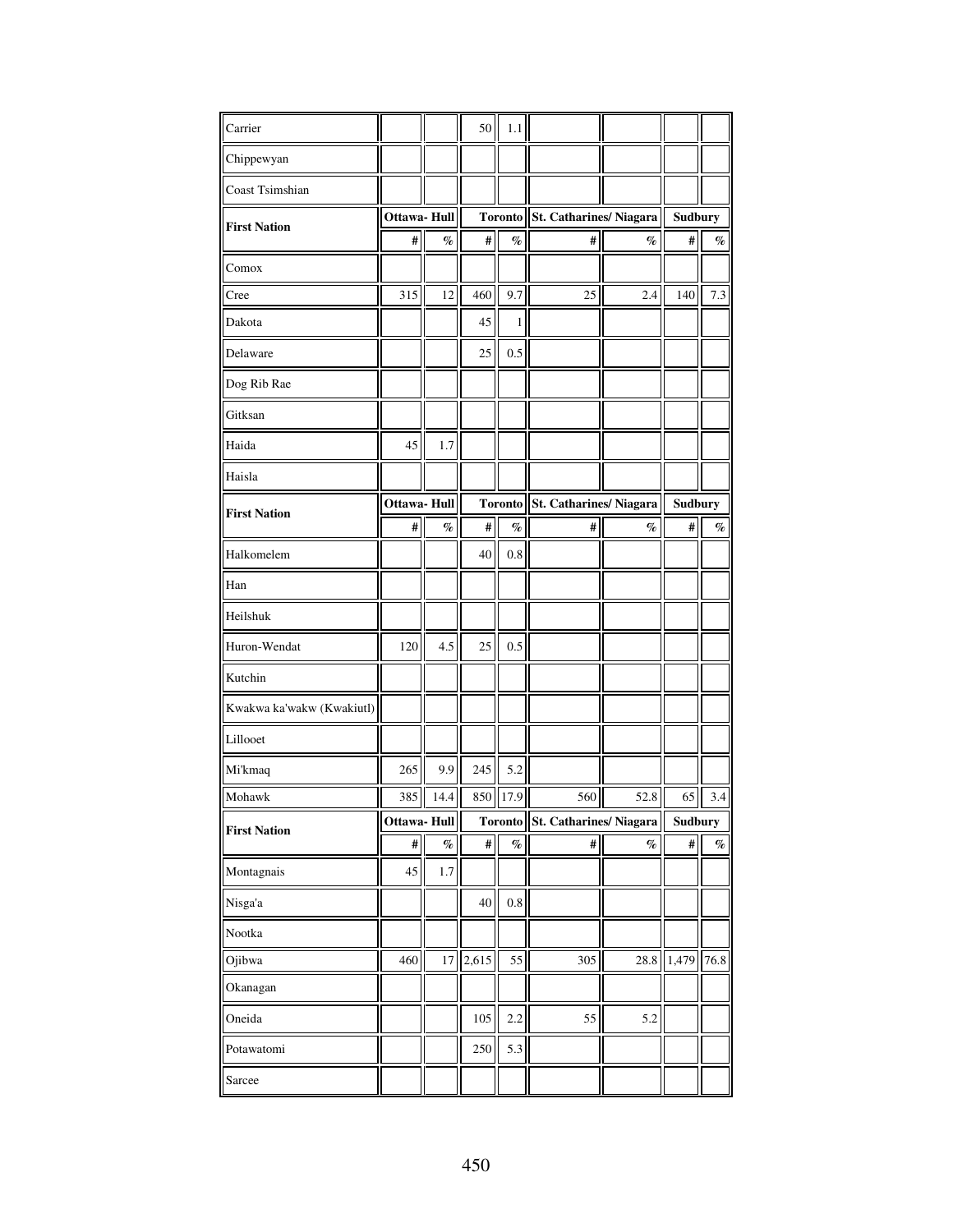| Sechelt                |                    |      |                |                |                                |      |                |      |
|------------------------|--------------------|------|----------------|----------------|--------------------------------|------|----------------|------|
| <b>First Nation</b>    | <b>Ottawa-Hull</b> |      |                | <b>Toronto</b> | <b>St. Catharines/ Niagara</b> |      | <b>Sudbury</b> |      |
|                        | #                  | $\%$ | #              | $\%$           | #                              | $\%$ | #              | $\%$ |
| Sekani                 |                    |      |                |                |                                |      |                |      |
| Shuswap                |                    |      |                |                |                                |      |                |      |
| Siksika (Blackfoot)    |                    |      | 30             | 0.6            |                                |      |                |      |
| Slavey                 |                    |      |                |                |                                |      |                |      |
| <b>Straits</b>         |                    |      |                |                |                                |      |                |      |
| Squamish               |                    |      |                |                |                                |      |                |      |
| Tahltan                |                    |      |                |                |                                |      |                |      |
| <b>First Nation</b>    | <b>Ottawa-Hull</b> |      | <b>Toronto</b> |                | St. Catharines/Niagara         |      | <b>Sudbury</b> |      |
|                        | #                  | $\%$ | #              | $\%$           |                                | $\%$ | #              | $\%$ |
| Thompson               |                    |      |                |                |                                |      |                |      |
| Tlingit                |                    |      |                |                |                                |      |                |      |
| Tsilhqot'n (Chilcotin) |                    |      |                |                |                                |      |                |      |
| Tutchone               |                    |      |                |                |                                |      |                |      |
| Wuastukwiuk (Maliseet) | 75                 | 2.8  | 45             | 1              |                                |      |                |      |
| Other <sup>1</sup>     | 140                | 5.2  | 80             | 1.7            | 60                             | 5.7  | 10             | 0.5  |
| Total <sup>2</sup>     | 2,675              | 100  | 4,755          | 100            | 1,065                          | 100  | 1,925          | 100  |

#### TABLE 7.4 (part three)

**Aboriginal Population by Nation of Origin, Selected Census Metropolitan Areas, 1991**

|                     | <b>Thunder Bay</b> |      | Winnipeg |      | Regina |      | Edmonton |      |
|---------------------|--------------------|------|----------|------|--------|------|----------|------|
| <b>First Nation</b> | #                  | $\%$ | #        | $\%$ | #      | $\%$ | #        | $\%$ |
| Abenaki             |                    |      |          |      |        |      |          |      |
| Algonquian          |                    |      |          |      |        |      | 155      | 1.5  |
| Algonquin           |                    |      |          |      |        |      |          |      |
| Attikamek           |                    |      |          |      |        |      |          |      |
| Beaver              |                    |      |          |      |        |      | 75       | 0.7  |
| <b>Bella Coola</b>  |                    |      |          |      |        |      |          |      |
| Carrier             |                    |      |          |      |        |      | 70       | 0.7  |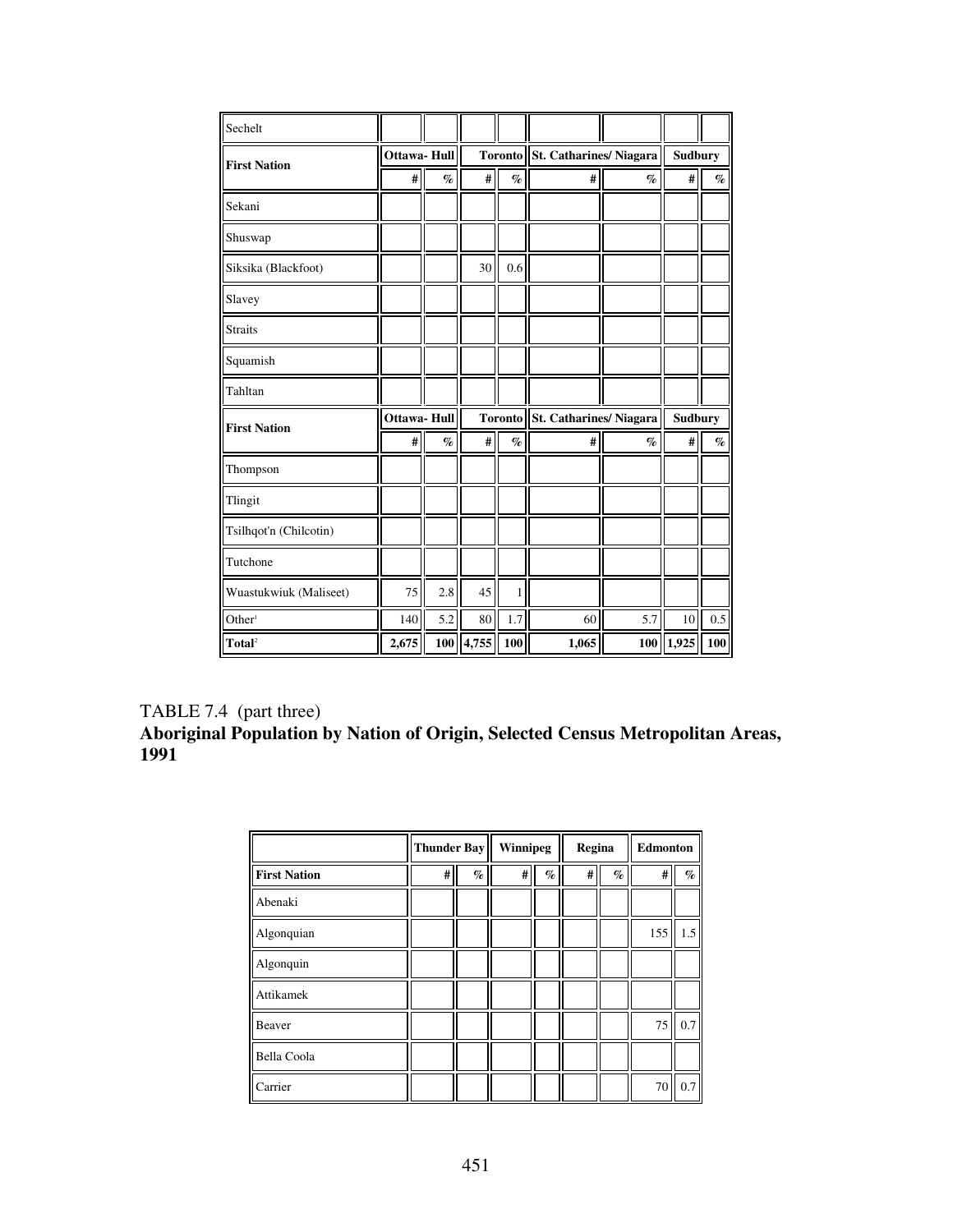| Chippewyan                |                    |    | 75       | 0.5            | 45     | 0.8    | 360             | 3.5          |
|---------------------------|--------------------|----|----------|----------------|--------|--------|-----------------|--------------|
| Coast Tsimshian           |                    |    |          |                |        |        | 45              | 0.4          |
|                           | <b>Thunder Bay</b> |    | Winnipeg |                | Regina |        | <b>Edmonton</b> |              |
| <b>First Nation</b>       | #                  | %  | #        | %              | #      | $\%$   | #               | %            |
| Comox                     |                    |    |          |                |        |        |                 |              |
| Cree                      | 620                | 18 | 3,400    | 25             | 3,935  | 67.3   | 6,395           | 63           |
| Dakota                    |                    |    | 280      | $\overline{c}$ | 830    | 14.2   | 1,060           | 10           |
| Delaware                  |                    |    |          |                |        |        |                 |              |
| Dog Rib Rae               |                    |    |          |                |        |        | 30              | 0.3          |
| Gitksan                   |                    |    |          |                |        |        | 35              | 0.3          |
| Haida                     |                    |    |          |                |        |        | 40              | 0.4          |
| Haisla                    |                    |    |          |                |        |        |                 |              |
|                           | <b>Thunder Bay</b> |    | Winnipeg |                | Regina |        | Edmonton        |              |
| <b>First Nation</b>       | #                  | %  | #        | %              | #      | $\%$   | #               | %            |
| Halkomelem                |                    |    |          |                | 30     | 0.5    |                 |              |
| Han                       |                    |    |          |                |        |        | 30              | 0.3          |
| Heilshuk                  |                    |    |          |                |        |        |                 |              |
| Huron-Wendat              |                    |    |          |                |        |        |                 |              |
| Kutchin                   |                    |    |          |                |        |        | 105             | $\mathbf{1}$ |
| Kwakwa ka'wakw (Kwakiutl) |                    |    |          |                |        |        |                 |              |
| Lillooet                  |                    |    |          |                |        |        |                 |              |
| Mi'kmaq                   |                    |    | 30       | 0.2            |        |        | 50              | 0.5          |
|                           | <b>Thunder Bay</b> |    |          | Winnipeg       |        | Regina | <b>Edmonton</b> |              |
| <b>First Nation</b>       | #                  | %  | #        | %              | #      | %      | #               | $\%$         |
| Mohawk                    |                    |    | 60       | 0.4            |        |        | 60              | 0.6          |
| Montagnais                |                    |    |          |                |        |        |                 |              |
| Nisga'a                   |                    |    |          |                |        |        |                 |              |
| Nootka                    |                    |    |          |                |        |        |                 |              |
| Ojibwa                    | 2,850              | 81 | 9,780    | $70\,$         | 845    | 14.5   | 985             | 9.7          |
| Okanagan                  |                    |    |          |                |        |        |                 |              |
| Oneida                    |                    |    |          |                |        |        |                 |              |
| Potawatomi                |                    |    |          |                |        |        |                 |              |
| Sarcee                    |                    |    |          |                |        |        |                 |              |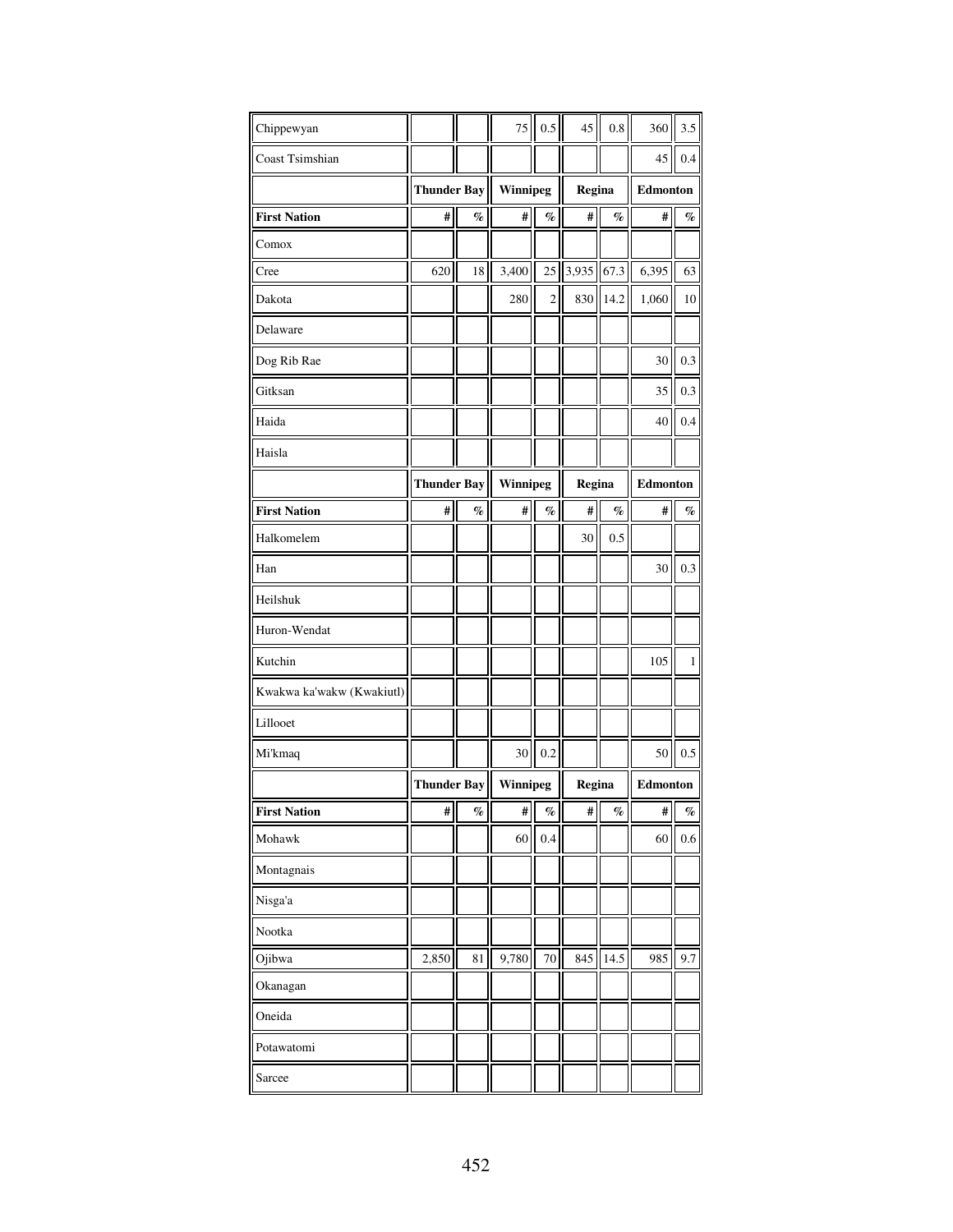| Sechelt                |                    |      |          |      |           |      |                 |      |
|------------------------|--------------------|------|----------|------|-----------|------|-----------------|------|
|                        | <b>Thunder Bay</b> |      | Winnipeg |      | Regina    |      | Edmonton        |      |
| <b>First Nation</b>    | #                  | $\%$ | #        | $\%$ | #         | $\%$ | #               | $\%$ |
| Sekani                 |                    |      |          |      |           |      |                 |      |
| Shuswap                |                    |      |          |      |           |      | 30              | 0.3  |
| Siksika (Blackfoot)    |                    |      |          |      |           |      | 305             | 3    |
| Slavey                 |                    |      |          |      |           |      | 175             | 1.7  |
| <b>Straits</b>         |                    |      |          |      |           |      |                 |      |
| Squamish               |                    |      |          |      |           |      |                 |      |
| Tahltan                |                    |      |          |      |           |      |                 |      |
| Thompson               |                    |      |          |      |           |      |                 |      |
| Tlingit                |                    |      |          |      |           |      |                 |      |
|                        | <b>Thunder Bay</b> |      | Winnipeg |      | Regina    |      | <b>Edmonton</b> |      |
| <b>First Nation</b>    | #                  | $\%$ | #        | $\%$ | #         | $\%$ | #               | $\%$ |
| Tsilhqot'n (Chilcotin) |                    |      |          |      |           |      |                 |      |
| Tutchone               |                    |      |          |      |           |      |                 |      |
| Wuastukwiuk (Maliseet) |                    |      |          |      |           |      |                 |      |
| Other <sup>1</sup>     | 40                 | 1.1  | 105      | 0.8  | 45        | 0.8  | 175             | 1.7  |
| Total <sup>2</sup>     | 3,500              | 100  | 13,790   |      | 100 5,845 | 100  | 10,165          | 100  |

# TABLE 7.4 (part four)

**Aboriginal Population by Nation of Origin, Selected Census Metropolitan Areas, 1991**

|                     | Calgary |      | <b>Prince Albert</b> |      | <b>Victoria</b> |      | <b>Vancouver</b> |      |
|---------------------|---------|------|----------------------|------|-----------------|------|------------------|------|
| <b>First Nation</b> | #       | $\%$ | #                    | $\%$ | #               | $\%$ | #                | $\%$ |
| Abenaki             |         |      |                      |      |                 |      |                  |      |
| Algonquian          |         |      |                      |      |                 |      | 30               | 0.3  |
| Algonquin           |         |      |                      |      |                 |      | 30               | 0.3  |
| Attikamek           |         |      |                      |      |                 |      |                  |      |
| Beaver              |         |      |                      |      |                 |      |                  |      |
| <b>Bella Coola</b>  |         |      |                      |      |                 |      | 70               | 0.7  |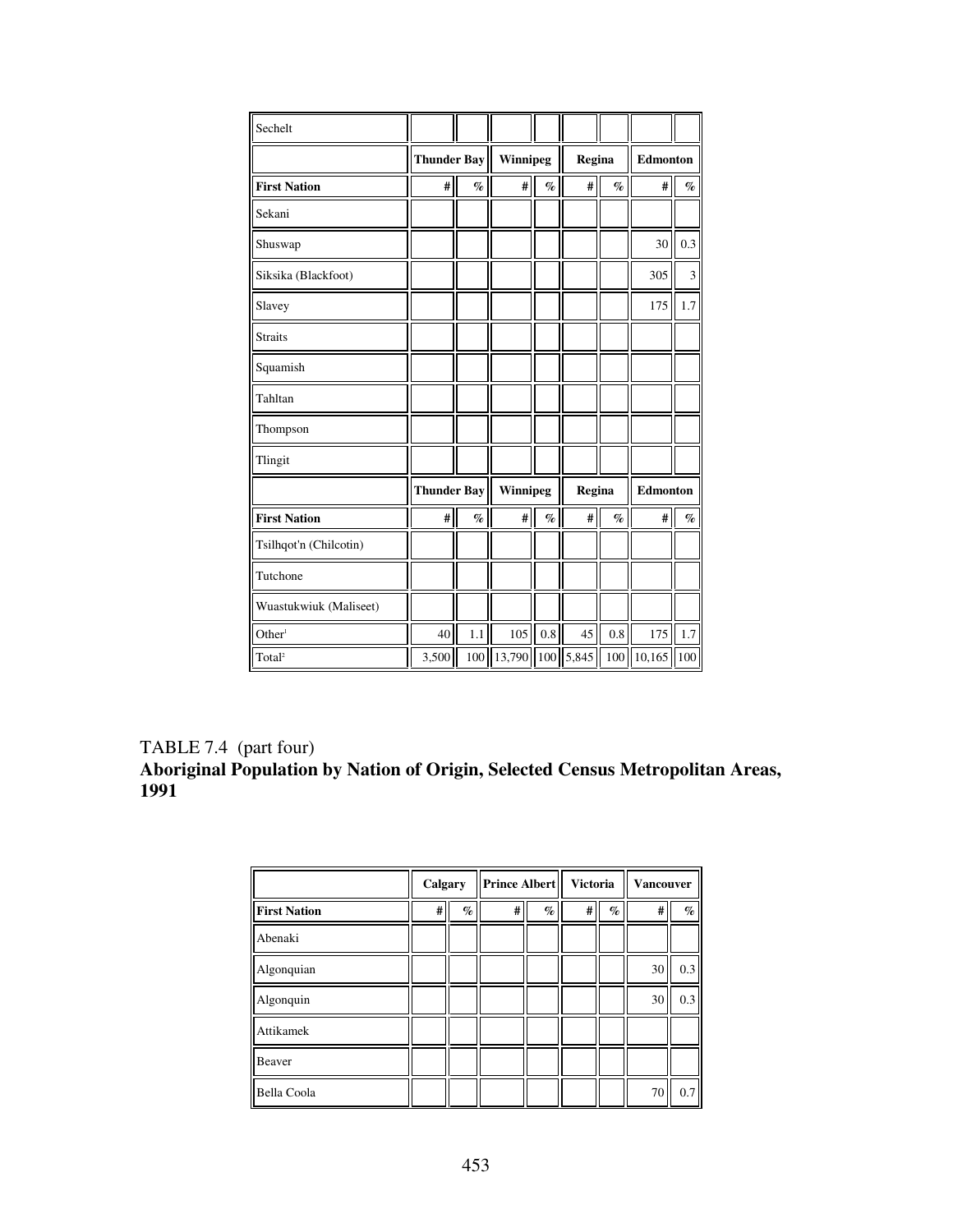| Carrier                   |           |      |                      |      | 60              | 1.8            | 340              | 3.2              |
|---------------------------|-----------|------|----------------------|------|-----------------|----------------|------------------|------------------|
| Chippewyan                | 40        | 0.8  | 290                  | 9.1  |                 |                | 35               | 0.3              |
| Coast Tsimshian           | 30        | 0.6  |                      |      | 60              | 1.8            | 400              | 3.8              |
|                           | Calgary   |      | <b>Prince Albert</b> |      | Victoria        |                | <b>Vancouver</b> |                  |
| <b>First Nation</b>       | #<br>$\%$ |      | #                    | $\%$ | #               | $\%$           | #                | $\%$             |
| Comox                     |           |      |                      |      | 30              | 0.9            | 170              | 1.6              |
| Cree                      | 1,270     | 24.9 | 2,505                | 78   | 65              | $\overline{c}$ | 1,050            | 9.8              |
| Dakota                    | 240       | 4.7  | 210                  | 6.6  |                 |                | 35               | 0.3              |
| Delaware                  |           |      |                      |      |                 |                |                  |                  |
| Dog Rib Rae               |           |      |                      |      |                 |                | 30               | 0.3              |
| Gitksan                   | 35        | 0.7  |                      |      | 25              | 0.8            | 440              | 4.1              |
| Haida                     |           |      |                      |      | 45              | 1.4            | 435              | 4.1              |
| Haisla                    |           |      |                      |      |                 |                | 60               | 0.6              |
|                           | Calgary   |      | <b>Prince Albert</b> |      | Victoria        |                | <b>Vancouver</b> |                  |
| <b>First Nation</b>       | #         | $\%$ | #                    | $\%$ | #               | $\%$           | #                | $\%$             |
| Halkomelem                | 55        | 1.1  |                      |      | 340             | 10             | 1,465            | 13.7             |
| Han                       | 50        | 1    |                      |      |                 |                |                  |                  |
| Heilshuk                  |           |      |                      |      |                 |                | 420              | 3.9              |
| Huron-Wendat              |           |      |                      |      |                 |                |                  |                  |
| Kutchin                   |           |      |                      |      |                 |                | 30               | 0.3              |
| Kwakwa ka'wakw (Kwakiutl) |           |      |                      |      | 240             | 7.4            | 610              | 5.7              |
| Lillooet                  |           |      |                      |      |                 |                | 270              | 2.5              |
| Mi'kmaq                   | 80        | 1.6  |                      |      |                 |                | 25               | 0.2              |
|                           | Calgary   |      | <b>Prince Albert</b> |      | <b>Victoria</b> |                | <b>Vancouver</b> |                  |
| <b>First Nation</b>       | #         | $\%$ | #                    | $\%$ | #               | $\%$           | #                | %                |
| Mohawk                    | 95        | 1.9  |                      |      | 35              | 1.1            | 210              | $\boldsymbol{2}$ |
| Montagnais                |           |      |                      |      |                 |                |                  |                  |
| Nisga'a                   |           |      |                      |      | 35              | 1.1            | 420              | 3.9              |
| Nootka                    |           |      |                      |      | 370             | 11             | 295              | $2.8\,$          |
| Ojibwa                    | 820       | 16.1 | 180                  | 5.6  | 155             | 4.8            | 900              | 8.4              |
| Okanagan                  |           |      |                      |      |                 |                | 170              | 1.6              |
| Oneida                    |           |      |                      |      |                 |                |                  |                  |
| Potawatomi                |           |      |                      |      |                 |                |                  |                  |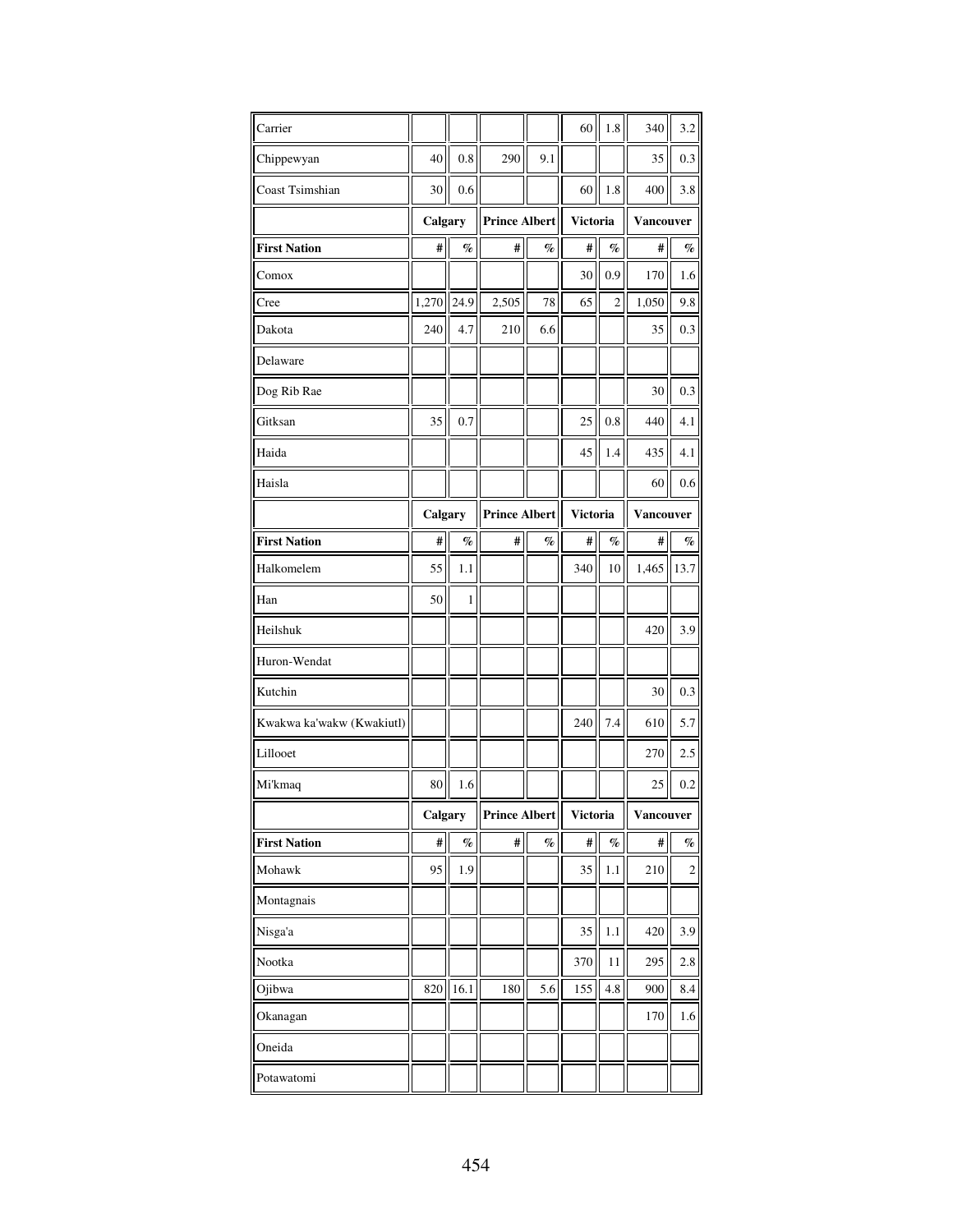| Sarcee                 | 730     | 14.3 |                                         |                      |                      |                 |                  |      |
|------------------------|---------|------|-----------------------------------------|----------------------|----------------------|-----------------|------------------|------|
| Sechelt                |         |      |                                         |                      |                      |                 | 65               | 0.6  |
|                        | Calgary |      |                                         | <b>Prince Albert</b> |                      | <b>Victoria</b> | <b>Vancouver</b> |      |
| <b>First Nation</b>    | #       | $\%$ | #                                       | $\mathcal{G}_0$      | #<br>$\mathcal{G}_0$ |                 | #                | $\%$ |
| Sekani                 |         |      |                                         |                      |                      |                 | 35               | 0.3  |
| Shuswap                | 65      | 1.3  |                                         |                      | 70                   | 2.2             | 305              | 2.9  |
| Siksika (Blackfoot)    | 1,335   | 26.2 |                                         |                      |                      |                 | 150              | 1.4  |
| Slavey                 |         |      |                                         |                      |                      |                 | 25               | 0.2  |
| <b>Straits</b>         |         |      |                                         |                      | 1,460                | 45              | 130              | 1.2  |
| Squamish               |         |      |                                         |                      | 80                   | 2.5             | 1,300            | 12.2 |
| Tahltan                | 25      | 0.5  |                                         |                      |                      |                 | 60               | 5.6  |
| Thompson               | 25      | 0.5  |                                         |                      | 45                   | 1.4             | 330              | 3.1  |
| Tlingit                |         |      |                                         |                      |                      |                 | 25               | 0.2  |
|                        | Calgary |      | <b>Prince Albert</b><br><b>Victoria</b> |                      |                      | Vancouver       |                  |      |
| <b>First Nation</b>    | #       | $\%$ | #                                       | $\%$                 | #                    | $\%$            | #                | $\%$ |
| Tsilhqot'n (Chilcotin) |         |      |                                         |                      |                      |                 | 45               | 0.4  |
| Tutchone               |         |      |                                         |                      |                      |                 | 60               | 0.6  |
| Wuastukwiuk (Maliseet) |         |      |                                         |                      |                      |                 |                  |      |
| Other <sup>1</sup>     | 140     | 2.8  | 15                                      | 0.5                  | 180                  | 5.5             | 30               | 0.3  |
| Total <sup>2</sup>     | 5,100   | 100  | 3,200                                   | 100                  | 3,260                | 100             | 10,680           | 100  |

Notes:

1. Unenumerated reserves located in census metropolitan areas are excluded. First Nations with 20 or fewer persons are counted in the 'other' category.

2. Because of rounding, totals may not equal the sum of the figures in the column.

*Source:* Statistics Canada, 1991 Census, Custom Tabulations; Department of Indian Affairs and Northern Development, List of Bands by Nation, unpublished, 1991.

The host nation concept is relatively new and underdeveloped. Implementing governance through a host nation could be lengthy and complex. Also, members of other Aboriginal nations living in the host nation's territory might not feel that their aspirations, cultures or values are reflected in the host nation's approach to governance. Further, the host nation approach could increase competition for limited resources between urban Aboriginal people pursuing self-government in different ways and existing urban initiatives in institution building and program and service delivery.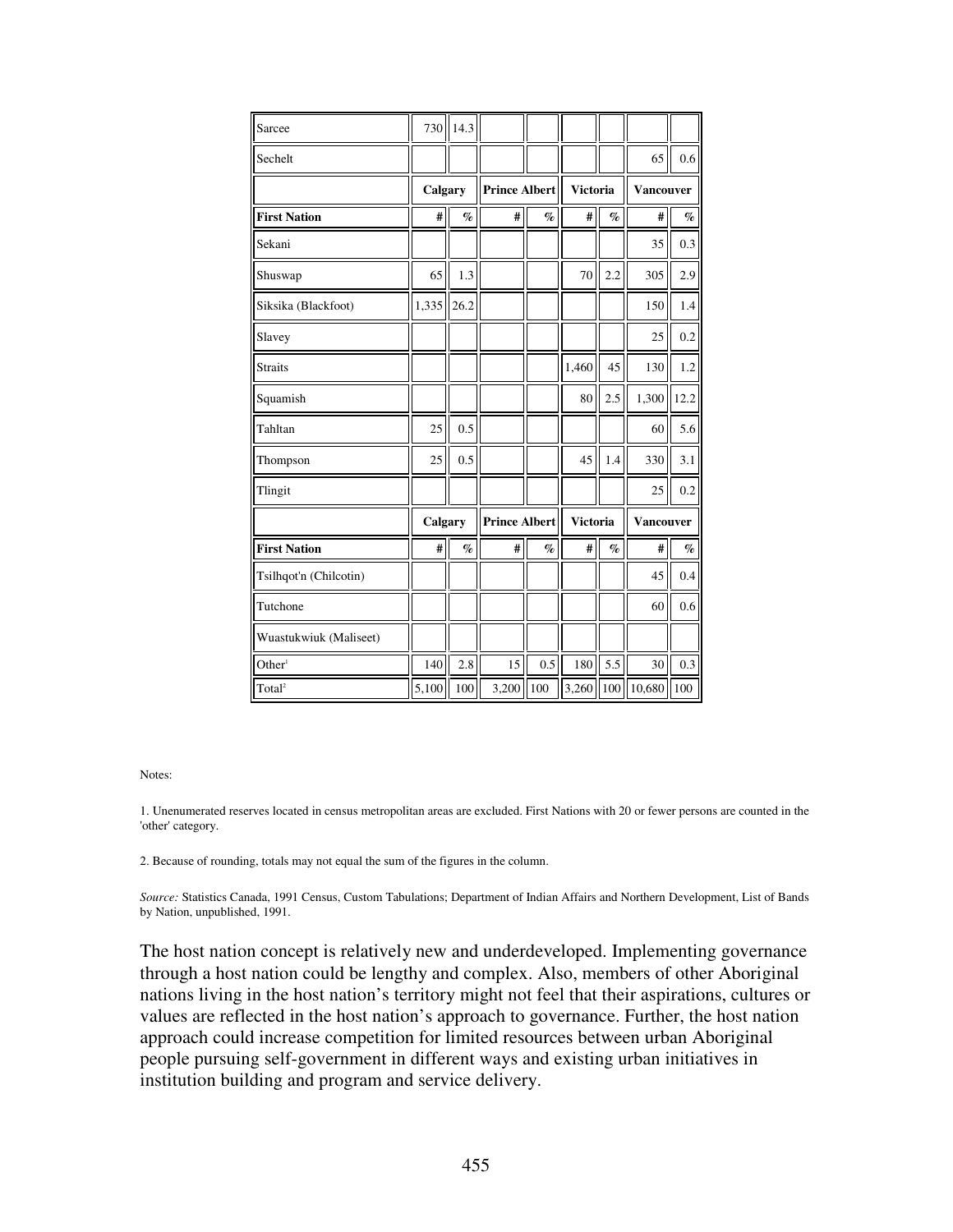Given these concerns, the host nation approach to self-government should be considered as only one of many ways to include all urban Aboriginal people in a self-government project.

### *Urban Métis Nation governance*

The need for Métis-specific governance institutions, including initiatives in urban areas, was a consistent theme of Métis people's presentations to the Commission. According to the Métis National Council:

The Métis Nation feels strongly that institutions of Métis self-government should be established solely for Métis and categorically rejects approaches to urban selfgovernment which lump Métis into institutions that serve both Indians and Métis. 106

The urban Métis Nation governance approach would be a component of a broader vision of Métis Nation governance in urban and non-urban areas: a multi-layered system of inter-locking decision-making bodies at local, regional, provincial and national levels. Urban areas would be represented in Métis governments through urban Métis 'locals'. These locals would have authority in defined areas. As a community-level government, they would tailor their governance activities to the priorities and needs of their residents. Thus, urban locals might undertake functions different from those undertaken by their non-urban counterparts.

Urban local presidents would be members of and have voting privileges in the provincial Métis legislatures that have been proposed. This political structure would give urban locals considerable input in Métis government decision making. The Métis approach bodes well for strong local governments, including in urban areas.

Provincial Métis organizations have also developed an extensive network of institutions for program and service delivery in housing, economic development, education, and child and family services. These institutions would likely continue to serve urban Métis communities. Because of their representation in provincial-level Métis government structures, urban (and other) locals would have direct input into the overall management of these affiliated institutions.

In summary, Métis local self-governing bodies, both on and off a land base, would have a broad area of responsibility, including education, training and employment, housing, social services, justice, health and economic development. They would either deliver programs and services organized at the provincial or regional level of Métis government, working through existing or emerging institutions, or would develop their own programs and services.

Métis Nation governance in urban areas has at least two strengths: first, to a group of Aboriginal people who have been dispossessed historically, it would give access to selfgovernment in a way that ensures their culture and goals will not be overwhelmed by Aboriginal groups with other agendas and histories. Second, it has considerable support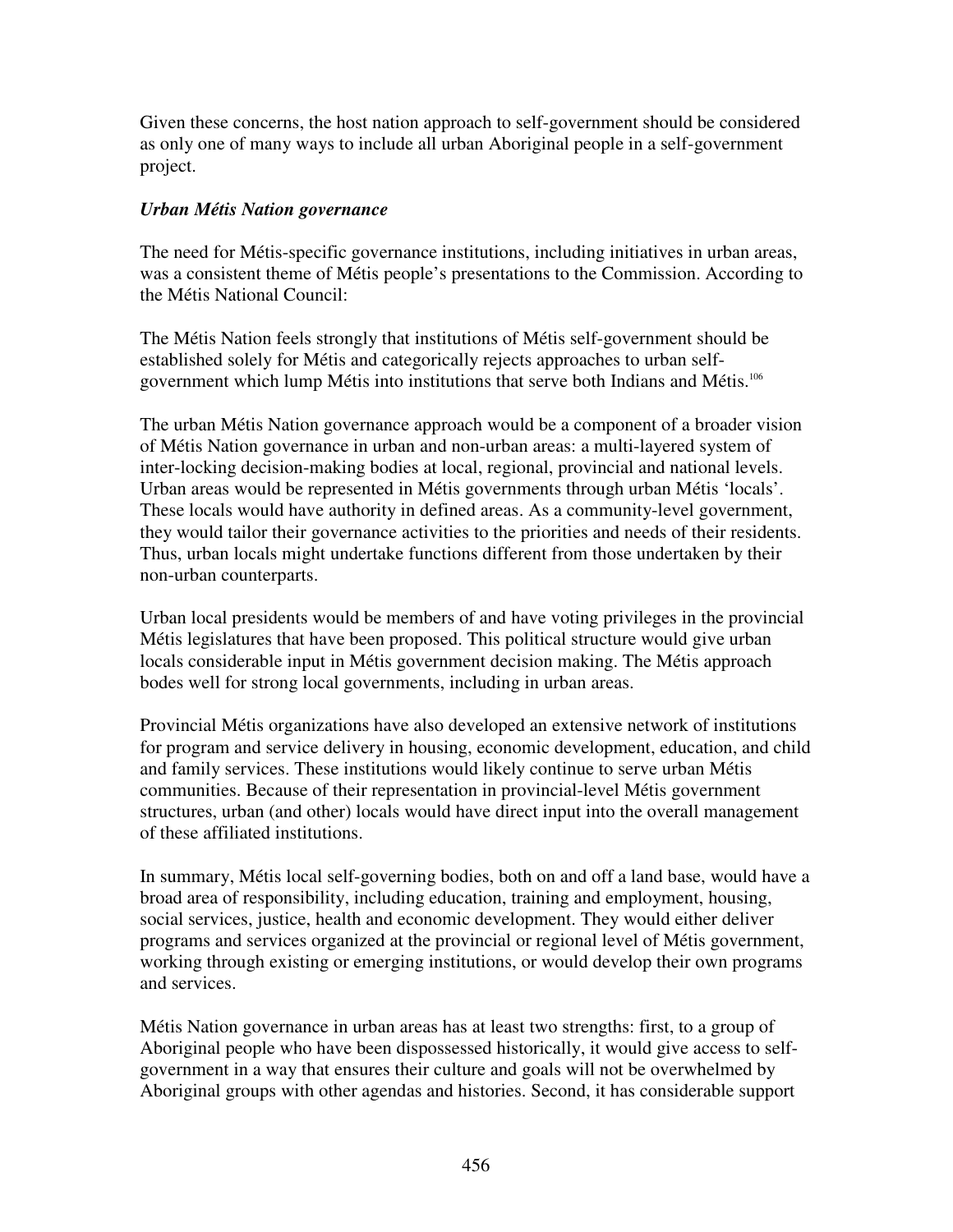among Métis organizations already. However, like other nation-based approaches to urban governance, Métis initiatives must also meet the particular needs and interests of urban residents and ensure that they are adequately represented in provincial and national governance structures.

#### *Urban treaty nation governance*

Under the urban treaty nation governance approach, treaty entitlements or services would be provided through administration centres to citizens of treaty nations living in urban areas. These centres would provide a range of programs and services under one roof. They would likely have an associated governance structure — for example, an executive body or board of directors, including representation from participating treaty nations.

Treaty service administration centres could be organized and operated by several nations that are party to the same treaty or by nations party to different treaties. The precise nature of these arrangements could be determined by urban demographics and the representation of different treaty groups in urban centres. For example, as is evident in Table 7.5, in Regina, 68.4 per cent of the registered Indian population are beneficiaries of Treaty 4. The nations of origin of these treaty beneficiaries might join together to establish a Treaty 4 administration centre. In Winnipeg, where almost 25 per cent of the population are beneficiaries of Treaty 1 and the rest of the treaty population are beneficiaries of other treaties, it might make more sense to establish a centre operating under the auspices of several treaty nations. These treaty centres would operate under the joint authority of participating treaty nations.

#### TABLE 7.5 **Registered Indian Population by Treaty Status, Selected Census Metropolitan Areas, 1991**

| <b>Treaty Status</b> <sup>1</sup> | <b>Halifax</b> |      | <b>Toronto</b> |      | Winnipeg |      | Regina |      |
|-----------------------------------|----------------|------|----------------|------|----------|------|--------|------|
|                                   | #              | $\%$ | #              | $\%$ | #        | $\%$ | #      | $\%$ |
| Mi'kmaq <sup>2</sup>              | 590            | 71   |                |      |          |      |        |      |
| Williams <sup>3</sup>             |                |      | 545            | 9.5  |          |      |        |      |
| Robinson-Huron                    |                |      |                |      |          |      |        |      |
| Robinson-Superior                 |                |      |                |      |          |      |        |      |
| Treaty 1                          |                |      |                |      | 3,885    | 24.8 |        |      |
| Treaty 4                          |                |      |                |      |          |      | 4,470  | 68.4 |
| Treaty 6                          |                |      |                |      |          |      |        |      |
| Treaty 7                          |                |      |                |      |          |      |        |      |
| Other treaty <sup>4</sup>         | 160            | 19   | 3,885          | 68.2 | 9,465    | 60.4 | 950    | 14.5 |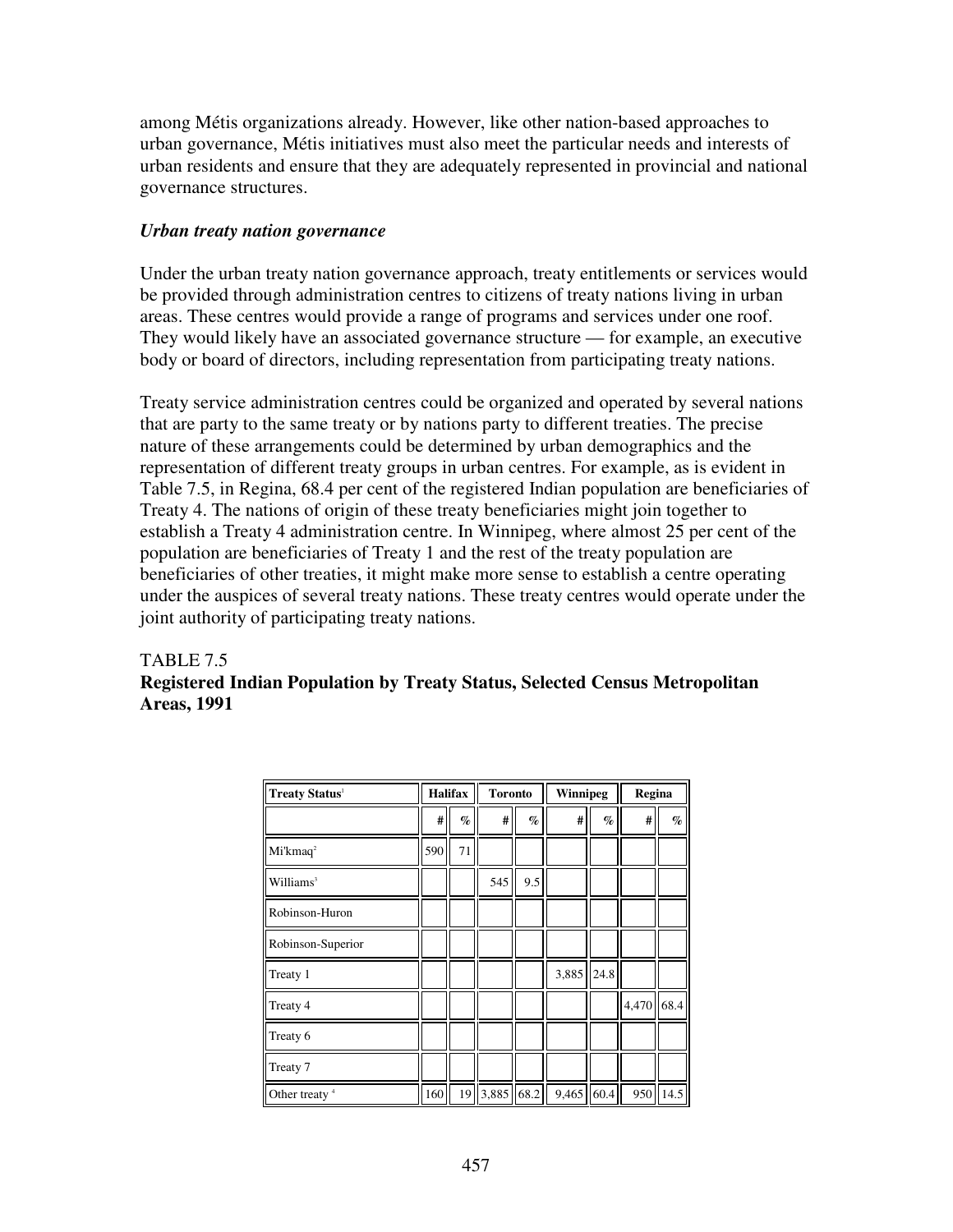| Non-treaty $5$                                                                               |  |  | 1.8 330 5.8 380 2.4 310 4.7                         |  |  |
|----------------------------------------------------------------------------------------------|--|--|-----------------------------------------------------|--|--|
| Band membership not stated $\binom{8}{1}$ 70 8.3 940 16.5 1 945 12.4 $\binom{8}{1}$ 310 12.4 |  |  |                                                     |  |  |
| Total                                                                                        |  |  | $\ 835\ 100\ 5,700\ 100\ 15,675\ 100\ 6,540\ 100\ $ |  |  |

#### TABLE 7.5

#### **Registered Indian Population by Treaty Status, Selected Census Metropolitan Areas, 1991 (continued)**

| <b>Treaty Status</b> <sup>1</sup>       | Edmonton |      | Calgary |                 | <b>Vancouver</b> |      |
|-----------------------------------------|----------|------|---------|-----------------|------------------|------|
|                                         | #        | $\%$ | #       | $\mathcal{G}_0$ | #                | $\%$ |
| $Mi'kmaq^2$                             |          |      |         |                 |                  |      |
| Williams <sup>3</sup>                   |          |      |         |                 |                  |      |
| Robinson-Huron                          |          |      |         |                 |                  |      |
| Robinson-Superior                       |          |      |         |                 |                  |      |
| Treaty 1                                |          |      |         |                 |                  |      |
| Treaty 4                                |          |      |         |                 |                  |      |
| Treaty 6                                | 4,065    | 34.2 |         |                 |                  |      |
| Treaty 7                                |          |      | 2,140   | 38.5            |                  |      |
| Other treaty <sup>4</sup>               | 5,535    | 46.6 | 2,380   | 42.8            | 2,610            | 21.3 |
| Non-treaty <sup>5</sup>                 | 580      | 5    | 515     | 9.3             | 7,890            | 64.2 |
| Band membership not stated <sup>6</sup> | 1,685    | 14.2 | 530     | 9.5             | 1,780            | 14.5 |
| Total                                   | 11,865   | 100  | 5,565   | 100             | 12,280           | 100  |

Notes:Persons reporting a band/First Nation that falls within a census metropolitan treaty area were included in counts for Mi'kmaq, Williams treaties, etc., as appropriate.

1. People who reported a band/First Nation, but who were not registered: Halifax, 15; Toronto, 255; Winnipeg, 65; Regina, 25; Edmonton, 135; Calgary, 25; Vancouver, 210.

2. Mi'kmaq = Pre-Confederation treaty.

3. Includes persons in Toronto from the Beausoleil Band and the Mississaugas of the New Credit.

4. 'Other treaty'refers to persons who reported a band/First Nation whose treaty lies outside the census metropolitan area in question.

5. 'Non-treaty' refers to bands/First Nations that do not have a treaty.

6. Persons who stated that they were registered under the Indian Act but who did not report a band/First Nation on the census questionnaire.

*Source:* Statistics Canada, 1991 Census, catalogue no. 94-327, 1991 Aboriginal Data Users'Guide, and custom tabulations; Department of Indian Affairs and Northern Development, List of Bands by Treaty, unpublished, 1991.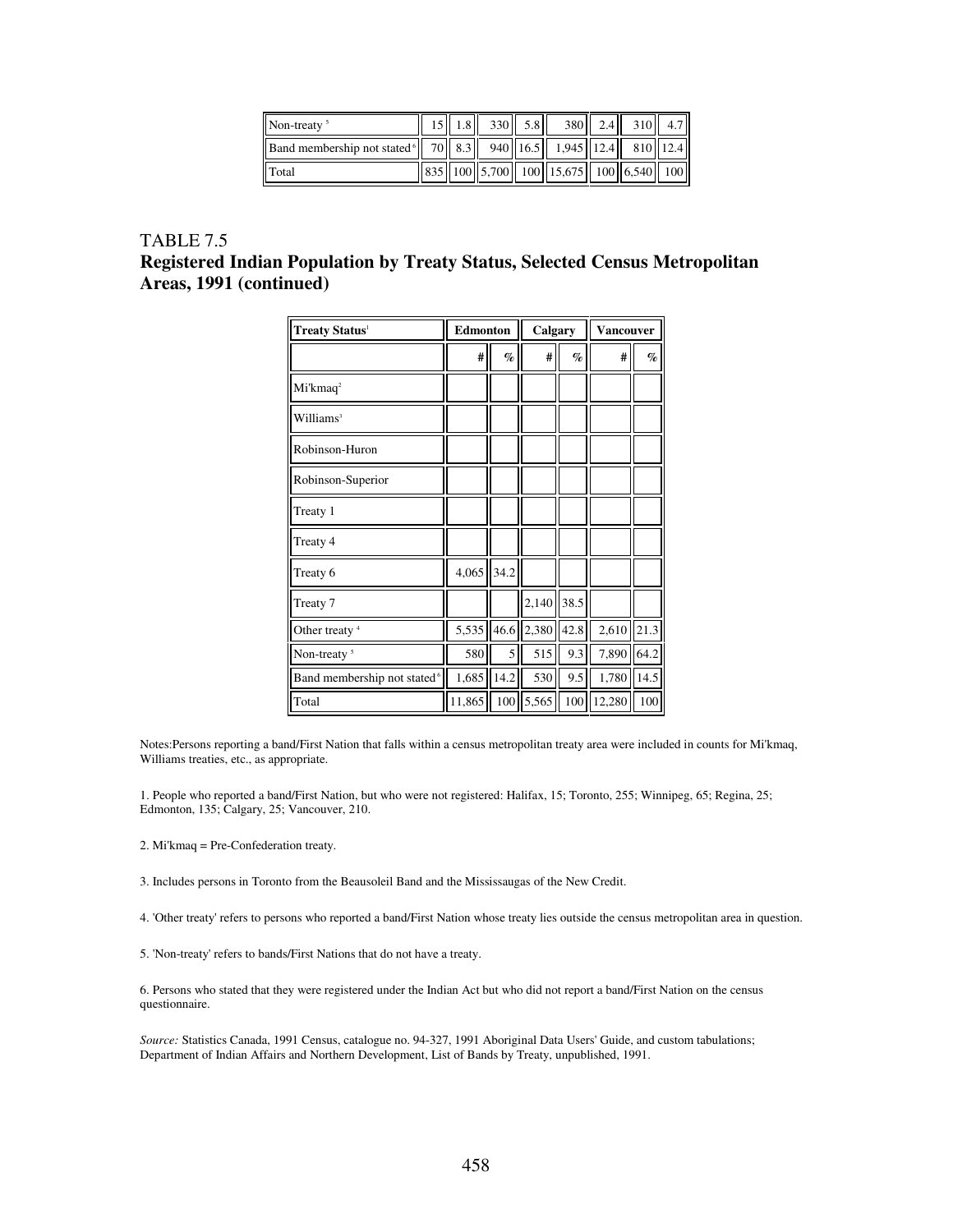This approach recognizes the portability of treaty rights and the connection that many urban treaty people wish to maintain with their nations of origin. Concentrating program and service delivery arrangements in one agency could potentially eliminate inefficiencies associated with fragmented and uncoordinated service delivery. It would also expose patterns in how the federal government meets its responsibilities to urban treaty people. The shortcomings of the urban treaty centres approach are similar to those for other nation-based approaches: accountability of nation governments to urban citizens and administrative complexity where several nations are involved.

Approaches to governance based on nations of origin may not meet the needs of Aboriginal people in urban areas for a variety of reasons. Some urban Aboriginal people have become estranged from their nations of origin. This was strongly emphasized in submissions from Aboriginal women. Participants at the Commission's round table stated, for example, that "Aboriginal organizations claim to represent Aboriginal urban people but involve little accountability and almost no voice for Aboriginal urban people". <sup>107</sup> Urban Aboriginal residents may identify with their city or town rather than with a nation of origin. This was particularly clear in submissions from Aboriginal youth living in cities.

The Commission is concerned that implementing nation-based urban governments could cause division in these communities or displace the efforts of many urban Aboriginal people to create communities that respect and accommodate all Aboriginal identities, cultures, values and priorities. Moreover, reconstitution of the nations on which these models rest may itself be a long and challenging process. Some nations will require time and resources to reorganize themselves and to heal divisions between urban and nonurban citizens. Therefore, nation-based approaches should be seen as a longer-term objective. It is nevertheless clear that urban governance initiatives such as those of the Métis Nation and the Siksika Nation are well on the road to implementation and should be fully supported by governments. We also recognize that many Aboriginal nations strongly reject approaches to governance that are pan-Aboriginal. In these situations, nation-based approaches may represent the only acceptable option for urban selfgovernment.

#### **Recommendations**

The Commission recommends that

#### **4.7.23**

Nation-based urban governance initiatives be pursued by nations when they have sufficient capacity to assume governance responsibility for the needs and interests of urban Aboriginal citizens.

#### **4.7.24**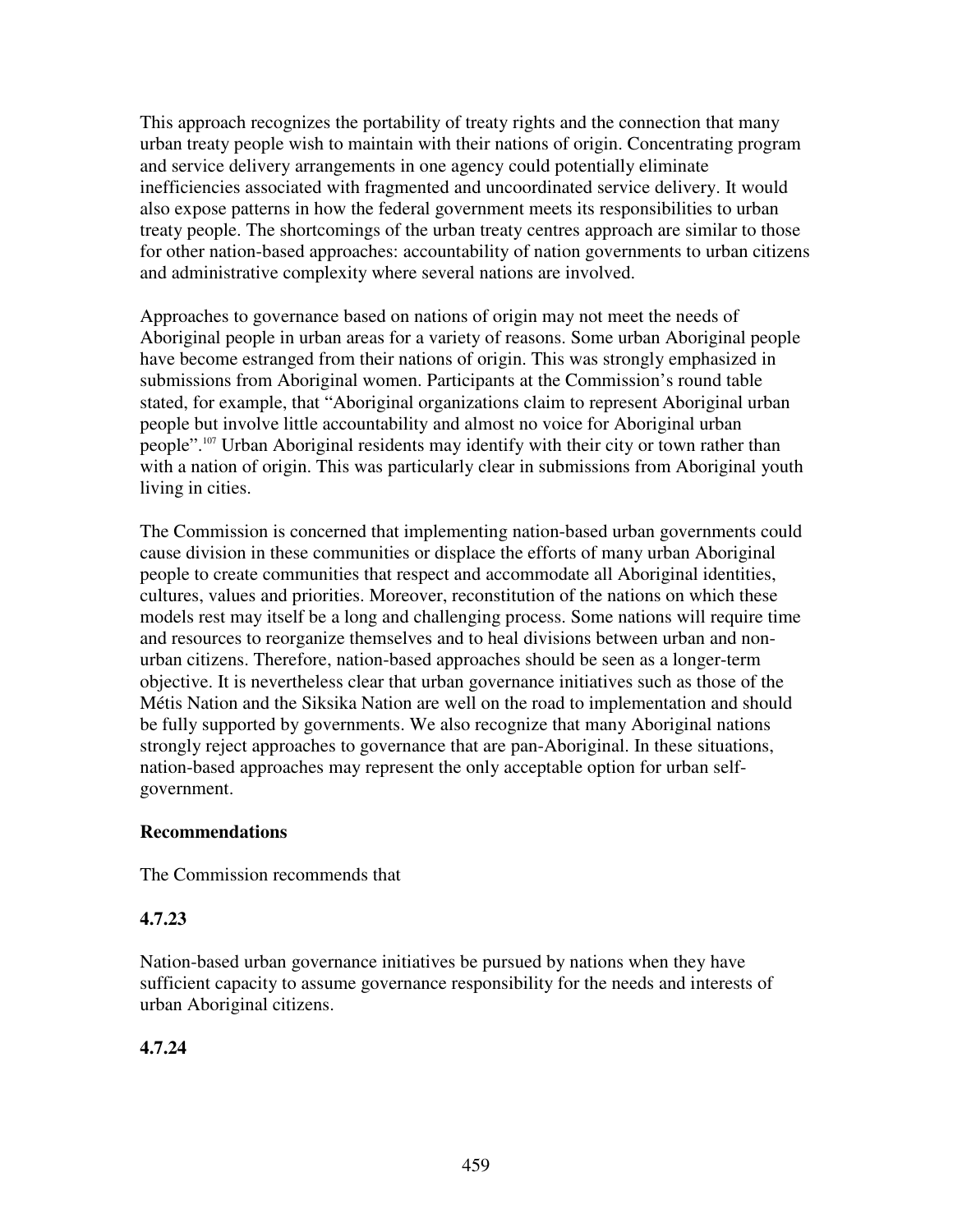The urban citizens of Aboriginal nations be fully consulted and participate in decisions concerning urban governance initiatives pursued by nations.

## **4.7.25**

Aboriginal nations ensure that their urban citizens' needs and interests are recognized and that mechanisms are instituted to ensure they are represented in the political structures and decision-making processes of the nation.

## **4.7.26**

Federal, provincial, territorial and municipal governments give full support to Aboriginal nations when they develop and implement urban governance initiatives.

# **5.4 Conclusion**

There are many ways to improve the circumstances of urban Aboriginal people through urban governance arrangements. Recognizing and responding to self-government aspirations and improving the approach of Canadian governments and institutions to matters of primary concern to urban Aboriginal people will substantially improve the vitality and future of Canadian cities and towns.

Urban self-government arrangements are also essential tools for formulating new relationships between Aboriginal and non-Aboriginal people. As Aboriginal people living in cities become more involved in government decision making, acquire a greater ability to effect change in areas with a direct impact on their lives, and gain the capacity to institute fundamental, forward looking reforms, old stereotypes will disappear. Whatever form urban self-government takes, we are confident that it will go forward in an orderly and reasonable manner while meeting the needs and expectations of urban Aboriginal people. A vital part of this process will be for Aboriginal and non-Aboriginal governments to support education and healing among urban residents to ensure their meaningful participation in governance initiatives and to provide information about choices, options and decisions on governance. We address the issue of public education in greater depth in Volume 5, Chapter 4.

# **6. Urban Demographics and Socio-Economic Conditions**

Until recently, information on Aboriginal people living in cities has been scarce. Census counts of Aboriginal populations have been based on questions about ethnic origins and ancestry, with varying definitions of origin and instructions for Aboriginal respondents. 108 Even these data are of limited use in establishing needs and planning services and selfgovernment for Aboriginal peoples, because origin and ancestry provide little information about the potential demand for culturally adapted services and the desire to participate in Aboriginal institutions; the real key is how individuals identify themselves.

# **6.1 Aboriginal Peoples Survey**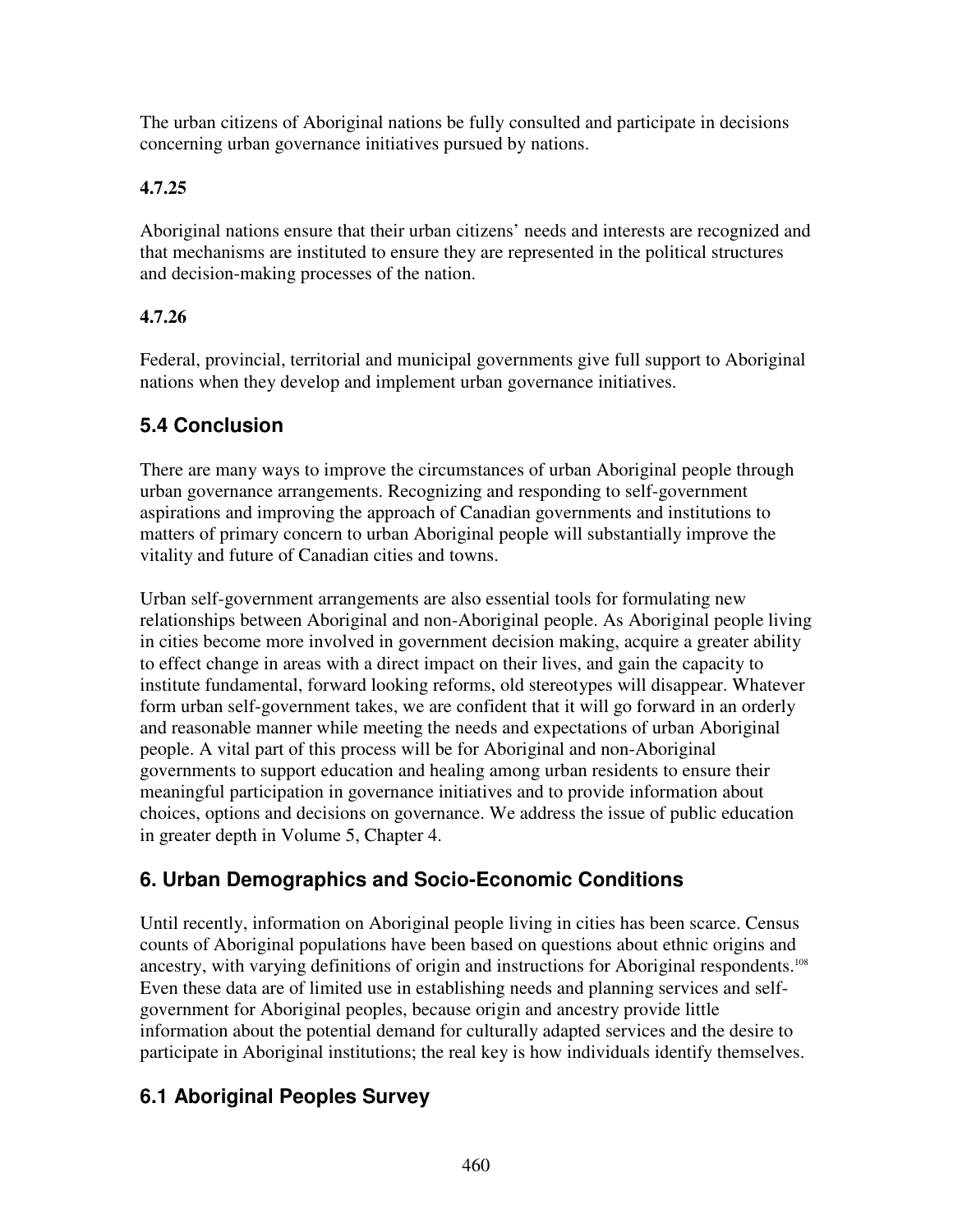In 1991, Statistics Canada conducted a national post-census survey of Aboriginal people. The Aboriginal Peoples Survey (APS) was based on self-identification rather than ancestry, 109 but continued to reflect the urban/rural/reserve distinction traditionally employed in official statistics. This distinction was created and reinforced by policies of non-Aboriginal governments and ignores the fact that many Aboriginal people living in urban areas retain strong ties to their communities of origin. <sup>110</sup> These ties are important in exploring the demographic framework for self-government approaches based on citizenship or governance of traditional territories. Ultimately, data collected to support research in this area should not be organized in a way that perpetuates culturally inappropriate distinctions. Although some information on the diversity of urban Aboriginal residents can be gleaned from the 1991 census, the geography used in this chapter is of necessity based on Statistics Canada's standard urban/rural/reserve categorization.

## **6.2 Population Size and Dynamics**

#### *Current urban population size*

The APS estimated the total 1991 Aboriginal population (First Nations, Inuit and Métis people) at 720,000. Almost two-thirds, or 466,100, resided off-reserve. Approximately 320,000 people, 44.4 per cent of the total Aboriginal population, lived in urban areas (Table 7.6).

#### TABLE 7.6 **Residence of Adjusted Aboriginal Identity Population, 1991**

|                    | <b>Total Aboriginal</b> |      | <b>Registered</b><br>NAI |      | Non-Registered NAI   Métis |      |                                    |    | Inuit <sup>1</sup> |      |
|--------------------|-------------------------|------|--------------------------|------|----------------------------|------|------------------------------------|----|--------------------|------|
|                    | #                       | $\%$ | #                        | $\%$ | #                          | $\%$ | #                                  | %  | #                  | $\%$ |
| On-reserve         | 254,600                 | 35   | 254,600                  | 58   |                            |      |                                    |    |                    |      |
| Off-reserve        | 466,100                 | 65   | 183,500                  | 42   | 112,600                    |      | 100   139,400   100   35,600   100 |    |                    |      |
| Total <sup>3</sup> | 720,600                 |      | 100 438,000 100          |      | 112,600                    |      | 100   139,400   100   37,800   100 |    |                    |      |
| Urban              | 320,000                 | 44   | 148,500                  | 34   | 77,800                     | 69   | 90,100                             | 65 | 7,900              | 22   |
| Rural              | 146,100                 | 20   | 35,000                   | 8    | 34,900                     | 31   | 49,300                             |    | 35 27,700          | 78   |

Notes:

NAI = North American Indian.

As a result of multiple Aboriginal group identity responses, the sum of on-reserve and off-reserve populations may be greater than the number in the total column.

Urban is defined as a population of at least 1,000 with a density of at least 400 persons per square kilometre. The urban and rural counts do not include reserves.

Because of rounding, the totals may not equal the sum of the column figures.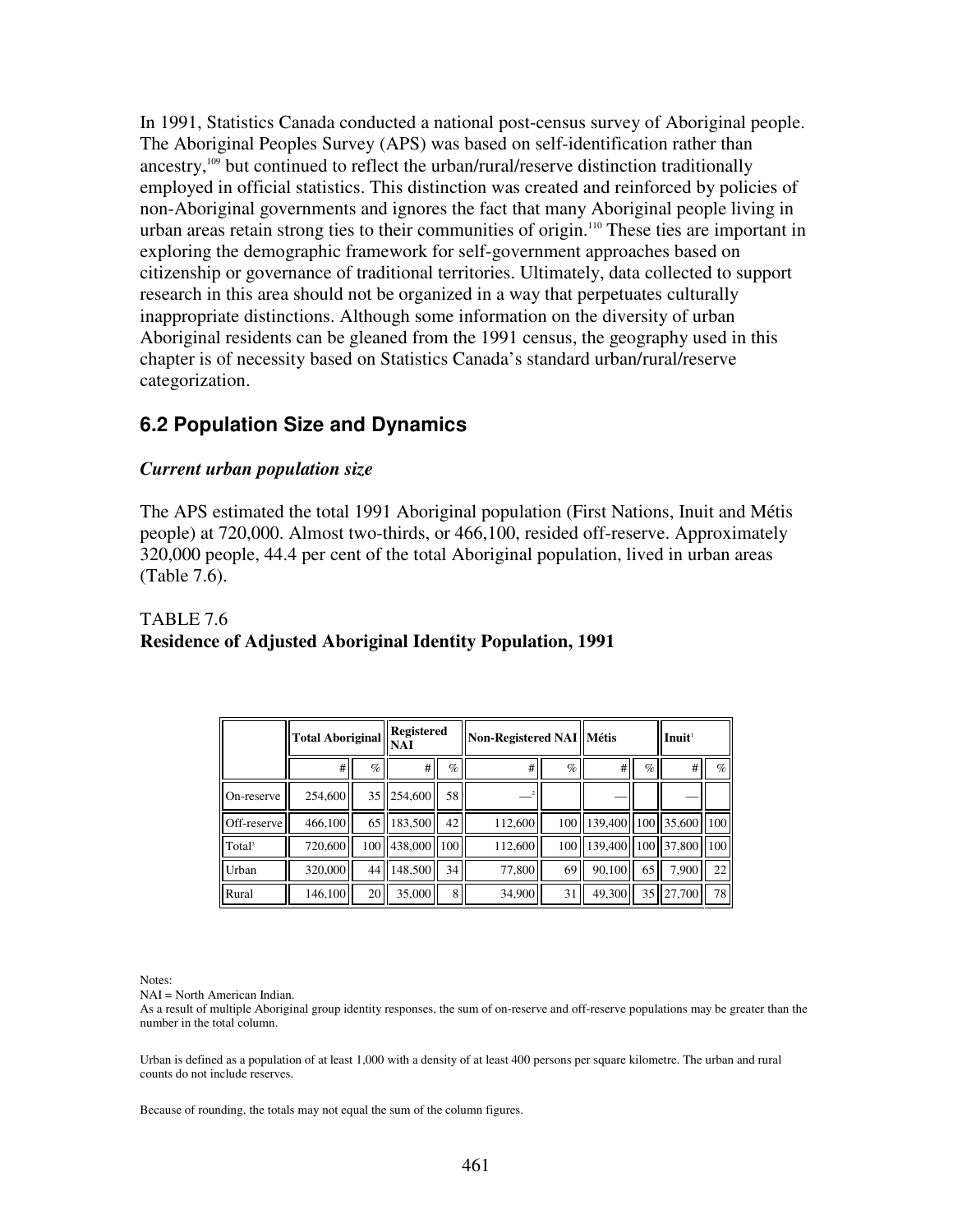1. 95,000 added to the aps count to compensate for the population on unenumerated reserves and undercoverage in participating reserve and non-reserve areas.

2. Actual aps counts for non-status Indians, Métis people and Inuit living on reserves were 3,600 (3.5%), 4,535 (3.4%) and 620 (1.7%) respectively. Because of the small numbers, these were added to non-reserve counts.

3. Non-reserve, urban and rural, adjusted counts for Inuit were derived by applying the percentage of urban and rural Inuit from the aps actual counts to the total adjusted Inuit count.

*Source:* M.J. Norris et al., "Projections of Canada's Aboriginal Identity Population in Canada, 1991-2016", research study prepared for RCAP (February 1995).

Among the major Aboriginal groups, registered (status) Indians are the most numerous urban residents (148,500), followed by Métis people (90,100), non-status Indians (77,800) and Inuit (7,900). As a proportion of each group, however, non-status Indians are most heavily urban-based (69 per cent), followed closely by Métis people (65 per cent), then registered Indians (34 per cent) and Inuit (22 per cent) (see Table 7.6).

#### *Migration*

The APS collected data that enable migration patterns to be measured over the five-year period 1986-1991 for four geographic locations: reserves; rural non-reserve areas; census metropolitan areas (CMAs), urban areas with populations over 100,000; and urban non-CMAs, with populations between 1,000 and 100,000. 111

Urban CMAs were net gainers of migrants between 1986 and 1991, while urban non-CMAs and rural non-reserve areas were net losers. Reserves also showed a net migration gain that was higher in absolute numbers than the urban CMAs. Analysis of migration flows between each type of location shows that urban CMAs gained Aboriginal population from smaller urban centres and from rural non-reserve areas, but experienced a net loss to reserves. However, a significant percentage (20 per cent) of the flow to reserves was composed of new registrants under Bill C-31. Winnipeg, Regina and Saskatoon had a higher percentage of in-migration from reserves and rural areas (combined) than eastern and western CMAs, including Calgary and Edmonton, whose major source of new arrivals was other CMAs.

Net migration patterns differed from one Aboriginal group to another. Registered Indians constituted the largest net gain for reserves, with CMAs following at the expense of smaller urban centres and rural areas. Although non-status Indians accounted for the majority of Aboriginal migrants to Vancouver, Victoria and eastern CMAs, there was also a significant movement of non-registered Indians from CMAs to rural areas, resulting in a large net increase in the non-registered Indian population in rural areas and a small increase on reserves and in large urban areas. Among Métis people, CMAs showed the largest net gain, mostly from smaller urban centres. Métis people constituted between nearly one-quarter and one-third of migrants into every CMA from Winnipeg to Edmonton. Rural areas also experienced a net Métis migration originating from CMAs and from smaller urban centres. Finally, there was a very small outflow of Inuit from rural areas, largely northern communities, to small urban centres and CMAs.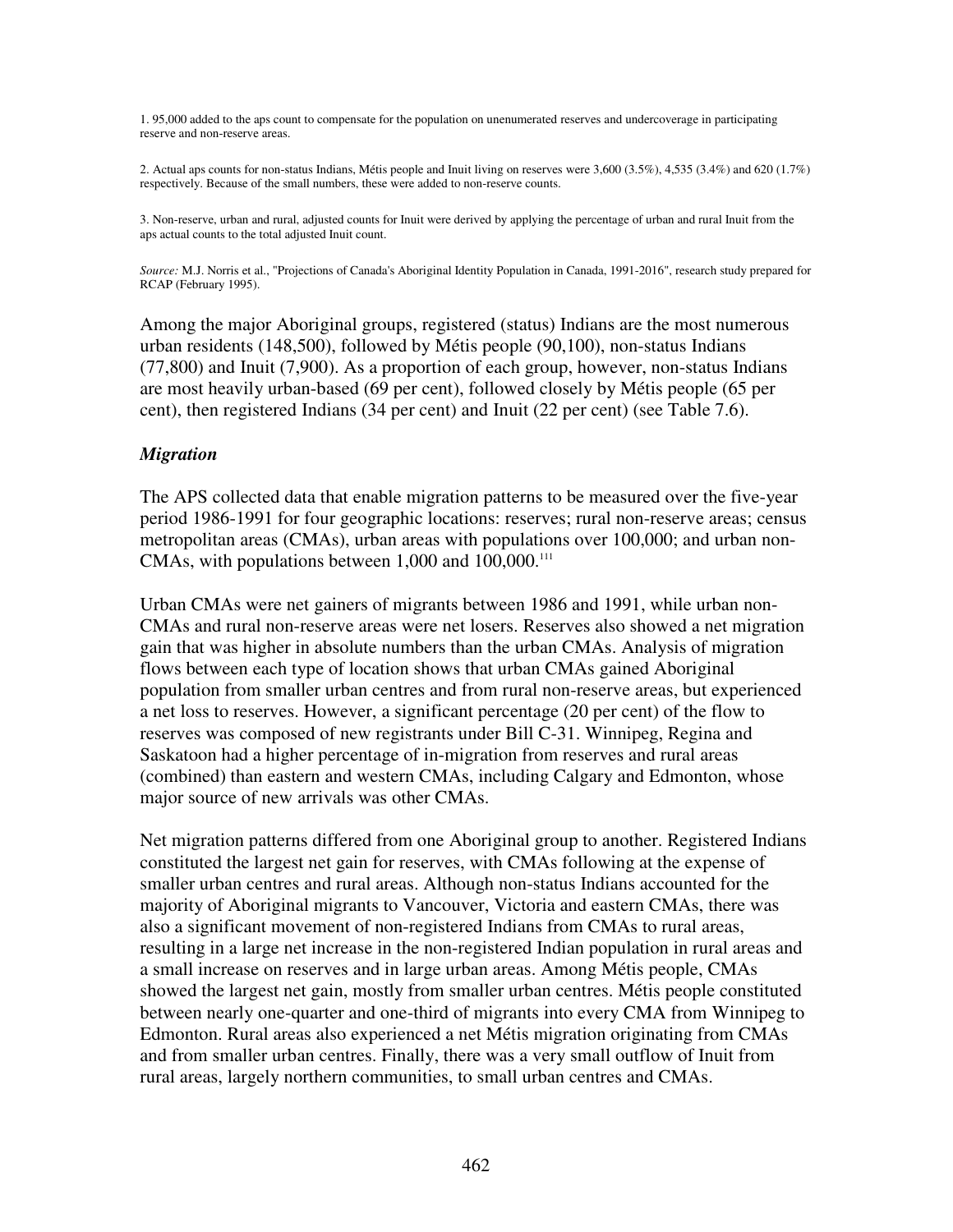Overall, urban centres with populations over 100,000 experienced a net migration gain from every Aboriginal group, while smaller urban centres had a net outflow from every group except Inuit, who had a small net inflow. Although rural areas showed a net loss of migrants, there was significant urban to rural migration among Métis people and nonregistered Indians.

Finally, even though net migration to urban areas is relatively small in absolute numbers, 29 per cent of the total urban Aboriginal population in 1991 were recent in-migrants from other urban and rural areas and from reserves. This has important implications for housing, education, employment, training, and the types of services available to deliver appropriate assistance.

### *Projections*

Except for the five-year migration pattern data derived from the APS, there is very little information on historical urbanization trends among Aboriginal people. However, data derived from a study prepared for the Commission indicate that the Aboriginal population residing in urban areas grew by 55 per cent over those 10 years. The non-Aboriginal urban population grew by approximately 11 per cent over the same period.<sup>112</sup>

Given migration patterns in urban areas between 1986 and 1991, it seems likely that natural increase has become a more important component of growth in the number of urban Aboriginal people than net migration. Another source of increase may be people who never identified themselves as Aboriginal before 1985 but who began to do so following passage of Bill C-31. Many of the 80,000 to 90,000 C-31 registrants were living in urban areas.

The total Aboriginal population can be expected to grow from about 720,000 in 1991 to more than a million by the year 2016, assuming that mortality rates will decline slowly and fertility rates continue a more rapid decline over the projection period. Taking into account recent trends in migration patterns and natural increase, the Aboriginal population in urban areas can be expected to grow by 43 per cent, reaching almost 457,000 by 2016. As a relative share of the total Aboriginal population, however, it is expected to decline slightly, from 44 per cent in 1991 to 42 per cent in 2016.

# **6.3 Composition of Urban Aboriginal Populations**

The scope of institutional development in a particular location will necessarily be affected by the size of local Aboriginal populations. It will also reflect the diverse situation of urban Aboriginal residents with regard to current access to government funding and programs and aspirations for self-government.

#### *Ancestry and identity*

Ancestry and self-identification are not coincident among Aboriginal people in urban areas. In 11 CMAs studied, the percentage of people with Aboriginal ancestry who also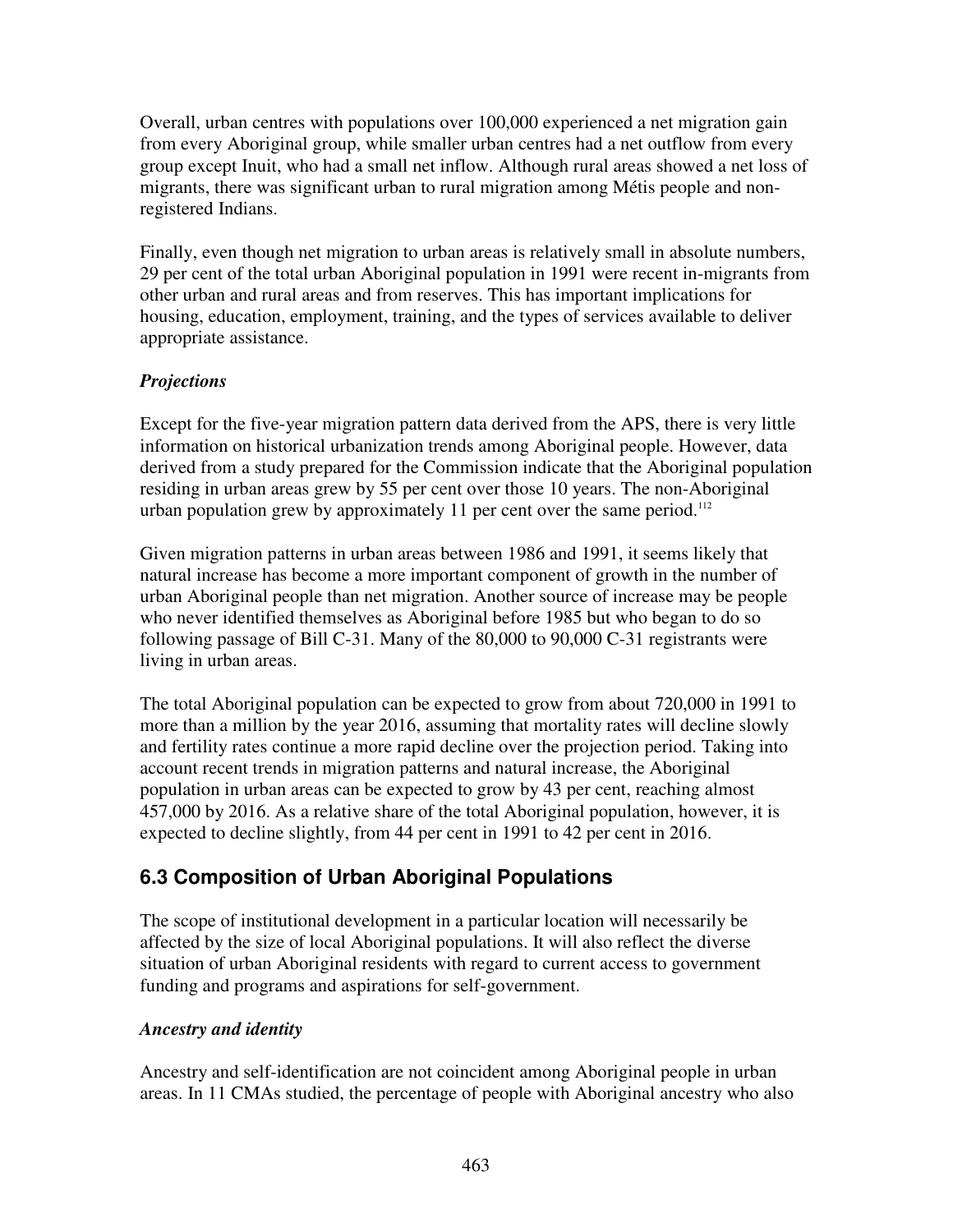identified with an Aboriginal group varied from 15.2 per cent in Montreal to 86.3 per cent in Regina (see Table 7.7). The size of the 'identity' population reflects changes in patterns of self-identification. Among the

CMAs studied, Montreal, Halifax, Ottawa-Hull, Toronto and Victoria all contain a relatively high proportion of people with Aboriginal ancestry who do not currently identify themselves as Aboriginal people.

#### TABLE 7.7 **Aboriginal Ancestry and Aboriginal Identity in Selected Census Metropolitan Areas, 1991**

|                 | <b>Population With Aboriginal</b><br>Ancestry <sup>1</sup> | <b>Ancestry Population Identifying as</b><br>Aboriginal | % of Cma Population Identifying as<br>Aboriginal |  |  |
|-----------------|------------------------------------------------------------|---------------------------------------------------------|--------------------------------------------------|--|--|
|                 | #                                                          | $\%$                                                    | $\%$                                             |  |  |
| Halifax         | 6,710                                                      | 17.7                                                    | 0.4                                              |  |  |
| Montreal        | 44,645                                                     | 15.2                                                    | 0.2                                              |  |  |
| Ottawa-<br>Hull | 30,890                                                     | 22.4                                                    | 0.8                                              |  |  |
| Toronto         | 40,040                                                     | 35.5                                                    | 0.4                                              |  |  |
| Winnipeg        | 44,970                                                     | 78.2                                                    | 5.4                                              |  |  |
| Regina          | 12,765                                                     | 86.3                                                    | 5.8                                              |  |  |
| Saskatoon       | 14,225                                                     | 83.8                                                    | 5.7                                              |  |  |
| Calgary         | 24,375                                                     | 57.7                                                    | 1.9                                              |  |  |
| Edmonton        | 42,695                                                     | 68.5                                                    | 3.5                                              |  |  |
| Vancouver       | 42,795                                                     | 58.5                                                    | 1.6                                              |  |  |
| Victoria        | 10,215                                                     | 43.4                                                    | 1.6                                              |  |  |

Notes:

Cma = Census Metropolitan Area.

1. Includes people who identified single and multiple ethnic or cultural origins.

*Source:* Statistics Canada, 1991 Census, Aboriginal Peoples Survey, catalogue no. 94-327.

#### North American Indians

To pursue Aboriginal governance, social and economic development, and service delivery in an urban environment, the composition of First Nations populations must be understood in the context of their legal status, band membership, and treaty and nation affiliations. Band membership, for example, entails certain rights and privileges such as voting in band elections, voting on issues within the jurisdiction of the band council, and voting on the right to reside on the reserve.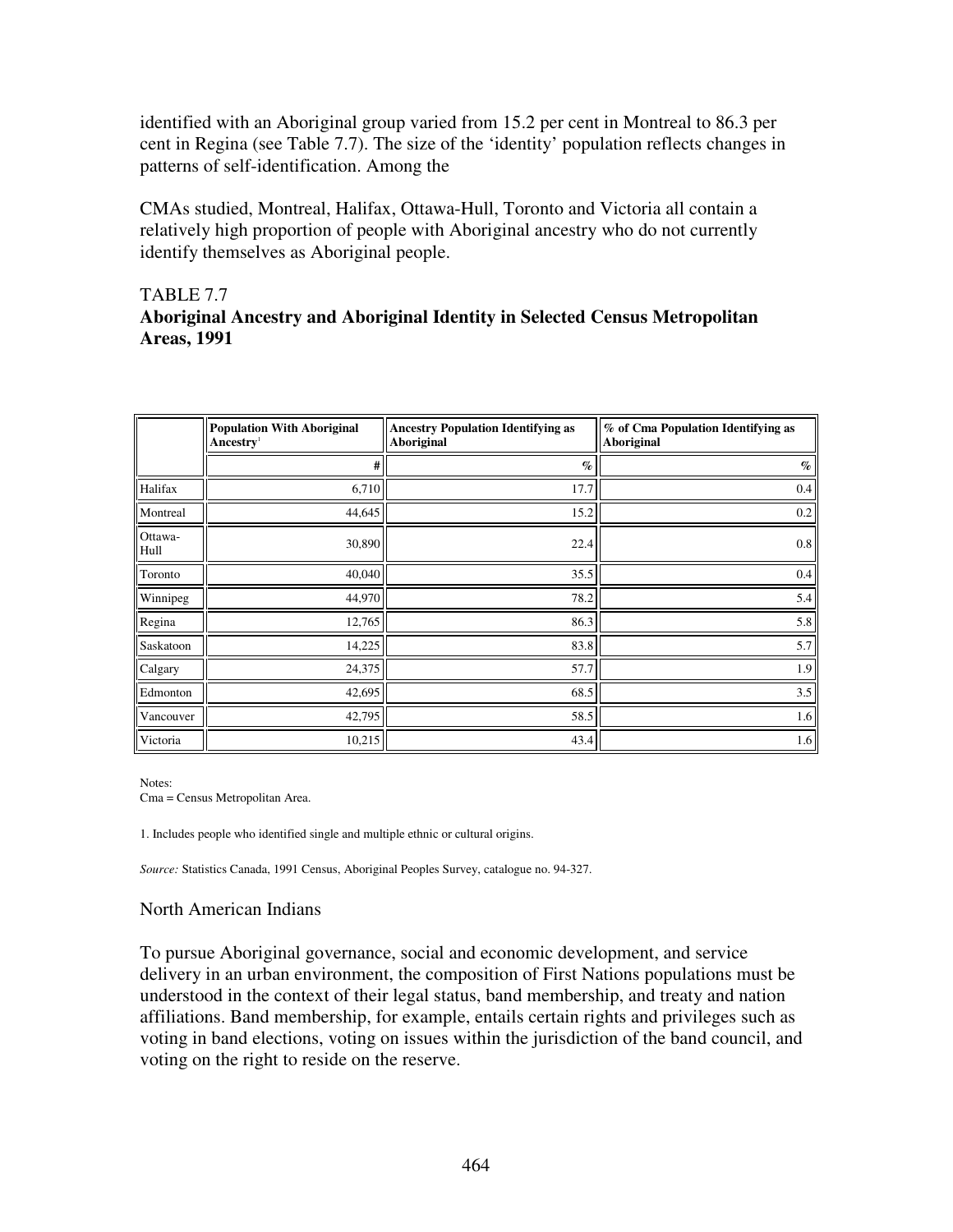North American Indians who are registered (status) Indians under the Indian Act are the largest group of Aboriginal urban residents (see Table 7.6). The 50,490 Indians living in urban areas who were reinstated under Bill C-31 make up more than one-third of this group.

In many CMAs, the vast majority of the registered Indian population are band members. Some, however, did not report a band or First Nation membership. The highest number of these was in Winnipeg (1,945), followed by Vancouver, Edmonton and Ottawa-Hull.

The distribution of treaty and nation affiliation in urban areas could have a significant impact on approaches to self-government. The treaty affiliations of First Nations residents of 10 selected urban areas showed no consistent pattern (see Table 7.5). In four areas (Halifax, Sudbury, Regina and Prince Albert), a majority of First Nations residents belonged to the bands whose treaty territory included the city. In four other areas (Thunder Bay, Winnipeg, Edmonton and Calgary), the percentage ranged between 25 and 43. In Vancouver, at the other extreme, 64 per cent of First Nations residents reported non-treaty band or First Nation affiliation, reflecting the general absence of treaties in British Columbia.

The distribution of nations of origin also varied considerably among urban areas (see Table 7.4). First Nations residents of Halifax are predominantly Mi'kmaq. Regina and Edmonton have a majority of Cree Nation people. Sudbury, Thunder Bay, Winnipeg and Toronto are mostly Ojibwa. Other large cities, such as Montreal, Vancouver and Calgary, have a greater mix of nations of origin.

#### Métis people

Métis people represent 28 per cent (about 90,000) of urban Aboriginal residents. The proportion of Aboriginal people identifying themselves as Métis people ranges from 10.1 per cent in Toronto to

46.9 per cent in Saskatoon, with actual numbers ranging from 345 in Victoria to 13,515 in Edmonton. Although prairie cities report the highest numbers and proportion of Métis residents, there are a significant number in eastern cities and in British Columbia.

#### Non-status Indians

The estimated 78,000 North American Indians not registered under the Indian Act residing in urban areas in 1991 (see Table 7.6) made up about 24 per cent of the total urban Aboriginal population. Little is known about their affiliation with a community of origin; in the 1991 census, few non-status Indians reported band or First Nation membership or affiliation. Although the impact of this substantial group on selfgovernment issues, economic and social development, and service delivery may not be evident, it clearly constitutes yet another heterogeneous element in the composition of Aboriginal peoples in urban areas.

Inuit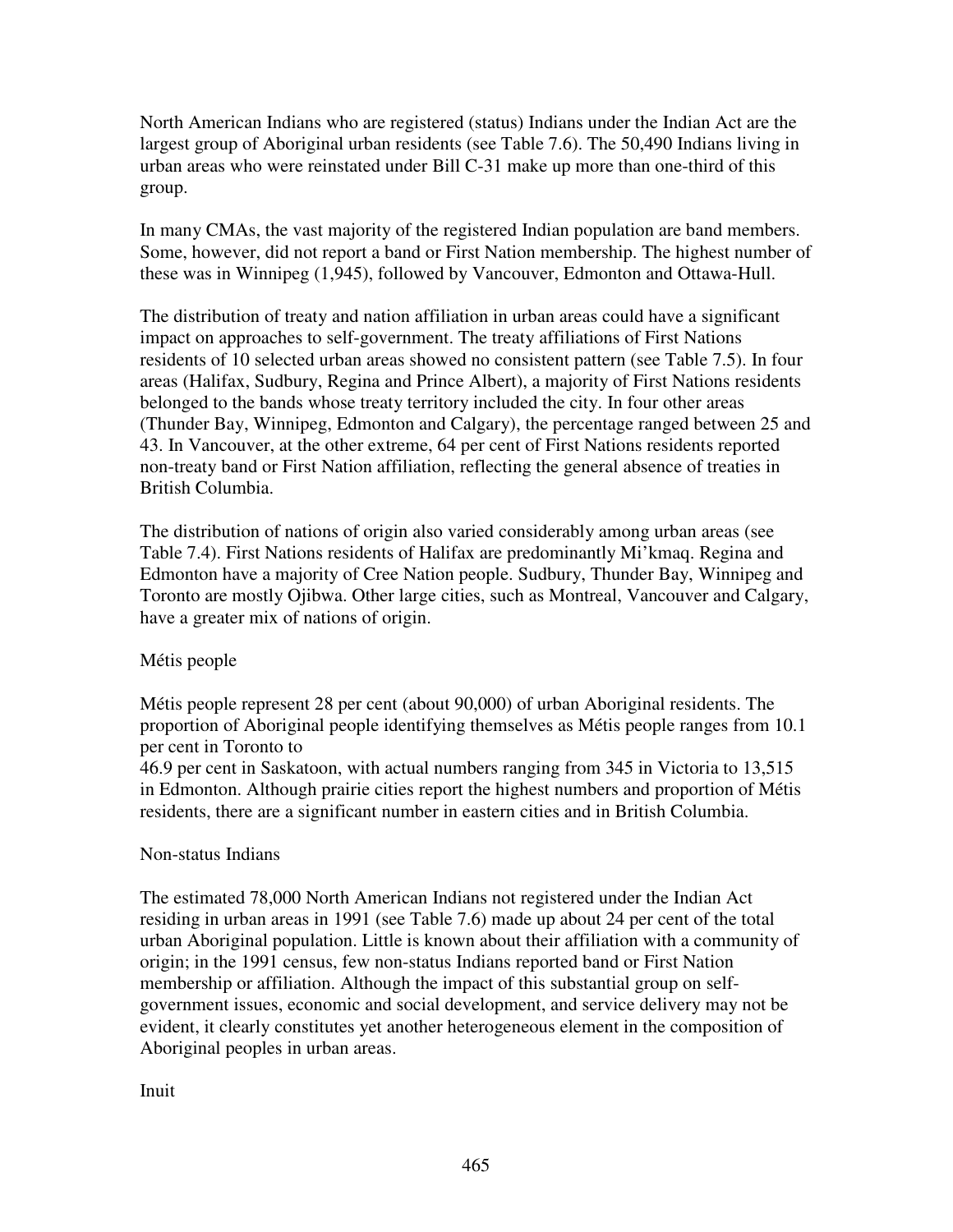About 8,400 Inuit were estimated to be living in urban areas in 1991, representing 2.6 per cent of the total urban Aboriginal population. Only 1,850 were reported residing in CMAs, with the remainder in northern centres such as Yellowknife, Iqaluit and Happy Valley-Goose Bay.

# **6.4 Demographic, Social and Economic Conditions**

The 1991 APS collected data on a variety of demographic and socio-economic characteristics. While the data highlight the poverty of much of the urban Aboriginal population, this population is not homogeneous, and Aboriginal people are represented at all socio-economic levels. The plight of many, however, is serious. (Unless otherwise specified, the socio-economic data presented here are based on the APS counts, without adjustment for undercoverage, because information is not available on the socioeconomic characteristics of the unenumerated population.)

#### *Sex*

The over-representation of women among urban Aboriginal residents has been a longstanding pattern. By 1991, 56 per cent of registered North American Indians in urban areas were women; among non-status Indians and Métis people in urban areas, 52 per cent were women (see Table 7.1). Only Inuit had more men than women in urban areas.

Part of the reason for the predominance of women among urban Aboriginal residents lies in their reasons for moving to non-reserve locations, which tend to be related to housing and family considerations rather than economic factors. Other research suggests that women are more likely to move to urban areas as heads of families and require different kinds of services than men, who are more likely to migrate as 'unattached' individuals.<sup>113</sup>

#### *Age*

Aboriginal people residing in urban areas are considerably younger than the general urban population (see Table 7.1). Thirty-seven per cent of women are under 15, compared to 20 per cent in the non-Aboriginal population. The difference continues into the 15-24 age group, which constitutes 20 per cent of urban female Aboriginal residents but only 14 per cent of non-Aboriginal women. And only five per cent of female Aboriginal residents are over 55, compared to 20 per cent of the non-Aboriginal urban population.

## *Use of Aboriginal languages*

Many participants in the Commission's hearings expressed strong concern about the loss of Aboriginal cultures and languages. These concerns are borne out by data gathered for the APS (see Table 7.1, as well as Volume 3, Chapters 5 and 6). Only about 18 per cent of urban Aboriginal people aged 15 and over reported being able to speak an Aboriginal language; for Métis people and non-status Indians, this number fell to 11 per cent and 5.6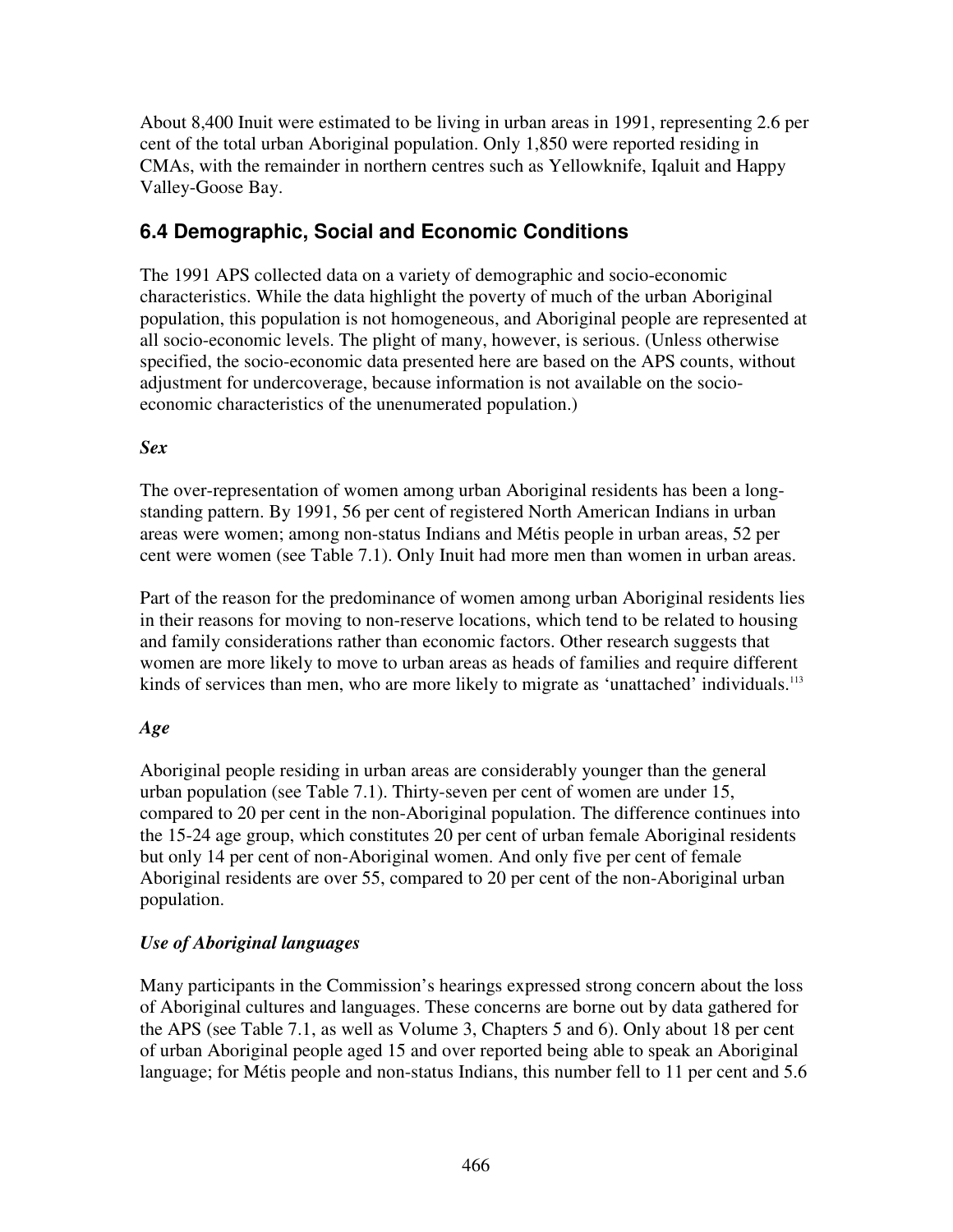per cent respectively. Almost three-quarters of urban residents who had never spoken an Aboriginal language expressed a desire to learn one.

### *Education*

APS data show that the urban Aboriginal population is generally less well educated than non-Aboriginal residents (see Table 7.1). Even though the percentage of the urban Aboriginal population holding a university degree is two to four times higher than the reserve and rural population, it amounts to only about four per cent, compared to 13 per cent of non-Aboriginal urban residents. A significant gap remains with regard to high school or trades certificates, which are held by 13 per cent of the urban Aboriginal population and almost 19 per cent of non-Aboriginal residents. Only among holders of post-secondary non-university certificates and diplomas does the difference narrow, to 15 per cent of Aboriginal residents and 16 per cent of non-Aboriginal residents.

### *Labour force characteristics*

Early research on urban Aboriginal people assumed that over time they would be integrated into the labour force and benefit from economic mobility. These assumptions were challenged by studies in the 1970s and 1980s demonstrating the difficulty of achieving economic success in urban environments and undermining the notion that time and increasing familiarity with the city would facilitate urban Aboriginal residents' integration into the labour market. 114

By 1991, Aboriginal labour force participation rates were approaching those of non-Aboriginal people in urban areas. However, unemployment rates were more than twice as high for Aboriginal people (see Table 7.1).

There is considerable variation between CMAs and between different aboriginal groups in particular CMAs regarding both participation and unemployment rates. Nevertheless, the aggregate figures suggest there is little reason to be optimistic about the employment situation of Aboriginal people in urban areas. The substantial variations between urban areas and Aboriginal groups also suggest that employment initiatives should be locally targeted.

#### Income

In light of the labour force situation of many urban Aboriginal residents, it is not surprising that their average annual incomes (from all sources) lagged fully 33 per cent behind those of their non-Aboriginal counterparts (see Table 7.1). The average total annual income for Aboriginal people was \$16,560, compared to \$24,876 for non-Aboriginal residents.

Aboriginal people no longer attending school and working for 40 or more weeks a year fare considerably better in urban areas than on reserves or in rural areas. Aboriginal CMA residents earned on average \$25,375 per year, while reserve residents earned \$20,109.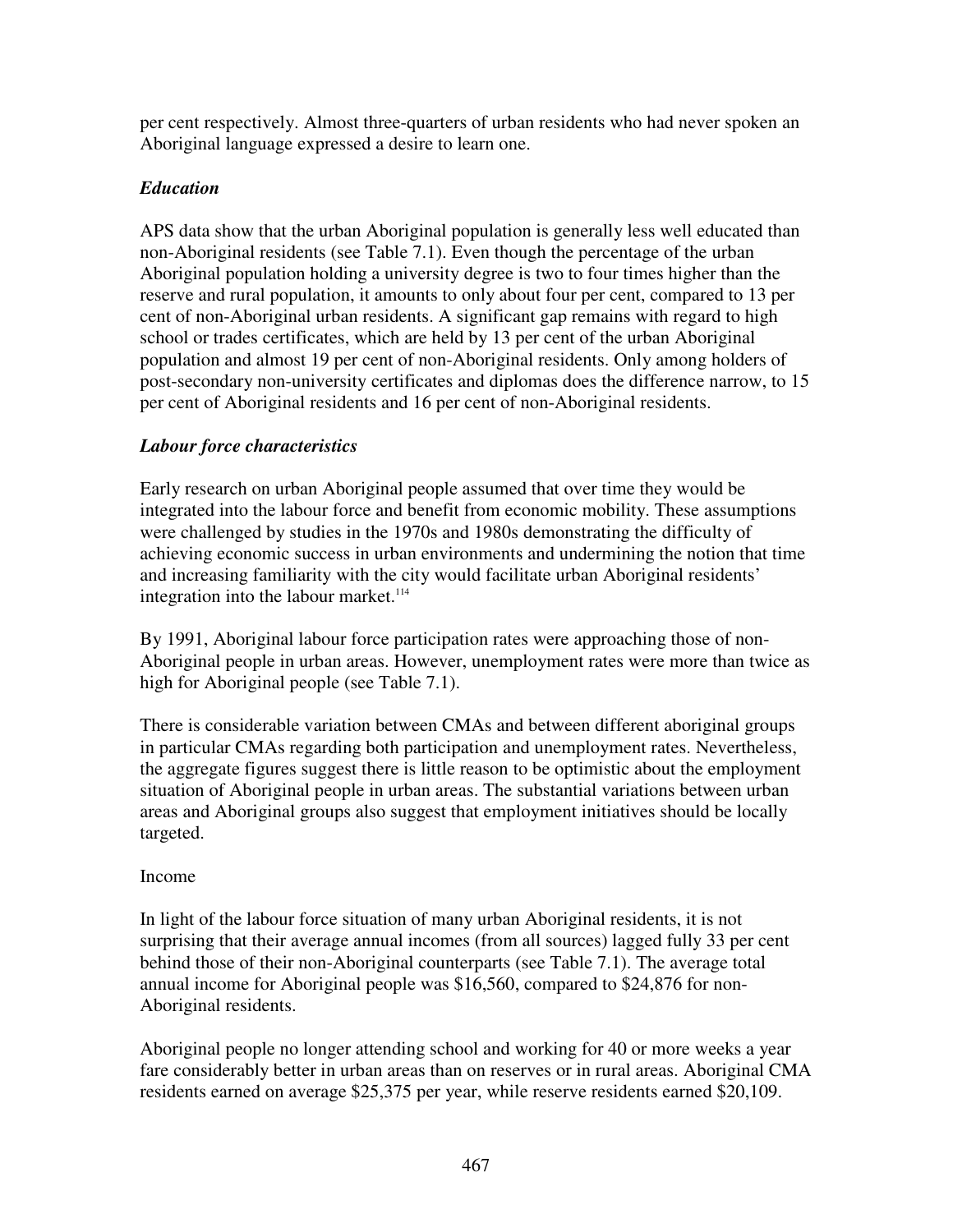Nevertheless, the income gap with comparable non-Aboriginal urban residents persisted; the latter had an average annual income of \$34,602, more than 36 per cent higher than their Aboriginal counterparts.

### *Poverty*

The incidence of poverty is very high among Aboriginal people residing in urban areas. Thirty-five per cent received less than \$10,000 per year in income from all sources, compared to 26 per cent of the non-Aboriginal population (see Table 7.1).

The picture becomes worse when measured against the 'poverty line', or low income cutoff, defined by Statistics Canada. On the basis of 1991 census data for Aboriginal household incomes in selected CMAs, Winnipeg, Regina and Saskatoon reported more than 60 per cent of Aboriginal households below the low income cut-off. The situation was even more serious among female single-parent households in these cities, where between 80 and 90 per cent were below the poverty line. In other CMAs, between 40 and 76 per cent of these households fell below the poverty line. 115

## *Housing*

A study conducted for the Canada Mortgage and Housing Corporation (CMHC) to determine whether urban Aboriginal households were in 'core need' developed an index to measure the adequacy, suitability and affordability of housing units.<sup>116</sup> It found that in 1991, 33 per cent of urban area Aboriginal households were in core need, compared to 17 per cent of non-Aboriginal households.

The most prevalent problem was shelter affordability, with all CMAs from Winnipeg to Victoria reporting shelter costs exceeding 30 per cent of household income in about four of 10 Aboriginal households. At least eight of 11 CMAs reported that 60 per cent or more of female single-parent households had shelter costs exceeding this affordability index. In fact, single-parent families represented almost one-third of Aboriginal households with an affordability problem, with single-person households also accounting for one-third, and two-parent households with children constituting a further 18 per cent.

#### *Comparative characteristics of migrants and non-migrants*

#### Sex

Women dominated the 1986-1991 migration streams into all areas, especially urban areas where they represented about 58 per cent of all migrants (see Table 7.2). The APS also found that one woman in five living in urban areas had moved during the 12 months before the survey.

## Reasons for moving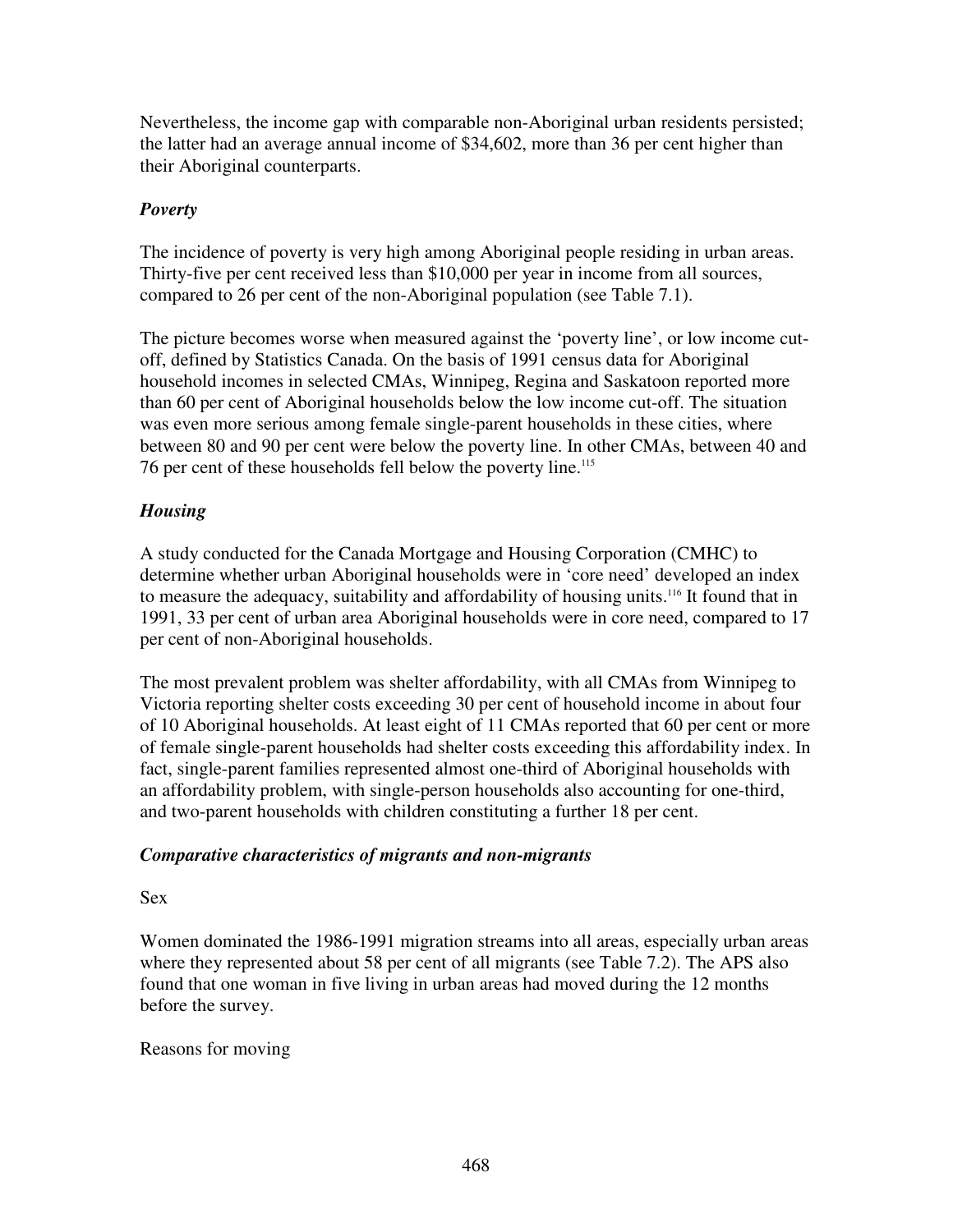While the Clatworthy study did not explore reasons for moving to urban areas specifically, it did examine reasons for migrating to non-reserve areas generally (see Table 7.3). More than 30 per cent of migrants said they moved for family-related reasons. Access to employment and improved housing were each cited by 20 per cent. Eight per cent cited 'community factors', and five per cent said they were forced to move.

The percentage of women citing community factors was far higher than men, while the proportion citing access to employment was significantly lower. More women than men apparently moved for non-economic reasons. This finding is consistent with the economic condition of Aboriginal women who migrated to CMAs.

#### Family status

Spouses and single parents constituted more than 48 per cent of all migrants, with children making up another 35 per cent. <sup>117</sup> Single-parent families accounted for 12 per cent of the population migrating to CMAs from 1986 to 1991. 'Unattached' individuals constituted 16 per cent of all migrants and 19 per cent of those migrating into CMAs. The proportion of children was smaller among migrants than among non-migrants, suggesting that migrant families tend to move at an earlier stage of the family formation cycle.

#### Socio-economic characteristics

Sixty-two per cent of migrants to CMAs had a secondary school certificate or postsecondary schooling, compared to 50 per cent of non-migrants and 66 per cent of the non-Aboriginal population. 118 In smaller urban areas, only about 55 per cent of migrants and 35 per cent of non-migrants had a secondary school certificate or more.

Both male and female migrants to urban areas tend to be more active participants in the labour force than their non-migrant counterparts. In CMAs, non-migrants and female migrants participated in the labour force at the same rate as non-Aboriginal residents, while male Aboriginal migrants had a higher participation rate. Migrants, however, did not fare as well as non-migrants: both male and female migrants had higher unemployment rates. Moreover, the unemployment rates of urban Aboriginal residents were generally two and a half times higher than those of the non-Aboriginal population.

Aboriginal migrants who were out of school and working full-time in CMAs had slightly higher average employment income than non-migrants, but it was still more than 26 per cent lower than that of their non-Aboriginal counterparts.

The desperate economic conditions facing single-parent Aboriginal women were even worse among migrants to CMAs. In nine of 11 CMAs, more than 60 per cent of migrant female single-parent families were living below the poverty line. The situation was scarcely better for two-parent migrant families in Regina and Saskatoon, as many as 50 per cent of whom were below Statistics Canada's low income cut-off.

# **6.5 Conclusion**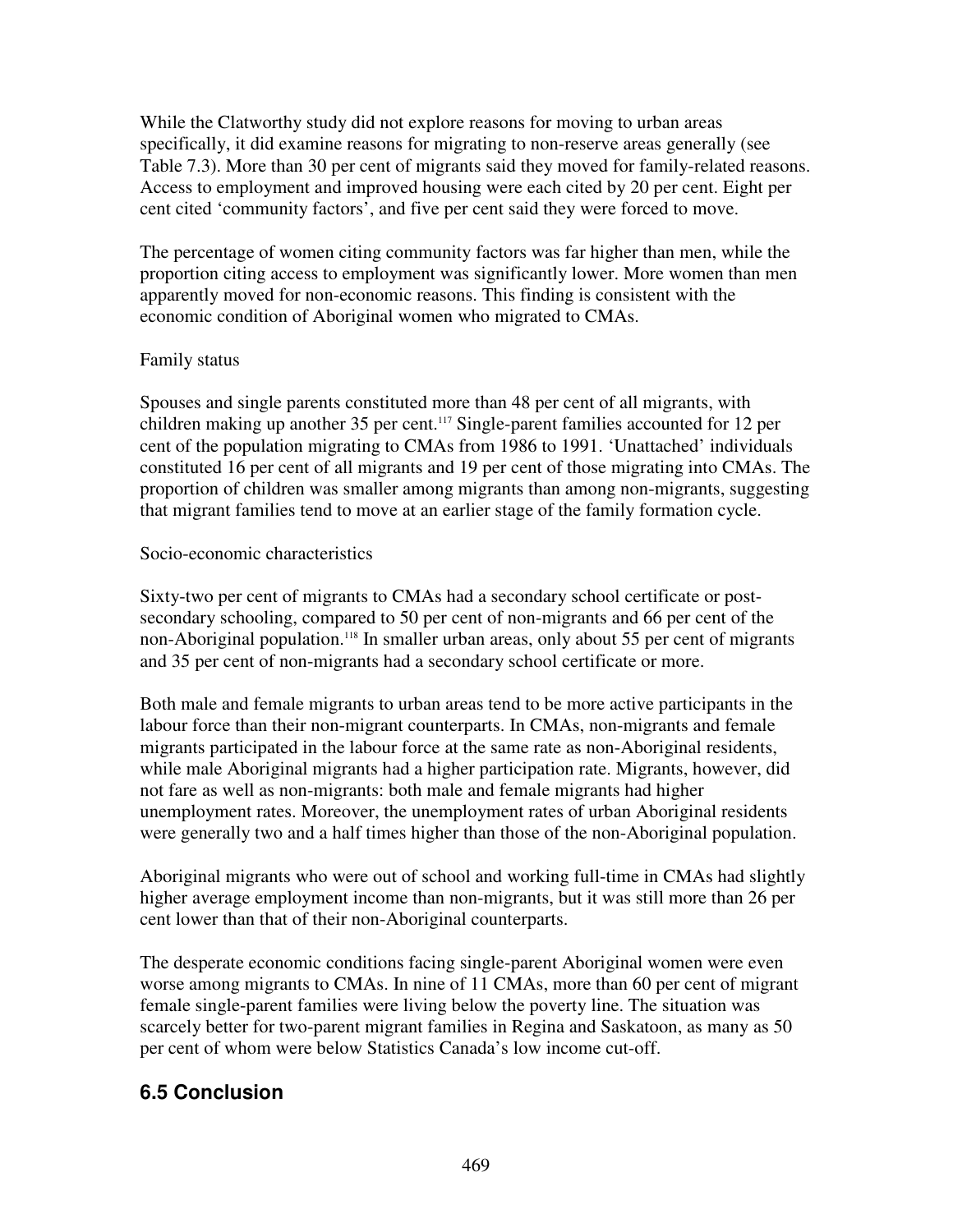In this section we have used the available data to describe the key demographic, social and economic conditions of Aboriginal people living in urban areas, with particular emphasis on metropolitan areas.

Demographically, the urban Aboriginal population experienced very rapid growth between 1981 and 1991, increasing by 55 per cent (compared to an 11 per cent increase in urban non-Aboriginal residents). Although the future rate of growth is expected to be slower than in 1981-1991, the urban Aboriginal population is still expected to grow by 43 per cent in the next 25 years, from 320,000 in 1991 to 457,000 in 2016. It is vital for policy and programming purposes to remember that urban residents constituted 44 per cent of the total Aboriginal population in 1991.

Another major feature of the urban Aboriginal population is its diversity. This will have a significant impact on forms of urban self-government, institutions and service delivery vehicles. In particular, it is not clear how urban Aboriginal residents will identify themselves in the future and how they will organize for self-government purposes. The Commission is concerned that relevant information be collected and made a number of recommendations in this regard in Volume 2, Chapter 3.

Finally, the information presented in this section highlights the poverty, high dependency ratios and disadvantaged labour market position of urban Aboriginal residents and the particular plight of Aboriginal women living in urban areas. At the same time, socioeconomic characteristics do vary widely between urban areas, so that Aboriginal people in different areas have distinct needs and priorities. Their aspirations and capacity to consider and implement self-government will also differ.

These factors suggest that while some initiatives should focus on providing immediate relief, others require more long-term planning and implementation strategies. The varying capacity of urban Aboriginal populations also suggests that information, strategies and experience relating to governance should be shared so that each community is not required to bear the entire burden of developing its own approaches to self-government and the provision of services.

# **7. Conclusion**

Aboriginal people living in urban areas face many challenges, not the least of which is maintaining their cultural identity as Aboriginal people. Some become trapped between two worlds — unable to find a place in either their Aboriginal culture or the culture of the dominant society. Others find ways to bridge the gap, to remain firmly grounded in traditional values while living and working in an urban milieu. In this chapter we examined ways to maintain and strengthen Aboriginal identity in urban areas.

The influx of Aboriginal people into Canadian cities is a relatively recent phenomenon. Government policy, which was originally developed mainly to deal with Aboriginal people living in Aboriginal communities, has not kept pace. Policy has developed in a piecemeal, uncoordinated fashion, leaving gaps and disputes over jurisdiction and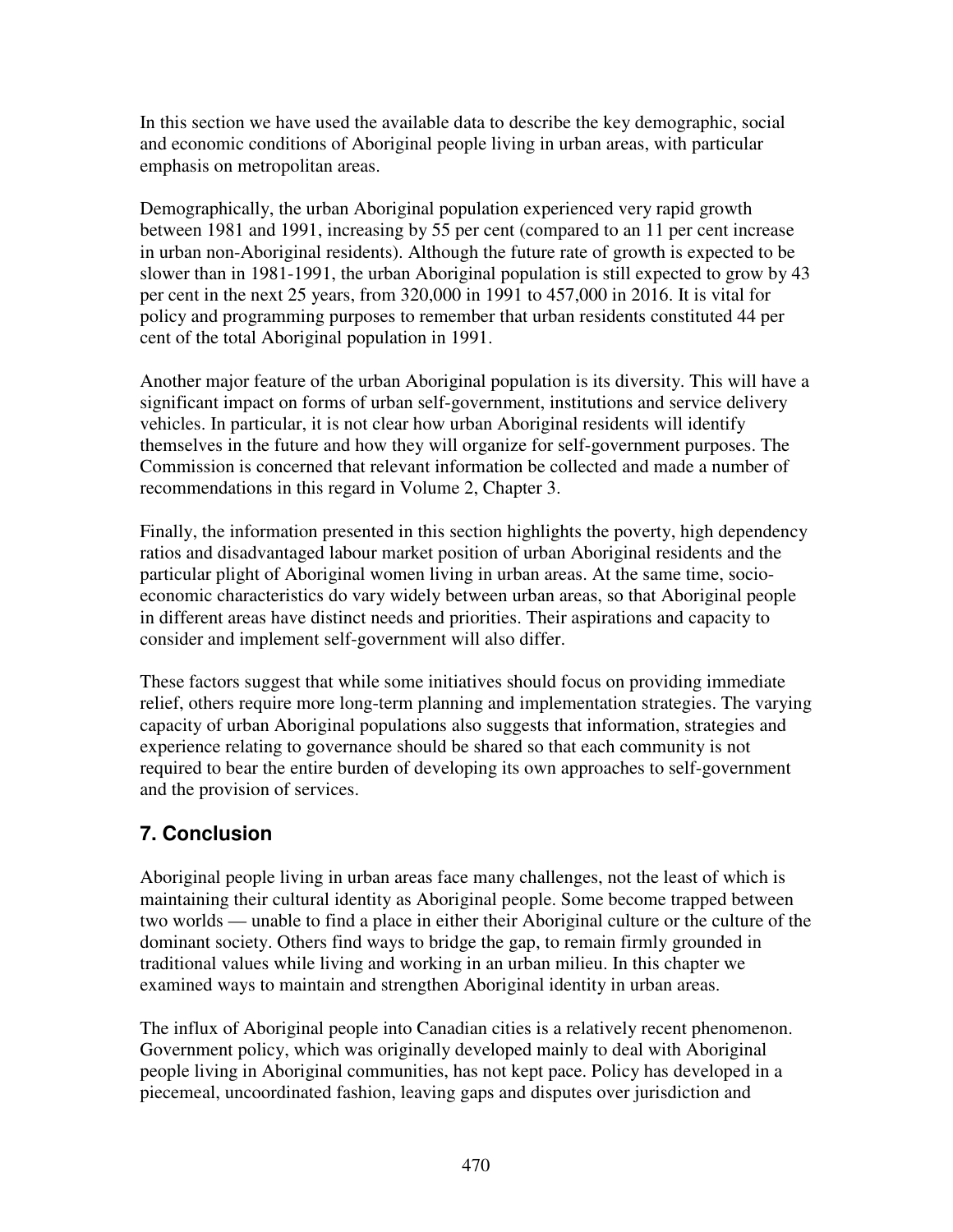responsibility. Urban Aboriginal people have felt the effects socially — through unemployment, low wages and the like — and culturally, through systemic racism and a weakening or erasing of Aboriginal identity. The combination can be deadly. We have proposed a number of recommendations aimed at resolving jurisdictional confusion and fostering a sound, co-ordinated approach to urban Aboriginal policy. We have done so largely by listening to the testimony and ideas of urban Aboriginal people.

Aboriginal people want urban institutions that reflect Aboriginal values. As we have seen, this often means creating or strengthening Aboriginally controlled institutions. Urban Aboriginal people also want to be able to practise their culture and traditions in the urban setting. And like Aboriginal people everywhere, urban Aboriginal people are seeking self-determination. We have detailed a number of ways self-governance can operate in urban areas.

Territory, land and home have always been important to Aboriginal people. Those living in urban Canada are no different. For some, the land that lies beneath the concrete is their territory. Others choose to leave their homeland for a variety of reasons, be it education, employment or opportunity. Whatever the case, there is no need for Aboriginal people to shed their identity at the city limits. Identity is more than skin deep. It is in the blood, the heart and the mind, Aboriginal people told us; you carry it with you wherever you go.

## **Notes:**

\* Transcripts of the Commission's hearings are cited with the speaker's name and affiliation, if any, and the location and date of the hearing. See A Note About Sources at the beginning of this volume for information about transcripts and other Commission publications.

**1** Larry Krotz, Urban Indians: The Strangers in Canada's Cities (Edmonton: Hurtig Publishers, 1980), pp. 10-11.

**2** Native Council of Canada, Decision 1992: Background and Discussion Points for the First Peoples Forums (Ottawa: 1992), p. 10.

**3** See, in general, Terry Goldie, Fear and Temptation: The Image of the Indigene in Canadian, Australian and New Zealand Literatures (Kingston and Montreal: McGill-Queen's University Press, 1989).

**4** Debi Spence, "Rebuilding the Spirit of the Urban Aboriginal Under Class: Leading Aboriginal People to Self-Government", brief submitted to the Royal Commission on Aboriginal Peoples [RCAP] (1993), p. 9. For information about briefs submitted to RCAP, see A Note About Sources at the beginning of this volume.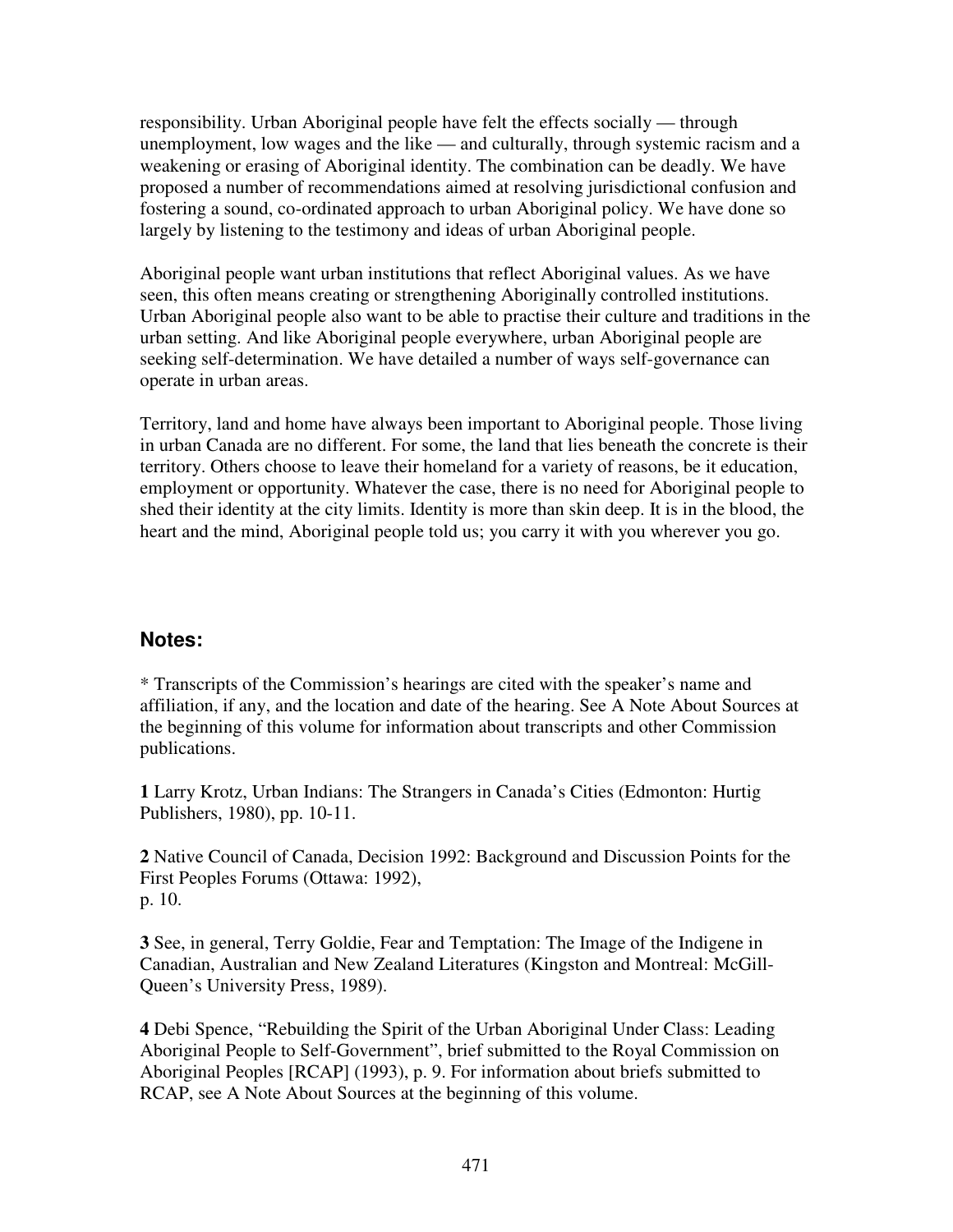**5** A low income cut-off (LICO) represents the amount of income needed for basic necessities (and all other income is disposable). LICOs vary by family size, degree of urbanization and geographic location. The figures are updated yearly based on changes in the consumer price index.

**6** John W. Berry, "Aboriginal Cultural Identity", research study prepared for the Royal Commission on Aboriginal Peoples (1993). For information about research studies prepared for RCAP, see A Note About Sources at the beginning of this volume.

**7** Two-day learning circles were held in Victoria (two sessions); Inuvik, Northwest Territories (two sessions); Saskatoon; Winnipeg (two sessions); Quebec City; and Halifax (two sessions). The results are summarized in Kathleen E. Absolon and R. Anthony Winchester, "Cultural Identity for Urban Aboriginal Peoples: Learning Circles Synthesis Report", research study prepared for RCAP (1994).

**8** Etah, a 17-year-old street youth in Vancouver, quoted in Lauri Gilchrist and R. Anthony Winchester, "Kãptitipis e-pimohteyahk (Urban Perspectives: Aboriginal Street Youth Study): Vancouver, Winnipeg and Montreal", research study prepared for RCAP (1995).

**9** Absolon and Winchester, "Cultural Identity" (cited in note 7).

**10** Absolon and Winchester, "Cultural Identity" (Inuvik).

**11** Absolon and Winchester, "Cultural Identity" (Quebec City).

**12** Absolon and Winchester, "Cultural Identity" (Inuvik).

**13** Absolon and Winchester, "Cultural Identity" (Winnipeg).

**14** Aboriginal Youth Council of Canada, "Aboriginal Youth in Crisis", brief submitted to RCAP (1993), p. 24.

**15** Absolon and Winchester, "Cultural Identity" (Halifax) (cited in note 7).

**16** Absolon and Winchester, "Cultural Identity" (Saskatoon).

**17** Absolon and Winchester, "Cultural Identity" (Halifax).

**18** Absolon and Winchester, "Cultural Identity" (Victoria).

**19** Absolon and Winchester, "Cultural Identity" (Saskatoon).

**20** Absolon and Winchester, "Cultural Identity" (Victoria and Winnipeg).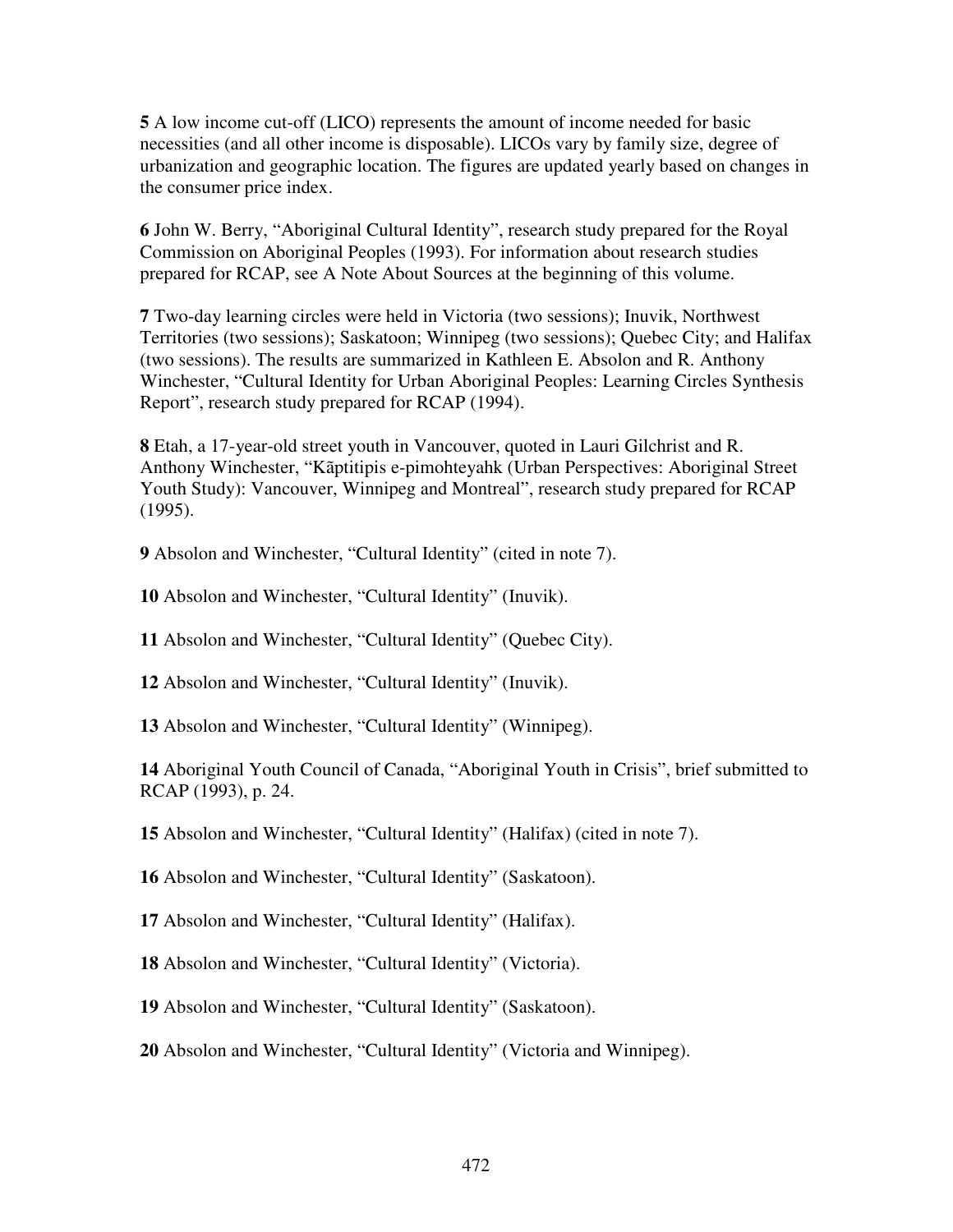**21** Kathleen E. Absolon and R. Anthony Winchester, "Urban Perspectives Cultural Identity Project, Victoria Report: Case Studies of 'Sonny' and 'Emma'", research study prepared for RCAP (1994).

**22** Ian Chapman and Don McCaskill, The Ontario Federation of Friendship Centres: Case Studies on Native Management (Peterborough: Native Management and Economic Development Program, Trent University, 1990).

**23** Absolon and Winchester, "Cultural Identity" (cited in note 7) (Saskatoon).

**24** Absolon and Winchester, "Urban Perspectives" (cited in note 21).

**25** RCAP, *Aboriginal Peoples in Urban Centres*, Report of the National Round Table on Aboriginal Urban Issues (Ottawa: Supply and Services, 1993), p. 17.

**26** Re Term "Indians", [1939] 1 S.C.R. 104 at 121; and [1939] 2 D.L.R. 417 at 433.

**27** See Bradford W. Morse and John Giokas, "Do the Métis Fall Within Section 91(24) of the Constitution Act, 1867?", in *Aboriginal Self-Government: Legal and Constitutional Issues* (Ottawa: RCAP, 1995), p. 140.

**28** Robert Mitchell, attorney general and minister responsible for Saskatchewan's Indian and Métis affairs secretariat, "Submission of the Province of Saskatchewan to the Royal Commission on Aboriginal Peoples" (11 May 1993), p. 5.

**29** Bradford W. Morse, "Government Obligations, Aboriginal Peoples and Section 91(24)", in David Hawkes, ed., Aboriginal Peoples and Government Responsibility: Exploring Federal and Provincial Roles (Ottawa: Carleton University Press, 1989), p. 71.

**30** Mitchell, "Submission of the Province of Saskatchewan" (cited in note 28), pp. 5-6.

**31** See R. v. Dick, [1985] 2 S.C.R. 309 at 326-28; R. v. Kruger, [1978] 1 S.C.R. 104 at 115; and R. v. Alphonse, [1993] 5 W.W.R. 401 at 415-417 (B.C.C.A.).

**32** See the cases cited in note 31. See also Four B Manufacturing v. United Garment Workers of America and Ontario Labour Relations Board, [1980] 1 S.C.R. 1031 at 1048; Douglas Sanders, "The Constitution, the Provinces and Aboriginal Peoples", in J. Anthony Long, Menno Boldt, Leroy Little Bear, eds., Governments in Conflict? Provinces and Indian Nations in Canada (Toronto: University of Toronto Press, 1988), pp. 155-156; and Patrick Macklem, "First Nations Self-Government and the Borders of the Canadian Legal Imagination" (1991) 36 McGill L.J. 382.

**33** Natural Parents v. Superintendent of Child Welfare (1975), 60 D.L.R. (3rd series) 148; and Four B Manufacturing (cited in note 32).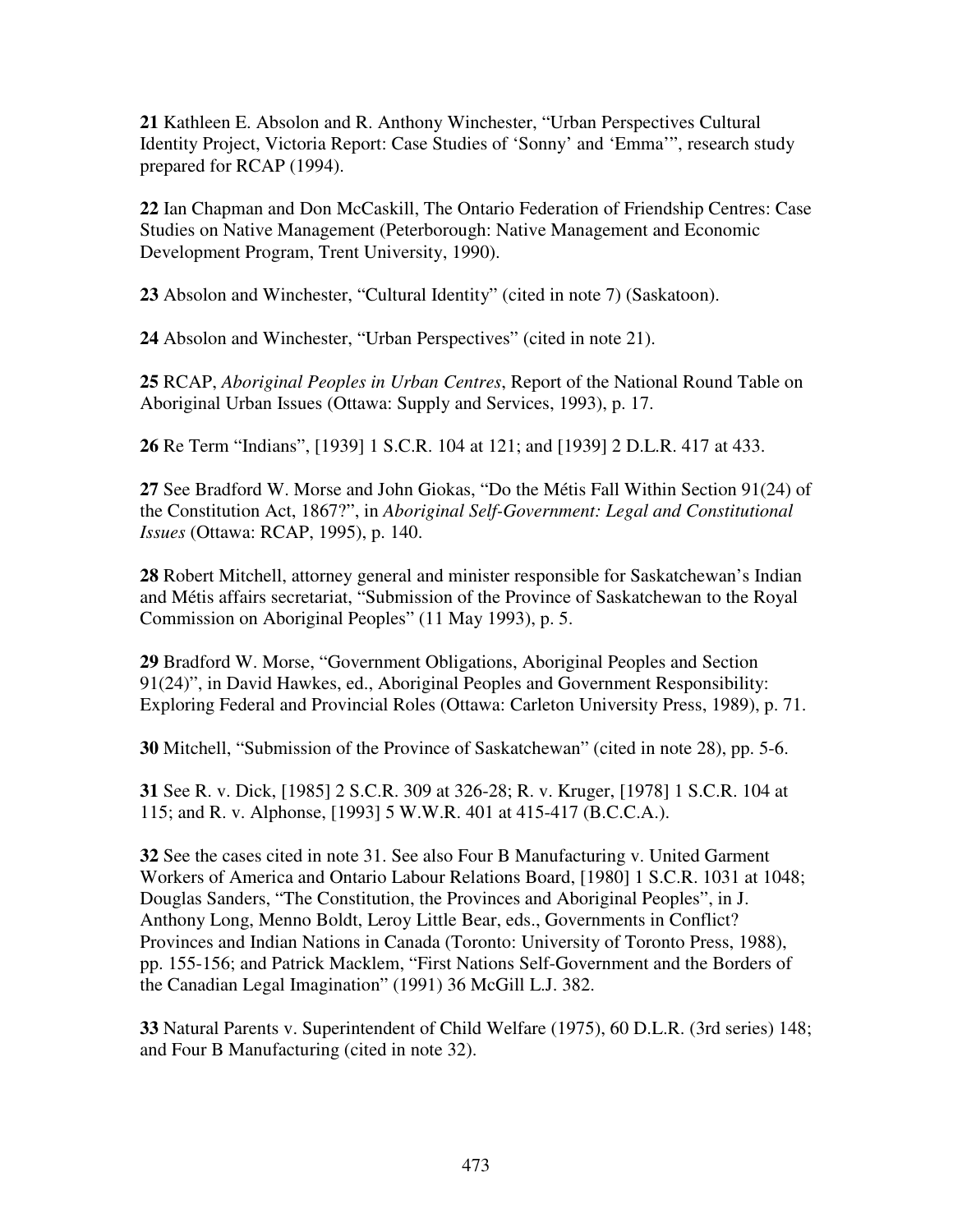**34** Mitchell v. Peguis Indian Band, [1990] 2 S.C.R. 85 per Dickson C.J.C. at 109; see also RCAP, *Partners in Confederation*: Aboriginal Peoples, Self-Government, and the Constitution (Ottawa: Supply and Services, 1993), p. 33.

**35** The Ontario government strategy is based on the final report of the Aboriginal Family Healing Joint Steering Committee, For Generations to Come: The Time is Now (September 1993); and Ontario Ministry of Health, New Directions: Aboriginal Health Policy for Ontario (Toronto: Queen's Printer for Ontario, 1994).

**36** See Morse, "Government Obligations" (cited in note 29), pp. 71-72. One significant exception to this general rule was the establishment in 1938 of 12 Métis settlements in Alberta, which provided a land base and mechanisms for local self-government to many Métis and non-status Indians residing in Alberta. See The Metis Population Betterment Act, 1940, S.A. 1940, c. 6. Currently, there are eight Métis settlements.

**37** See Report of the [Ontario] Social Assistance Review Committee, Transitions (Toronto: Queen's Printer, 1988); First Nations' Project Team Report, Social Assistance Legislation Review (Toronto: Queen's Printer, 1992); K.A. (Kim) Scott, "Funding Policy for Indigenous Human Services", in RCAP, *The Path to Healing*: Report of the National Round Table on Aboriginal Health and Social Issues (Ottawa: Supply and Services, 1993), pp. 90-107.

**38** Alberta Health, Strengthening the Circle: What Aboriginal Albertans Say About Their Health (Edmonton: 1995), p. 5.

**39** Sanders, "The Constitution, the Provinces and Aboriginal Peoples" (cited in note 32), pp. 160-162.

**40** See First Nations Circle on the Constitution, Commissioners' Report, To The Source (Ottawa: Assembly of First Nations, 1992).

**41** See RCAP, *Aboriginal Peoples in Urban Centres* (cited in note 25).

**42** Manitoba, Legislative Assembly, Debates and Proceedings, No. 1 (26 November 1992) at 5.

**43** Mitchell, "Submission of the Province of Saskatchewan" (cited in note 28), p. 5.

**44** See Glenn Drover and Allan Moscovitch, "Inequality and Social Welfare", in Allan Moscovitch and Glenn Drover, eds., Inequality: Essays on the Political Economy of Social Welfare (Toronto: University of Toronto Press, 1981).

**45** John H. Hylton, "The Case for Aboriginal Self-Government: A Social Policy Perspective", in John H. Hylton, ed., Aboriginal Self-Government in Canada: Current Trends and Issues (Saskatoon: Purich Publishing, 1994), p. 36; and John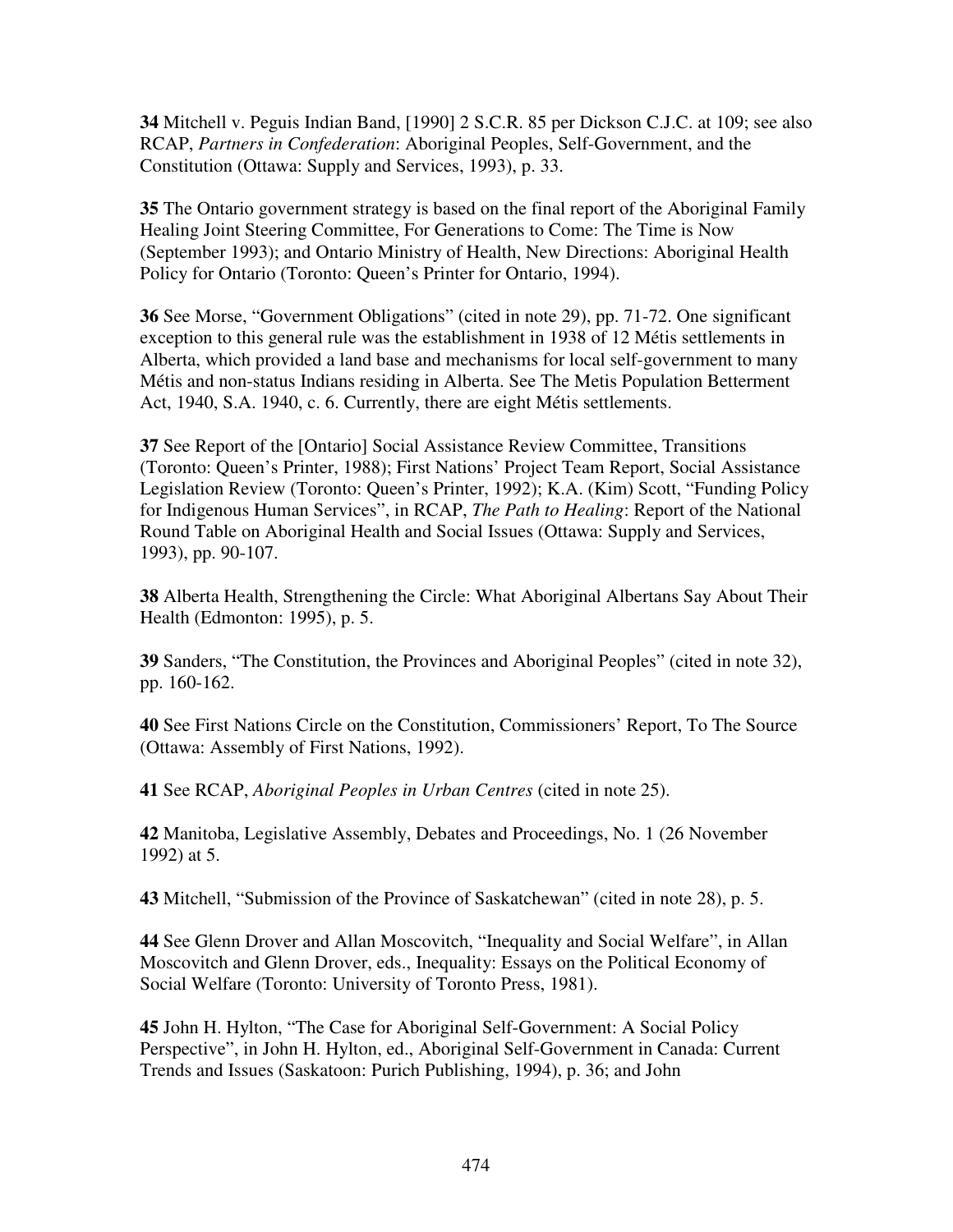D. O'Neil, "Aboriginal Health Policy for the Next Century", in RCAP, The Path to Healing (cited in note 37), pp. 30-34.

**46** For example, "67 per cent of First Nations in Ontario (representing 54 per cent of the reserve population) have persistently experienced social assistance dependency rates above 20 per cent---for the past twenty years." See First Nations' Project Team Report, Social Assistance Legislation Review (cited in note 37).

**47** See, generally, David C. Hawkes and Allan M. Maslove, "Fiscal Arrangements for Aboriginal Self-Government", in D.C. Hawkes, ed., Aboriginal Peoples and Government Responsibility: Exploring Federal and Provincial Roles (Ottawa: Carleton University Press, 1989), pp. 93-138; and Robin Boadway, The Constitutional Division of Powers: An Economic Perspective, study prepared for the Economic Council of Canada (Ottawa: Supply and Services, 1992).

**48** R.S.C. 1985, c. 6, ss. 8-13.

**49** See Finlay v. Canada (Minister of Finance), [1993] 1 S.C.R. 1080; and Margot E. Young, "Starving in the Shadow of the Law: A Comment on Finlay v. Canada (Minister of Finance)", Constitutional Forum 5/2 (Winter 1994), p. 31.

**50** Calculated from data in Thomas J. Courchene, Social Canada in the Millennium: Reform Imperatives and Restructuring Principles (Toronto: C.D. Howe Institute, 1994), p. 153.

**51** Reference Re Canada Assistance Plan (B.C.), [1991] 2 S.C.R. 525.

**52** See the Budget Implementation Act, 1995, S.C. 1994-95, c. 17, Parts IV and V, ss. 31, 48.

**53** Hylton, "The Case for Aboriginal Self-Government" (cited in note 45), p. 39. See RCAP, *Aboriginal Peoples in Urban Centres* (cited in note 25), pp. 7-8.

**54** Ontario Fair Tax Commission, Fair Taxation in a Changing World (Toronto: University of Toronto Press, 1993), p. 66.

**55** Brian Slattery, "Understanding Aboriginal Rights" (1987) 66 Can. Bar Rev. 727 at 776 [notes omitted].

**56** Hawkes and Maslove, "Fiscal Arrangements" (cited in note 47), p. 101.

**57** Aboriginal groups argued unsuccessfully before the English courts that the obligations imposed by pre- and post-Confederation treaties remained with the Imperial Crown. See R. v. Secretary of State (Foreign and Commonwealth Affairs), [1982] 2 All E.R. 118 (C.A.).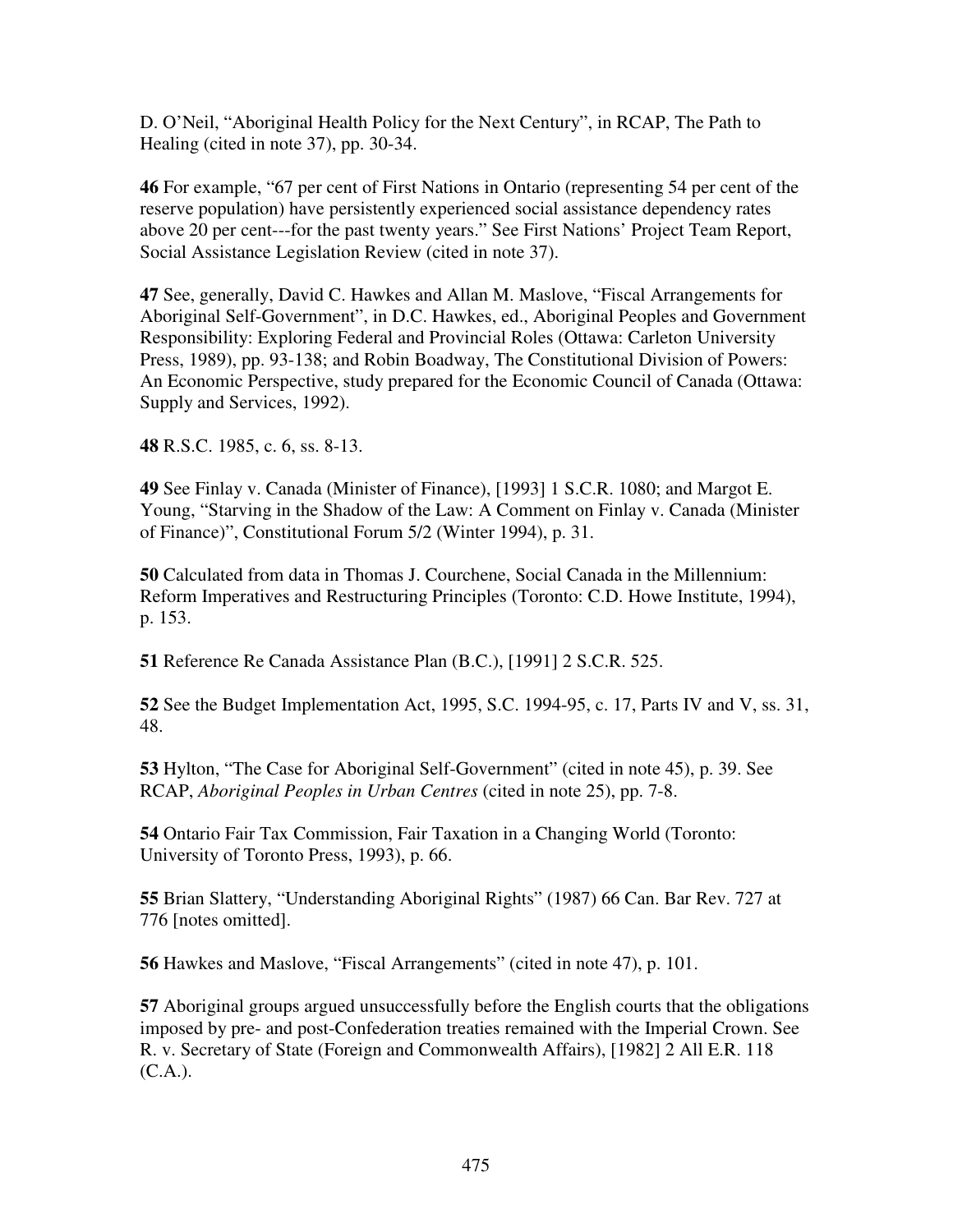**58** See R. v. Secretary of State, at 135, Kerr L.J.; and at 142, May L.J.; and, generally, Alan Pratt, "The Fiduciary Relationship and Aboriginal Governance: Protection and Non-Interference", discussion paper prepared for RCAP (1995).

**59** See Liquidators of the Maritime Bank of Canada v. New Brunswick (Receiver-General), [1892] A.C. and Privy Council 437 at 441-42; and Hodge v. R., [1883] 9 A.C. and Privy Council 117 at 132.

**60** See Morse, "Government Obligations" (cited in note 29), p. 83; and Pratt, "The Fiduciary Relationship" (cited in note 58).

**61** Affirmative action programs provide differential treatment in order to promote the idea of equality. See Report of the Commission on Equality in Employment (Ottawa: Supply and Services, 1984), pp. 2-3.

**62** See Dick at 326; and Kruger at 110 (both cited in note 31).

**63** See Morse, "Government Obligations" (cited in note 29), p. 88; and Bryan Schwartz, First Principles, Second Thoughts: Aboriginal Peoples, Constitutional Reform and Canadian Statecraft (Montreal: Institute for Research on Public Policy, 1986).

**64** This was the situation in three of the four case studies of urban Aboriginal housing corporations undertaken by the Commission. The four case studies are MEWS Corporation (Stan Wilcox), "Urban Aboriginal Housing Project, Case Study: Gabriel Housing Corporation" (1993); H.P. Consultants, "Skigin-Elnoog Housing Corporation: Case Study" (1993); George W. Miller, "Inuit Non-Profit Housing Corporation of Ottawa: A Case Study" (1993); and Obonsawin-Irwin Consulting, "A Case Study of Urban Native Homes Inc. of Hamilton" (1993).

**65** See RCAP, *Aboriginal Peoples in Urban Centres* (cited in note 25), p. 85.

**66** RCAP, *Aboriginal Peoples in Urban Centres*.

**67** See also our special report, RCAP, *Bridging the Cultural Divide*: A Report on Aboriginal People and Criminal Justice in Canada (Ottawa: Supply and Services, 1996).

**68** Louis Bordeleau, Vice-President, Regroupement des centres d'amitié autochtones du Québec, transcripts of the hearings of the Royal Commission on Aboriginal Peoples [hereafter RCAP transcripts], Montreal, Quebec, 27 May 1993.

**69** RCAP, *Aboriginal Peoples in Urban Centres* (cited in note 25), p. 17.

**70** Gilchrist and Winchester, "Urban Perspectives", (cited in note 8).

**71** Jason Thomas, All Nations Youth Council, RCAP transcripts, Prince George, British Columbia, 1 June 1993.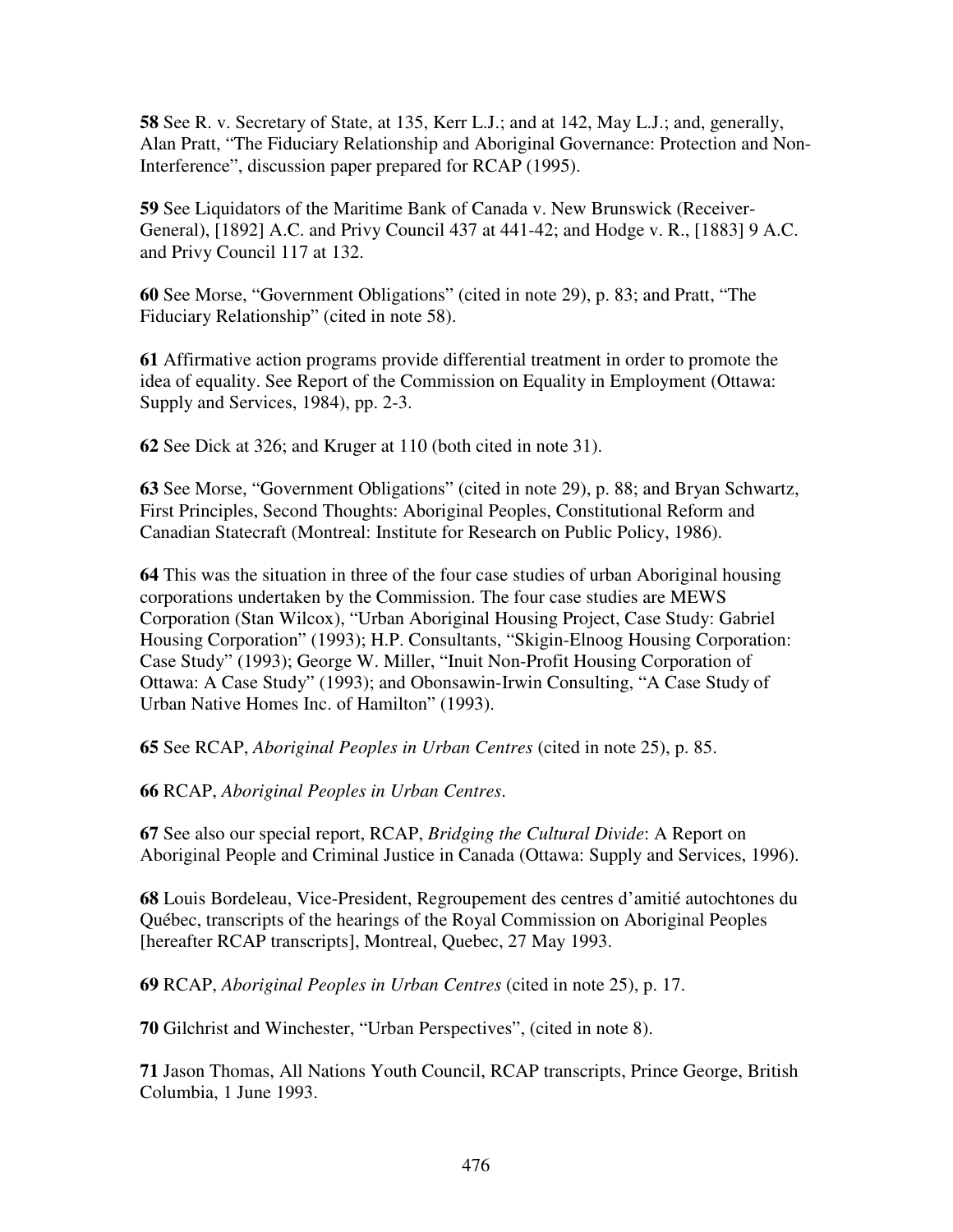**72** Linda Clarkson, "A Case Study of the Aboriginal Council of Winnipeg as an Inclusive Status-Blind Urban Political Representative Organization", research study prepared for RCAP (1994).

**73** Statistics Canada, "1 - Disability, 2 - Housing", 1991 Aboriginal Peoples Survey, Catalogue No. 89-535 (Ottawa: 1994), and custom tabulations. 'Disability' is defined as any restriction or lack (resulting from impairment) of ability to perform an activity in the manner or within the range considered normal for a human being. See also Volume 3, Chapter 5.

**74** Ted Harvey and Don McCaskill, Evaluation of the Native Friendship Centre Program: Final Report (Ottawa: Secretary of State, 1988).

**75** Native Council of Canada, "The Urban Circle: Needs and Attitudes of Natives", brief submitted to RCAP (1993).

**76** National Association of Friendship Centres, "Final Report to the Royal Commission on Aboriginal Peoples", Intervener Participation Program [IPP] report submitted to RCAP (1993).

**77** National Association of Friendship Centres, "Final Report".

**78** 1995-96 Estimates, Part III, Indian and Northern Affairs Canada and Canadian Polar Commission (Ottawa: Minister of Supply and Services Canada, 1995), p. 2-57. See also SPR Associates, An Evaluation of the Cultural/Education Centres Program (Ottawa: DIAND, 1988).

**79** Absolon and Winchester, "Cultural Identity" (cited in note 7) (Halifax).

**80** RCAP, "Urban Workshop, Health and Wellness III", National Round Table on Aboriginal Urban Issues, Edmonton, June 21-23, 1992, unedited transcript.

**81** Aboriginal Women's Council (B.C.), "Traditional Self-Government, Economic Development and Aboriginal Women", brief submitted to RCAP (1992), p. 43.

**82** See Darlene Hall, Ikwe Widdjiitiwin, RCAP transcripts, Winnipeg, Manitoba, 23 April 1992.

**83** See Jackie Adam, RCAP transcripts, Port Alberni, British Columbia, 20 May 1992.

**84** See Vicki English-Currie, RCAP transcripts, Calgary, Alberta, 26 May, 1993; Melanie Omeniho, President, Women of the Metis Nation, RCAP transcripts, Edmonton, Alberta, 15 June 1993; and Indian Homemakers' Association of B.C. (IHABC), "A Quest for Self-Determination by First Nations Women", brief submitted to RCAP (1993).

**85** IHABC, "Quest for Self-Determination", pp. 38-39.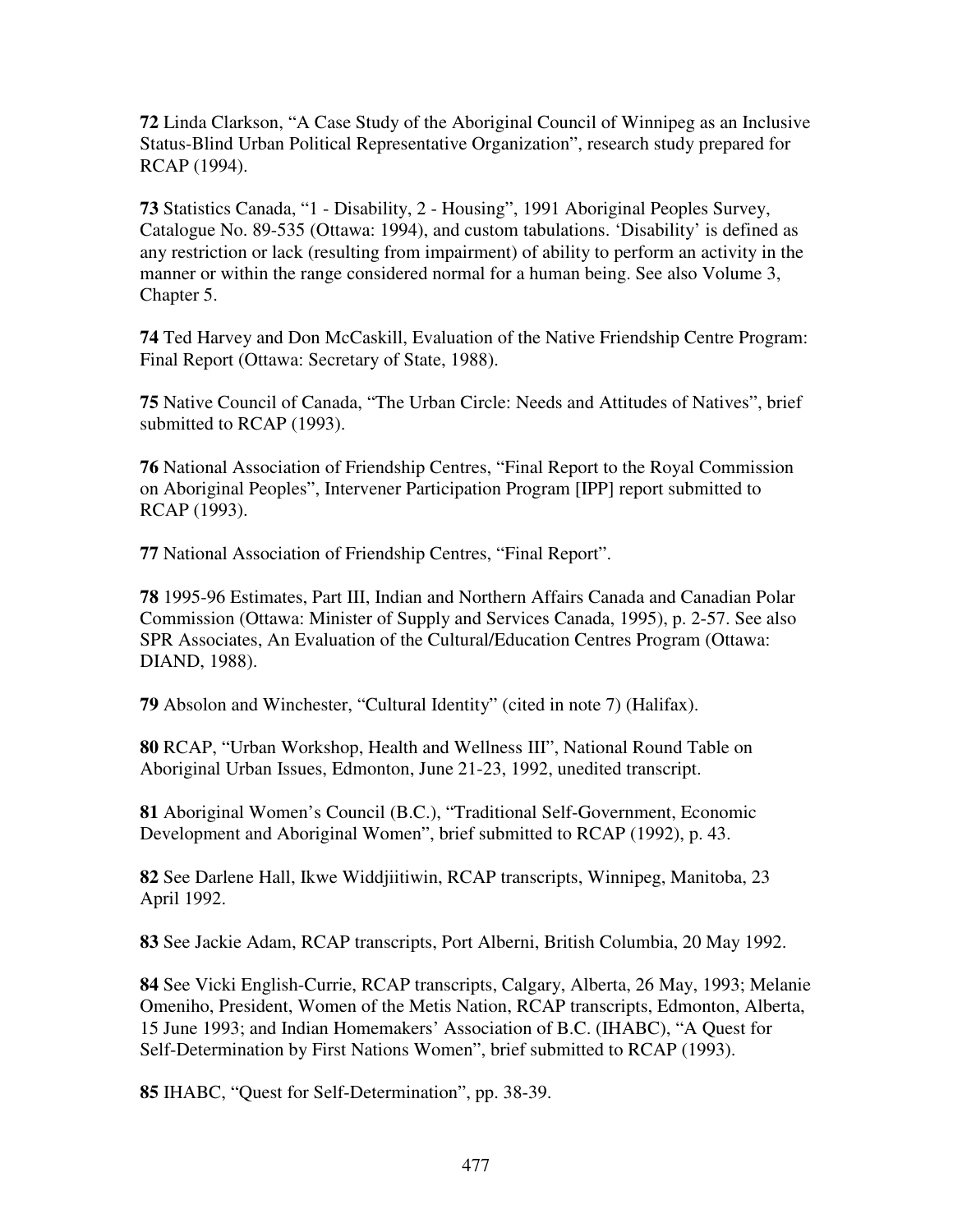**86** See, for example, Jeanne Guillemin, Urban Renegades: The Cultural Strategy of American Indians (New York: Columbia University Press, 1975); Evelyn J. Peters, Native Households in Winnipeg: Strategies of Co-Residence and Financial Support, Research and Working Paper No. 5 (Winnipeg: Institute of Urban Studies, University of Winnipeg, 1984).

**87** Obonsawin-Irwin Consulting, "Aboriginal Self-Determination: The Role of Aboriginal Housing Initiatives", research study prepared for RCAP (1994).

**88** See Carol Croxon, Director, Ojibway Family Resource Centre, RCAP transcripts, North Bay, Ontario, 10 May 1993; Ronnie Leah, Sociology Professor, University of Lethbridge, RCAP transcripts, Lethbridge, Alberta, 24 May 1993; Luanna Dawn Harper, Youth Commissioner for the Day, RCAP transcripts, Toronto, Ontario, 3 November 1992; Doris Young, Founding President, Indigenous Women's Collective, RCAP transcripts, Winnipeg, Manitoba, 22 April 1992. See also RCAP, *Aboriginal Peoples in Urban Centres* (cited in note 25).

**89** Margaret King, Saskatoon Urban Treaty Indians, RCAP transcripts, Saskatoon, Saskatchewan, 28 October 1992.

**90** Vicki English-Currie, "Native Women's Issues", brief submitted to RCAP (1993), p. 4.

**91** Louis Bordeleau, Centre d'entraide autochtone de Senneterre, RCAP transcripts, Val d'Or, Quebec, 1 December 1992 [translation].

**92** Federation of Canadian Municipalities, "Municipalities and Aboriginal Peoples in Canada", IPP report to RCAP (1993), presented to the Commission in Montreal, 1 December 1993.

**93** Federation of Canadian Municipalities, "Municipalities and Aboriginal Peoples", p. 43.

**94** In its presentation to the Commission on 3 November 1993, the Native Council of Canada (since renamed the Congress of Aboriginal Peoples) put forward four suggestions for urban governance: (1) the creation of new bands in urban areas under the Indian Act; (2) Aboriginal neighbourhood communities; (3) pan-Aboriginal governments; and (4) autonomous Aboriginal agencies. The Commission suggests that developing an urban Aboriginal community of interest government would meet the needs these models were intended to address. See Native Council of Canada, "The First Peoples Urban Circle: Choices for Self-Determination", Book I: The National Perspective, brief submitted to RCAP (1993), p. 43.

**95** Status-based urban organizations such as the Winnipeg First Nations Council and the Winnipeg Region of the Manitoba Metis Federation have so far chosen to associate themselves with provincial First Nation or Métis Nation organizations.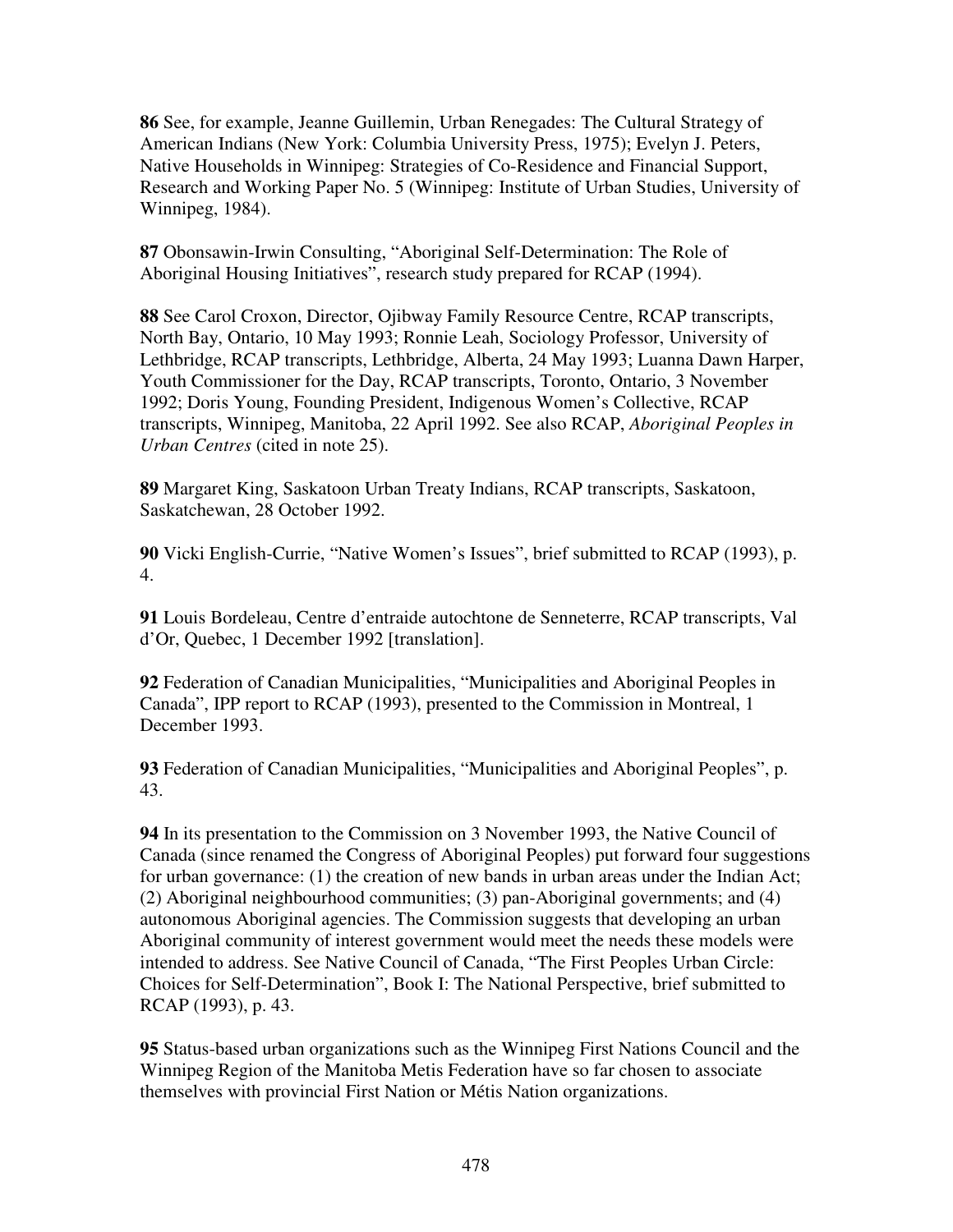**96** Some organizations have argued that this form of urban self-government is a logical development for the existing base of non-profit Aboriginal service agencies in urban areas. See, for example, Clarkson, "A Case Study" (cited in note 72) and Native Council of Canada, "The First Peoples Urban Circle" (cited in note 94), p. 26. At the same time, some urban Aboriginal organizations do not see themselves in such a role. See, for example, Larry Soldier, Ma-Mow-We-Tak Friendship Centre, RCAP transcripts, Thompson, Manitoba, 1 June 1993; and Thomas K. Dockstader, N'Amerind Friendship Centre, RCAP transcripts, London, Ontario, 11 May 1993.

**97** Clarkson, "A Case Study".

**98** Native Council of Canada, "The First Peoples Urban Circle" (cited in note 94).

**99** Quoted in Native Council of Canada, "The First Peoples Urban Circle:Choices for Self-Determination", Book II, Legal and Juristictional Solutions, brief submitted to RCAP (1993), p. 46. See also National Association of Friendship Centres, "Final Report" (cited in note 76); and RCAP, *Aboriginal Peoples in Urban Centres* (cited in note 25).

**100** This point was made in presentations by Sylvia Maracle and Wayne Helgason to a workshop on urban self-government. See Evelyn J. Peters, ed., Aboriginal Self-Government in Urban Areas, Proceedings of a Workshop, 25 and 26 May 1994 (Kingston: Institute of Intergovernmental Relations, Queen's University, 1994).

**101** Terry Mountjoy, "Regina Perspectives on Aboriginal Government", in Peters, ed., Aboriginal Self-Government in Urban Areas, p. 150.

**102** New Brunswick Aboriginal Peoples Council, "Aboriginal Self-Governance Within the Province of New Brunswick", research study prepared for RCAP (1994).

**103** RCAP, *Aboriginal Peoples in Urban Centres* (cited in note 25), pp. 18-19. See also Margaret King, Saskatoon Urban Treaty Indians, RCAP transcripts, Saskatoon, Saskatchewan, 28 October 1992.

**104** Andrew Bear Robe, "The Historical, Legal and Current Basis for Siksika Nation Governance, Including Its Future Possibilities Within Canada", research study prepared for RCAP (1995).

**105** See, for example, Council for Yukon Indians, Umbrella Final Agreement (Ottawa: Supply and Services, 1993); Assembly of Manitoba Chiefs, "Planning Change, A Report to the Fifth Annual Assembly of Manitoba Chiefs and Submission to the Royal Commission on Aboriginal Peoples" (1993); and Federation of Saskatchewan Indian Nations, "First Nations Self-Government, A Special Research Report", research study prepared for RCAP (1993).

**106** Marc LeClair, "Métis Self-Government Origins and Urban Institutions", research study prepared for RCAP (1993). See also Ernie Blais, President, Manitoba Metis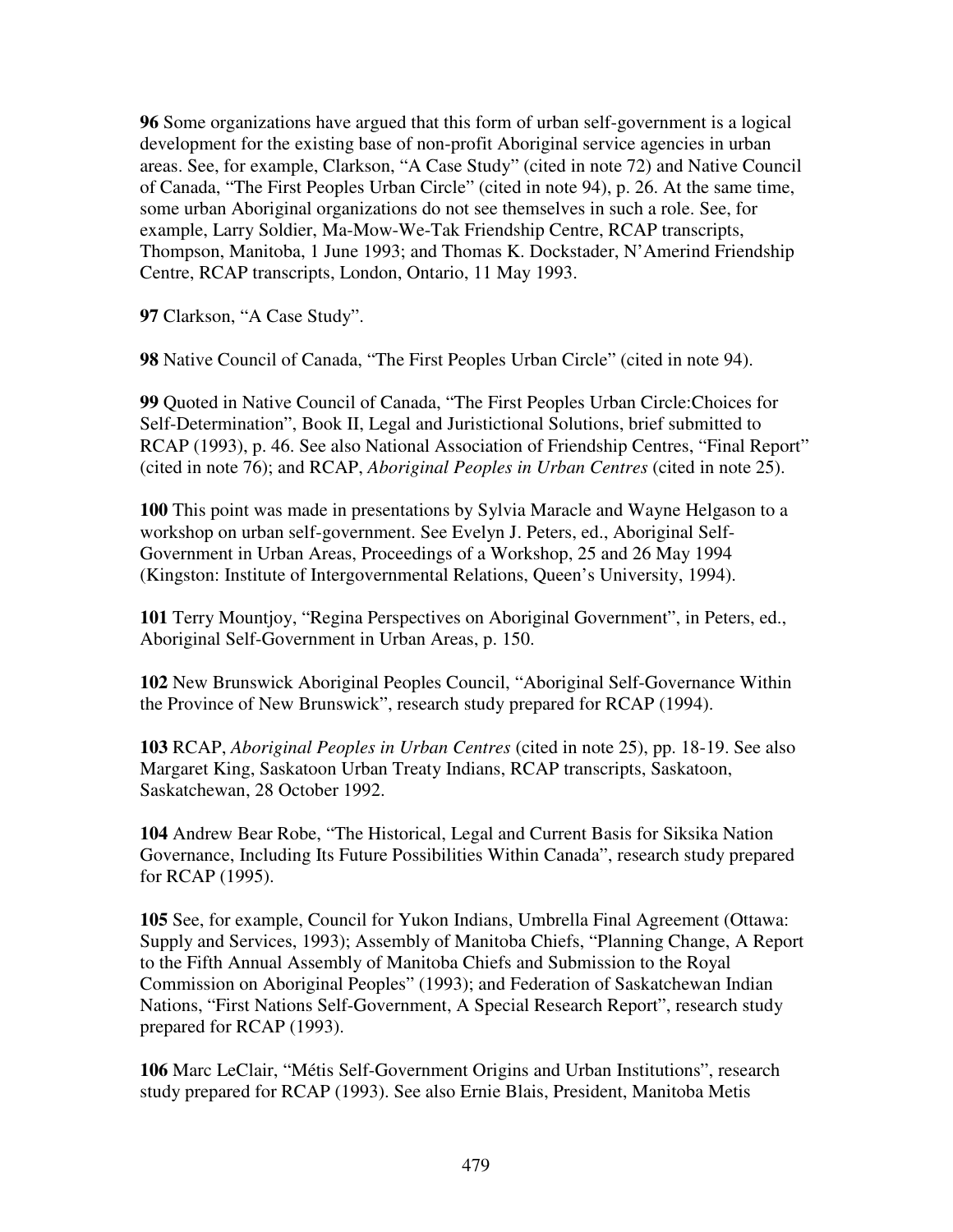Federation, RCAP transcripts, Winnipeg, Manitoba, 2 June 1993; Metis National Council, "The State of Research and Opinion of the Metis Nation of Canada", brief submitted to RCAP; Metis Family and Community Justice Services, "Metis Self-Government in Saskatchewan", research study prepared for RCAP (1995); and Manitoba Metis Federation (The Pas Region), "Metis Self-Governance in Urban Manitoba", research study prepared for RCAP (1995).

#### **107** RCAP, *Aboriginal Peoples in Urban Centres* (cited in note 25), p. 57.

**108** Instructions concerning definition of origin and particular directives for Aboriginal respondents have varied considerably over the years. See Gustave Goldmann, "The Aboriginal Population and the Census: 120 Years of Information — 1871 to 1991", paper presented at the 22nd General Population Conference of the International Union for Scientific Study of Population, Montreal, Quebec, 24 August 1993.

**109** In contrast to the general census, the focus of the APS was on how individuals identified themselves. It sampled 135,000 individuals who had indicated on their general census forms either that they had Aboriginal origins or that they were a registered Indian under the Indian Act. The individuals selected for the APS were then asked whether they identified with an Aboriginal group or were a registered Indian. Those who answered in the affirmative were asked to respond to the rest of the questionnaire.

**110** Patrick Falconer, "Urban Indian Needs: Federal Policy Responsibility and Options in the Context of the Talks on Aboriginal Self-Government", discussion paper (Winnipeg: 1985); and Peters, ed., Aboriginal Self-Government in Urban Areas (cited in note 100).

**111** The data on and analysis of migrations patterns are drawn from a research study prepared for RCAP and CMHC by Stewart Clatworthy, "The Migration and Mobility Patterns of Canada's Aboriginal Population". Reserves located in urban areas were included with reserve areas. Urban non-CMAs are urban areas with a population of less than 100,000 that correspond to the definition of urban used for the census (population of 1,000 or more and a density of 400 persons per square kilometre).

**112** Don Kerr, Andy Siggner, and Jean-Pierre Bourdeau, "Canada's Aboriginal Population, 1981-1991: A Summary Report", research study prepared for RCAP (1995).

**113** Clatworthy, "Migration and Mobility Patterns" (cited in note 111).

**114** Yngve Georg Lithman, The Community Apart: A Case Study of a Canadian Reserve Community (Winnipeg: University of Manitoba Press, 1984); Kathleen A. Mooney, "Urban and Reserve Coast Salish Employment: A Test of Two Approaches to the Indian's Niche in North America", Journal of Anthropological Research 32/4 (Winter 1976), pp. 390-410; and Stewart Clatworthy, "Patterns of Native Employment in the Winnipeg Labour Market", research study prepared for the Institute of Urban Studies, University of Winnipeg (Winnipeg: 1981).